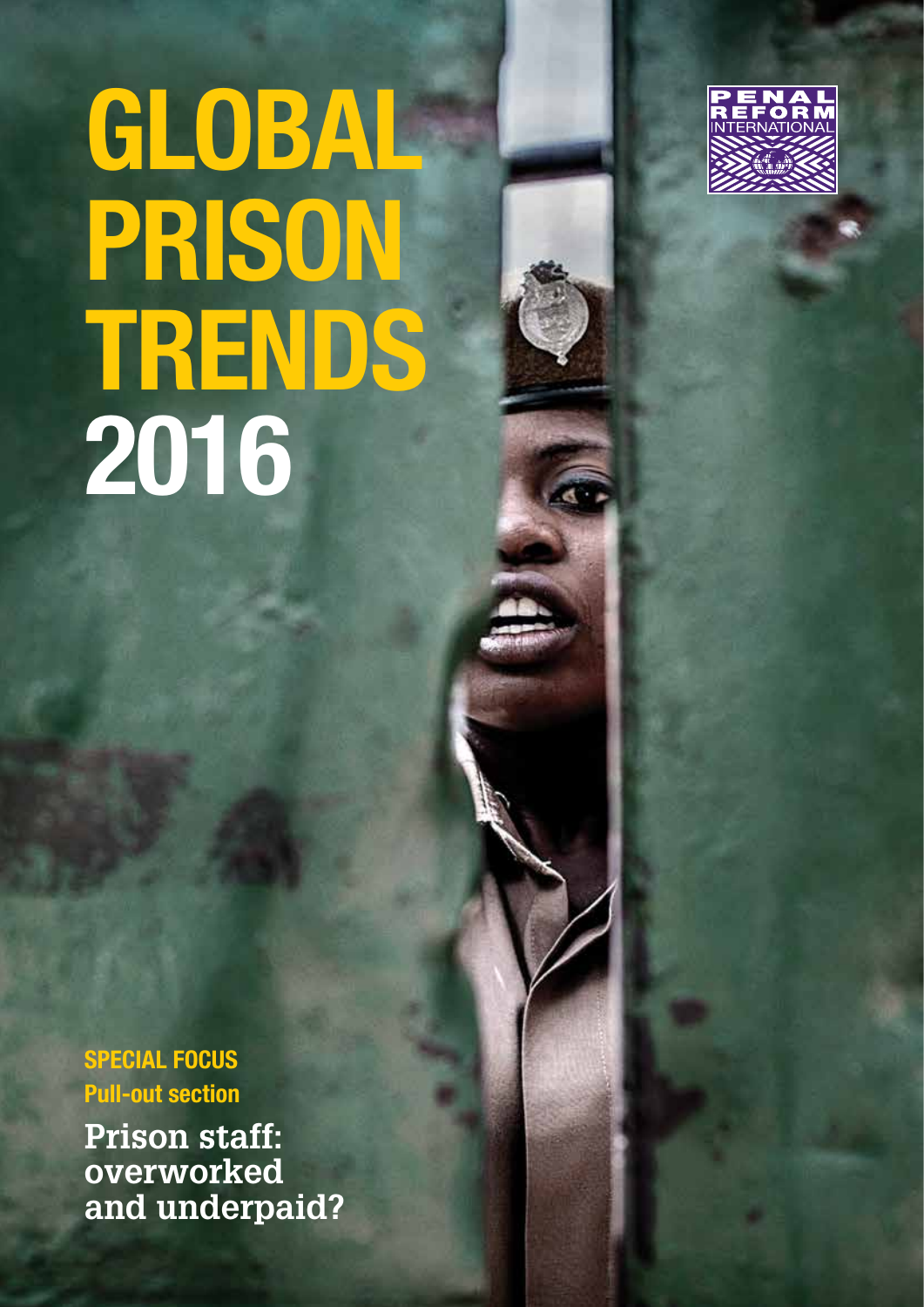





## Global Prison Trends 2016

PRI would like to thank Rob Allen for authoring this report. This report also draws on the expertise of contributors to our expert guest blog series (http://www.penalreform.org/blog/), in particular: Luciana Pol (Center for Legal and Social Studies, Argentina), Laura Maiello and Stephen Carter (CGL Companies) and Bruno Min, Fair Trials.

This document was produced with financial assistance from the UK Government and from the Evan Cornish Foundation. Its contents are the sole responsibility of Penal Reform International and can under no circumstances be regarded as reflecting the position of the UK Government or the Evan Cornish Foundation.

This publication may be freely reviewed, abstracted, reproduced and translated, in part or in whole, but not for sale or for use in conjunction with commercial purposes. Any changes to the text of this publication must be approved by Penal Reform International. Due credit must be given to Penal Reform International and to this publication. Enquiries should be addressed to publications@penalreform.org.

#### Penal Reform International

Email: [info@penalreform.org](mailto:info%40penalreform.org?subject=) Twitter: [@PenalReformInt](https://twitter.com/PenalReformInt)

[www.penalreform.org](http://www.penalreform.org)

ISBN: 978-1-909521-54-4

First published in May 2016. © Penal Reform International 2016

Graphic design by Alex Valy. [\(www.alexvalydesign.co.uk](http://www.alexvalydesign.co.uk))

Cover photo: A prison guard closes the main gate, Chichiri prison, Malawi. Photo by Luca Sola and used with kind permission. [\(www.lucasola.com](http://www.lucasola.com/))

Penal Reform International (PRI) is an independent non‑governmental organisation that develops and promotes fair, effective and proportionate responses to criminal justice problems worldwide.

We promote alternatives to prison which support the rehabilitation of offenders, and promote the right of detainees to fair and humane treatment. We campaign for the prevention of torture and the abolition of the death penalty, and we work to ensure just and appropriate responses to children and women who come into contact with the law.

We currently have programmes in the Middle East and North Africa, Sub-Saharan Africa, Eastern Europe, Central Asia and the South Caucasus, and work with partners in South Asia.

To receive our monthly e-newsletter, please sign up at

[www.penalreform.org/keep-informed.](http://www.penalreform.org/keep-informed/)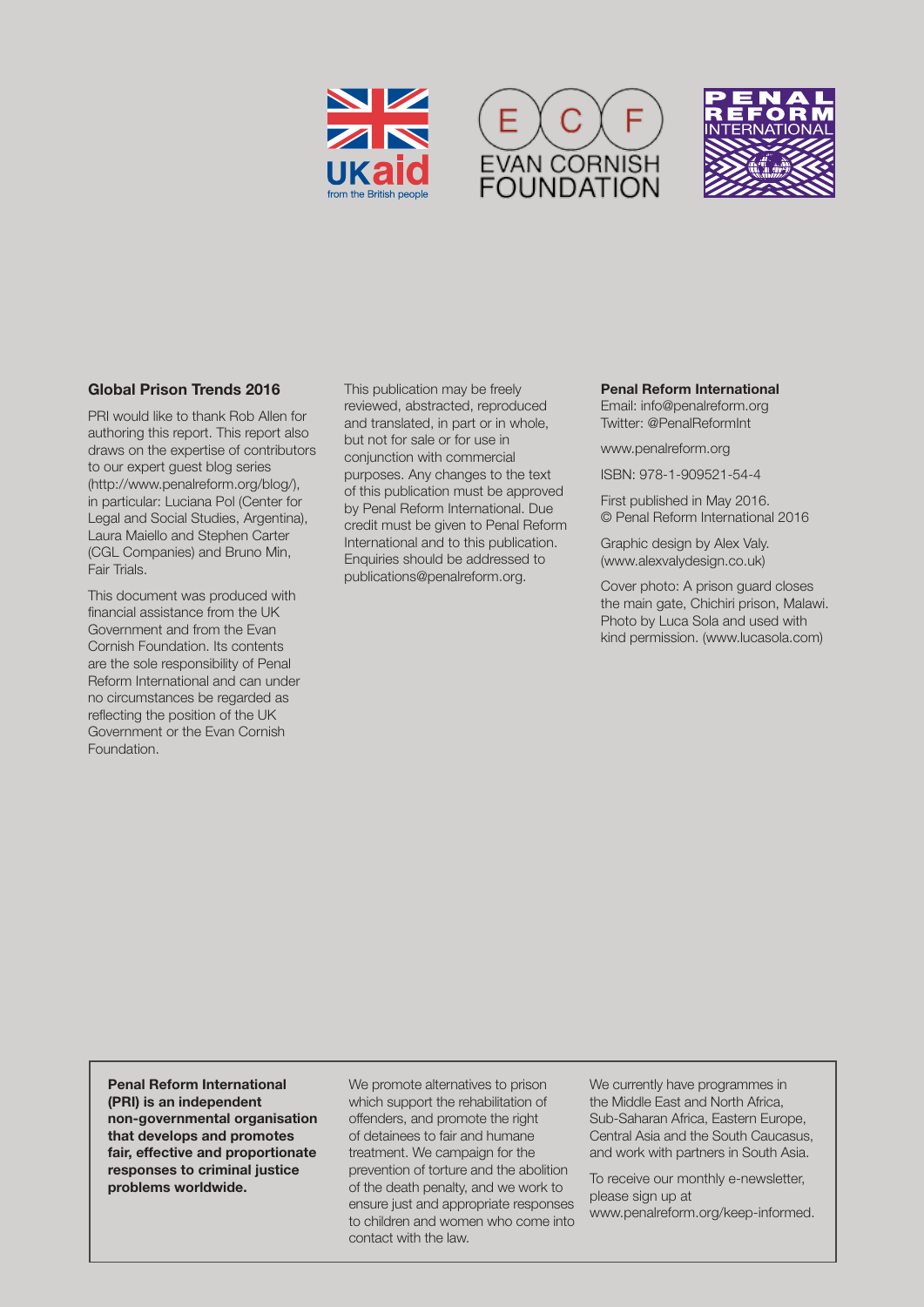## **Contents**

| Foreword |                                                               | 5               |
|----------|---------------------------------------------------------------|-----------------|
|          | 1. Introduction                                               | 6               |
|          | 2. The role of imprisonment                                   | 8               |
|          | 3. Trends in the use of imprisonment                          | 10              |
|          | Pre-trial detention                                           | 10 <sup>1</sup> |
|          | Sentenced prisoners                                           | 12              |
|          | Drug-related offences                                         | 13              |
|          | 4. Prison populations                                         | 16              |
|          | Women                                                         | 16              |
|          | Children and young persons                                    | 18              |
|          | <b>Elderly prisoners</b>                                      | 19              |
|          | Foreign national prisoners, minorities and Indigenous peoples | 20              |
|          | Health issues                                                 | 22              |
|          | 5. Prison management                                          | 23              |
|          | Tackling overcrowding                                         | 23              |
|          | Privatisation and use of resources                            | 25              |
|          | Security issues and violence                                  | 26              |
|          | Fragile and conflict-affected states                          | 26              |
|          | Radicalisation                                                | 27              |
|          | Food in prisons                                               | 28              |
|          | Corruption                                                    | 29              |
|          | Solitary confinement, isolation and segregation               | 31              |
|          | Preparing prisoners for release                               | 31              |
|          | Independent monitoring and inspection                         | 32              |
|          | 6. Role and use of technologies                               | 33              |
|          | 7. Alternatives to prison                                     | 34              |
|          | 36<br>Conclusions and recommendations                         |                 |

## **CENTREFOLD**

Special focus 2016 (pull-out section)

## Prison staff: overworked and underpaid?

| International standards      |    |
|------------------------------|----|
| <b>Prisoner-staff ratios</b> |    |
| Recruitment and retention    | З. |
| <b>Training</b>              |    |
| <b>Working conditions</b>    |    |
| Safety, security and health  |    |
|                              |    |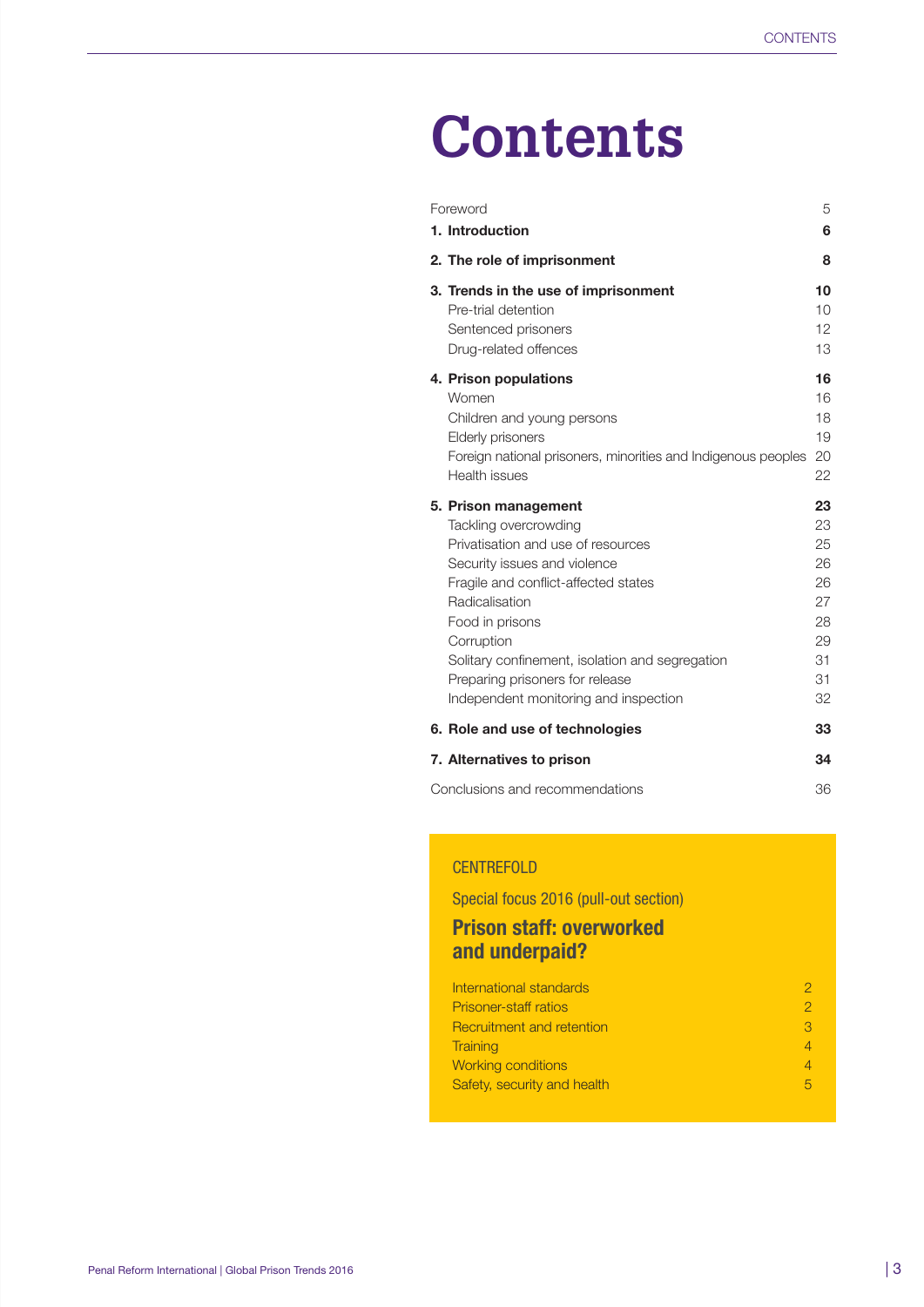**"It is behind the walls of … places of detention that international commitments by Governments to respect … human rights are perhaps most regularly put to the test."**

FOREWORD

# **2017 8 2001 B** CLOSED PRISON

Iore Central Prison, India © Andrea Huber 2014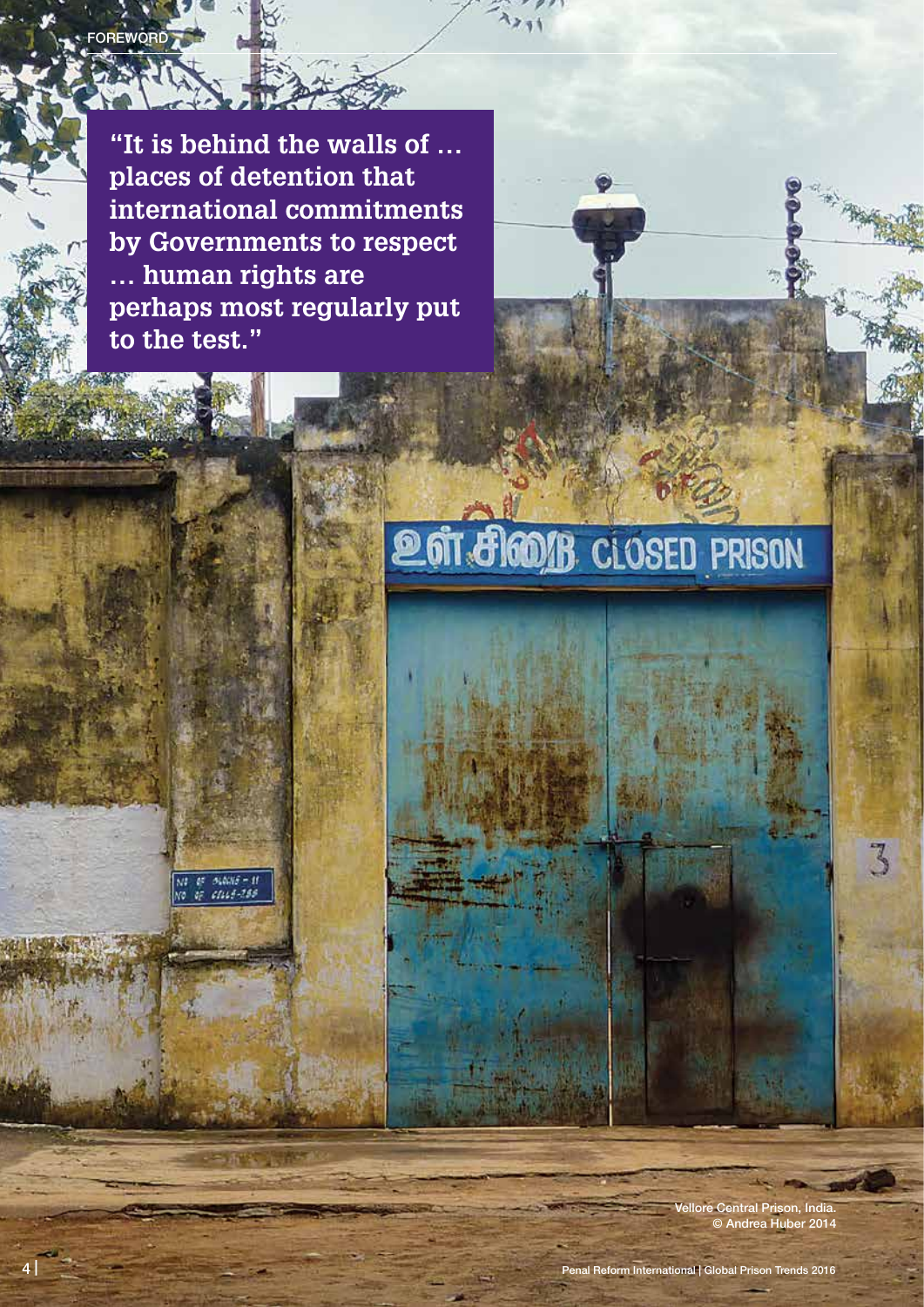## **Foreword**

The human rights of prisoners are a topic that typically elicits limited public attention and even less public sympathy. But it is behind the walls of prisons, police cells and other places of detention that international commitments by Governments to respect, protect and fulfil human rights are perhaps most regularly put to the test.

According to the United Nations Office on Drugs and Crime, at any one time more than 10 million people around the world are being held in prison and other places of detention – only about a third of them in connection with violent crime. That includes an estimated one million children, as well as more than 700,000 women – a number that's growing far more quickly than the general prison population. Excessive use of pre-trial detention combined with delays in the judicial process means that more than three million people are being held on remand, awaiting trial – in many cases in connection with minor theft-related charges.

Inevitably, global numbers mask dramatic differences at the national level, with steady declines in prison populations in some countries offset by steep increases in others, creating serious problems of overcrowding. The number of prisoners now exceeds official prison capacity in 116 countries – in 21 of these countries it is even between double and quadruple official capacity.

As a result, detainees are too often crowded into small, insanitary cells, denied access to adequate food and water, as well as to recreation, education and rehabilitation. With staffing stretched thin, inter-prisoner violence becomes more difficult to prevent – exposing many prisoners to serious physical and sometimes sexual assault. The situation has become so acute that the UN Special Rapporteur on torture has described conditions in some prisons as amounting to inhuman and degrading treatment or even torture. A 2015 report by the United Nations High Commissioner for Human Rights urged countries to commit to a series of steps aimed at ending over-incarceration and overcrowding, and guaranteeing respect for the inherent dignity of all detainees.

Improving conditions in prisons is key to both improving outcomes for prisoners and creating safer communities. In December 2015, the United Nations General Assembly unanimously adopted the Nelson Mandela Rules – a revised set of international minimum standards on the treatment of prisoners. The new standards have been strengthened in several respects, including by the inclusion of an absolute prohibition on torture and ill-treatment of prisoners, much more specific provisions on solitary confinement, and a commitment to provide all prisoners with the same standard of health care available in the community. Their adoption was accompanied by an acknowledgement by many States that much more needs to be done to close the gap between the standards enshrined in the Mandela Rules and the reality for those in custody in prisons around the world.

It is also important – from the perspective of both human rights and sustainable development – to reduce the number of people going to prison

in the first place. Achieving this goal will require more systemic reforms to national criminal justice systems – including greater use of parole, non-custodial sentences and other alternatives to incarceration, reduced use of pre-trial detention, and sustained investment in education, rehabilitation and reintegration of ex-prisoners into society. Special measures are also needed to reduce imprisonment of women and children, and protect those for whom prison is unavoidable.

The report before you presents an important snapshot of the state of detention globally and related trends. It draws on a multitude of sources from across government, UN agencies, civil society and academia to produce a compelling, nuanced analysis of the factors fuelling incarceration, the impact on the individuals concerned and the measures needed in order to improve outcomes – for people in conflict with the law, their families and communities. It deserves to be widely read not just by policymakers in the criminal justice sector but by anyone with a commitment to human rights, justice and the rule of law.

#### Charles Radcliffe

*Chief, Global Issues & Intergovernmental Affairs, United Nations Human Rights Office, New York.*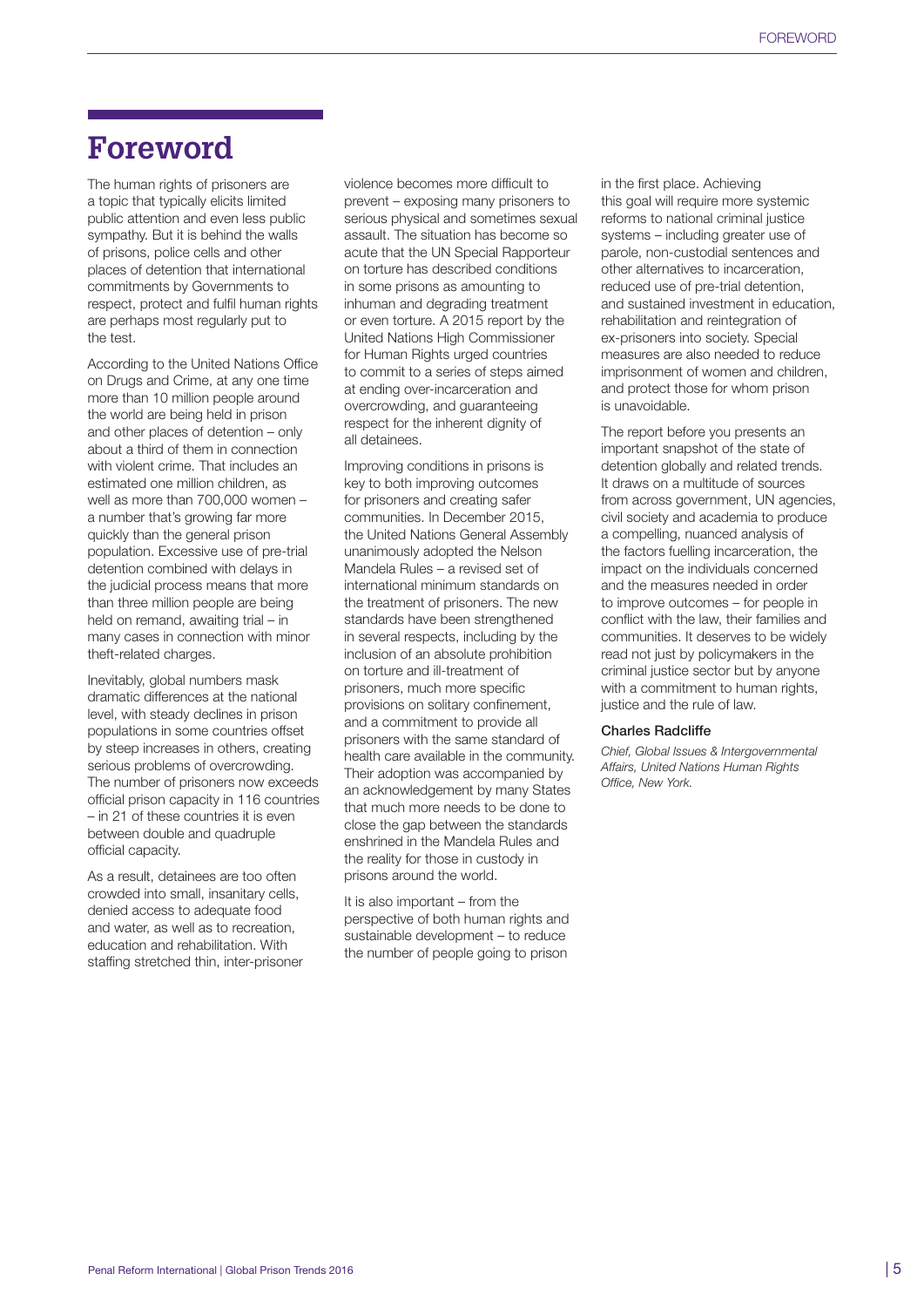## PART ONE

# **Introduction**

This second edition of *Global Prison Trends* looks at some of the key developments in prison policy and practice since the first edition was published.1 2015 has seen a number of important milestones at the global level including:

- **•** The adoption by the United Nations (UN) of the 2030 Agenda for Sustainable Development, including a requirement for states to, 'Promote peaceful and inclusive societies for sustainable development, provide access to justice for all and build effective, accountable and inclusive institutions at all levels' and to 'achieve gender equality'.2
- **•** The 2015 Doha Declaration adopted at the 13th UN Congress on Crime Prevention and Criminal Justice, which proposed that member states review their penal policies.<sup>3</sup>
- **•** Significant revisions to the UN Standard Minimum Rules for the Treatment of Prisoners and their adoption by the UN Crime Commission, and subsequently by the UN General Assembly, as the Nelson Mandela Rules.<sup>4</sup>
- **•** The publication by the UN High Commissioner for Human Rights of an important report on the 'Human rights implications of overincarceration and overcrowding'.5

2015 also saw plenty of evidence that this considerable strengthening of the normative framework for prison reform is much needed. The UN Office on Drugs and Crime (UNODC), for example, argued that, 'a large number of prison systems around the world are at a stage of crisis, the serious effects of which harm prisoners, their families and societies as a whole'.6 As well as poor prison conditions and overcrowding, dimensions of the crisis include the following:

- **•** insufficient measures to prevent crime, in particular youth crime;
- **•** excessive use of pre-trial detention;
- **•** lack of access to legal advice and assistance;
- **•** punitive criminal justice policies and inappropriate use of imprisonment;
- **•** scarce use of alternatives to imprisonment;
- **•** insufficient measures to promote social reintegration;
- **•** inadequate prison management and infrastructure;
- **•** detention used too readily for children in conflict with the law;
- **•** specific needs of women offenders and prisoners not met.

This report focuses specifically on the most significant developments in how prison is being used and how prisons are being managed and organised.

The report includes information and examples from various countries and regions. These are not intended to 'single out' certain countries, but are meant to be illustrative of trends and challenges.

#### RECOMMENDATION 01

**Countries should undertake reviews of their penal systems in light of the revised UN Standard Minimum Rules for the Treatment of Prisoners and the recommendations of the 2015 Doha Declaration. Donors should consider favourably requests for assistance both in carrying out such reviews and in reforming criminal justice systems.** 

## Sustainable development goals and criminal justice

The number of people behind bars, whether on remand or serving sentences, has increased in most countries over the last 20 years, placing an enormous financial burden on governments and at great cost to the social cohesion of societies. In many countries, criminal justice systems are unfair and discriminatory. Instead of protecting society from crime while safeguarding the rights of those accused or convicted, they can cause, drive and deepen poverty and hinder social and economic progress.

In September 2015, the international community agreed a new set of development goals, the 2030 Agenda for Sustainable Development, comprising 17 goals and 169 targets, to replace and build on the [UN Millennium](http://www.un.org/millenniumgoals/)  [Development Goals](http://www.un.org/millenniumgoals/) (MDGs, 2000-2015).

Justice and prison reform can and should play a part in achieving not just Goal 16 on peaceful and inclusive societies, access to justice and accountable institutions, but several of the goals set out in the 2030 Agenda.

## GOAL 1: Ending poverty in all its forms everywhere

People who come into contact with the criminal justice system disproportionately come from poor and marginalised backgrounds. A large percentage come into conflict with the law as a symptom of their poverty and, without the financial resources to afford proper legal representation, they are also more likely to be given prison sentences. The social stigma of criminalisation creates a cycle of deprivation that people cannot break out of, effectively criminalising poverty. Children of offenders are drawn into this cycle of crime and poverty and evidence suggests they are more likely to end up in the criminal justice system themselves.

Systems that use a variety of sanctions in a proportionate way and take recourse to imprisonment only for serious offences are not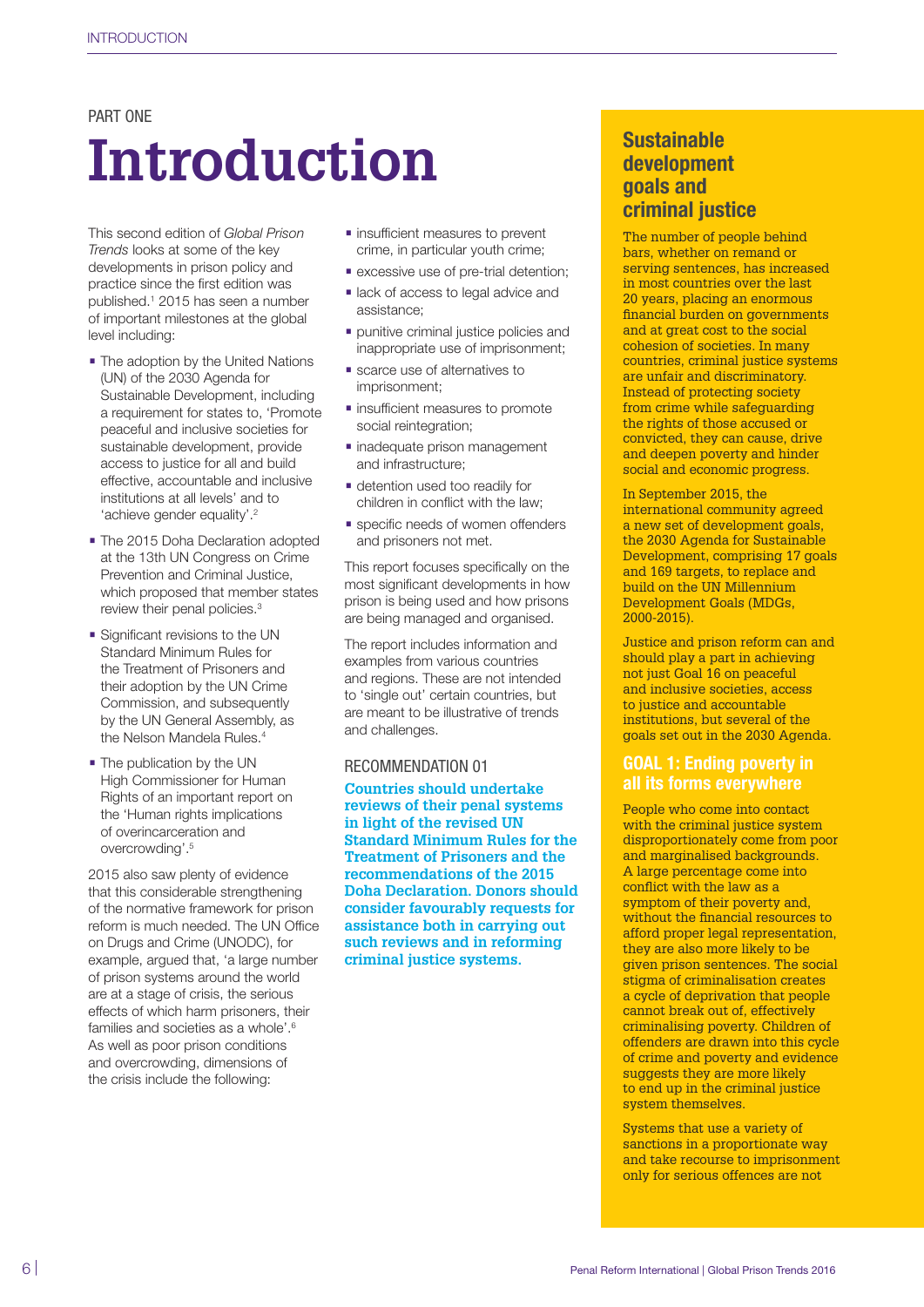only fairer, but can help people to break the cycle. Non-custodial sanctions, especially for minor, non-violent offences, allow offenders to keep their jobs, provide for their families, compensate victims and provide accountability to society.

## GOAL 2: End hunger, achieve food security and improved nutrition, and promote sustainable agriculture

When food security and safety are problems in a country in general, this is frequently reflected in its prisons. Many countries do not allocate sufficient budget to adequately feed their prison populations and corruption may also siphon money away from where it is needed. Where food in detention is insufficient, unhygienic and lacks nutrition, prisoners face serious, if not permanent, health issues, and even starvation. Adequate nutrition is of particular importance for vulnerable groups including pregnant or breast-feeding women, sick prisoners and for children held in prison with a parent.

## GOAL 3: Ensure healthy lives and promote well-being for all at all ages

Many prisoners receive healthcare of a far inferior standard to that available in the community, if they receive it at all. Existing medical conditions may be ignored or neglected, and prisoners often develop health problems whilst in prison due to unhealthy and unhygienic conditions, lack of healthcare and poor control of infectious diseases, such as HIV or tuberculosis. Medical care in prisons not only contributes to the health of detainees, but also to the protection of public health as the vast majority of prisoners return to the community at the end of their sentence.

## GOAL 4: Ensure inclusive and equitable quality education and promote lifelong learning opportunities for all

Lack of education and training opportunities causing unemployment and poverty are often drivers for offending. Criminal justice systems need to address such causes of offending. Developing self-worth and having the prospect of a livelihood to return to are essential ingredients for successful rehabilitation. Ensuring access to education, work and training while in prison – or while serving non-custodial sanctions – therefore contributes to Goal 4 and also to Goal 1.

## GOAL 5: Achieve gender equality and empower all women and girls

Women face discrimination in criminal justice systems in various ways, from gender-specific offences to lack of consideration of their gender-specific circumstances and needs in sentencing and in their treatment in detention. Many systems fail to recognise the link between women's experience of violence and offending and also fail to protect women from violence when detained. Efforts to address gender inequalities have largely overlooked women offenders and prisoners.

## GOAL 6: Ensure availability and sustainable management of water and sanitation for all

In many prisons poor infrastructure prevents sufficient access to clean water for drinking and hygiene. Water may also be withheld as a disciplinary measure and/or as a form of ill-treatment. Provision of water and sanitation in prisons also contributes to health and well-being (Goal 3).

## GOAL 8: Promote sustained, inclusive and sustainable economic growth, full and productive employment and decent work for all

Providing work and training opportunities for prisoners is important both to provide meaningful activity during the day and improve their job prospects following release. However, in many countries, there may be no opportunity for prisoners to work, the work may be of little vocational value, or prisoners may be required to work in unsafe or exploitative conditions.

Former prisoners often struggle to find work on release, in part due to low educational attainment prior to prison and lack of opportunities in prison, and in part due to stigma and employment restrictions on

former offenders. Researchers in the USA have also calculated that high unemployment levels among former prisoners can present a significant loss to national GDP.7

## GOAL 10: Reduce inequality within and among countries

Prisoners often come from the most marginalised sections of the community. Stigma and discrimination towards former prisoners – for example, limiting their civil rights or access to employment – reinforces their marginalisation. Ensuring access to justice for all and upholding the rule of law require the law to be applied in a non-discriminatory way.

There are also clear links between economic inequality and crime, with research suggesting that inequality is associated with increased levels of crime $8$ 

GOAL 16: Promote peaceful and inclusive societies for sustainable development, provide access to justice for all and build effective, accountable and inclusive institutions at all levels

Significantly, this goal recognises the importance of the rule of law, good governance and accountable, transparent institutions to sustainable development. Access to justice requires fair and effective criminal justice systems. Prisons, by their very nature, are closed institutions hidden away from public view, and therefore require particular attention with regard to external scrutiny, transparency and good governance. At the same time, prisons can be part of more inclusive societies if they provide prospects for rehabilitation and reintegration of offenders back into society.

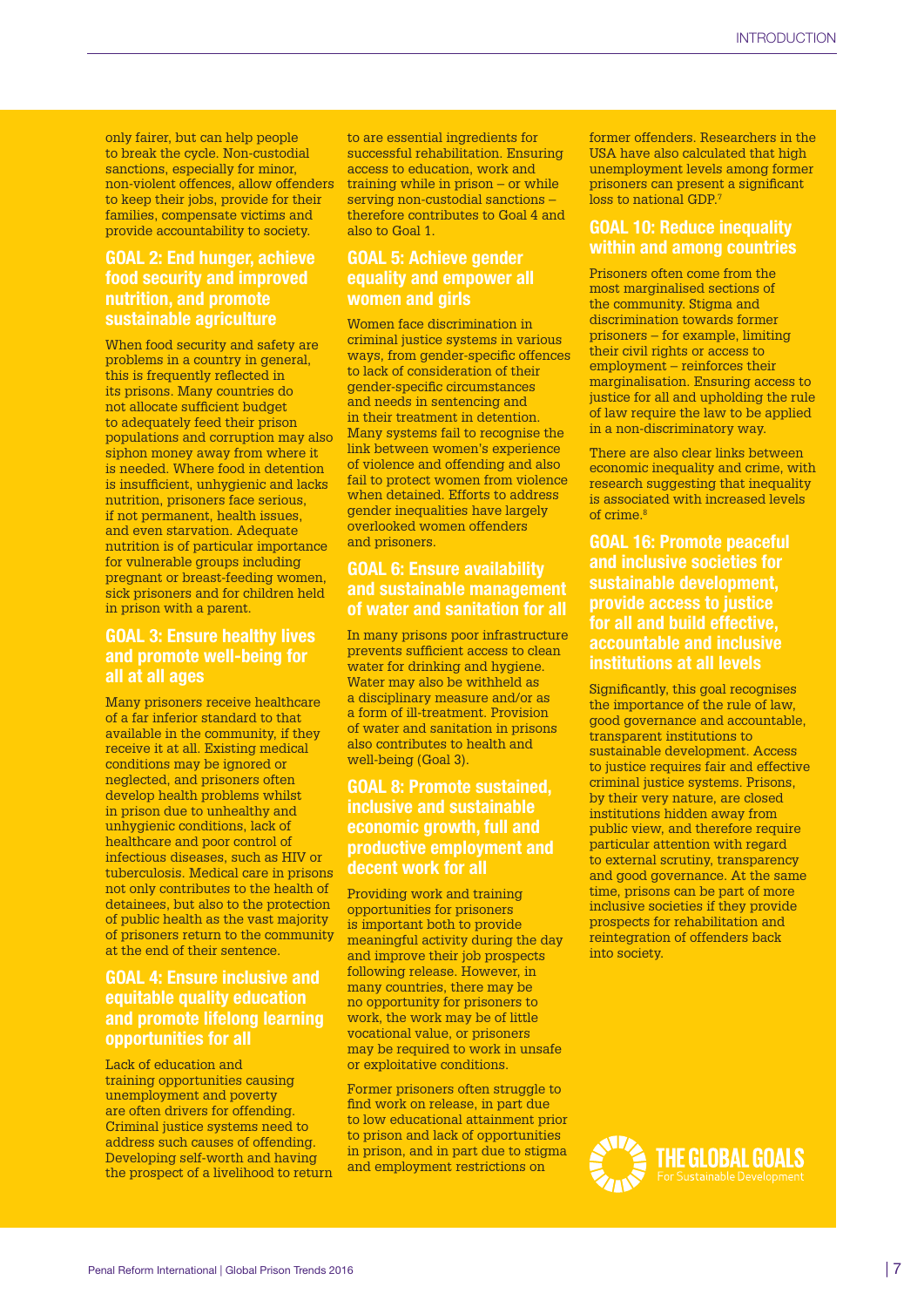#### PART<sub>2</sub>

# **The role of imprisonment**

The report of the UN High Commissioner for Human Rights on the human rights implications of prison overcrowding confirms that states should resort to the deprivation of liberty only insofar as it is necessary to meet a pressing societal need and in a manner proportionate to that need.9 According to the latest available information from UNODC (for 2012), only 34 per cent of prisoners were serving sentences that were principally tied to violent offences (including intentional homicides), less than 30 per cent to property crimes, 20 per cent to drug law offences, three per cent to financial crimes or corruption and 14 per cent to other types of crime. The UN Secretary-General's report to the UN Crime Commission also found considerable variation in the lengths of prison sentences.<sup>10</sup>

One reason for the continuing popularity of imprisonment is the commonly held view that locking up people convicted of crimes helps to reduce crime levels. US research published in 2015 has confirmed, however, that imprisonment has only a limited role to play in controlling crime.11 In the USA (which has seen a fivefold increase in the prison population since 1970 and serves as a model for many western countries<sup>12</sup>), increased incarceration has accounted for approximately six per cent of the reduction in property crime in the 1990s and for less than one per cent of the decline in property crime this century. The research also finds that, '[i]ncreased incarceration has had little effect on the drop in violent crime in the past 24 years. In fact, large states such as California, Michigan, New Jersey, New York, and Texas have all reduced their prison populations while crime has continued to fall'.<sup>13</sup> Greater impacts on crime have been produced by greater targeting of police resources in high crime areas and changes to social, economic and environmental factors.

Another reason for high prison populations is that the public are often thought to favour a tough approach to sentencing and in a number of countries political leaders have encouraged this through policies of so-called penal populism. Recent Australian research has indicated that the public may not be so wedded to punitive approaches as is often supposed $14$  and in the USA, the California Crime Victims Survey found in 2013 that the overwhelming majority of Californian victims prefer investing in probation and rehabilitation, prevention, health and education over spending more on incarceration.15 Three in four victims believed that prisons either make inmates better at committing crimes or have no impact at all. Only a small minority believed that prisons rehabilitate people.

In the USA, more than half of states have introduced laws or policies that have sought to reduce the severity of sentencing for non-violent offences and breaches of parole and supervision in order to avert unaffordable prison growth. The extent to which these have contributed to the stabilisation or reduction in prison numbers is contested in some states but the overall trends have changed − 2014 was the first time in 38 years that both federal and state prison populations fell in tandem. Many states have used some of the spending that would have been used on new prisons to strengthen alternatives.<sup>16</sup> At the federal level, 6,000 drug offenders sentenced to harsh penalties were released in October 2015.

Growing scepticism about expanding incarceration has not been confined to the USA. Thailand's Minister of Justice has said that, 'The government has no plans to build more prisons because it would be like accepting the fact that our society is going down. We want the Department of Corrections to reduce prison terms for inmates with good behaviour'.17

Several countries have continued with a tradition of granting amnesties, pardons or otherwise releasing prisoners on the occasion of religious or national holidays. These include Indonesia,<sup>18</sup> Pakistan,<sup>19</sup> Myanmar,<sup>20</sup> Russia,<sup>21</sup> Tanzania<sup>22</sup> and Egypt.<sup>23</sup>

In Sri Lanka, a task force which will include representatives of government ministries has been set up to analyse the causes of overcrowding and to recommend and implement measures to ease congestion in the country's prisons.24

Some countries with lower rates of imprisonment have moved in the other direction. In Finland, from 2016 prison sentences will be more likely for repeat low-level offenders. Individuals who are handed a series of fines will be liable for a prison sentence if they fail to pay, or if they commit a further offence within a certain timeframe.<sup>25</sup> Critics claim the reform will increase the workload on crime prevention authorities, and will cost the taxpayer 12.4 million euros every year. In Switzerland, Parliament has decided to reintroduce short-term prison sentences to complement a system of suspended fines as part of efforts to tighten the penal system.<sup>26</sup>

#### RECOMMENDATION 02

**Jurisdictions should review whether imprisonment is playing an appropriate role in addressing crime and increase alternative strategies such as education, crime, prevention and social interventions which have been shown to produce more effective results.**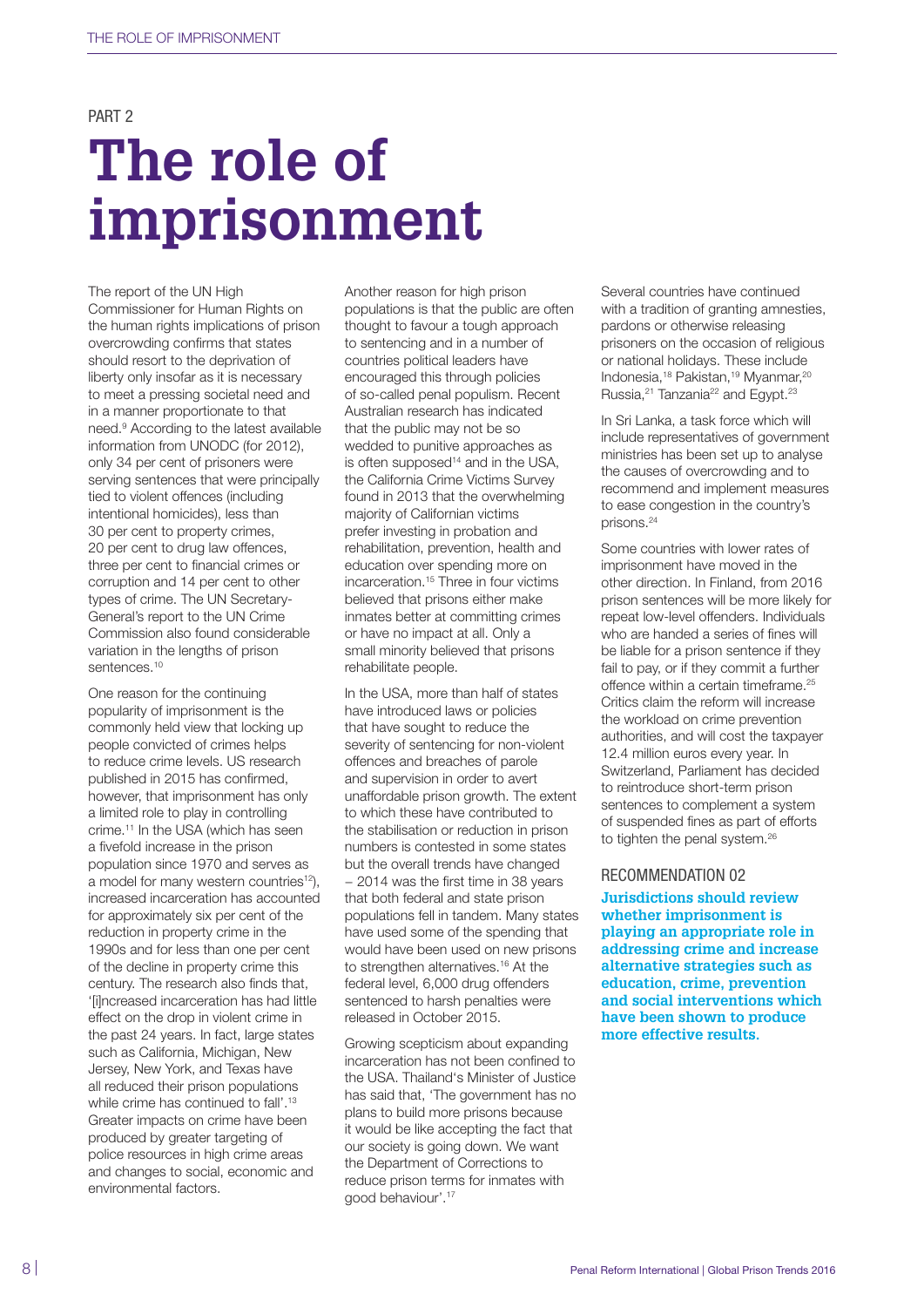**Only 34 per cent of prisoners were serving sentences that were principally tied to violent offences in 2012, according to UNODC.**

-71

Lifers' colony, Kyrgyzstan. Photo © Eleonora Sharshenalieva 2016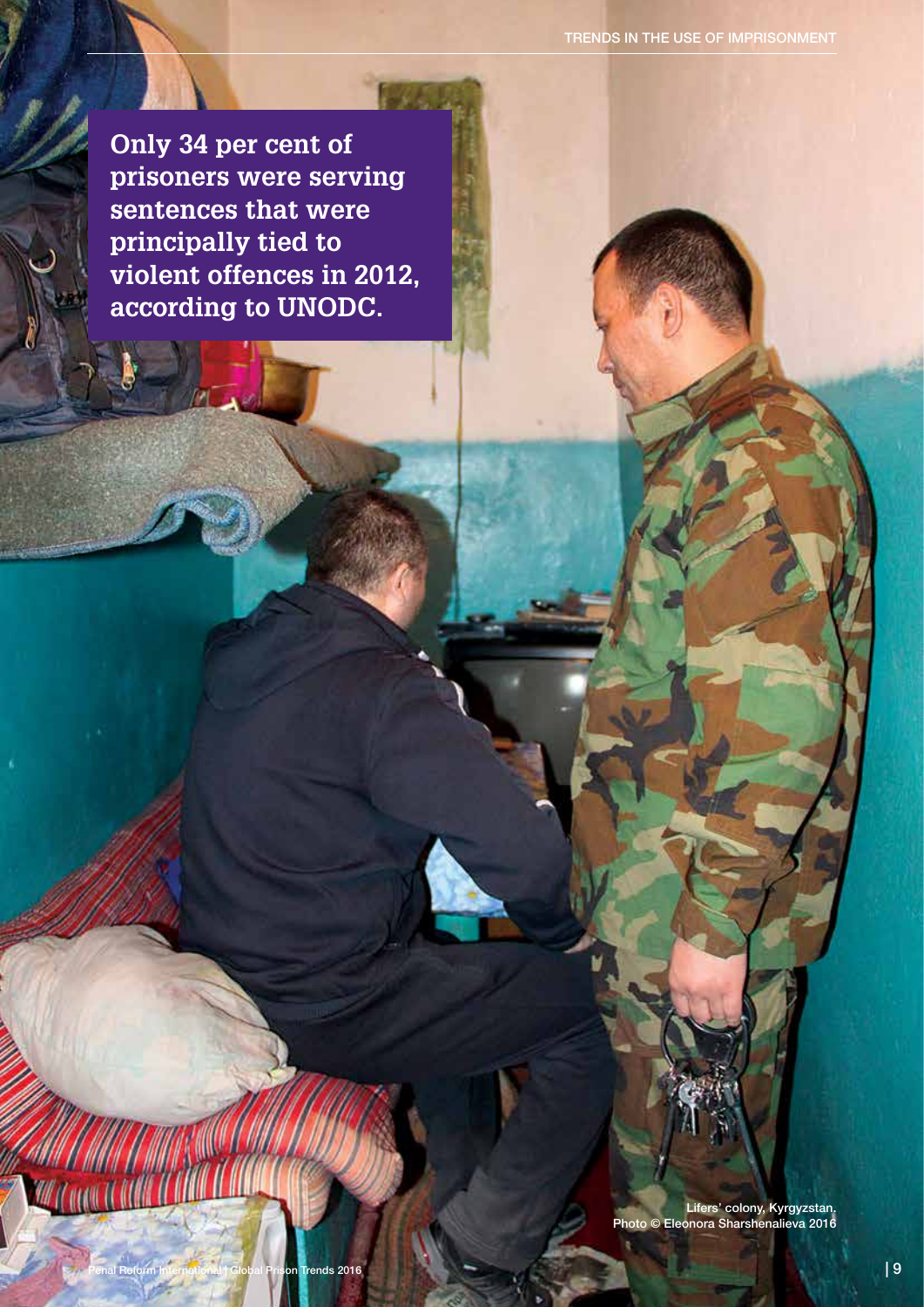PART 3

# **Trends in the use of imprisonment**

At the global level, the UNODC reports that prison population rates have been relatively stable over the past decade.<sup>27</sup> The UNODC estimates that the size of the prison population has increased approximately ten per cent since 2004, reaching more than 10.2 million people in the period 2011-13. However, that growth was offset by the equally steep growth in the world population over the same period, thus resulting in stable average rates at the global level (148 per 100,000 population in the period 2011-13). More recent data collected by the Institute for Criminal Policy Research (ICPR) has shown that these trends are, by and large, continuing.28

Both UNODC and ICPR have identified diverging trends at the regional level, with prison population rates declining in all African sub-regions, North America, and Western and Eastern Europe and increasing in Central and South America and the Caribbean, in South-East and West Asia, and in Northern and Southern Europe. There continue to be large differences between sub-regions in terms of prison population rates, which varied from under 100 prisoners to more than 600 prisoners per 100,000 of the population in 2015.

These diverging trends are reflected in the so-called BRIC countries (acronym for four major emerging national economies: Brazil, Russia, India, and China). According to ICPR data,

Brazil's prison population rate has continued to rise sharply while Russia's has fallen. In India and China, the trend has been stable.

In Africa, there are diverging trends too; by way of example, South Africa's prison population has been falling, while those in Nigeria, Kenya and Malawi have been relatively stable.

#### RECOMMENDATION 03

**Countries should undertake detailed examination of both the numbers of admissions to prison and the size of their prison population to satisfy themselves that the rates of incarceration are in line with appropriate comparator countries.** 

## **Pre-trial detention**

The 2015 Doha Declaration calls for, 'practical measures to reduce pre-trial detention (…) and to improve access to legal aid to the extent possible'. Excessive recourse to pre-trial detention was considered one of the main causes of overincarceration and overcrowding by the UN High Commissioner for Human Rights, often 'applied even to such minor cases as theft of a mobile telephone, a pen or a chicken'.29 The UN Subcommittee on Prevention of Torture (SPT) recognised in 2015 that, '[s]tates parties must reduce the number of persons in pre-trial detention by respecting the presumption against pre-trial detention and using alternatives to remand in custody'.30

The remand population, both among adults and children, remains one of the biggest challenges for

prison systems. It is estimated that worldwide at any one time more than three million people are detained in prisons and detention centres awaiting trial. The numbers remanded into custody during the course of a year are of course very much higher, reaching perhaps a total of 14 million people.31 As the UN Subcommittee on Prevention of Torture found, 'states continue to disregard the presumption against detention and pre-trial detainees account for a significant number, sometimes a majority of persons deprived of their liberty in the criminal justice context within states'.32

The 2015 UN report on the state of crime and criminal justice worldwide confirmed that, although in all regions pre-trial detainees represent less than half of the prison population, these averages mask the fact that

all over the world there are a significant number of countries where pre-trial detainees constitute the majority of the prison population.<sup>33</sup> In the period 2011-13, pre-trial detainees constituted the majority of persons detained in two-fifths of the reporting countries in Africa (a proportion that has remained stable in recent years), more than a third of those in the Americas (an increase since the period 2004-06) and about one in seven of those in Asia (a decrease since the period 2004-06). Pre-trial detainees have made up less than half of prisoners in most European countries since 2004.<sup>34</sup>

According to data collected by the ICPR, in 44 out of 211 jurisdictions, the majority of people in prison on any one day are pre-trial detainees.<sup>35</sup>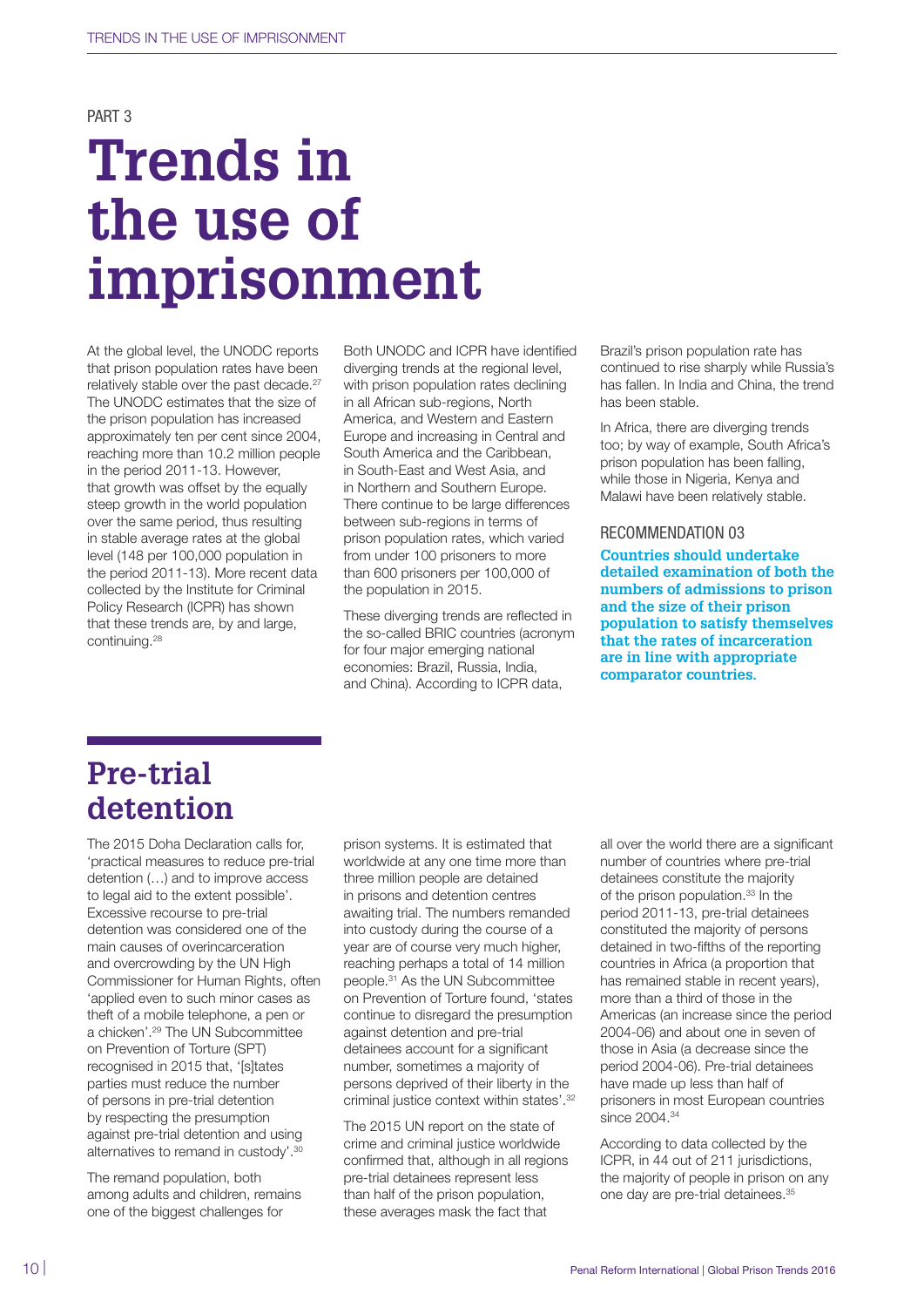

**Trends in prison population rates in BRIC countries Trends in prison population rates in Africa (number of people per 100,000 of the population) (number of people per 100,000 of the population)**



The UN report on the state of crime and criminal justice worldwide in 2015 found that the shares of pre-trial detainees are highest, on average, in countries at the lower end of income levels and lowest in countries with higher income levels. The report considers that, 'this may point to possible resource constraints in the criminal justice system that prevent expeditious processing of crime suspects in pre-trial detention. High levels of pre-trial detention may point to shortcomings of the criminal justice system'.<sup>36</sup> In certain regions, particularly Latin America, high levels may reflect the obligatory use of pre-trial detention. In Bolivia, Ecuador, Mexico and Peru, pre-trial detention must be imposed in cases of drug crimes, 'independent of whether the infractions are minor or major. Without making a distinction over the degree of participation, drug offenses are classified as serious crimes, along with murder, rape and kidnapping'.<sup>37</sup>

The problem of overuse of pre-trial detention is gravest in post-conflict and poorest states where the justice system may function sporadically, if at all. ICPR data shows that the countries whose prison systems comprise the largest percentage of pre-trial detainees include Libya, Liberia, Democratic Republic of Congo, Congo (Brazzaville), Bangladesh and Bolivia. Here more than seven out of ten prisoners on any one day are awaiting trial. But even in some high-income countries (such as the Netherlands and Canada), almost two in every five people held in prison are on remand.<sup>38</sup>

In some countries, periods in pre-trial detention are relatively short – in 2012, in the 30 Council of Europe countries for which data is available, the average length of pre-trial detention was 5.2 months.<sup>39</sup> Studies of pre-trial detention in Africa have found much longer average periods, for example 19 months in Sierra Leone and 14 months in Ghana, with some defendants held for several years.<sup>40</sup>

Official figures are likely to underestimate the numbers held in pre-trial detention; for one thing, in many countries detainees are held for relatively long periods in police custody rather than prison, escaping the prison statistics but not the fact of detention. For other countries even where the percentage of people in pre-trial detention on a particular date may appear low, people on remand still represent a much higher proportion of all of those admitted into prison over the course of a year. So, while international law stipulates that penitentiary systems should comprise 'treatment of prisoners, the essential aim of which shall be their reformation and social rehabilitation', in practice much of the work of prisons continues to be in fulfilling a jailing function.

Not all defendants in criminal proceedings are remanded in custody. In almost all countries, the law permits alternatives to pre-trial detention to be used in the majority of cases. Such alternatives allow defendants to remain at liberty during the period before their trial commences, although the court can sometimes impose conditions of one sort or another in order to try

to ensure that the proceedings are not put at risk or to achieve other objectives.

Releasing a defendant on bail is one of the commonest options available to the courts. While the legal and practical arrangements vary from one country to another, bail often requires a defendant or other party to pay a sum of money to the court as a form of guarantee that they will return for their trial. Indeed, in some countries the term bail (short for bail bond) has come to mean the cash or property equivalent demanded of arrestees as a surety as well as the release process of which it forms part.

While bail should be a measure that helps to ensure that remands into custody are kept to a minimum and for the shortest duration, there has recently been growing concern in several countries about how it is working in practice. In Canada, a report has argued that it is operating in a manner that is contrary to the spirit – and, at times, the letter – of the law. 'Legally innocent individuals are processed through a bail system that is chaotic and unnecessarily risk-averse and that disproportionately penalizes – and frequently criminalizes – poverty, addiction and mental illness'.41 In the USA, bail has been described as 'nothing more than a shockingly effective way to coerce guilty pleas from poor people'. In lower income countries, critics argue that bail is unaffordable for the vast majority of defendants, many of whom are charged with petty offences.42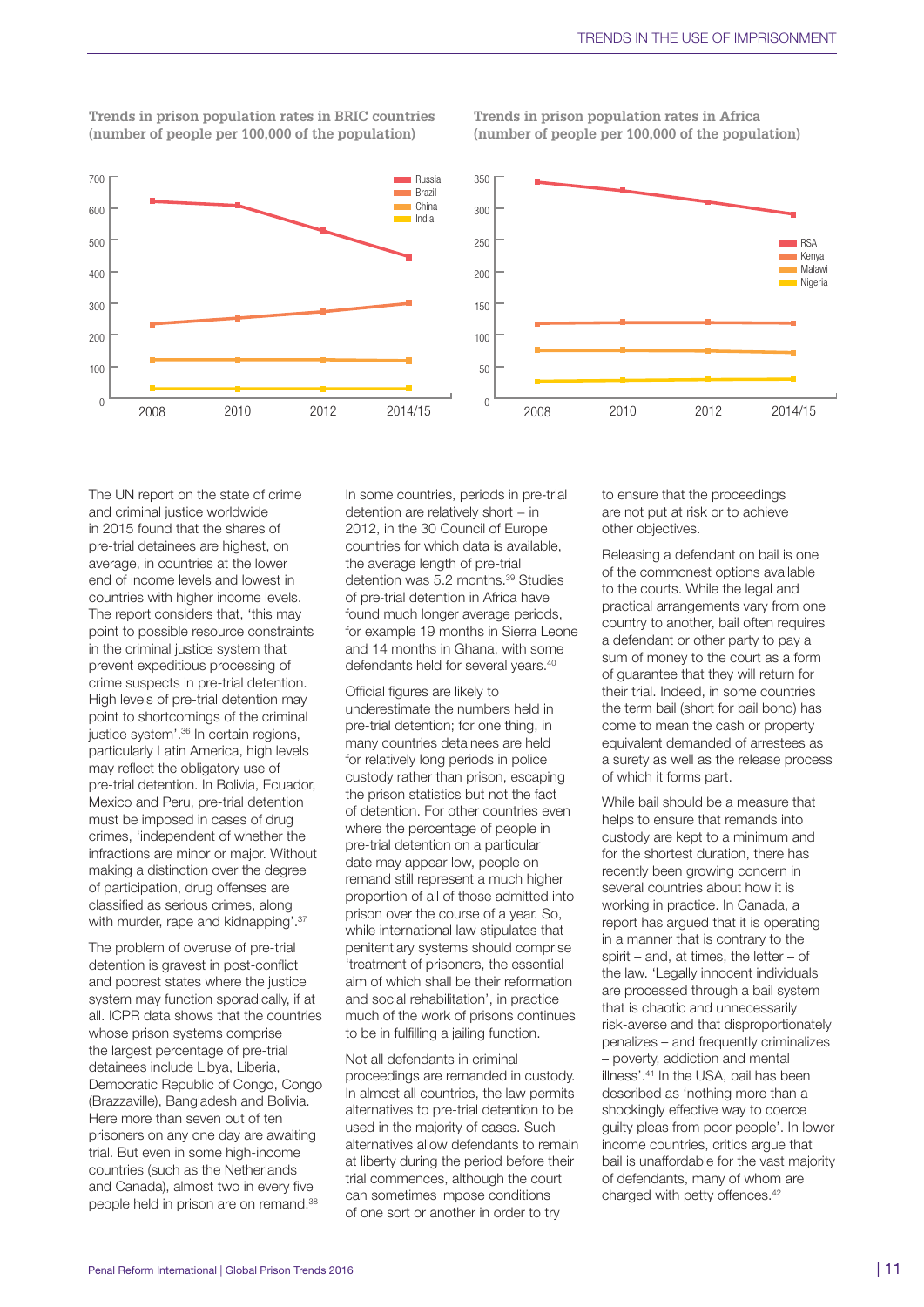A number of initiatives are underway to reform bail. In 21 jurisdictions in the USA, a more systematic approach to the granting of bail is being used with courts increasingly using risk assessment tools to assess a defendant's likelihood of flight or of further offending.<sup>43</sup> The 'Public Safety Assessment Tool', for instance, has been developed by a Charitable Foundation following research on over a million cases which identified factors most likely to predict a defendant's conduct.

#### RECOMMENDATION 04

**Jurisdictions should review their pre-trial arrangements and ensure that remand is used as a last resort, only where necessary and proportionate. The use of non-custodial measures should be increased in light of the negative impact on the rights of defendants as well as the socio-economic cost for detainees, their families and society.** 

#### RECOMMENDATION 05

**Where necessary, states should develop effective prisoner file management systems in accordance with the Nelson Mandela Rules, to help ensure that detainees and prisoners spend no longer in custody than is strictly required by law and in order to inform the planning and resourcing of criminal justice and penal institutions.** 

## New research: Bail in 45 jurisdictions

During 2015, Penal Reform International (PRI) initiated a comparative research study into how bail works as an alternative to pre-trial detention. A survey questionnaire was distributed with generous assistance from Advocates for International Development  $(A4ID)^{44}$  with responses received from 45 jurisdictions.<sup>45</sup>

In most countries which responded, release on bail requires the payment of a surety either by the defendant or a third party guarantor. In Thailand, for example, persons with a relationship to the defendant can provide guarantees only if they have professional status (such as government officials, MPs or lawyers). The system in the Czech Republic and Slovakia allows churches and other public interest organisations to act as guarantors.

In a few countries, including the USA and Nigeria, third parties can be related or unrelated to the accused, so commercial bail bondsmen or agents can provide personal guarantees that the accused will not abscond. A bail agent generally charges the defendant a non-refundable fee − usually ten per cent of the bail − to post a bond and bail them out. Defendants do not get that fee back even if they are found innocent. In exchange for the fee, bail agents promise courts that they will track down defendants who fail to appear for their next court date. If the defendant cannot be located, the agent is responsible for paying the entirety of the bail.

In most other countries' court systems, commercial bail is not permitted.

In some countries, the law sets a minimum and maximum amount of a surety. In the Czech Republic, for instance, it is approximately USD\$400; in Brazil, for offences carrying a term of imprisonment of more than four years, it is between ten and 200 times the minimum wage. Practice varies as to whether the whole sum must be lodged with the court. In Ireland, a third of the amount set as surety must be paid into court with the remainder subject to forfeiture in the event of non-appearance.

Bail can be provided in various forms. In Armenia, bail may consist of money, securities and other valuables, with real estate posted with the court's permission.

While money bail is seen as necessary to provide a reason for a defendant to meet their obligations to participate in the judicial process, it has been argued that in the USA increasing reliance on bail has the effect of jailing poor defendants, even if they committed minor crimes and are unlikely to attempt to flee justice, while allowing wealthier defendants to go undetained regardless of the risk they pose to public safety.

Some countries do not have a system of bail, for example the Netherlands where despite a relatively mild penal climate − the imprisonment rate is 75 per 100,000 − about 40 per cent of the prison population on any one day is made up of pre-trial detainees. Finland is currently considering the introduction of bail in the light of an increase in numbers held on remand.

## **Sentenced prisoners**

The UN High Commissioner for Human Rights stated in 2015 that, 'proportionate sentencing is an essential requirement of an effective and fair criminal justice system'.46 His report went on to illustrate how countries had reformed their laws to meet the requirement of proportionality, for example by reducing minimum and maximum penalties (Moldova), 47 or decriminalising petty crimes and reducing criminal sanctions for economic offences (Ukraine),<sup>48</sup> thereby reducing the total prison population. Other examples of the introduction

of milder sentences have been seen in Ireland where, in April 2014, the Fines (Payment and Recovery) Act 2014 was adopted with the aim of reducing, to the greatest extent possible, the use of imprisonment as a sanction for fine default.<sup>49</sup>

2014 also saw Romania bring into force legal provisions which have reduced sentence lengths and the range of offences which are punishable by prison.<sup>50</sup> In the USA, states have undertaken a range of measures to make sentences more proportionate,

including reducing the sentence lengths for drug possession cases, minor thefts and parole breaches.<sup>51</sup>

In a number of jurisdictions, opportunities for early release from prison have been extended so that the actual time served in prison is reduced. In the Philippines, the Bureau of Jail Management and Penology, 'has implemented and supported many early-release measures to reduce overcrowding. These have ranged from release on recognizance, probation, parole and executive clemency – to programmes to monitor and help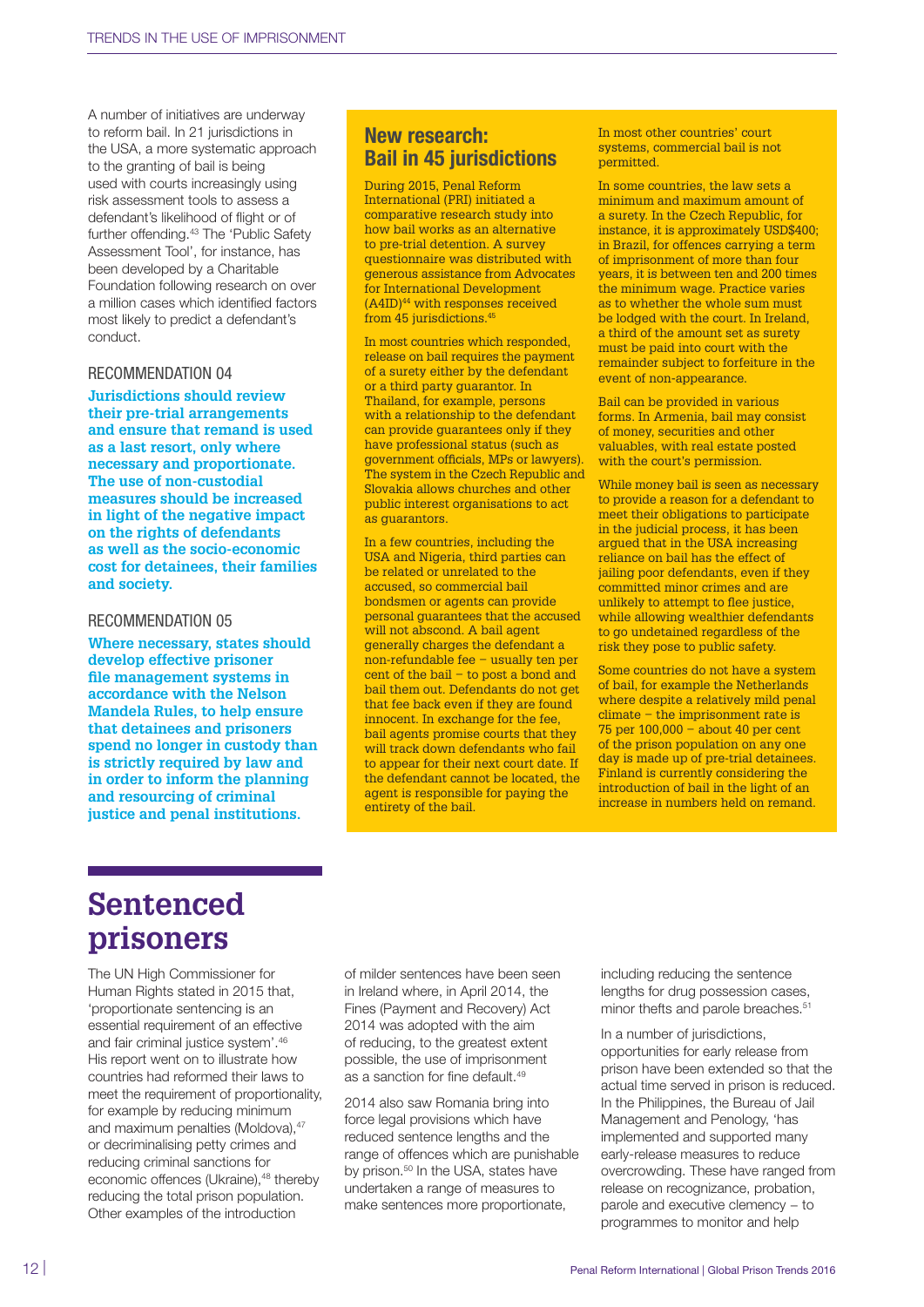expedite court cases and secure needed documents from the courts for speedy disposition of inmates' cases'.52 Kenya has, for the first time, introduced legislation to allow certain prisoners to earn a third remission (other than those serving life sentences or sentenced for robbery with violence). Research has continued to show the benefits of allowing prisoners to transition back into the community in this way. A New Zealand study has shown that intensive psychological treatment and early release to parole is more effective at reducing reoffending among high risk prisoners than serving out the full prison sentence.<sup>53</sup>

Concern has continued to grow about the imposition of life sentences, in particular those that do not allow for the possibility of parole or other form of early release.<sup>54</sup> A major study is underway about the use of the life sentence globally.<sup>55</sup>

#### RECOMMENDATION 06

**Countries should assess the proportionality of criminal sanctions and consider the possibility of reducing maximum sentence lengths, in particular for non-violent crimes.** 

## **Drug-related offences**

The 2015 edition of *Global Prison Trends* mapped out the links between drugs and imprisonment in a special supplement to mark the forthcoming UN General Assembly Special Session on drugs in 2016, highlighting in particular issues around proportionality of responses. It highlighted how, in many countries, drug-related offences account for a large and growing proportion of people in prison, particularly women. This has been confirmed in a recent study, which found that a third of admissions to prison in the USA are for drug offences.<sup>56</sup> The UN Special Rapporteur on health has written as part of the process for the 2016 UN General Assembly Special Session (UNGASS) that, 'as drug control enforcement fuels rising incarceration rates, overburdened prison systems are unable to provide acceptable standards of care and living in both pre- and post-conviction environments'.<sup>57</sup>

There has been growing concern about the use of the death penalty for drug offences. In recent years, approximately 600 people are known to have been executed annually for drug-related offences. Credible estimates, however, suggest there may be 1,000 unreported executions. The vast majority of known executions have taken place in a small handful of countries, notably China, Iran and Saudi Arabia. Many hundreds

more are believed to remain on death row in these countries and in Malaysia, Indonesia, Pakistan and Thailand. In 1979, only around ten countries prescribed the death penalty for drugs; today it has risen to at least 33. In at least ten of these countries, the death penalty is a mandatory punishment for drug-related charges.<sup>58</sup> A large number of the 966 people executed in Iran in the 2015 were drug offenders.<sup>59</sup> Indonesia executed 14 drug offenders in the same period compared with just four in the previous seven years.<sup>60</sup> The death penalty is considered by the UN Special Rapporteurs on extrajudicial, summary or arbitrary executions and on torture to be a violation of international law.61 The UN Human Rights Committee has on numerous occasions found that drug-related offences do not meet the criterion of 'most serious crimes',<sup>62</sup> a finding reiterated in 2007 by the then UN Special Rapporteur on extrajudicial, summary or arbitrary executions,<sup>63</sup> in 2009 by the then UN Special Rapporteur on torture and other cruel, inhuman or degrading treatment or punishment,<sup>64</sup> and in 2013 by the UN Secretary-General.<sup>65</sup> Both the Special Rapporteur on extrajudicial executions and the Special Rapporteur on torture have repeatedly reiterated this position since then, most recently on World Day against the Death Penalty in October 2015.

## Momentous report on death penalty in India

In a report dated August 2015, the Indian government was recommended by its own law reform experts to abolish the death penalty for ordinary crimes.

Based on a reference from the Supreme Court<sup>66</sup> to, 'study the issue of the death penalty in India to allow for an up-to-date and informed discussion and debate on the subject'.<sup>67</sup> the twentieth Law Commission concluded an exhaustive study of the death penalty by recommending abolition in all cases except 'terrorism related offences and waging war'.68 It found 'that there is no evidence of a link between fighting insurgency, terror or violent crime, and the need for the death penalty'<sup>6</sup> but nonetheless recognised the fears among many lawmakers that 'abolition of death penalty for terrorism related offences will affect national security'.<sup>70</sup> It therefore stated that it, 'does not see any reason to wait any longer to take the first step towards abolition of the death penalty for all offences other than terrorism related offences'.<sup>71</sup>

The Commission is part of the Ministry of Justice and is tasked with helping the government review and reform the law. This is only the second time it has reviewed the death penalty: it noted that both India and the world had changed since 1967, when it had warned against abolition. The exhaustive 242-page report covered the history and practice of the death penalty in India, arguments for and against abolition, and the international trends that have moved away from capital punishment. It concludes that the death penalty 'fails to achieve any constitutionally valid penological goals'72 and supports abolition for most crimes.

The Law Commission report received wide coverage in India and abroad. However, the Indian Home Ministry rejected the call for abolition, citing the threat of terrorism. Despite this, the seniority of the Law Commission, the turn in opinion since it last considered the death penalty, and the comprehensiveness of its report render it a significant development in India and beyond.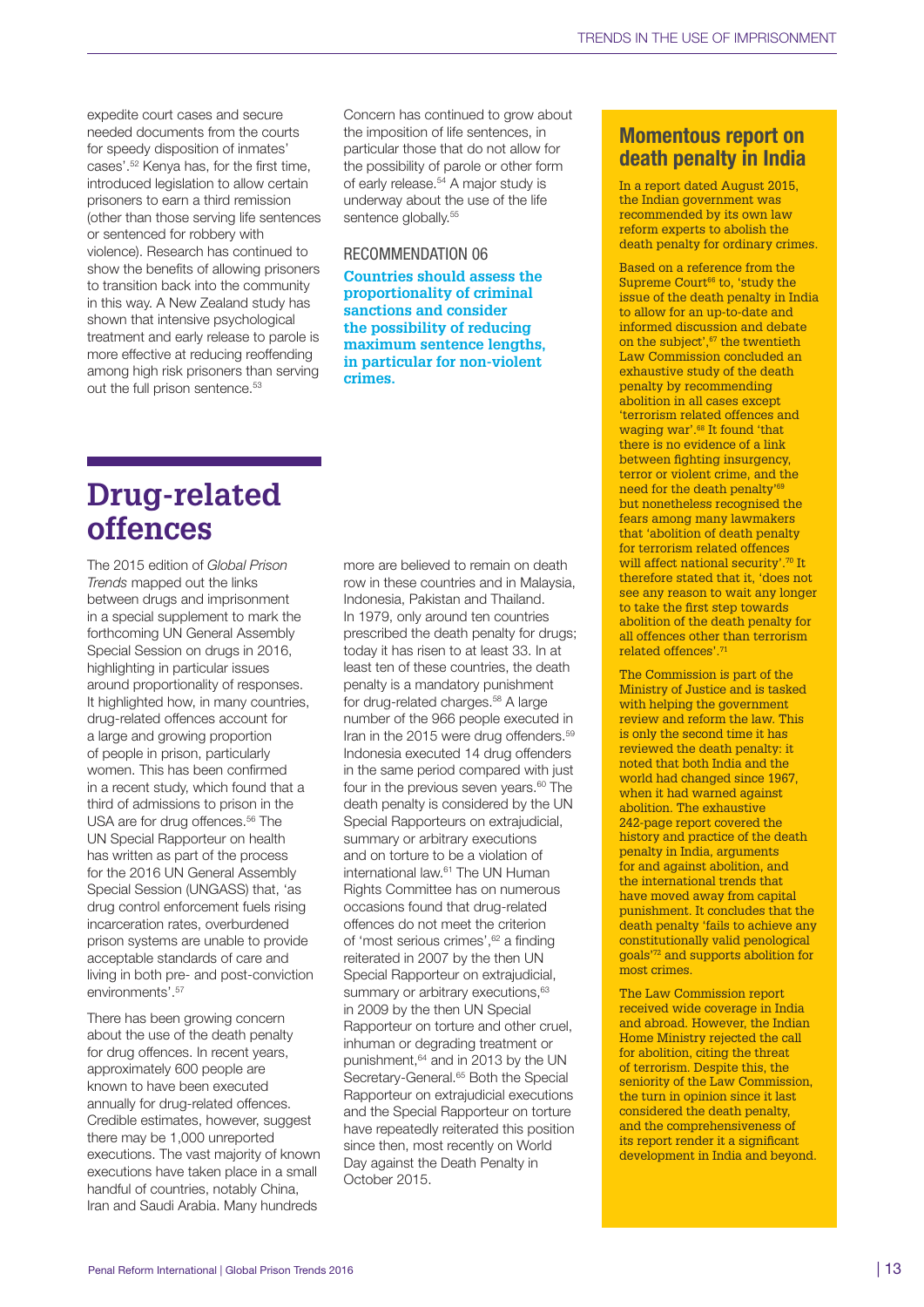## UN Special Session on Drugs

On 19-21 April 2016, the United Nations General Assembly convened a Special Session on drugs in New York.73 This was the third such forum held on drug-related policies, following Special Sessions in 1990 and 1998.

The third session had been planned for 2019, as set out by the 2009 Political Declaration and Plan of Action on drugs. However, a growing sense of urgency to discuss the direction of global drug policies led to the decision to convene a session three years earlier than planned. Initiated by the governments of Mexico, Guatemala and Columbia, 95 UN member states eventually supported the call to discuss global drug control and options for alternative strategies in 2016.<sup>74</sup>

The Special Session consisted of a general debate and round tables conducted in parallel with the plenary. A summary of the deliberations in the five round tables was presented at the plenary by the Chairs. The five round tables covered the following issues:7

- **•** drugs and health
- drugs and crime
- human rights, women, children and communities
- **new challenges, threats and** realities
- drugs and (alternative) development.

Negotiations on the outcome document were held at the UN Commission on Narcotic Drugs in Vienna.

A Civil Society Task Force was established in order to better enable participation by NGOs, farmers, drug users and academia in the debate.

Besides capital punishment, the length of terms of imprisonment for drug offences continue to be particularly harsh globally. In Bolivia, the maximum sentence for narcotics trafficking (25 years in prison) is higher than what is stipulated for homicide (20 years) and rape (15 years). The situation is similar in Mexico, where the maximum penalty for trafficking is 25 years in prison and 24 years for homicide.

The majority of people deprived of liberty for drug-related crimes are involved at a low level. The UNODC estimates that offences related to drug possession comprise 83 per cent of total global drug-related offences.<sup>76</sup> According to the report by CELS,<sup>77</sup> in Colombia, approximately two per cent of all prisoners convicted of drug crimes are medium- or high-ranking figures. That means that the remaining 98 per cent are people who did not have, or were not proven to have, significant participation in drug trafficking rings. In Mexico, the study found that 75 per cent of people detained for drug crimes were detained with small quantities.<sup>78</sup> Criminal offences relating to drug trafficking, however, have remained relatively stable over time,79 and the vast majority of traffickers in prison are low-level offenders.<sup>80</sup>

There is, however, a discernible trend towards reducing the harshness of the criminal justice response to drug use and possession (if not trafficking). Sentence lengths have been reduced in Ecuador and in the USA, where the Smart on Crime initiative has led to changes in prosecution practice, amendments to mandatory sentencing regimes, and the expansion of alternatives to prison.<sup>81</sup> More than twenty jurisdictions have decriminalised or legalised possession of small quantities of drugs, including Uruguay and several US states.<sup>82</sup>

Early evidence from the US state of Colorado has found no increase in young people's cannabis use or in road fatalities or crime. There have been a number of positives, including: 'a dramatic drop in the number of people arrested for cannabis offences; a substantial contraction in the illicit trade as the majority of supply is now regulated by the government; and a significant increase in tax revenue, which is now being spent on social programmes'.<sup>83</sup> A range of other countries are reportedly considering the decriminalisation of marijuana (eg. Ireland), 84 although there have been fewer signs of change in South East Asia. In the US state of Vermont, the Commissioner of Corrections has reportedly called for the decriminalisation of possession of all drugs.<sup>85</sup>

Within the criminal justice system, a lively debate has emerged about the suitability of Drug Courts as a way of dealing with offenders who suffer from substance use problems. These are

specialised criminal courts that can order offenders to undertake treatment under threat of punishment if they commit offences. While evidence about their effectiveness is mixed, their approach has been criticised as an inappropriate way of tackling what is fundamentally a health problem.<sup>86</sup> Dissuasion Commissions (Comissões para a Dissuasão da Toxico dependência) established in Portugal offer an alternative model.<sup>87</sup> These commissions comprise a social worker, a psychiatrist and a lawyer and can impose small fines and other penalties, as well as refer people who have consumed drugs to community-based or residential treatment.

It is not only consumption of illegal drugs that can lead to imprisonment. 2015 has seen increases in prison populations in Kenya following a crackdown on illicit alcohol. Large numbers of women have been sent to prison as a result of being unable to pay the large fines imposed on them for brewing unlicensed drinks.<sup>88</sup> The development of new psychoactive substances (NPS), which have similar effects to controlled substances, continues to pose challenges for lawmakers and criminal justice practitioners. Seventy countries from all regions have reported the emergence of NPS in their drugs market.89 The UK government's plans to outlaw all such substances were considered to be rushed by a parliamentary committee,<sup>90</sup> but there is widespread concern about the impact that NPS are having in UK prisons. There has been a sevenfold increase in the numbers of UK prisoners seeking help for addiction between 2014 and 2015, NPS was implicated in 19 deaths in prison between 2012 and 2014, and the Chief Inspector of Prisons considers the trade in these substances to lead to debts, intimidation and gang violence.<sup>91</sup>

#### RECOMMENDATION 07

**States should review their drug policies with regard to proportionality of sanctions, treat drug use as a public health rather than criminal justice problem, and provide drug dependency treatment and harm reduction programmes in prison settings.**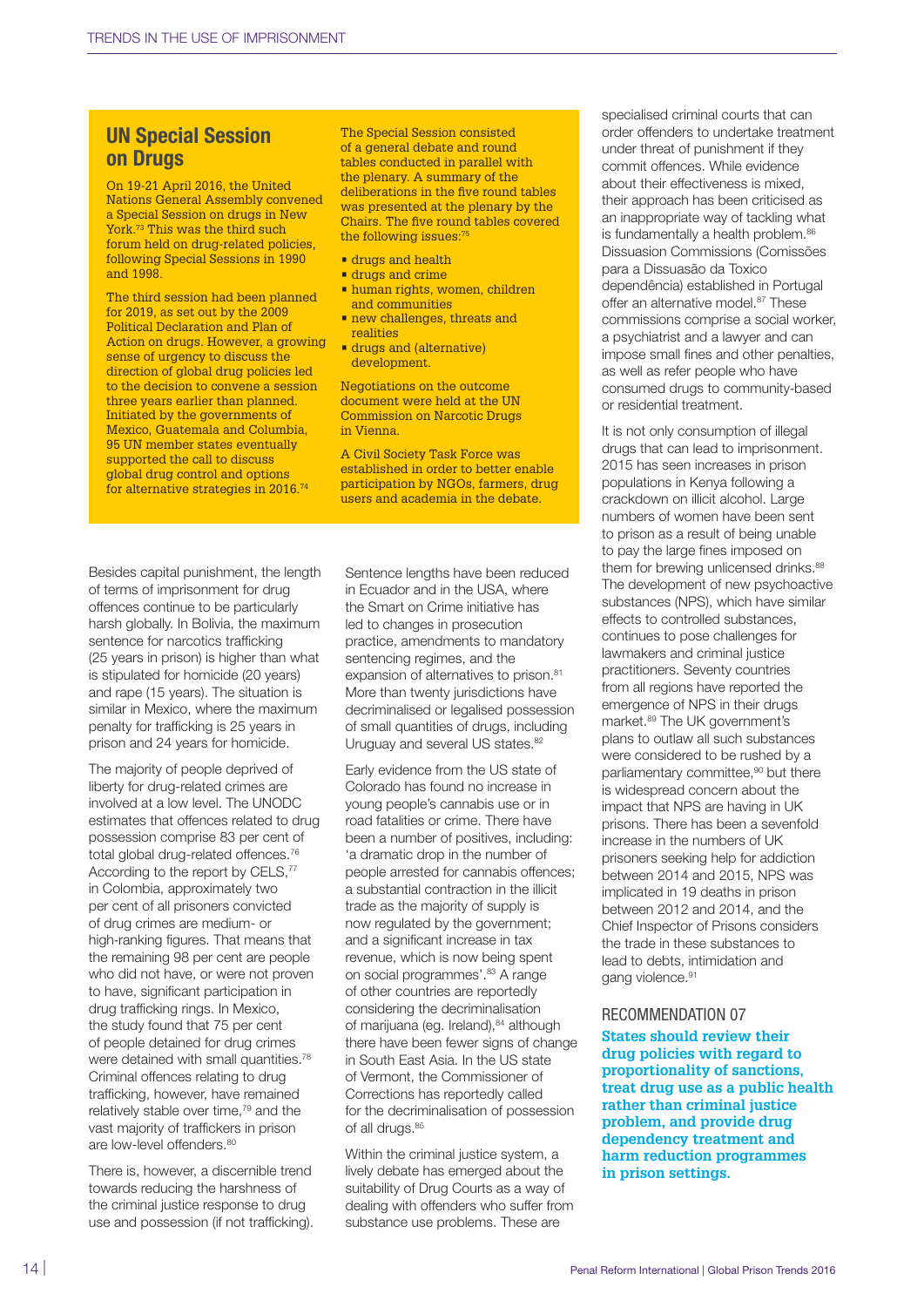persons in 63 jurisdictions, and, where applicable, the conditions under which voting rights were restricted. While only occasionally used as sanction on its own –

New research: How

prisoners to vote?

proven guilty.

protected under international law. The UN Basic Principles for the Treatment of Prisoners establish that all prisoners 'retain the human rights and fundamental freedoms' set out in the Universal Declaration of Human Rights and the International Covenant on Civil and Political Rights (ICCPR).<sup>92</sup> Although not an absolute right. conditions to the exercise of this right need to be objective and reasonable, and the length of the suspension of the right to vote should be proportionate to the offence and the sentence.<sup>93</sup> Pre-trial detainees should not be excluded from exercising their right to vote<sup>94</sup> as they have to be considered innocent unless and until

In a 2015 study<sup>95</sup> for PRI, Advocates for International Development (A4ID) reviewed the extent of (dis)enfranchisement of detained

many countries permit The right to vote for prisoners is generally for 'election-related' offences – in approximately 45 per cent of the jurisdictions, conviction to imprisonment is automatically followed by disenfranchisement (eg. Armenia, Morocco96).

> The study showed that in 29 jurisdictions (eg. Kyrgyzstan, Lebanon, New Zealand) prisoners who are convicted and serving a prison sentence are not entitled to vote (a so-called blanket ban).<sup>9</sup>

In the approximately 55 per cent of the jurisdictions where prisoners have the right to vote in principle, restrictions and/or conditions still apply, generally based on severity of or type of offence and/or the length of the sentence imposed. In some countries, restrictions are related to the type of election (eg. in the Czech Republic, Latvia and Ukraine, prisoners may not be entitled to vote in local elections on the grounds that they are 'not affected by local issues').

In only a small number of jurisdictions do legislators or the judiciary offer a rationale for restricting or completely revoking the right to vote, which is generally that those who have

committed crimes against the public should not be allowed to determine or participate in political processes.

The study indicates that participation by prisoners can be low even where they do have the right to vote.<sup>98</sup> Practical difficulties, such as limited provision of information on how to register to vote, complicated procedures and failure by government or prison management to facilitate voting, may be contributing factors.

Generally, people serving noncustodial sentences are entitled to vote. However, in some jurisdictions (eg. Belgium, Ethiopia, Tunisia), which allow for disenfranchisement to be handed down as a secondary sentence, or in jurisdictions (eg. Brazil, Kuwait) which do not distinguish between those deprived of liberty or those serving alternative sentences, disenfranchisement can also affect those serving a non-custodial sentence.

In some jurisdictions (eg. the majority of US states, Belgium, Luxembourg, Kuwait, Poland), voting rights may not be automatically reinstated upon release from prison. In Luxembourg, for example, a prison sentence of more than ten years automatically entails a lifelong disenfranchisement.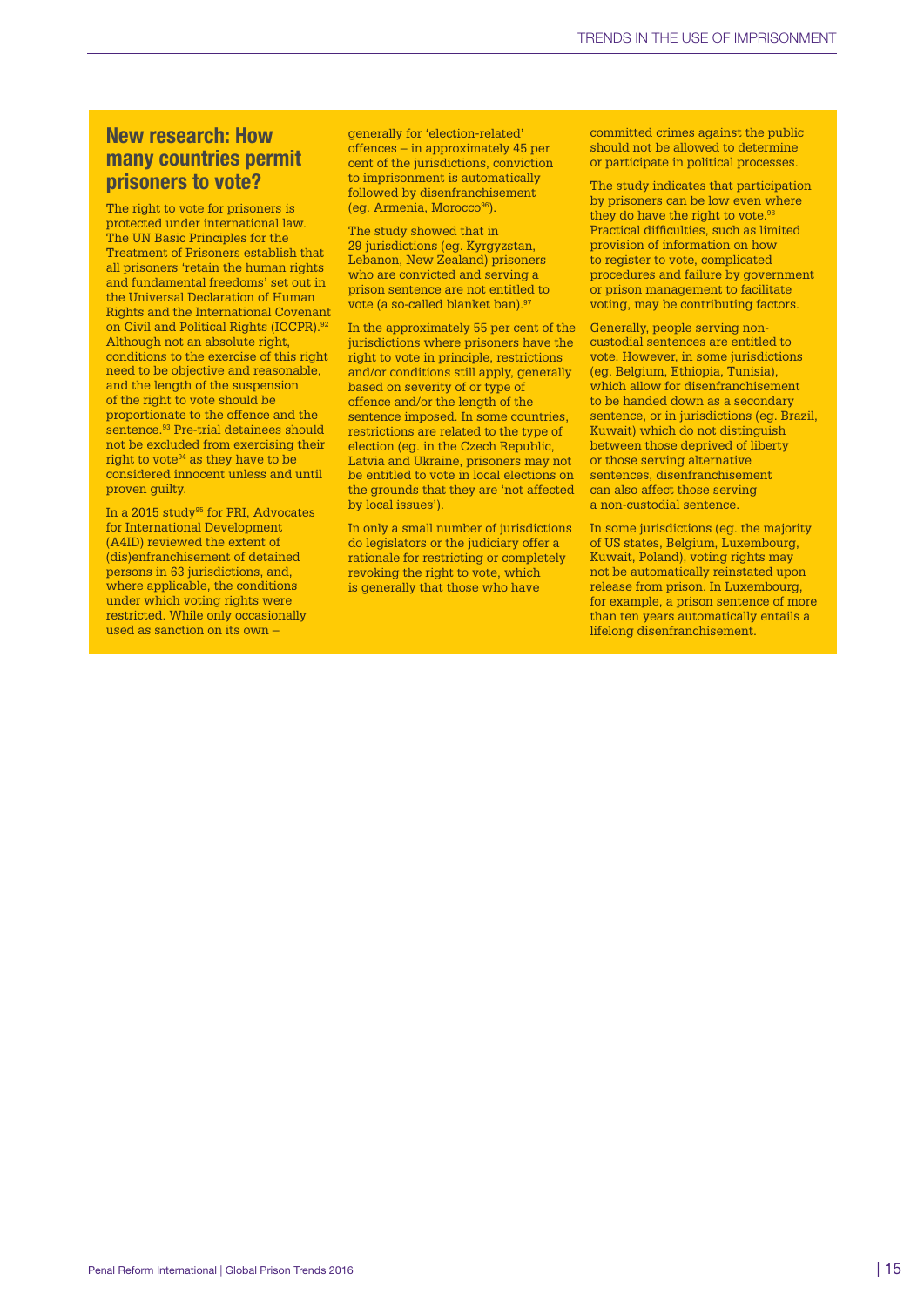### PART 4

# **Prison populations**

## **Women**

The 2015 Doha Declaration proposes that states promote gender-specific measures as an integral part of policies on crime prevention, criminal justice and the treatment of offenders. 'including the rehabilitation and reintegration of women offenders into society, taking into consideration the United Nations Rules for the Treatment of Women Prisoners and Non-custodial Measures for Women Offenders' (the Bangkok Rules).99

According to the ICPR World Female Imprisonment List, which compiled the latest data available in July 2015, more than 700,000 women and girls are held in penal institutions throughout the world.<sup>100</sup>

The ICPR data shows that the number of women and girls in prison has increased by about 50 per cent since the year 2000, a period in which the general world population rose by just 18 per cent. Increases have been particularly marked in Asia, Oceania and the Americas, while in Africa the rise in the female prison population was less than the increase in the population of the continent. The data identifies particularly sharp increases in Guatemala and El Salvador, Brazil and Colombia, Cambodia and Indonesia. According to Brazil's Justice Ministry, the country's female prison population increased by 567 per cent between 2000 and 2014 (from 5,601 to 37,380). Sixty-eight per cent of female prisoners in 2014 were serving time for drug offences, compared with 25 per cent of their male counterparts. Nearly two-thirds of them are of African descent.<sup>101</sup>

A large proportion of women in prisons worldwide are mothers. This includes 87 per cent in Brazil, 80 per cent in the United States, 66 per cent in the

United Kingdom, and 82 per cent in Thailand. In November 2014, there were 267 pregnant women in the Thai prison system and 256 children living in prison with their mothers.<sup>102</sup> A survey of 194 women in Ugandan prisons (approximately ten per cent of the total number) found that 92 per cent of the women had children, totalling 276 children, 35 of whom were living with their mothers in prison.<sup>103</sup>

Canada has seen a sharp rise in the number of aboriginal women in prison − they represent 35 per cent of the prison population $104$  but less than five per cent of the general population. Similar levels of overrepresentation of Aboriginal women are seen in Australia where former Prime Minister Kevin Rudd warned in 2015 that the country is facing an Indigenous incarceration epidemic.105 More than half of women prisoners in New Zealand were of Maori origin in 2013 despite the fact that people of Maori origin comprise only 14 per cent of the population as a whole.106

In many countries, a majority of women in prison are charged with or convicted of crimes that are not violent. In China, for example, the recent rise in imprisonment is due to increased involvement in drugs, property crime and fraud.<sup>107</sup>

There are exceptions to this general trend. In Uganda, for example, a recent study of women prisoners found unusually high rates of women charged with or convicted for murder, manslaughter or assault (57 per cent), a rate broadly similar to male offenders for these crimes.108 It is worthy of note that 74 per cent of the women with such convictions reported a background of domestic abuse.<sup>109</sup>

In other respects the findings of the Uganda survey are familiar. 76 per cent of women surveyed identified themselves as poor or very poor; 32 per cent had never been to school. As a result of their imprisonment, 43 per cent of women had lost their job, 35 per cent their home and 31 per cent had had their children taken away.<sup>110</sup>

While legislative and judicial attitudes towards female offenders who commit violent offences vary significantly, only a few jurisdictions appear to recognise this explicitly. Most jurisdictions rely on general provisions of self-defence, 'temporary insanity' or provocation to capture a history of abuse among female defendants, although such defences have proved to be ill-adapted to the situation of a woman suffering from 'battered woman syndrome' or 'slow-burn reaction'.111

Following the adoption of the United Nations Rules for the Treatment of Women Prisoners and Non-custodial Measures for Women Offenders (the Bangkok Rules),<sup>112</sup> there has been a growing recognition of the need for a distinctive approach to women in the broader criminal justice system. Trauma-informed approaches, which recognise that women have in many cases suffered from violence or abuse, are being increasingly recognised as essential to the humane and effective assessment and treatment of women in the criminal justice system.<sup>113</sup>

Practical measures that have taken place in 2015 include Cambodia's decision to release a number of pregnant women or those who have recently given birth.<sup>114</sup> In Scotland, plans for a 300-place women's prison were abandoned in 2015. Instead a new 80-place unit will be built for the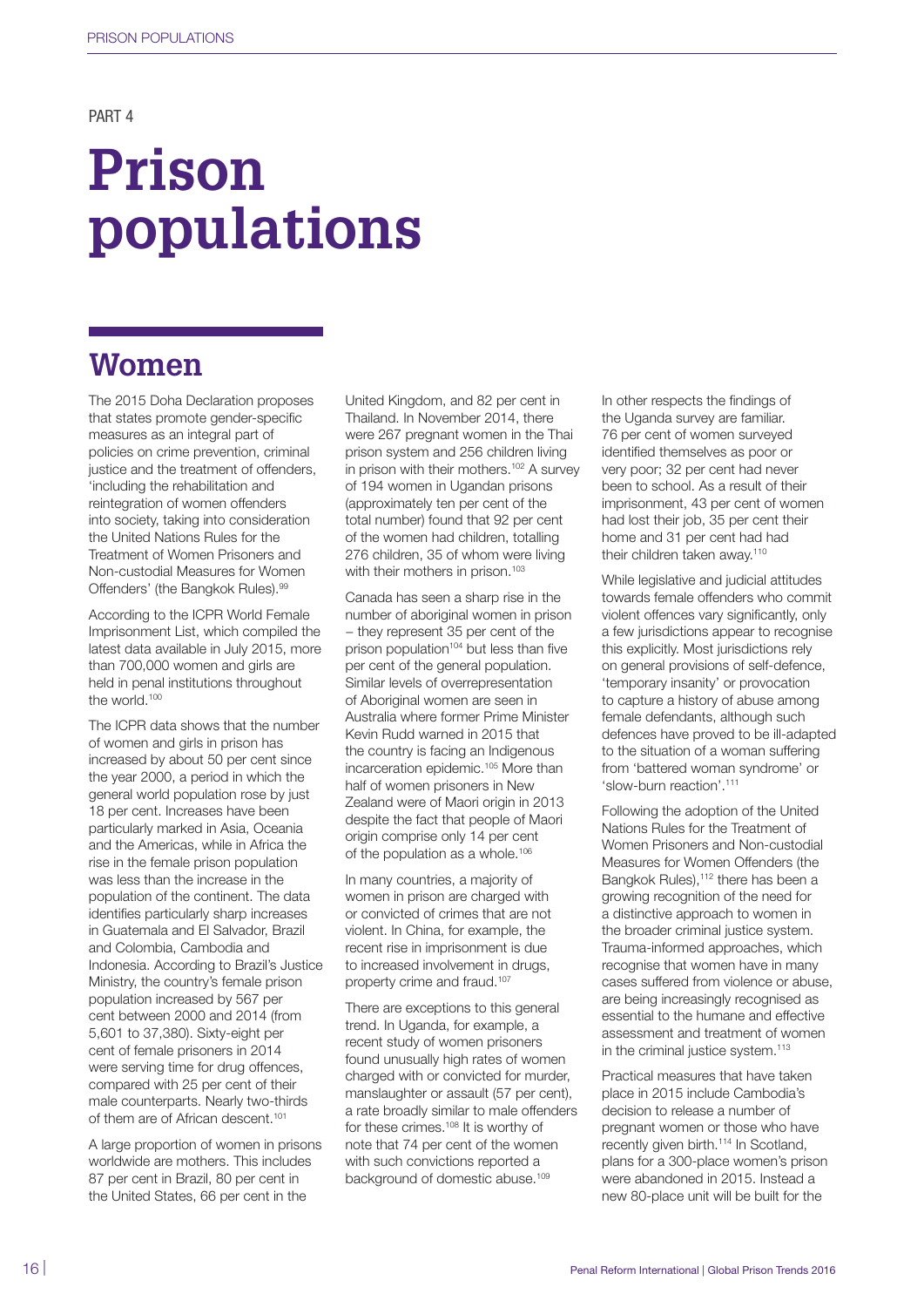**The number of women and girls in prison has increased by about 50 per cent since the year 2000.**

> Pre-trial detention centre, Kyrgyzstan. Photo © Karla Nur 2014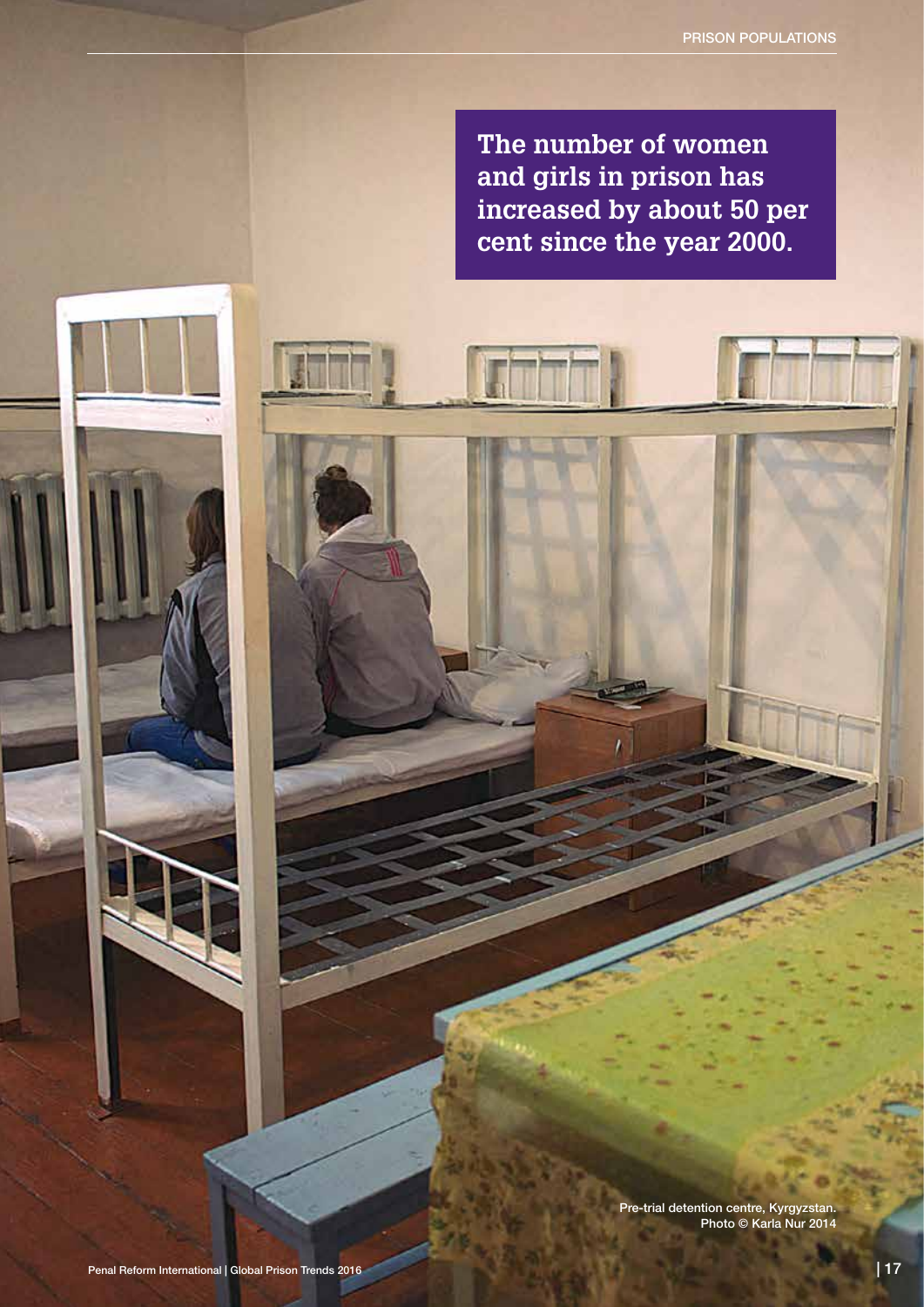## New research: Criminal justice approaches to women who kill in response to domestic violence

Where women are imprisoned for violent offences, research shows there is often a history of domestic and sexual abuse, which, in many cases, motivates or is a significant factor in the commission of the offence. A 2015 study for PRI by Linklaters LLP<sup>115</sup> of nine jurisdictions reviewed the legislative framework (at state and country level) and the judicial treatment for cases where women have committed violent offences against their abuser, following protracted domestic abuse. The jurisdictions reviewed were Australia, Brazil, Hong Kong, India, Japan, Mexico, Poland, Spain and the USA.116

With a few exceptions at the state level, there is no specific legislative basis allowing for a history of abuse to be considered as a mitigating factor in the jurisdictions reviewed.<sup>117</sup> In practice, all of the nine jurisdictions considered recognise a female defendant's right to present evidence of a history of abuse either as a factor in terms of liability in making a plea under more 'traditional' defences (such as self-defence, provocation, duress or temporary insanity which

can be total defences or partial defences reducing a murder charge to manslaughter) or as a mitigating factor for sentencing.

In all nine jurisdictions, women had sought to draw on these more 'traditional' defences and in some instances evidence of abuse was a factor or was conclusive in establishing such a defence (for instance, in the US state and federal courts and in India). However, most defences prove to be ill-adapted to the situation of woman in these situations, who are often suffering from battered woman syndrome or slow-burn reaction.<sup>118</sup>

In a small number of jurisdictions considered, most notably a number of Australian states, there have been legislative amendments to the criminal law to facilitate more lenient treatment in these cases. These amendments take various forms, from introduction of new defences specifically available to victims of abuse (eg. Queensland, Australia), to amendment of existing defences so that they are better adapted to dealing with victims of abuse (eg. Victoria, Australia).

In terms of sentencing, while most jurisdictions give courts discretion to consider an experience of violence under their general sentencing principles, none explicitly require a history of abuse to be considered.

The study found that the weight given to a history of abuse by the courts in sentencing varied widely. For example, in India, courts have accepted the presence of battered woman syndrome to reduce the sentences of women charged with violent crimes, but in Spain a history of abuse is not in itself a mitigating factor and will only impact sentencing indirectly through its effect on liability – ie. where the court finds it to form part of one of the three available statutory defences (temporary mental disorder, self-defence or insurmountable fear).

The study concluded that in the absence of a specific legislative (or quasi-legislative) basis for a fair and proportionate response to women who commit violent offences against their abuser, consideration is left to the discretion of judges and juries. This raises the risk that evidence of abuse is not considered or treated inconsistently between cases, particularly in legal systems that do not recognise the doctrine of precedent.

The study recalled Rule 61 of the UN Bangkok Rules which requires that courts have the power to consider mitigating factors such as lack of criminal history and typical backgrounds of women offenders – including the high proportion of victims of sexual and domestic abuse among women offenders.

most serious offenders. Five smaller regional units, each for 20 women, will also be constructed where help will be offered with problems relating to drugs, alcohol and domestic abuse.<sup>119</sup> The size and scale of these units are in line with the principles which should inform custodial units for women, which should be different from those for men, emphasising accommodation that supports relationships and promotes a positive sense of self.<sup>120</sup>

## RECOMMENDATION 08

**In line with the UN Bangkok Rules, women should be diverted from prison if at all possible, with distinct arrangements made for those for whom prison is unavoidable, including design features in prisons which reflect the distinctive needs of women.**

## **Children and young persons**

The UN Special Rapporteur on the Independence of Judges and Lawyers stated in 2015 that, 'because of their unique vulnerability, children in conflict with the law require higher standards and broader safeguards to be applied to them, particularly at the sentencing stage in criminal proceedings'.121 She argued that judges and prosecutors must be aware of the specific negative effects of criminal sanctions on children, in particular those involving deprivation of liberty: prosecutors and judges must primarily consider the best interests of the child when requesting and imposing sanctions on children and this includes making an individual analysis of the circumstances of both the offence and the child. Prosecutors and lawyers should always first consider alternative

measures to detention, such as care, guidance and supervision orders, counselling, probation, foster care, education and vocational training programmes, to ensure that children are treated with full respect for their needs and rights, as well as for their well-being and development'. The Special Rapporteur has also called on, 'the competent authorities to be extremely vigilant when imposing pre-trial detention on children, which, as in instances of deprivation of liberty ordered at the end of a trial, they must justify in writing, having shown that they took into account the child's special needs, rights and best interests'.<sup>122</sup>

The UN Special Rapporteur on torture and other cruel, inhuman or degrading treatment or punishment has highlighted that, 'children deprived of their liberty are at a heightened risk of violence, abuse and acts of torture or cruel, inhuman or degrading treatment or punishment'. He further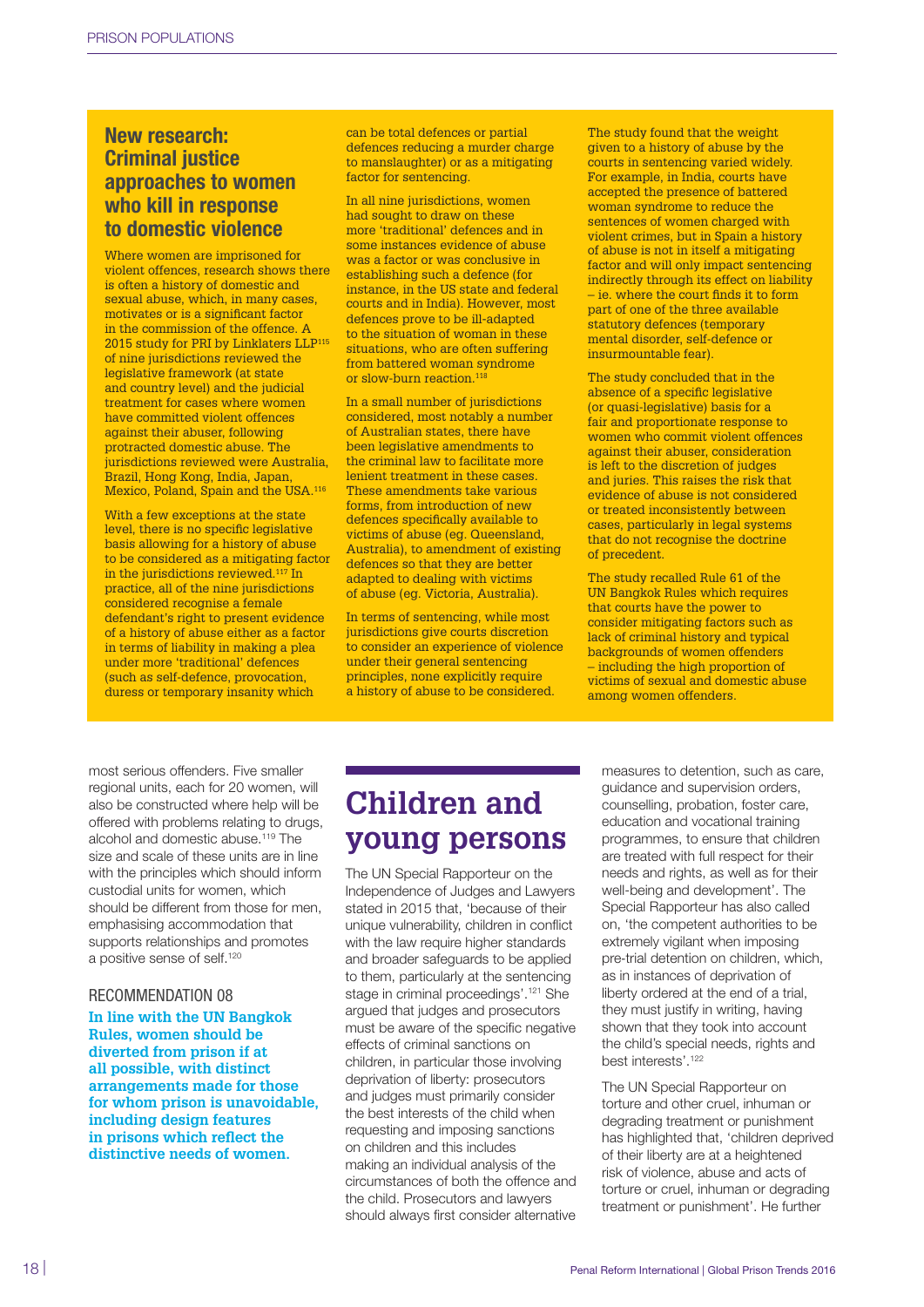stated that, 'even very short periods of detention can undermine a child's psychological and physical well-being and compromise cognitive development. Children deprived of liberty are at a heightened risk of suffering depression and anxiety, and frequently exhibit symptoms consistent with post-traumatic stress disorder'. Finally, he noted that a number of studies had shown that, 'regardless of the conditions in which children are held, detention has a profound and negative impact on child health and development'.123

The impact can be particularly damaging for girls. The Special Representative of the UN Secretary-General on Violence against Children has reported that, 'girls in detention are not only vulnerable to sexual violence. Under certain prison regimes, physical abuse and punishment is a daily occurrence, and in countries where inhuman forms of punishment are still condoned, girls may be sentenced to flogging or death by stoning or lashing on the grounds of perceived immoral behaviour'.124

As a result of their vulnerability, children in detention are considered by the Special Rapporteur on torture to need specific attention and modified standards in relation to such matters as the disciplinary system and use of segregation, opportunities for rehabilitation and the training of personnel.<sup>125</sup>

Developments in the treatment of children have been mixed. The Indian Juvenile Justice Act has been changed to enable children aged between 16 and 18 years old who have been accused of heinous crimes to be tried as adults.126 Juvenile Justice Boards will determine whether the child ought to be treated as a 'child'

or 'adult'. Brazil has also approved a constitutional amendment that reduces the age of criminal responsibility from 18 to 16 years of age.<sup>127</sup>

In the USA, meanwhile, reforms to the way children are treated by the criminal justice system have dramatically cut the number of young people in state prisons.128 A new draft law in Cambodia aims to provide rehabilitation opportunities for children, rather than simple prison sentences.<sup>129</sup> A new juvenile justice code in Georgia has established specialised police prosecutors and courts and reduced lengths of detention as well as limiting a child's criminal record.<sup>130</sup>

As far as institutions for children are concerned, in Europe, the European Committee for the Prevention of Torture (CPT) has noted 'progress in ensuring that juveniles who are sent to prison are not held together with adults but in juvenile-only units', but the quality of regimes in many of these units are still impoverished.131 The use of pre-trial detention and the use of isolation for minors in Sweden has been criticised by the UN Committee against Torture.132 An internal report at a juvenile prison in Izmir, Turkey, has exposed sexual abuse and bullying of minors by older prisoners.<sup>133</sup>

Outside Europe, a Zambian Health Ministry spokesman has announced that the government is building and renovating cells for juvenile prisoners at prisons across the country so that juveniles will no longer be held with adult prisoners.<sup>134</sup> In Dubai, the Public Prosecution and Dubai Courts are reportedly working with public and government institutions to replace prison sentences with vocational training.<sup>135</sup>

Non-prison institutions can be a cause for concern in many countries too. Nearly 40 per cent of juvenile offenders in India live in conditions 'like or even worse than' adult prisons, according to a scathing judicial report that studied the state of children's homes across the country.136 A PRI study in Central Asia found that conditions in institutions for children in conflict with the law were poor and children were subject to violence inflicted by other children or staff. A quarter of children said they had been abused by staff, and significant numbers of children are held in custody longer than domestic law permits.<sup>137</sup>

There appears to be a growing consensus that adolescence continues well beyond a person's 18th birthday. Some countries already treat young people up to 21 as juveniles (eg. Japan, where the age range is 14-20 years). The work of the Transition to Adulthood Alliance (T2A) in the UK has proved influential. Drawing on research from criminology, neurology and psychology, T2A argues that young adults are a distinct group with needs that are different both from children under 18 and adults older than 25. T2A promotes a distinctive approach by police, prosecutors, courts, probation and prison systems, which takes account of the developmental maturation process that takes place in this age group.<sup>138</sup>

#### RECOMMENDATION 09

**As well as seeking to ensure that children under 18 are kept out of institutions as far as possible, countries should put in place distinct arrangements for young people over the age of 18 who are still developing towards adult maturity, which is often not acquired until young people reach their mid-twenties.**

## **Elderly prisoners**

In many countries, the proportion of elderly prisoners has continued to increase. In the USA, the number of older inmates grew rapidly in 2014, continuing a trend that translates into higher federal and state prison healthcare spending. New federal data shows that, from 1999 to 2014, the number of state and federal prisoners aged 55 or older increased by 250 per cent. This compares with a growth rate of only eight per cent among inmates younger than 55, according to the Bureau of Justice Statistics, which also reported that the US prison population fell in 2014 to its lowest level since 2005. In 1999, inmates aged 55 and over − a common definition of older prisoners

− represented just three per cent of the total population. By 2014, that share had grown to ten per cent.<sup>139</sup>

In the UK, older prisoners are the fastest growing segment of the prison population.140 In part, this is because longer sentences see prisoners age within the prison system, although in Japan older people reportedly commit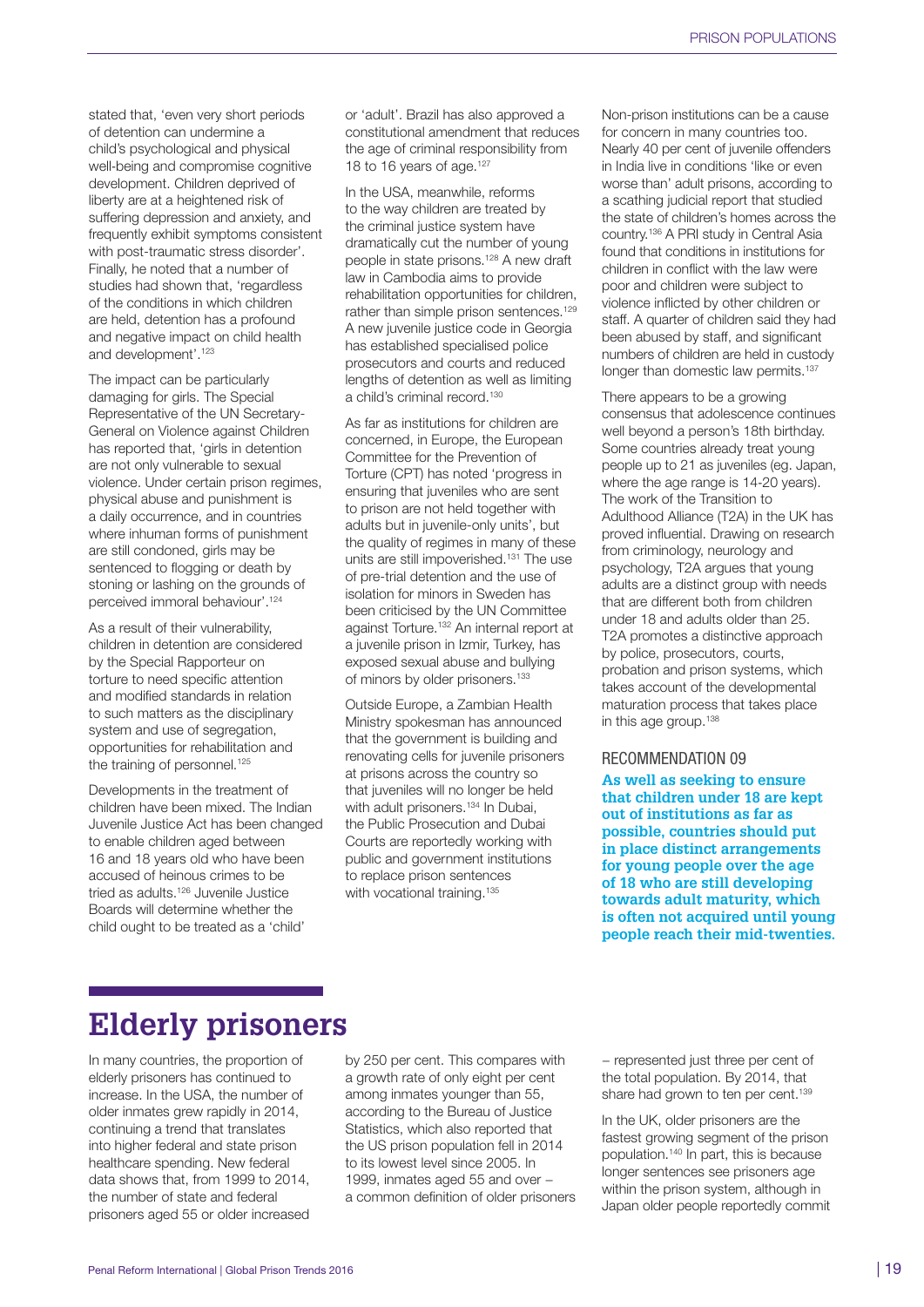more crimes than teenagers and sharp rises in crime by older people have been found in South Korea. Experts suggest a combination of isolation and poverty is to blame, and there have been calls for the government to do more to support people later in life.141

A Swiss study has argued that, 'the steady increase of ageing prisoners requires an active search for ethically acceptable solutions, in line with the principle of equivalence of care'.<sup>142</sup>

An Australian study has found that, '[o]lder prisoners are characterised by different issues compared to the overall prisoner population, and present unique challenges across a number of domains, including physical and mental health needs, costs associated with incarceration, vulnerability to victimisation, functioning within the prison environment, program

delivery and release planning. Such challenges must be managed in the context of complex prison systems, within which operational, safety, health and rehabilitation issues, among others, must be both practically and strategically managed by both administrators of individual prisons and government corrections departments'.143

In some countries, separate facilities have been created for older prisoners. In Hong Kong, for example, an elderly unit responds to the deterioration in the physical functioning of older prisoners by displaying notices in large print, providing warm showers throughout the year, and offering barrier-free access and ramps, easy access to bathrooms and toilets, wheelchairs, walking frames and crutches with handrails for support.144 While a number of countries have developed policies on compassionate release for prisoners who are suffering from a terminal illness, these are not always flexible enough to respond to sudden changes in the health status of prisoners.145 Older prisoners – men over 50 and women over 55 − were one of the categories eligible for a large-scale prisoner amnesty in Russia in May 2015.146

#### RECOMMENDATION 10

**Countries should collect data about the numbers of elderly prisoners and their needs as a precursor to developing appropriate placement options, including the possibility of compassionate release or alternative accommodation outside prison.**

## **Foreign national prisoners, minorities and Indigenous peoples**

In July 2015, the UN Special Rapporteur on minority issues reported on the way minorities are treated in criminal justice systems around the world.<sup>147</sup> The report found that, whether through intentional prejudice or indirect discrimination, minorities often face a greater likelihood of a prison sentence than of conditional release, greater likelihood of longer terms of imprisonment or a sentence of life imprisonment without possibility of parole, and greater likelihood of imposition of the death penalty. Within prisons, treatment or conditions are poorer than those for other groups, often because of a failure to respect standards relating to religious and cultural practices, customs as regards food, relations with families, and the assistance of an interpreter.

The Special Rapporteur concluded that, 'failure to accommodate a convicted minority prisoner's particular needs may cause so much additional suffering, compared with that of

non-minority prisoners in an equivalent position, as to render the punishment discriminatory and a violation of equality before the law. Such punishment could constitute cruel, inhuman or degrading punishment or even torture.'

Canada and Australia continue to see large overrepresentation of Indigenous peoples in their prisons. In 2013-14, Aboriginal and Torres Strait Islander children were 26 times more likely to be imprisoned than non-Indigenous children in Australia.148 As far as adults are concerned, the UN has called for the abolition of Australia's mandatory sentencing laws to reduce Indigenous imprisonment rates. New South Wales is developing a specialist prison to rehabilitate Aboriginal offenders. Kariong Correctional Centre will provide four-month courses for 50 young adult men with sentences of under two years, with support of Aboriginal elders and other community members.149 Similar initiatives have been introduced in Canada.

Foreign nationals continue to be overrepresented in the prison systems of many countries, a trend that has almost certainly grown as a result of large numbers of migrants leaving parts of the Middle East and Africa due to conflicts in these regions.<sup>150</sup> Drug-related offences continue to account for a disproportionate number of foreign nationals in many prison systems. It is estimated, for example, that about 600 South Africans are in prison for such offences around the world.<sup>151</sup>

In Europe, the Prisoner Transfer Agreement between EU countries does not yet seem to have led to many offenders being returned to their home country. Nor have there yet been any cases making use of the European Supervision Order, which allows for supervision measures imposed on a defendant as an alternative to pre-trial detention to be supervised in another Member State.<sup>152</sup>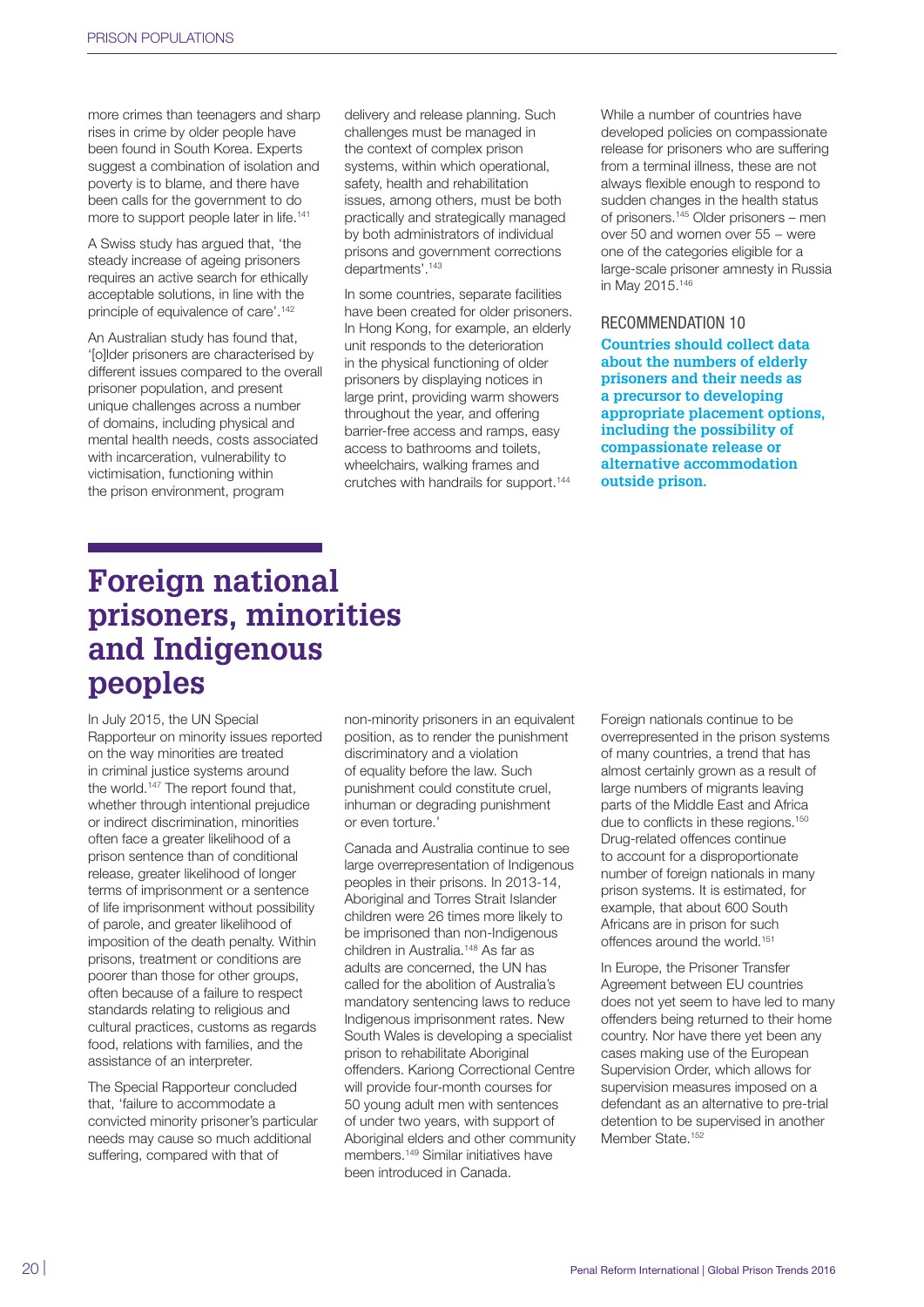PRISON POPULATIONS

TB prison hospital, Kazakhstan. Photo © Karla Nur 2014

**Given the levels of overcrowding in many prisons, both prisoners and staff are at high risk of contracting infectious diseases.**

**MILLER** 

**ROTEHOK**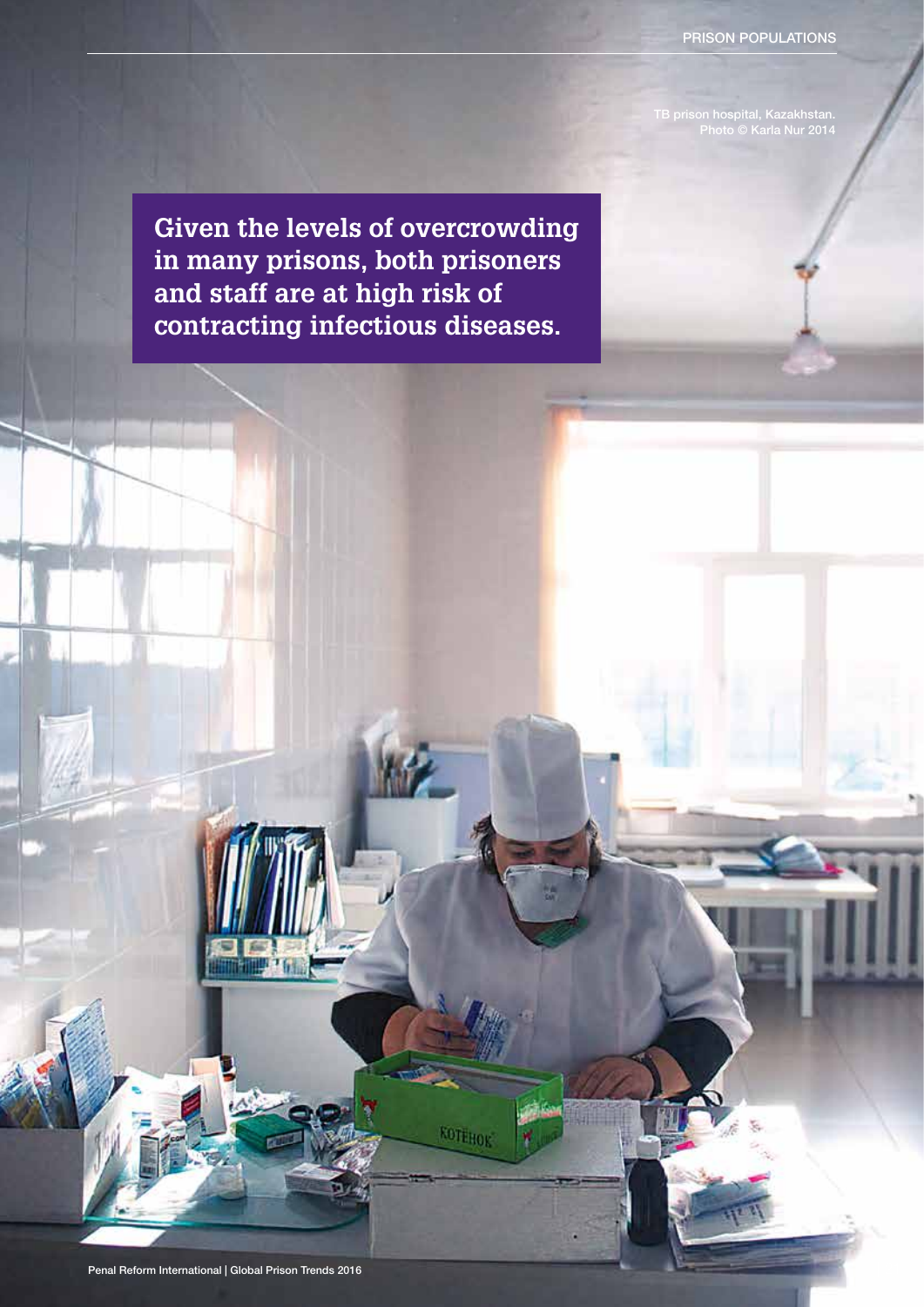A number of states have signed bilateral treaties to allow for foreign nationals to be transferred back to their country of origin. Poor prison conditions in their countries have often acted as an obstacle to such transfers. In order to address such concerns, the UK has recently announced that it will fund the

USD\$38 million construction of a prison in Jamaica to house prisoners who are returned from the UK.<sup>153</sup>

Some countries have designated particular prison establishments, or parts of prisons, for foreign nationals. One such prison opened in South Korea in 2010.154

#### RECOMMENDATION 11

**States must ensure that courts do not apply harsher punishments by reason of an accused person's membership of a minority ethnic group or status as a foreign national.** 

## **Health issues**

The Nelson Mandela Rules make clear that the provision of healthcare for prisoners is a state responsibility and that prisoners should enjoy the same standards of healthcare that are available in the community, and should have access to necessary healthcare services free of charge without discrimination on the grounds of their legal status. Moreover, healthcare services should be organised in close relationship to the general public health administration and in a way that ensures continuity of treatment and care, including for HIV, tuberculosis and other infectious diseases, as well as for drug dependence.

It is widely accepted that these requirements are better met if prison health is administered by the ministry of health rather than the ministry responsible for prisons. Finland, Azerbaijan and Moldova have recently transferred health services in prison to ministries of health, and Kyrgyzstan has decided to do so as well.<sup>155</sup> However health services are organised, concentrations of disease and ill health remain substantially higher in prisons than in the general population. While global data is not available, a number of countries have reported an increase in the numbers of prisoners dying in prison, including the USA, UK, Belgium and Turkey. Nearly 2,000 people died in Syrian prisons of torture, starvation and lack of medical treatment in 2014, according to the Syrian Observatory for Human Rights. The British-based monitor said it had documented 1,917 deaths in Syrian prisons since the start of 2014, among them 27 children under the age of 18 and 11 women.156

Given the levels of overcrowding in many of the world's prisons, infectious and contagious diseases represent a constant hazard. The prison systems in West Africa appear to have protected themselves effectively from the Ebola outbreak in 2014 (although there are reports that breaches of public health edicts led to increasing use of detention, including for women). Liberia released detainees in order to reduce overcrowding and the associated risk of contagion in prisons.157

Tuberculosis remains a threat to prison and public health, although a comprehensive and sustained strategy can achieve results as in Kyrgyzstan, where morbidity fell between 2011 and 2014.158 Doctors in Mumbai have been concerned about an outbreak of drug resistant tuberculosis in prisons.159 The UNODC's 2015 World Drug Report suggests that injecting drug use in unsafe conditions, 'may explain why the prison environment can be characterized by high levels of infectious diseases, particularly HIV but also hepatitis C and tuberculosis, and by limited access to prevention and treatment, which increases the risk of contracting blood-borne viruses'.<sup>160</sup>

In an important study on the impact of the world drug problem on the enjoyment of human rights, the UN Commissioner for Human Rights endorsed the statement by the Special Rapporteur on the right to health that, 'if harm reduction programmes and evidence-based treatments are made available to the general public, but not to persons in detention, this contravenes the right to health'.161 The study found that in 2014, while opioid substitution therapy was available in 80 countries, only 43 countries provided such therapy in prisons. According to Harm Reduction International, needle exchange provision in prisons has significantly decreased since 2012, with only eight countries globally providing this harm reduction intervention.162

Thailand has established drug-free prisons ('white prisons') for prisoners aiming to address their drug addictions.<sup>163</sup>

Mental illness also remains an enormous problem in prisons in many parts of the world. Attention has been drawn to the fact that, in the USA, the misuse of force against prisoners with mental health problems is widespread and may be increasing.<sup>164</sup> Western Australia has opened the first Disability Justice Centre to provide 'civilised treatment' for prisoners with mental disorders. The centre is the result of the four-year campaign to create a 'declared place' for people considered unfit for standard jails. The Mentally Impaired Accused Review Board can now decide to send defendants with mental health problems to the new justice centre to be housed and supported.<sup>165</sup>

#### RECOMMENDATION 12

**States should increase their attention to prison healthcare, in light of the negative impact of poor physical and mental health on rehabilitation prospects as well as the impact on public health, especially on the spread of infectious diseases.**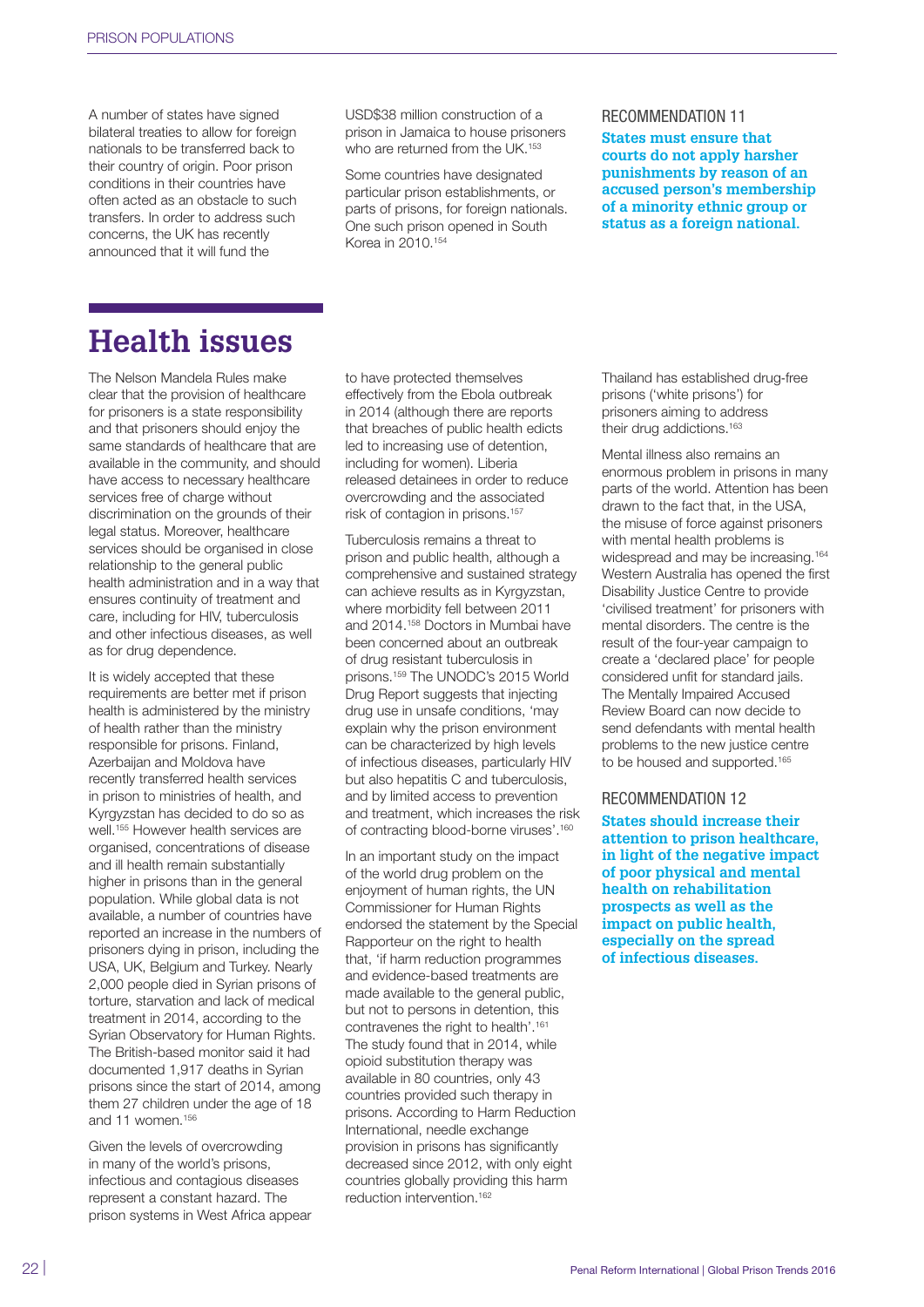GLOBAL PRISON TRENDS SPECIAL FOCUS 2016

# PRISON STAFF: OVERWORKED AND UNDERPAID?

**Working in a prison requires specific skills, but prison personnel are often poorly paid, under-trained and experience high levels of work-related stress and violence.**

**This special feature gathers information and data from different countries about prison staff recruitment, pay and conditions, training and issues relating to their health, safety and well-being.**

**Pull-out section**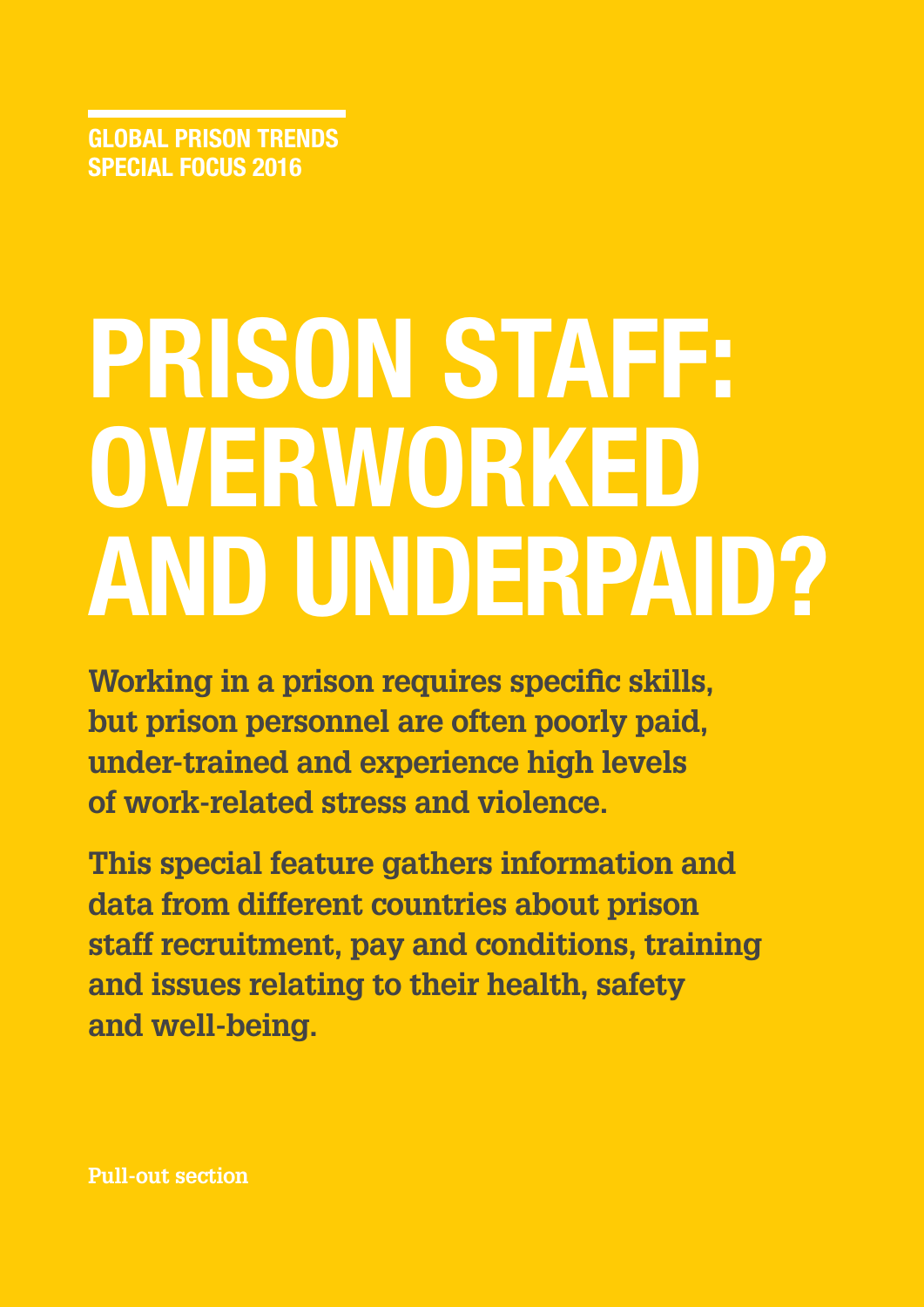**The day-to-day experience for prisoners around the world is very heavily influenced by the staff who work in the prison establishments in which they are detained. The quality of life in prison is often a function of the number of staff, the role they play and the attitude with which they approach their work.** 

**This is why the revised UN Standard Minimum Rules for the Treatment of Prisoners (the Nelson Mandela Rules) emphasise the need for, 'careful selection of every grade of the personnel, since it is on their integrity, humanity, professional capacity and personal suitability for the work that the proper administration of the institutions depends'.1**

In all countries, working in prisons is a demanding job. This is illustrated, for example, by figures published by the Bureau of Labor Statistics in the USA, according to which, 'correctional officers have one of the highest rates of injuries and illnesses of all occupations' because of exposure to violence and contagious diseases in the workplace.<sup>2</sup>

However, work in prisons often goes unrecognised despite the vital role of prison staff in the achievement of the aims of criminal justice, notably the rehabilitation of offenders, as well as in the meeting of prison standards.

The work of prison officers varies greatly between prisons, countries and contexts. In some places, prison officers rarely enter prisoners' areas, while in others

they build positive relationships with prisoners and use their interpersonal skills, discretion and authority to diffuse tensions without using force.<sup>3</sup> The aim of this section is to summarise key issues in respect to prison staff and to highlight the importance of prison systems making adequate provision for sufficient numbers of personnel, as well as their selection, training, and working conditions.

## **International standards**

The Nelson Mandela Rules require that staff should be full-time civil servants and receive appropriate pay with training before starting work and during their career.<sup>4</sup> The recent review has also updated provisions on prison staff training.<sup>5</sup> Yet, there are still relatively few international or regional standards relating to personnel.

The adoption by the Council of Europe of a Code of Ethics for Prison Staff in 2012 was therefore an important development. It

contains guidelines for prison staff conduct covering accountability, integrity, respect for and protection of human dignity, care and assistance, fairness, impartiality, non-discrimination, cooperation, confidentiality and data protection.6

According to the Code of Ethics, the roles and duties of prison staff should be different from those of the police, military, prosecution and judiciary in respect to prisoners. They also make clear that duties of staff go beyond those required

of mere guards, and should take account of the need to facilitate the reintegration of prisoners into society after their sentence has been completed through a programme of positive care and assistance. The Inter-American Commission on Human Rights similarly requires that 'the personnel of places of deprivation of liberty shall receive initial instruction and periodic specialized training, with an emphasis on the social nature of their work' (ie preparing prisoners for release).7

## **Prisoner-staff ratios**

As the United Nations Office for Project Services (UNOPS) has observed, '[n]eedless to say, management of a prison becomes more difficult with lower ratios of staff to prisoners, as the risk of incident increases'.8 The US state of Oklahoma, which has the highest rate of homicide among prisoners nationally (14 per 100,000 prisoners compared to a national average of four), also reportedly has the lowest guard-to-prisoner staffing ratio in the country.<sup>9</sup>

Inadequate numbers of staff hamper the ability of prison officers to carry out their functions and create an insecure environment within prisons. Norms in the Americas therefore make clear that '[s]ufficient and qualified personnel shall be available to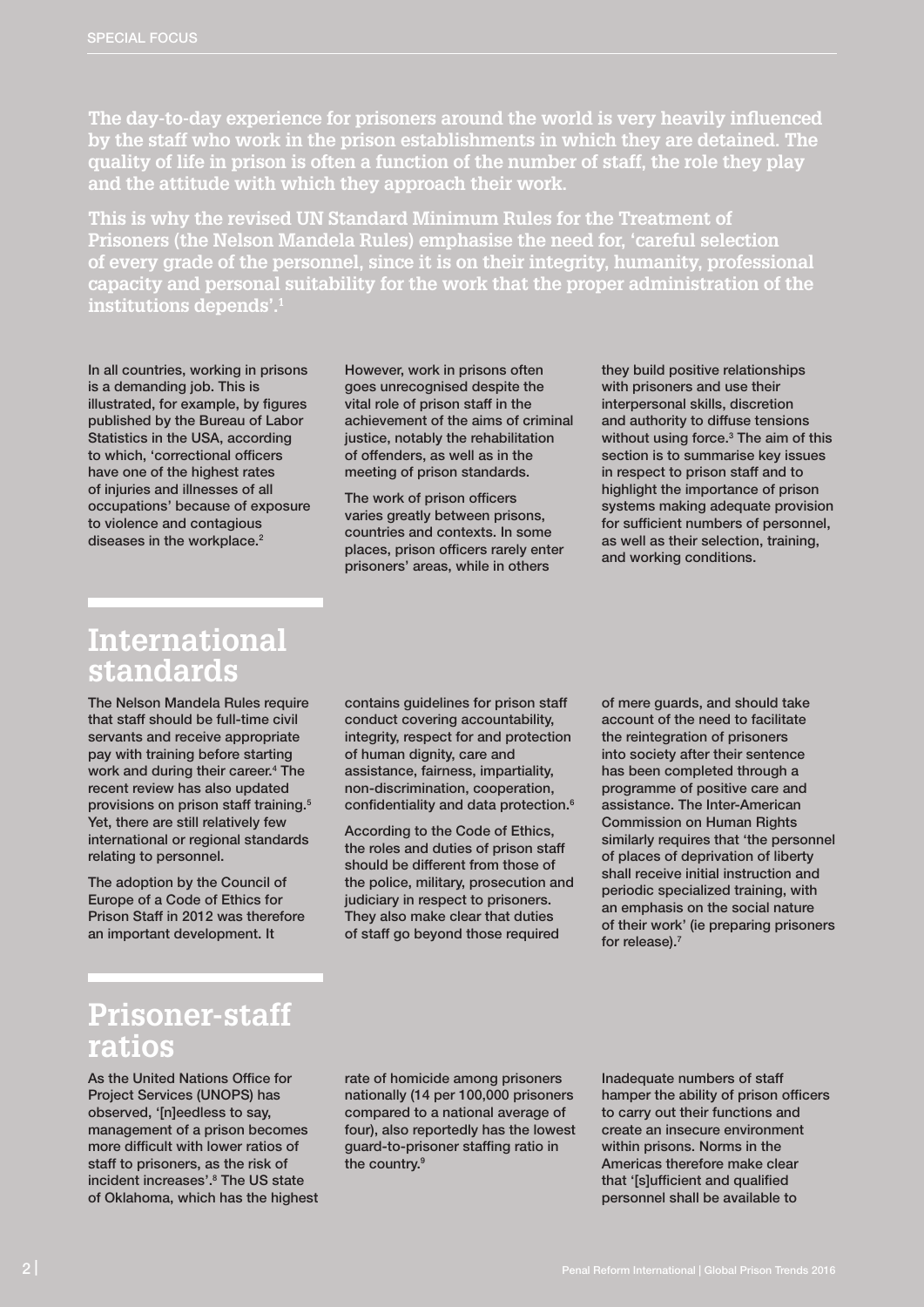ensure security, surveillance, and custody, as well as to attend to medical, psychological, educational, labor, and other needs'.<sup>10</sup> In several countries, the European Committee for the Prevention of Torture (CPT) has highlighted both, 'a potentially dangerous situation for vulnerable prisoners', as well as 'dangers for staff, whose position can be compromised by their inability to exert proper control over – and develop a constructive dialogue

with - prisoners'.<sup>11</sup> Furthermore, inadequate staffing levels can mean staff are expected to undertake significant amounts of overtime and long shifts in order to maintain basic security. This can lead to 'high levels of stress in staff and their premature burnout'. Too few staff can also mean that prisoners spend large amounts of time locked up in their cells and are unable to participate in out-of-cell activities where these are available.<sup>12</sup>

The Council of Europe concluded that on average in its region, there were about three inmates per member of custodial staff in 2013 (excluding health education and other staff).13 The ratios ranged from 2.9 prisoners per guard in Scotland to 12.9 in the Slovak Republic.<sup>14</sup>

In other regions, reliable information about the numbers of prison staff is even more difficult to find and to interpret.

## **Recruitment and retention**

In many parts of the world, work in prison is not highly valued or recognised. Typically, this is also reflected in a lack of active recruitment policies, in low salaries, other unattractive conditions of service, low social status of the work, or competition from other professions such as law enforcement agencies. As the UNODC put it: 'unfortunately […] the status of prison staff is very low in most countries. Little attention is given to their proper recruitment and training. A large majority will not have sought a career in the prison service in particular, eg. they might be former military personnel, or people who have been unable to find other employment'.<sup>15</sup> In the United Arab Emirates, police recruits with the lowest scores in graduation tests are assigned to the prison system.<sup>16</sup> A Penal Reform International (PRI) study found that in Kazakhstan 'staff working in institutions for children in conflict with the law thought that the biggest problems they faced were the lack of resources, poor working conditions and low pay'.17 In Northern Ireland, it was reported in 2015 that, of the 411 staff who had joined the prison service since 2012, 99 had left. The dominant reason, according to the trade union, was low pay, although low staffing levels and threats were also significant factors.<sup>18</sup>

In order to address the problem of the social status of prison staff, the Nelson Mandela Rules encourage prison administrations to improve awareness of the importance of this work as a social service.19 Salaries should be adequate to attract and retain suitable staff, and benefits and conditions of employment should reflect the exacting nature of the work as part of a law enforcement agency. Norms in the Americas, for example, explicitly require that personnel of places of deprivation of liberty be provided with the 'necessary resources and equipment so as to allow them to perform their duties in suitable conditions, including fair and equitable remuneration, decent living conditions, and appropriate basic services'.<sup>20</sup>

While international standards express a clear recommendation that staff should have civilian status, $21$  in many countries there are strong links between the prison system and the police or military forces. In some countries there is no specific profession of prison officer, but rather they form part of the police, military or security forces. In the Dominican Republic, a strategy has been put in place to transform the police and military administration system – which allowed for the abuse of prisoners and was corrupt, unhealthy, unsafe and completely lacking in human rights observance – into a 'new model'

correctional service. New staff have been recruited to the system with enhanced pay and increased responsibilities. Corrupt practices are met with instant dismissal.<sup>22</sup>

International standards require that prison staff are employed without discrimination on any grounds,<sup>23</sup> and that staff should comprise suitable employees and officers, of both sexes. In a recent report, the UN Special Rapporteur on minority issues highlighted the underrepresentation of minorities in law enforcement agencies, and suggested that, '[t]argeted measures such as quota systems as well as affirmative action policies may help to achieve an actual increase in the recruitment, retention and progression of minorities, including at the most senior levels'.<sup>24</sup>

In many systems, prison officers are appointed with a probationary period. However, in the USA, an investigation found that over a third of newly employed corrections officers at New York City's Rikers Island jail 'were not fit for service and should not have been hired'. In a random sample of 153 recruits, ten had been arrested more than once, 65 had psychological issues, and others had gang affiliations as well as 'unexplained' relationships with current prisoners. However, it can be difficult to dismiss prison staff in countries with strong unions.<sup>25</sup>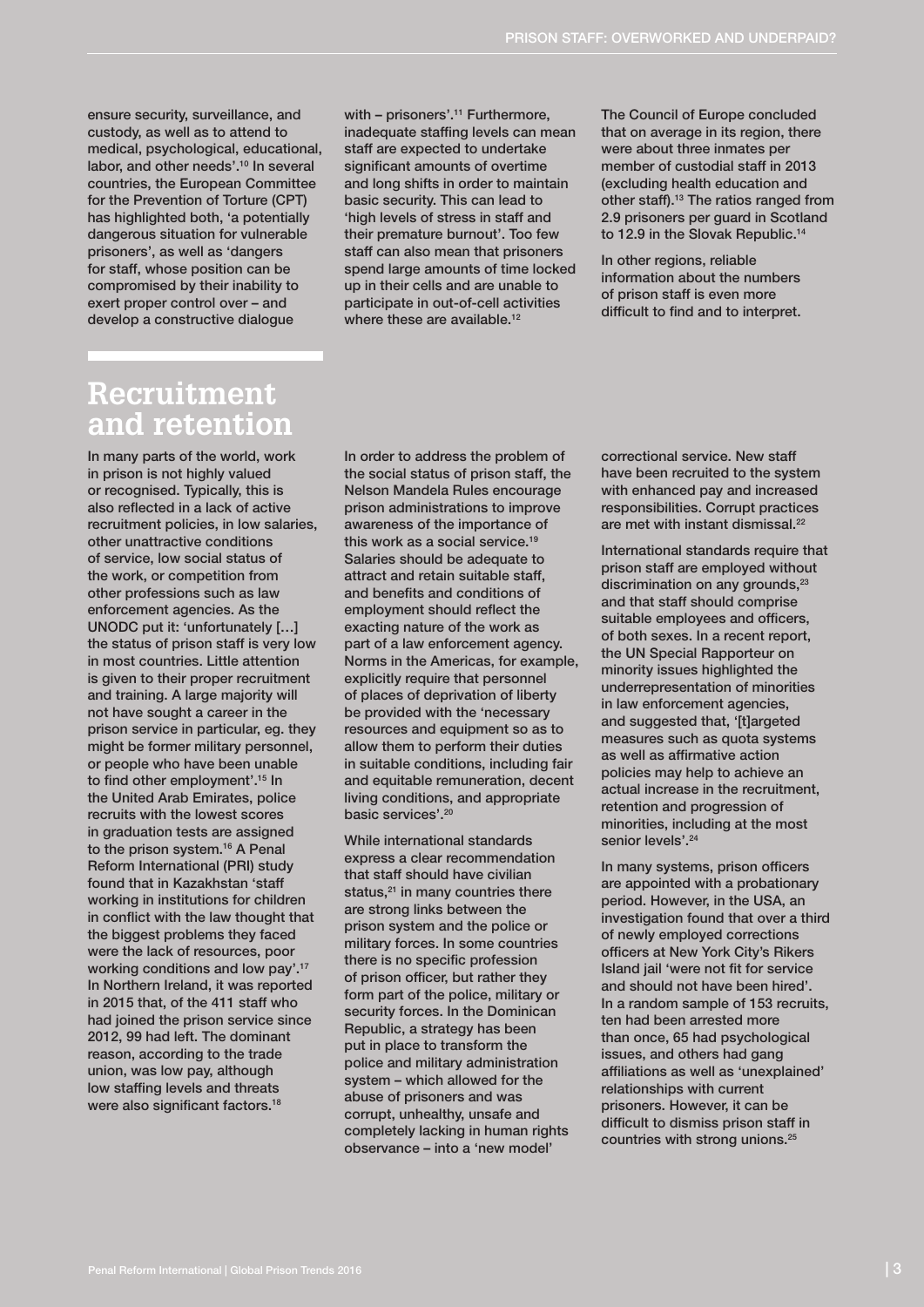## **Training**

International standards are clear that staff should receive initial training before they start work, as well as continuing in-service training. Specialist training should be provided for staff who work with specific categories of prisoner, such as women, young persons and prisoners with special needs, foreign nationals or prisoners with mental health problems.26

There is substantial variation in the recruitment and training of prison staff. Basic induction training may last a matter of weeks or much longer. In England and Wales, basic training will be increased from six weeks to 12 weeks in 2016, with ten weeks at a learning centre and two weeks in a prison.<sup>27</sup> In the Australian state of Victoria, new recruits attend a pre-service training course that runs for seven weeks.<sup>28</sup> Canada's initial course comprises three stages, including eight weeks online learning followed by 10-11 weeks classroom training.29 In Hong Kong, recruits attend a 26-week residential training course.<sup>30</sup> Officers in the Indian state of Maharashtra attend a 12-month basic training course, 31 while in Norway prison officers go through a two-year education at the Staff Academy, where they receive full pay and are taught various subjects like psychology, criminology, law, human rights and ethics.32 Since September 2007, all newly recruited prison officers in Ireland complete an accredited two-year Higher Certificate in Custodial Care, which replaced the previous nine-week induction training. The course includes modules on communication and interpersonal skills, human rights, pro-social modelling, health and safety, prison-craft, the sociology of Irish society, equality and diversity, healthcare, prison law, education, mentoring, and ethics.<sup>33</sup>

Some countries have established prison training academies where induction and specialist training takes place. This is not only the case in Europe where there is a network of such institutions.<sup>34</sup> In India, the Academy of Prisons and Correctional Administration was established in Vellore in 1979, financed by the four southern states, with the aim of preparing correctional officers 'to achieve the goals of Reformation, Rehabilitation and Reintegration of Prisoners into Society'.35 The UNODC has undertaken work to enhance training at Nigeria's staff college in Kaduna<sup>36</sup> and is currently working to develop Ethiopia's prison training school in Aleltu.37 The training academy in the Dominican Republic has been central to the transformation of the previously corrupt and militaristic prison culture into a professional public service.<sup>38</sup>

## **Working conditions**

While salary levels and other conditions of service should reflect the important contribution made to society, the UNODC reports that the salaries of prison staff, 'are normally quite inadequate, which contributes to dissatisfaction and corrupt practices'.39 There appears considerable variation among salaries in higher income countries. In the US state of Texas, starting salaries for correctional officers are less than  $USD$2,700$  a month<sup>40</sup> and in Western Australia the equivalent of USD\$4,000.41

In lower income countries, pay rates can be very low and can render staff vulnerable to corrupt practices. The former UK Ambassador to Afghanistan reported being told by the Governor of Pul e Charkhi prison that, at a time when an Afghan family needed USD\$100 a month to survive, he was paid USD\$42 and his guards USD\$17

and, '[s]taff had no option but to offer supplementary services to the prisoners in return for money'.<sup>42</sup>

While creative measures can be taken to reduce corruption, for example, by moving staff frequently to new locations or to employment without direct contact with prisoners, this is not always possible or desirable. Addressing pay and working conditions is required to resolve the problem. Prison officer remuneration and benefits (eg. pension, health insurance) should be aligned with comparable public service professions, for example police officers, teachers or nurses, and take into account the complex and sometimes dangerous nature of the role.

There are other aspects of working conditions that have an impact on prison staff. For example, where detention conditions are

reported to be a concern, or even amounting to torture or other forms of ill-treatment, prison staff may be subject to the same conditions as inmates. These may include poor physical infrastructure, insufficient space, air and light, a lack of sewerage and waste disposal or other unhygienic conditions.43

In lower and middle income countries, accommodation provided to prison staff may be sub-standard. A report in Kenya, for example, found that staff quarters were in a deplorable condition.44 In neighbouring Uganda, new accommodation was constructed for staff at Luzira Prison, providing major improvements to the almost slum dwellings available previously.45

Irrespective of accommodation standards, prisons are often located in isolated places, away from urban settlements, making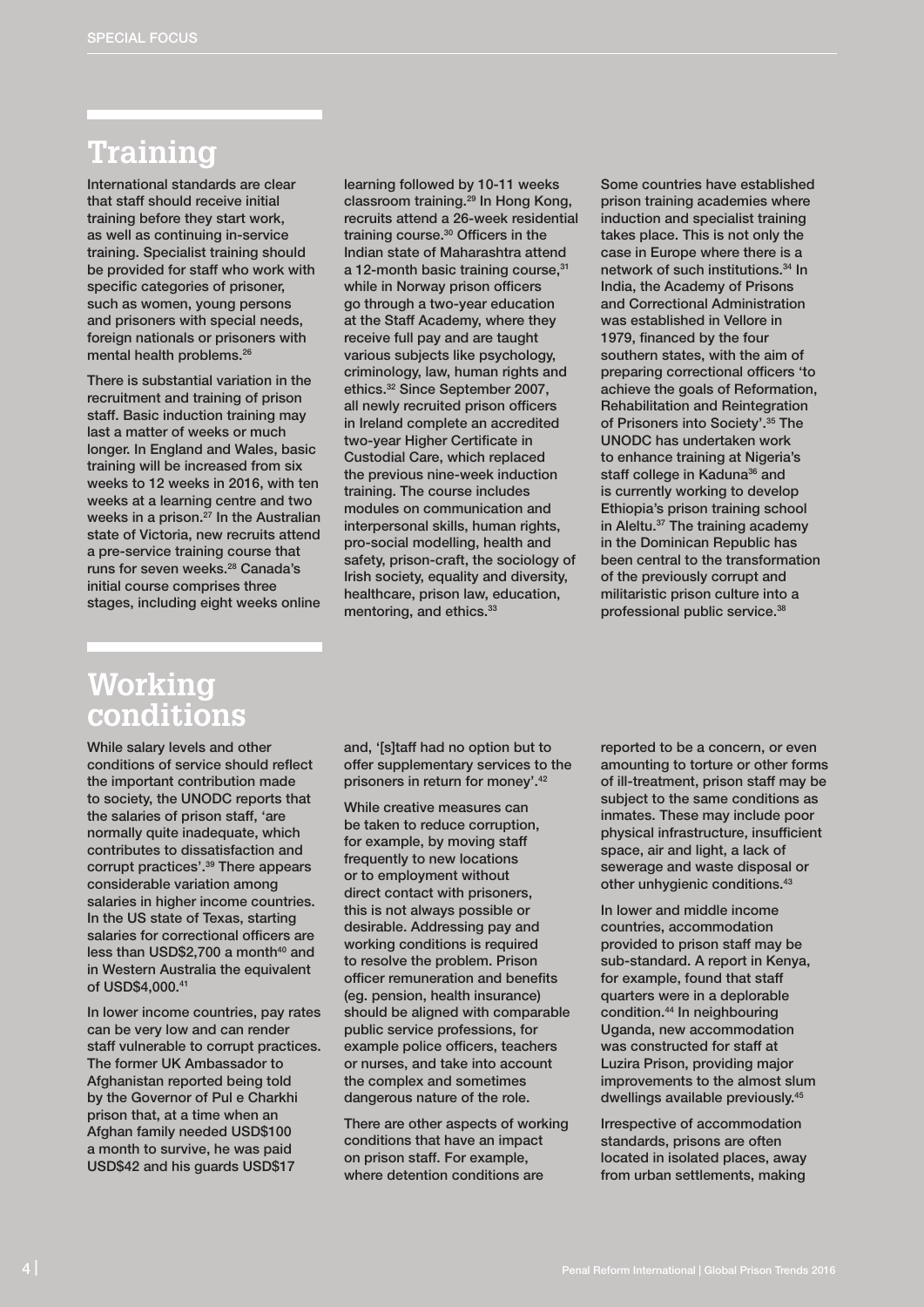it difficult for prison officers to access services and facilities such as shops, doctors, social activities and schools for their children.

The organisational culture of a prison has a significant influence on the working conditions and

experiences of prison officers employed within it.<sup>46</sup> In France, the General Controller who inspects the country's prisons has reported consistently since the beginning of his mission (in 2011), that 'respect for human rights in prison […] was

also dependent on the working conditions of staff' and that prison officers who feel valued, trusted and respected at work are more likely to apply these values to the treatment of prisoners.<sup>47</sup>

## **Safety, security and health**

Prison officers may experience an almost continuous risk of assault while on duty, and at the same time have to deal with challenging situations such as self-harm and suicide attempts by prisoners. Working day to day in such an environment takes its toll, with documented effects including depression, a sense of isolation, poor physical health, sleepless nights, difficulties relaxing, 'bringing the job home', and emotional desensitisation, sometimes resulting in alcohol and drug dependency. Demands are particularly great for staff involved in supervising high-risk offenders and those on death row.48

Prison staff are also exposed to health risks. Many studies have shown that the risk of infection with diseases such as hepatitis B and C and tuberculosis (TB) is significantly higher among prisoners than in the general population, in particular where prisons are overcrowded and detainees subject to unhealthy conditions such as lack of air, light, sanitary facilities and means of personal hygiene, and adequate nutrition. The TB notification rate in prisons ranges from 11 to 81 times higher than in the general population.49 While with sensible precautions risks can be minimised, they cannot be eliminated.

Prison staff face risks of violence in their daily work. In 2013-14, 682 officials were injured on duty in South Africa's prisons.<sup>50</sup> Fifty were assaulted and stabbed by prisoners. Of the 682 injured, 338 required basic medical attention, while another 332 suffered temporary total disablement, and ten were permanently disabled. Two died from their injuries (they were not injured by prisoners).

Prison staff can be at risk of being taken hostage when prisoners are protesting about conditions or other aspects of their cases. One such incident was reported in Mauritania when prisoners protested that they had not been released having completed their sentence.<sup>51</sup>

Sickness levels are often high, exacerbated by physical conditions (such as extreme heat), $52$  exposure to disease, or witnessing traumatic events. In one prison in Scotland, between 2013 and 2015 the number of 'days lost' by prison wardens and staff absent as a result of anxiety, stress or depression amounted to more than six years of work.<sup>53</sup> In Canada, it is estimated that one in four prison guards suffers from post-traumatic stress, with one study finding that during the course of a career a prison officer might be exposed to 28 'critical incidents' such as suicides, hostage takings, murders or assaults.<sup>54</sup> Prison staff are thought to be at higher risk of suicide than police officers.55 Research in the UK has found that 84 per cent of prison officers feel pressure to work while unwell at least sometimes, whereas more than half always experience such duress.<sup>56</sup>

In countries experiencing conflict, prison staff can find themselves in the front line. The Nigerian Prison Service has lost 42 officers in the war against Boko Haram, which target prisons as a way of promoting lawlessness and recruiting conscripts.<sup>57</sup> Riots, uprisings and attacks from insurgents have cost prison staff their lives in a range of other countries, particularly in the Middle East and Latin America.<sup>58</sup>

The adoption by the UN of the Nelson Mandela Rules provides an important opportunity for member states to review their compliance with the revised standards and to introduce reforms where their prison systems fall short. Assessing the adequacy of the numbers of prison staff, their pay, conditions and training should be a central component of such a review, to be undertaken with regard not only to international standards but to good practice from around the world, making use of expert technical assistance where appropriate.

#### RECOMMENDATION 13

**States should assess the adequacy of prison staffing arrangements ensuring sufficient prisoner-staff ratios, pay levels and working conditions. They should ensure adequate training prior to and continuously during service and adopt a code of ethics for prison personnel. The awareness of the public importance of the work of prison**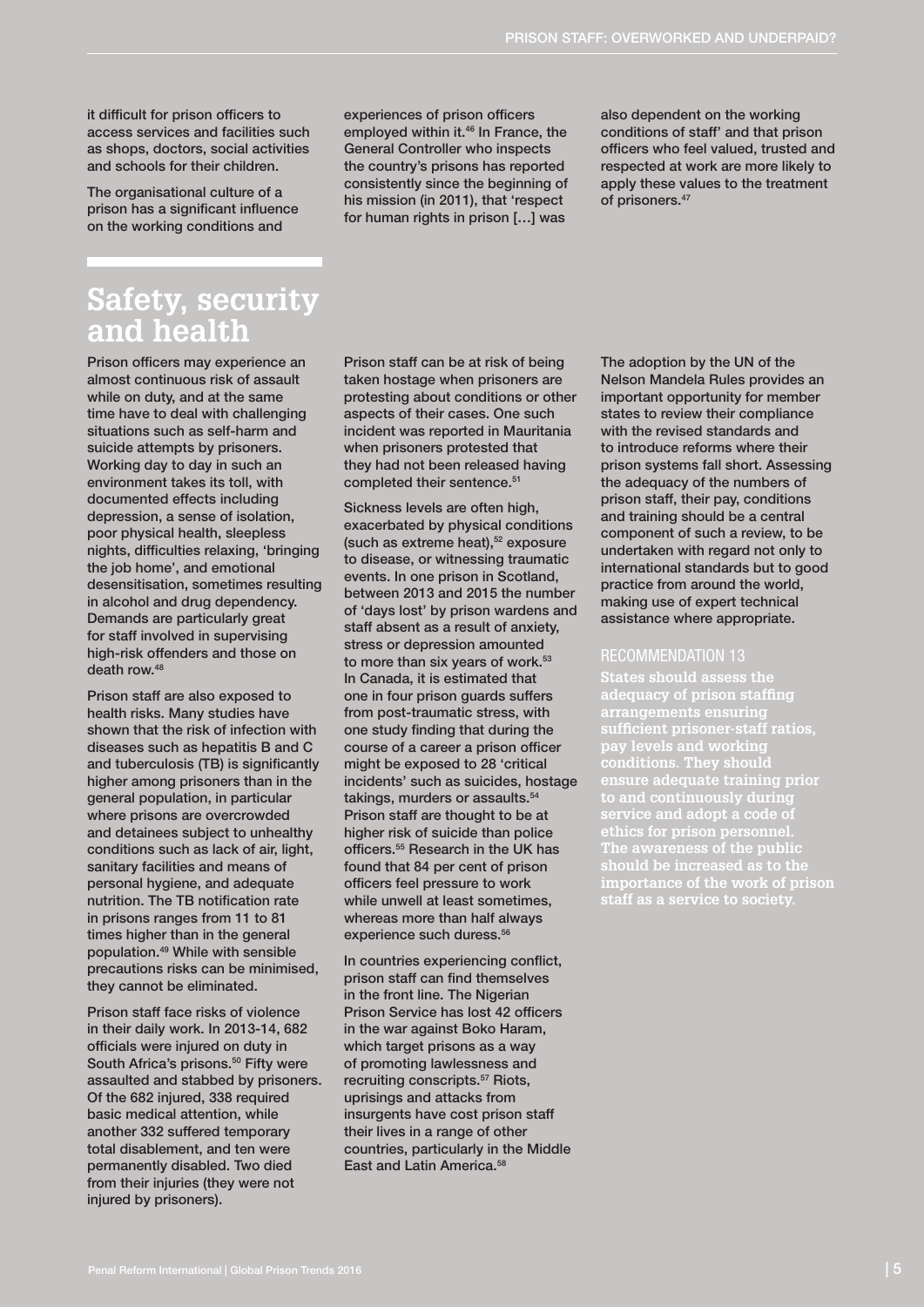## **Endnotes**

All website links cited were accurate at the time of going to press in April 2016.

- Rule 74 (1), revised Standard Minimum Rules for the Treatment of Prisoners (the Nelson Mandela Rules).
- US Bureau of Labor Statistics, *Correctional Officers in Occupational Outlook Handbook*, 2014-5 edition.
- 3 Liebling A, Price D & Shefer G, *The Prison officer*, Routledge, 2012, pp8-9.
- 4 Rule 75, revised Standard Minimum Rules for the Treatment of Prisoners (the Nelson Mandela Rules).
- 5 Ibid.
- 6 The Code builds on Council of Europe Recommendation R(97)12 on staff, which concerned the implementation of sanctions and measures.
- Inter-American Commission on Human Rights, Principles and Best Practices on the Protection of Persons Deprived of Liberty in the Americas, Principle XX [http://www.oas.org/en/iachr/mandate/](http://www.oas.org/en/iachr/mandate/Basics/principlesdeprived.asp) [Basics/principlesdeprived.asp.](http://www.oas.org/en/iachr/mandate/Basics/principlesdeprived.asp)
- 8 UNOPS, *Technical guidance for Prison Planning: Technical and operational considerations based on the Standard Minimum Rules for the Treatment of Prisoners* (the Nelson Mandela Rules) [https://www.unops.org/](https://www.unops.org/SiteCollectionDocuments/Publications/TechnicalGuidance_PrisonPlanning_2015.pdf)<br>[SiteCollectionDocuments/Publications/](https://www.unops.org/SiteCollectionDocuments/Publications/TechnicalGuidance_PrisonPlanning_2015.pdf) TechnicalGuidance\_PrisonPlanning [2015.pdf](https://www.unops.org/SiteCollectionDocuments/Publications/TechnicalGuidance_PrisonPlanning_2015.pdf).
- 9 'Oklahoma has highest rate of prison homicides in the nation', *News OK*, 16 February 2015 [http://](http://newsok.com/article/5394135) [newsok.com/article/5394135](http://newsok.com/article/5394135).
- 10 Principles and Best Practices on the Protection of Persons Deprived of Liberty in the Americas.
- 11 For example: CPT, *Report to the Portuguese Government on the visit to Portugal carried out by the European Committee for the Prevention of Torture and Inhuman or Degrading Treatment or Punishment (CPT) from 7 to 16 February 2012*, CPT/Inf (2013) 4.
- 12 The Sixth Report of UK NPM found that 'The new core day, introduced across most adult prisons in this reporting year, was hampered by staff shortages, which impacted on prisoners' access to meaningful activity', UK National Preventive Mechanism Sixth Annual report 2015 [http://www.nationalpreventive](http://www.nationalpreventivemechanism.org.uk/wp-content/uploads/2015/12/NPM-Annual-Report-2014-15-web.pdf) [mechanism.org.uk/wp-content/](http://www.nationalpreventivemechanism.org.uk/wp-content/uploads/2015/12/NPM-Annual-Report-2014-15-web.pdf) [uploads/2015/12/NPM-Annual-](http://www.nationalpreventivemechanism.org.uk/wp-content/uploads/2015/12/NPM-Annual-Report-2014-15-web.pdf)[Report-2014-15-web.pdf](http://www.nationalpreventivemechanism.org.uk/wp-content/uploads/2015/12/NPM-Annual-Report-2014-15-web.pdf).
- 13 Council of Europe, *Annual Penal Statistics SPACE 1 Survey 2013*, Table 17.
- 14 There must be some doubt about the data for the Slovak Republic, which reports only 18 per cent of its staff as custodial with 66 per cent in the 'other' category.
- 15 UNODC, *Criminal Justice Assessment Toolkit: The prison system*, Section 6.4 – Personnel, p35.
- 16 Personal Communication from Rob Allen.
- 17 PRI, *Voice of the child: Findings from a survey of children detained in closed institutions in Kazakhstan, Kyrgyzstan and Tajikistan*, 2015.
- 18 'Anger over pay as quarter of new prison officers quit', *Newsletter*, 23 December 2015 [http://www.newsletter.co.uk/news/](http://www.newsletter.co.uk/news/northern-ireland-news/anger-over-pay-as-quarter-of-new-prison-officers-quit-1-7132285#ixzz3xKrJto9F) [northern-ireland-news/anger-over](http://www.newsletter.co.uk/news/northern-ireland-news/anger-over-pay-as-quarter-of-new-prison-officers-quit-1-7132285#ixzz3xKrJto9F)[pay-as-quarter-of-new-prison-officers](http://www.newsletter.co.uk/news/northern-ireland-news/anger-over-pay-as-quarter-of-new-prison-officers-quit-1-7132285#ixzz3xKrJto9F)[quit-1-7132285#ixzz3xKrJto9F.](http://www.newsletter.co.uk/news/northern-ireland-news/anger-over-pay-as-quarter-of-new-prison-officers-quit-1-7132285#ixzz3xKrJto9F)
- 19 Nelson Mandela Rule 74.2
- 20 Principles and Best Practices on the Protection of Persons Deprived of Liberty in the Americas, Principle XX.
- 21 Nelson Mandela Rules; see also Principles of Best Practice on the Protection of Persons Deprived of Liberty in the Americas, which state that: 'as a general rule, members of the Police or Armed forces shall be prohibited from exercising direct custody of persons deprived of liberty, unless it is a police or military institution'.
- 22 'Dominican Republic's more humane prison model', *Reuters*, 23 May 2014 [http://uk.reuters.com/article/uk-dominican](http://uk.reuters.com/article/uk-dominican-prison-reform-idUKKBN0E21IR20140523)[prison-reform-idUKKBN0E21IR20140523.](http://uk.reuters.com/article/uk-dominican-prison-reform-idUKKBN0E21IR20140523)
- 23 For example, European Prison Rule 82, list grounds 'such as sex, race, colour, language, religion, political or other opinion, national or social origin, association with a national minority, property, birth or other status'. Council of Europe Recommendation Rec(2006)2 of the Committee of Ministers to member states on the European Prison Rules.
- 24 UN General Assembly, Report of the Special Rapporteur on minority issues, Rita Izsák, *Effective promotion of the Declaration on the Rights of Persons Belonging to National or Ethnic, Religious and Linguistic Minorities,* 30 July 2015, A/70/212.
- 25 See, for example: 'Why It's So Hard to Fire an Abusive Prison Guard', The Marshall Project, 27 September 2015 [https://www.themarshallproject.](https://www.themarshallproject.org/2015/09/27/why-it-s-so-hard-to-fire-an-abusive-prison-guard?ref=hp-1-100) [org/2015/09/27/why-it-s-so-hard-to-fire](https://www.themarshallproject.org/2015/09/27/why-it-s-so-hard-to-fire-an-abusive-prison-guard?ref=hp-1-100)[an-abusive-prison-guard?ref=hp-1-100.](https://www.themarshallproject.org/2015/09/27/why-it-s-so-hard-to-fire-an-abusive-prison-guard?ref=hp-1-100)
- 26 Nelson Mandela Rules 76(2); see also CoE R(97) 12 and prison standards in the Americas which require that 'such instruction and training shall include, at least, education on human rights; on the rights, duties, and prohibitions in the exercise of their functions; and on national and international principles and rules regarding the use of force, firearms, and physical restraint'.
- House of Lords Written Answer by Lord Faulks 22 June 2015 HL Deb, 22 June 2015, cW.
- 28 See 'Corrections Victoria Jobs', undated [http://correctionsjobs.vic.](http://correctionsjobs.vic.gov.au/prison-officers/training/) [gov.au/prison-officers/training/.](http://correctionsjobs.vic.gov.au/prison-officers/training/)
- 29 See Correctional Service Canada, 'Training and Appointment', undated, [http://www.csc-scc.gc.ca/](http://www.csc-scc.gc.ca/careers/003001-3004-eng.shtml) [careers/003001-3004-eng.shtml.](http://www.csc-scc.gc.ca/careers/003001-3004-eng.shtml)
- 30 Hong Kong Correctional Services Department, 'Correctional Services Department launches Officer recruitment exercise', 3 December 2015 [http://www.info.gov.hk/gia/general/](http://www.info.gov.hk/gia/general/201512/03/P201512030570.htm) [201512/03/P201512030570.htm](http://www.info.gov.hk/gia/general/201512/03/P201512030570.htm).
- 31 See Maharashtra State Prison Department, *Note on Points under Section 4 (1) of Right of Information Act 2005* [https://www.maharashtra.gov.in/Site/](https://www.maharashtra.gov.in/Site/Upload/RTI/Marathi/ROIA601.pdf) [Upload/RTI/Marathi/ROIA601.pdf.](https://www.maharashtra.gov.in/Site/Upload/RTI/Marathi/ROIA601.pdf)
- 32 See 'About the Norwegian Correctional Service', undated [http://www.](http://www.kriminalomsorgen.no/information-in-english.265199.no.html) [kriminalomsorgen.no/information](http://www.kriminalomsorgen.no/information-in-english.265199.no.html)[in-english.265199.no.html.](http://www.kriminalomsorgen.no/information-in-english.265199.no.html)
- 33 Irish Prison Service, undated [http://www.](http://www.irishprisons.ie/index.php/prison-support-units/training-a-development-centre) [irishprisons.ie/index.php/prison-support](http://www.irishprisons.ie/index.php/prison-support-units/training-a-development-centre)[units/training-a-development-centre](http://www.irishprisons.ie/index.php/prison-support-units/training-a-development-centre)
- 34 The European Prison Network of Prison Training Academies (EPTA) administered by the Georgia Corrections service [http://www.moc.gov.ge/en/](http://www.moc.gov.ge/en/partners/international-organizations/article/21366-european-prison-network-of-prison-training-academies-epta) [partners/international-organizations/](http://www.moc.gov.ge/en/partners/international-organizations/article/21366-european-prison-network-of-prison-training-academies-epta) [article/21366-european-prison-network](http://www.moc.gov.ge/en/partners/international-organizations/article/21366-european-prison-network-of-prison-training-academies-epta)[of-prison-training-academies-epta](http://www.moc.gov.ge/en/partners/international-organizations/article/21366-european-prison-network-of-prison-training-academies-epta).
- 35 Academy of Prisons & Correctional Administration (APCA), [http://](http://www.apca.tn.nic.in/) [www.apca.tn.nic.in/](http://www.apca.tn.nic.in/).
- 36 UNODC, Evaluation, Improving the Nigeria Prison Service adherence to international standards in the treatment of prisoners through human resource development, undated [https://www.unodc.org/](https://www.unodc.org/documents/evaluation/ProEvals-2009/ProEvals-2010/ProEvals-2011/NGA_T52_Evaluation_Report_2_Nov_rev.pdf) [documents/evaluation/ProEvals-2009/](https://www.unodc.org/documents/evaluation/ProEvals-2009/ProEvals-2010/ProEvals-2011/NGA_T52_Evaluation_Report_2_Nov_rev.pdf) [ProEvals-2010/ProEvals-2011/NGA\\_](https://www.unodc.org/documents/evaluation/ProEvals-2009/ProEvals-2010/ProEvals-2011/NGA_T52_Evaluation_Report_2_Nov_rev.pdf) [T52\\_Evaluation\\_Report\\_2\\_Nov\\_rev.pdf.](https://www.unodc.org/documents/evaluation/ProEvals-2009/ProEvals-2010/ProEvals-2011/NGA_T52_Evaluation_Report_2_Nov_rev.pdf)
- 37 Personal communication from Rob Allen following assessment of Ethiopian Federal Prison System 2014.
- 38 See 'A Journey into Hell', *The Economist*, 22 September 2012 [http://www.](http://www.economist.com/node/21563288) [economist.com/node/21563288.](http://www.economist.com/node/21563288)
- 39 UNODC, *Criminal Justice Toolkit*, p35.
- 40 Texas Department of Criminal Justice, 'Correctional Officer Salary', undated [https://www.tdcj.state.tx.us/](https://www.tdcj.state.tx.us/divisions/hr/coinfo/cosalary.html) [divisions/hr/coinfo/cosalary.html](https://www.tdcj.state.tx.us/divisions/hr/coinfo/cosalary.html).
- 41 Government of Western Australia, Department of Corrective Services, 'Prison Officer', undated [http://www.](http://www.correctiveservices.wa.gov.au/careers/opportunities/prison-officer.aspx) [correctiveservices.wa.gov.au/careers/](http://www.correctiveservices.wa.gov.au/careers/opportunities/prison-officer.aspx) [opportunities/prison-officer.aspx](http://www.correctiveservices.wa.gov.au/careers/opportunities/prison-officer.aspx).
- 42 Cowper Coles S, *Cables from Kabul*, HarperCollins, 2011, p146.
- 43 UN Special Rapporteur on Torture, *Study on the phenomena of torture, cruel, inhuman or degrading treatment or punishment in the world, including an assessment of conditions of detention* A/HRC/13/39/Add.5, 2010, paras. 9 & 229-237.
- 44 'Uninhabitable places prison warders, officers call home', The Standard, 6 July<br>2015 [http://www.standardmedia.co.ke/](http://www.standardmedia.co.ke/article/2000168152/uninhabitable-places-prison-warders-officers-call-home) [article/2000168152/uninhabitable-places](http://www.standardmedia.co.ke/article/2000168152/uninhabitable-places-prison-warders-officers-call-home)[prison-warders-officers-call-home](http://www.standardmedia.co.ke/article/2000168152/uninhabitable-places-prison-warders-officers-call-home).
- 45 Visited during 2012 Conference of African Correctional Services Association.
- 46 PRI/APT, *Institutional culture in detention: a framework for preventive monitoring*, 2nd edition, 2015.
- 47 Liebling A, *Prisons and Their Moral Performance*, Oxford University Press, 2004, pp375-430.
- 48 PRI, *Prison guards and the death penalty*, 2015 [http://www.penalreform.org/wp](http://www.penalreform.org/wp-content/uploads/2015/04/PRI-Prison-guards-briefing-paper.pdf)[content/uploads/2015/04/PRI-Prison](http://www.penalreform.org/wp-content/uploads/2015/04/PRI-Prison-guards-briefing-paper.pdf)[guards-briefing-paper.pdf.](http://www.penalreform.org/wp-content/uploads/2015/04/PRI-Prison-guards-briefing-paper.pdf)
- 49 Dara M, Chorgoliani D, de Colombani P, 'TB Prevention Control and Care in Prison' in *Health in Prisons*, WHO, 2014 http://www.euro.who.int/ data/ [assets/pdf\\_file/0005/249197/Prisons](http://www.euro.who.int/__data/assets/pdf_file/0005/249197/Prisons-and-Health,-8-TB-prevention-and-control-care-in-prisons.pdf)[and-Health,-8-TB-prevention-and](http://www.euro.who.int/__data/assets/pdf_file/0005/249197/Prisons-and-Health,-8-TB-prevention-and-control-care-in-prisons.pdf)[control-care-in-prisons.pdf](http://www.euro.who.int/__data/assets/pdf_file/0005/249197/Prisons-and-Health,-8-TB-prevention-and-control-care-in-prisons.pdf).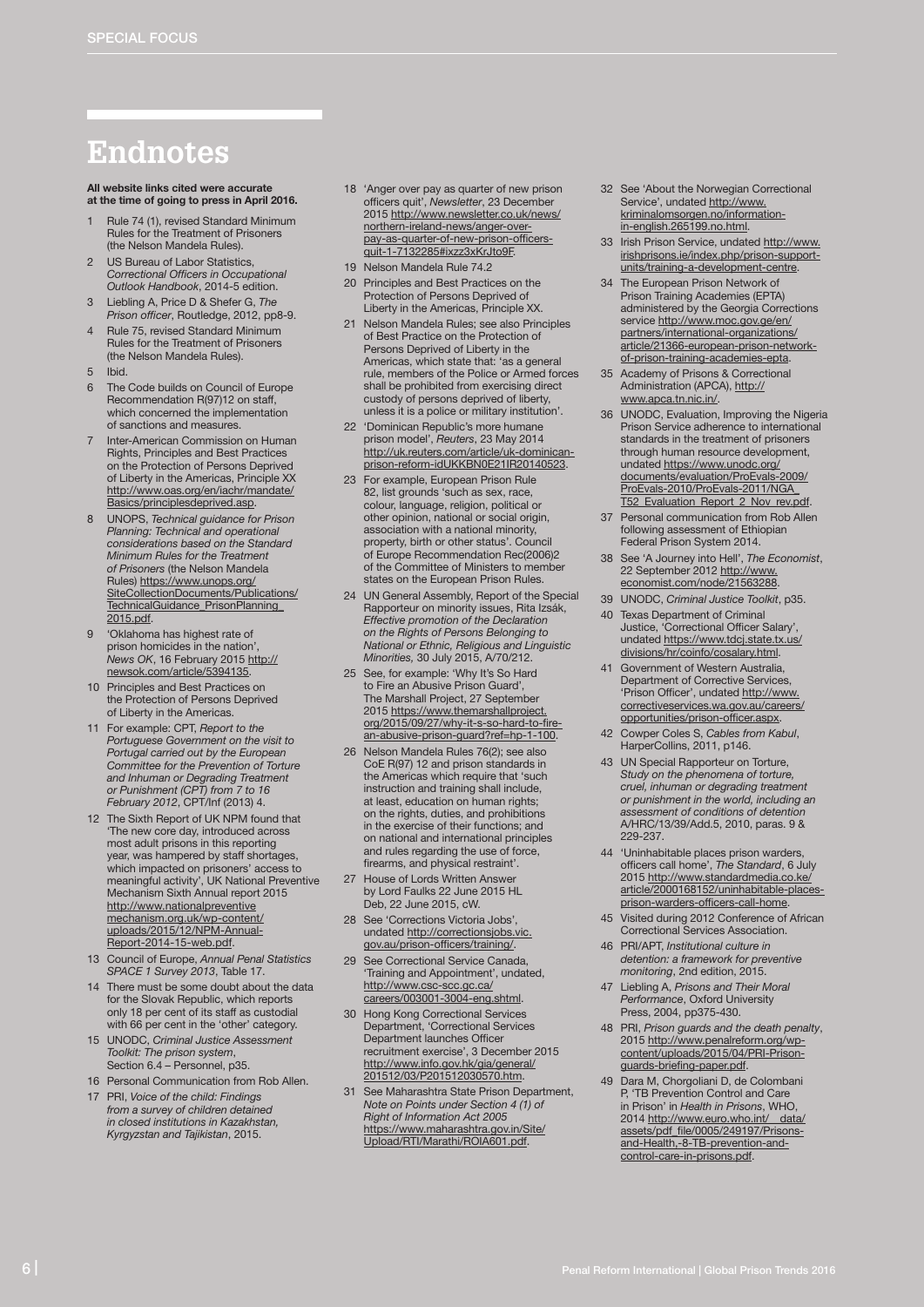- 50 South African Correctional Services Department, *Annual Report for April 1 2013 to March 31 2014*.
- 51 'Mauritanian prison siege ends with<br>hostages freed', *Arab News*, 25<br>January 2015 <u>http://www.arabnews.</u><br>[com/world/news/694366.](http://www.arabnews.com/world/news/694366)
- 52 Holt D, *Heat in US Prisons and Jails: Corrections and the Challenge of Climate Change*, Columbia law School, 2015 [https://web.law.columbia.edu/sites/default/](https://web.law.columbia.edu/sites/default/files/microsites/climate-change/holt_-_heat_in_us_prisons_and_jails.pdf) [files/microsites/climate-change/holt\\_-\\_](https://web.law.columbia.edu/sites/default/files/microsites/climate-change/holt_-_heat_in_us_prisons_and_jails.pdf) heat in us prisons and jails.pdf.
- 53 'Stress-related staff absence at northeast prison amounts to six years of<br>work', *Press and Journal*, 14 July 2015<br><u>[https://www.pressandjournal.co.uk/fp/](https://www.pressandjournal.co.uk/fp/news/north-east/peterhead/720936/stress-absences-at-north-east-superjail-total-six-years-of-work/)</u> [news/north-east/peterhead/720936/](https://www.pressandjournal.co.uk/fp/news/north-east/peterhead/720936/stress-absences-at-north-east-superjail-total-six-years-of-work/) [stress-absences-at-north-east](https://www.pressandjournal.co.uk/fp/news/north-east/peterhead/720936/stress-absences-at-north-east-superjail-total-six-years-of-work/)[superjail-total-six-years-of-work/](https://www.pressandjournal.co.uk/fp/news/north-east/peterhead/720936/stress-absences-at-north-east-superjail-total-six-years-of-work/).
- 54 'PTSD taking its toll on Canada's prison<br>guards', *CBC News*, 24 July 2015 <u>http://<br>www.cbc.ca/news/canada/ptsd-taking-its-<br>[toll-on-canada-s-prison-guards-1.3166791](http://www.cbc.ca/news/canada/ptsd-taking-its-toll-on-canada-s-prison-guards-1.3166791).</u>
- 55 'Correctional Officers Are Killing Themselves', INPUBLICSAFETY, 24 August 2015 [http://inpublicsafety.com/2015/08/](http://inpublicsafety.com/2015/08/correctional-officers-are-killing-themselves/)

[correctional-officers-are-killing-themselves/](http://inpublicsafety.com/2015/08/correctional-officers-are-killing-themselves/).

- 56 'University of Bedfordshire research shows prison 'presenteeism' is a serious safety risk', Bedfordshire News, 7 January 2016 [http://www.bedfordshire-news.](http://www.bedfordshire-news.co.uk/University-Bedfordshire-research-shows-prison/story-28479418-detail/story.html#ixzz3xKqQpbvX) [co.uk/University-Bedfordshire-research-](http://www.bedfordshire-news.co.uk/University-Bedfordshire-research-shows-prison/story-28479418-detail/story.html#ixzz3xKqQpbvX)[shows-prison/story-28479418-detail/](http://www.bedfordshire-news.co.uk/University-Bedfordshire-research-shows-prison/story-28479418-detail/story.html#ixzz3xKqQpbvX) [story.html#ixzz3xKqQpbvX](http://www.bedfordshire-news.co.uk/University-Bedfordshire-research-shows-prison/story-28479418-detail/story.html#ixzz3xKqQpbvX).
- 57 *The Reformer a bulletin of the Nigerian Prisons Service magazine*, Volume 5, No 3; January-June 2015.
- 58 For example: 'Iraq jail riot: up to 50 inmates and 12 police killed as dozens escape', *The Guardian*, 9 May 2015 [http://www.](http://www.theguardian.com/world/2015/may/09/iraq-jail-riot-leaves-up-to-50-prisoners-12-police-dead-escape-terrorists) [theguardian.com/world/2015/may/09/](http://www.theguardian.com/world/2015/may/09/iraq-jail-riot-leaves-up-to-50-prisoners-12-police-dead-escape-terrorists) [iraq-jail-riot-leaves-up-to-50-prisoners-](http://www.theguardian.com/world/2015/may/09/iraq-jail-riot-leaves-up-to-50-prisoners-12-police-dead-escape-terrorists)[12-police-dead-escape-terrorists.](http://www.theguardian.com/world/2015/may/09/iraq-jail-riot-leaves-up-to-50-prisoners-12-police-dead-escape-terrorists)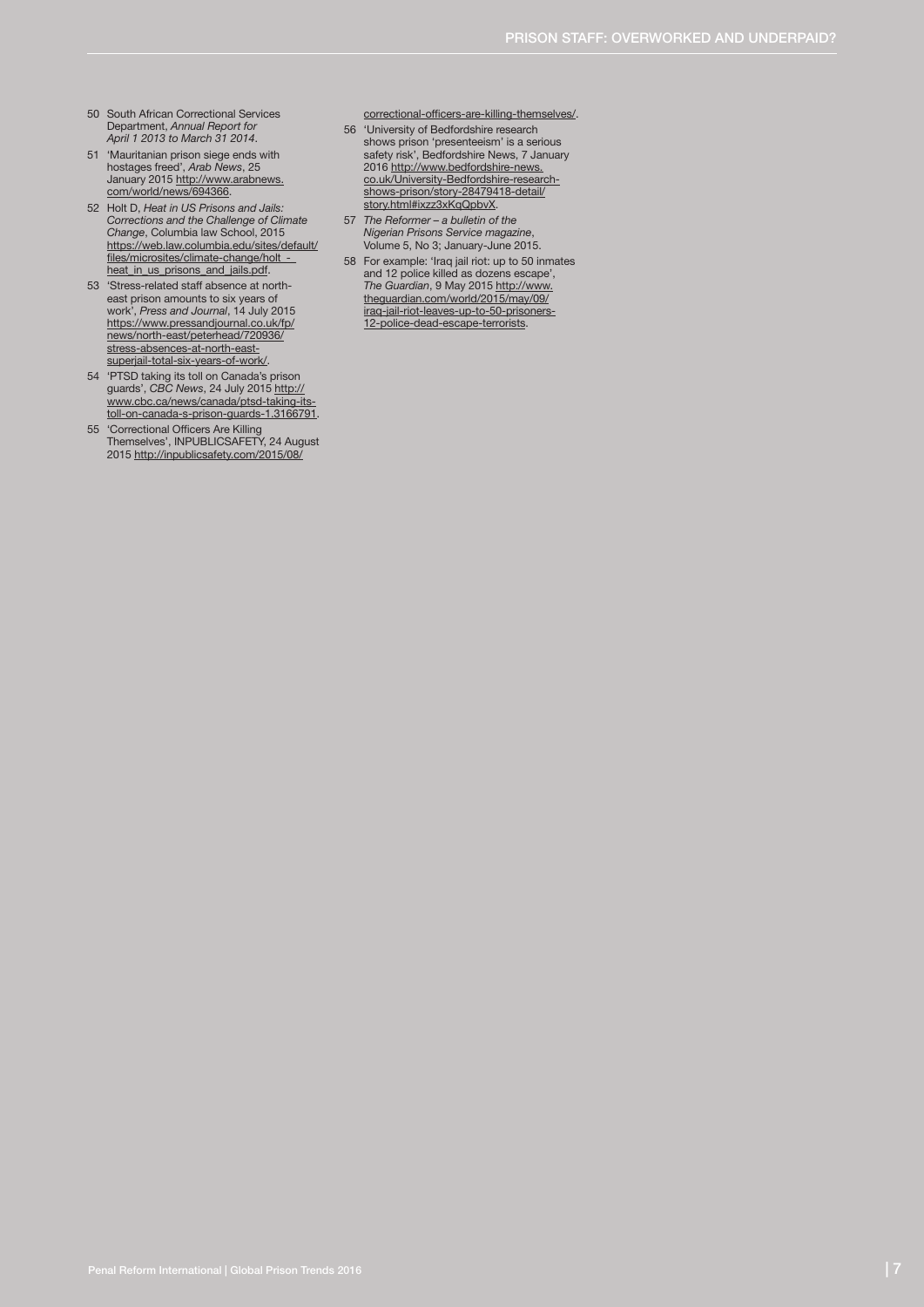GLOBAL PRISON TRENDS SPECIAL FOCUS 2016

## **Prison staff: overworked and underpaid?**

**Pull-out section**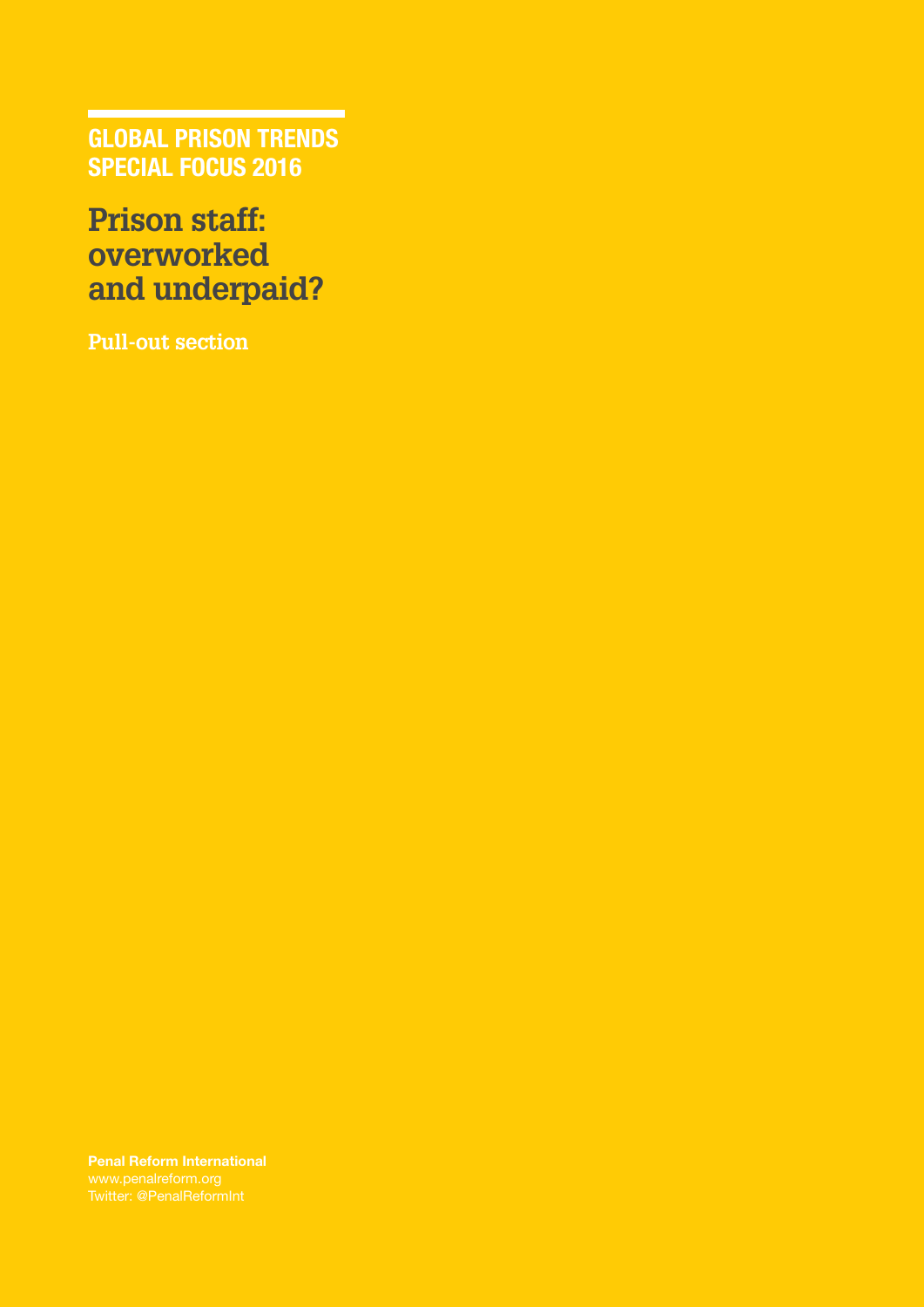PART 5

# **Prison management**

## **Tackling overcrowding**

In many countries, overcrowding has continued to be the dominant problem for prison administrations. The UNODC told the Doha Crime Congress that prison overcrowding has reached epidemic proportions in many countries.<sup>166</sup> In 2014, 77 countries worldwide were reported to have a prisoner occupancy rate higher than 120 per cent, with some as high as almost 400 per cent. The problem is localised and extremely challenging, according to the UNODC. Countries which mandate pre-trial detention for drug-related crimes, particularly in Latin America, are one such example.<sup>167</sup>

While the main answer to prison overcrowding lies in reductions in the unnecessary use of imprisonment, other responses have been tried. In 2015, Norway arranged for 400 prisoners to be accommodated in the Netherlands, and Switzerland is considering transporting prisoners to France or Germany as its own prisons have exceeded capacity.

Prison construction may be needed when existing facilities are beyond repair or otherwise inadequate. In 2015, the United Nations Office for Project Services (UNOPS) published a detailed guide to facilitate a human rights approach to the development of prison infrastructure.<sup>168</sup> A number of countries are seeking to build new prisons as a way of tackling overcrowding.

In India, measures to address overcrowding include a major prison building and renovation programme (125 new jails across the country), as well as: better access to legal aid support; more resources for the courts; better use of technology to expedite court processes; release if there has been inordinate delay; plea bargaining; and the expansion of bail and other alternatives to imprisonment.<sup>169</sup> New prisons are planned in Korea with an increase in the minimum space per person from 2.8 square metres to 3.3 square metres.170 One of the new prisons planned in Malaysia will be an 'agro' (agricultural) prison to help the system become more self-sufficient.<sup>171</sup>

Two new prisons are being built in Honduras, one a minimum security prison for 2,000 prisoners, the second a medium and maximum security prison with capacity for 2,500 prisoners. A system of early release is also to be offered to prisoners convicted of minor crimes who have completed half their sentence and shown good behaviour.<sup>172</sup>

The trend towards larger prisons looks to continue. The Saudi Arabian General Directorate of Prisons, for example, has said that three correctional institutions for the treatment, training and social rehabilitation of young offenders will be established to accommodate 12,000 prisoners.173

In Turkey, five large campuses have been developed, with 10,000 people living on one campus. Prison officers also live on the campus and there are social facilities for them (housing, shops, sport areas and parks, barber, tailor, café, etc). One hundred and forty-two prisons are planned to close.174 The construction of such large facilities runs the risk of providing unnecessary places and may have a negative impact on rehabilitation, not only because prisoners will tend to be further from home but because they may not receive individual attention.

There is a growing recognition that for the very many women in prison with histories of trauma, 'the controlling prison atmosphere can trigger a traumatic memory, and elicit a reaction that can be perceived by staff as uncooperative or disruptive'.175 This has implications for the design of women's prisons, favouring housing units that support relationships and promote a positive sense of self.

#### RECOMMENDATION 14

**Prison building should be undertaken only when options of reducing the demand for prison have been exhausted or when existing facilities cannot be refurbished. New prisons should be designed in accordance with principles of good practice on a suitable scale and those for women designed in a gender-sensitive manner.**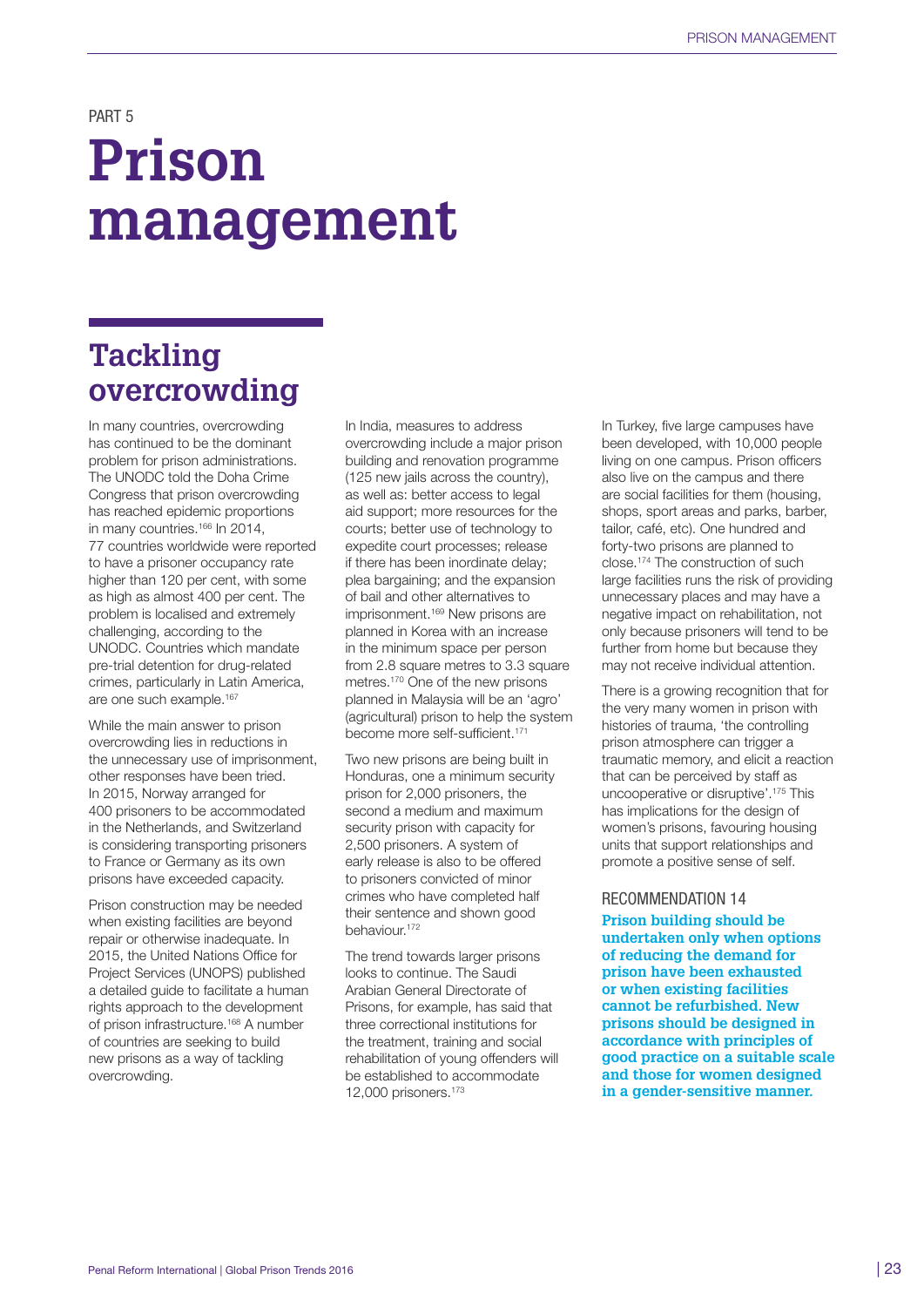## Nelson Mandela Rules: The review of the Standard Minimum Rules for the Treatment of Prisoners

After four years of negotiation, on 17 December the UN General Assembly adopted the revised UN Standard Minimum Rules for the Treatment of Prisoners.<sup>176</sup>

The review had been completed by the UN Commission on Criminal Justice and Crime Prevention in May 2015 after consensus was reached at the fourth and last inter-governmental Expert Group meeting in South Africa. To honour the legacy of Nelson Mandela, it was decided that the revised Rules would be known as the 'Nelson Mandela Rules'.

The completion of the review was a historic event. It was the first time that the international community had updated one of its soft law standards,177 and it also consolidated criminal justice and human rights standards, now both acknowledging the rights of prisoners and providing solid and up-to-date quidance for prison staff.

Eight substantive areas were revised. Some of the main changes are listed below.

## Respect for prisoners' inherent dianity

Two principles – the prohibition of torture and other cruel, inhuman or degrading treatment or punishment, and the principle that prisoners should be treated with respect for their dignity and value as human beings − are incorporated throughout the revised Rules, and are also listed as basic principles in Rule 6. Both these principles are reflected in the obligation to treat the body of a deceased prisoner with respect and dignity, and a prohibition on holding prisoners in slavery or servitude. The revised Rules also include, for the very first time, guidance on searches of prisoners, cells and visitors, closing a significant gap in international standards.

## Medical and health services

The Rules now clarify that prison healthcare: is a state responsibility, should be the same standard as available in the community, and should be organised in close relationship to the general public health administration. Existing provisions on health screening

on admission (and afterwards) have been amended and now require healthcare staff to seek to identify any signs of prior ill-treatment or of psychological or other stress, including risk of suicide or self-harm, and substance withdrawal symptoms. Healthcare is to be governed by the same ethical and professional standards as those applicable to patients in the community, which includes the principles of informed consent and confidentiality.

## Disciplinary measures and sanctions

Changes in this area were comprehensive and include updated guidance on the use of instruments of restraint, procedural safeguards in disciplinary procedures, and clarification of prohibited disciplinary sanctions (eg. restriction of drinking water). As an overarching principle, prison staff are encouraged to use conflict prevention and other alternative dispute resolution mechanisms to prevent disciplinary offences and resolve conflicts. Solitary confinement, defined as separation from the general prison population without meaningful human contact for 22 hours a day or more, should be limited to exceptional cases as a last resort, for as short a time as possible, and be subject to independent review. Indefinite and prolonged solitary confinement (exceeding 15 days) is prohibited absolutely.

## Investigations of deaths and torture in custody

Under the updated Rules, prison directors are now obliged to report, without delay, any death, disappearance or serious injury to whichever competent, independent authority is mandated to conduct prompt, impartial and effective investigations. The revised Rules also capture explicitly the obligation of the prison administration to fully cooperate with that authority and ensure all evidence is preserved. They are also obliged to notify the prisoner's next of kin or emergency contact persons. As an important tool to record such incidents and related complaints, the revised Rules require a standardised file management system in every place of detention, with a secure audit trail.

## Protection of vulnerable groups

Revisions to provisions for prisoners with particular vulnerabilities were limited. Overall, it was clarified that prison administrations should identify the individual needs of prisoners and should not regard measures taking account of such needs as discriminatory. Some new provisions were incorporated on children imprisoned with their parent, including that decisions on cohabitation should be based on the best interest of the child and that adequate healthcare must be provided for these children. Prison administrations are now required to make all reasonable accommodation and adjustments to ensure that prisoners with physical, mental or other disabilities have full and effective access to prison life on an equitable basis. Outdated terminology regarding prisoners with disabilities has also been addressed.

#### Access to legal representation

Provisions have been updated and expanded to cover access to legal representation not only during pre-trial detention and criminal proceedings, but also beyond conviction and for other legal proceedings. Rules were also brought in line with the 2012 UN Legal Aid Principles and Guidelines.178 Prisoners must be given adequate opportunity, time and facilities to communicate and consult with legal advisers, including legal aid providers, without delay, interception or censorship and in full confidentiality. For pre-trial detainees, the denial of access to the legal adviser or legal aid provider must be subject to independent review, without delay. Prisoners are allowed to keep documents relating to their legal proceedings in their possession.

#### Complaints and independent inspection

Standards on what information prisoners must be given and their access to complaints mechanisms have been updated. The revised Rules call for measures to protect prisoners against retaliation, intimidation or other negative consequences as a result of making a complaint. The impact of external monitoring has been acknowledged with the introduction of a requirement of a twofold system of regular inspections, internal as well as external, by an independent body. The revised Rules specify the powers of inspectors, including their right to access all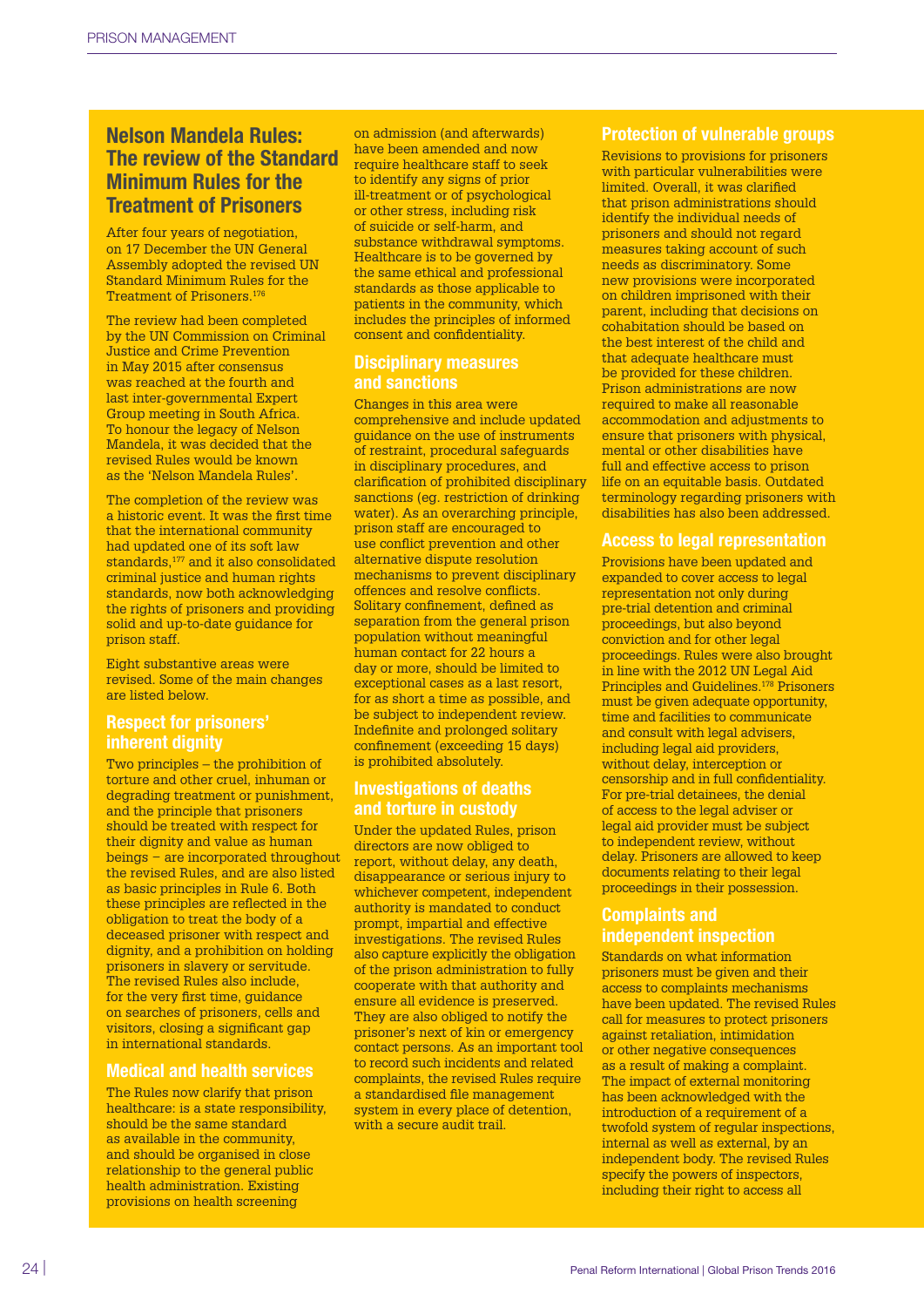relevant information and places of detention, make unannounced visits, have free choice of interviewees, and undertake fully confidential interviews with both prisoners and prison staff. The updated Rules require written inspection reports and encourage their publication.

## Training of staff

Provisions on staff training were updated and now emphasise the necessity of training staff prior to their entry into service, as well as of ongoing in-service training, with a curriculum reflective of contemporary evidence-based best practice. The list of training requirements includes: security and safety, the concept of dynamic security, use of force and instruments of restraint, as well as management of violent offenders, with due consideration of preventive and defusing techniques. Any staff in charge of working with certain categories of prisoner should receive specialised training.

While they consolidate relevant guidance for prison administrations and staff into one document, the revised Rules continue to be supplemented by other criminal justice and human rights standards, such as the UN Bangkok Rules for women prisoners, the UN Beijing Rules for juvenile prisoners and the UN Basic Principles on the use of force and firearms.

The UN Resolution which adopted the revised text encourages Member States to endeavour to improve conditions in detention, consistent with the Nelson Mandela Rules and all other relevant and applicable United Nations standards and norms.179 It also invited the Commission on Crime Prevention and Criminal Justice (the 'Crime Commission') to consider reconvening the open-ended intergovernmental Expert Group 'to exchange good practices and the challenges faced in the implementation of the Nelson Mandela Rules'.

The 2015 Resolution of the Human Rights Council on human rights in the administration of justice 'invites States to assess their national legislation and practice in accordance with those standards, including the revised United Nations Standard Minimum Rules for the Treatment of Prisoners (Mandela Rules)'.180

## **Privatisation and use of resources**

Trends in the privatisation of prisons are hard to identify. A number of privately run prisons have suffered problems – for example in New Zealand, where the government imposed new management on Mt Eden prison after video footage of prisoners fighting was posted to YouTube and prisoners appeared to be in possession of mobile phones.<sup>181</sup> There has been a debate in the USA about the proper role of private companies following the publication of a study which showed that private prisons keep prisoners longer without reducing future crime.182 Covert filming of staff violence towards young people in a privately run secure training centre has recently re-ignited the debate in the UK.183

2015 saw the privatisation of the majority of probation services in England and Wales<sup>184</sup> and the collection of fines is also set to be privatised. There have been mixed results from so-called 'payment by results' programmes, which seek to incentivise positive outcomes from prison and probation providers through financial rewards. The US has also seen experiments with payment by results approaches, which offer a particular model of financing prevention and rehabilitation activities. A recent analysis by the Brookings Institute of 48 Social Impact Bonds (SIBs) worldwide (four of which funded work to reduce recidivism) found mixed results. The Bonds involve private investors funding an intervention through an intermediary organisation – the government repaying the funder only if the programme achieves certain specified goals according to an independent assessment.185 Apart from attracting resources into prevention, Brookings found the mechanisms were often successful in focusing on outcomes, building a culture of evaluation, driving performance management and fostering collaboration. But they were less successful in achieving scale, fostering innovation or sustaining impact. Moreover, the way many have been designed has not reduced risk to government and may not in the

long term attract new money (since government pays if the outcomes are achieved). There are also risks that rewarding success may only incentivise efforts to rehabilitate those prisoners who are easiest to influence while offenders with complex needs may be neglected.

One substantial and high profile Social Impact Bond in New York City's Rikers Island jail attempted to reduce the cycle of incarceration among young offenders. The project was ended early for a variety of reasons, including a decline in numbers of eligible young people and the withdrawal of key partners.186 An evaluation found that the intervention (Moral Reconation Therapy – a form of cognitive behavioural treatment) did not reduce re-offending.187 While this may be seen as a failure, the City paid nothing for the initiative – and would have done so only if the programme had achieved its outcomes.

The USA has also seen more radical proposals for using financial incentives to curb the use of prison. These include charging counties for how many people they send to state prison; another involves limiting the number of days in state prison which are made available for residents from each county annually.<sup>188</sup> Several 'justice reinvestment'189 initiatives have focused on removing a 'perverse incentive' – if county probation officers report a breach of someone they supervise, the offender is sent to a state prison, which the county doesn't have to pay for.

### RECOMMENDATION 15

**Where appropriate, approaches should be considered in which resources are shifted from imprisonment to communitybased measures for preventing crime and managing offenders, such as justice reinvestment initiatives in the USA and UK.**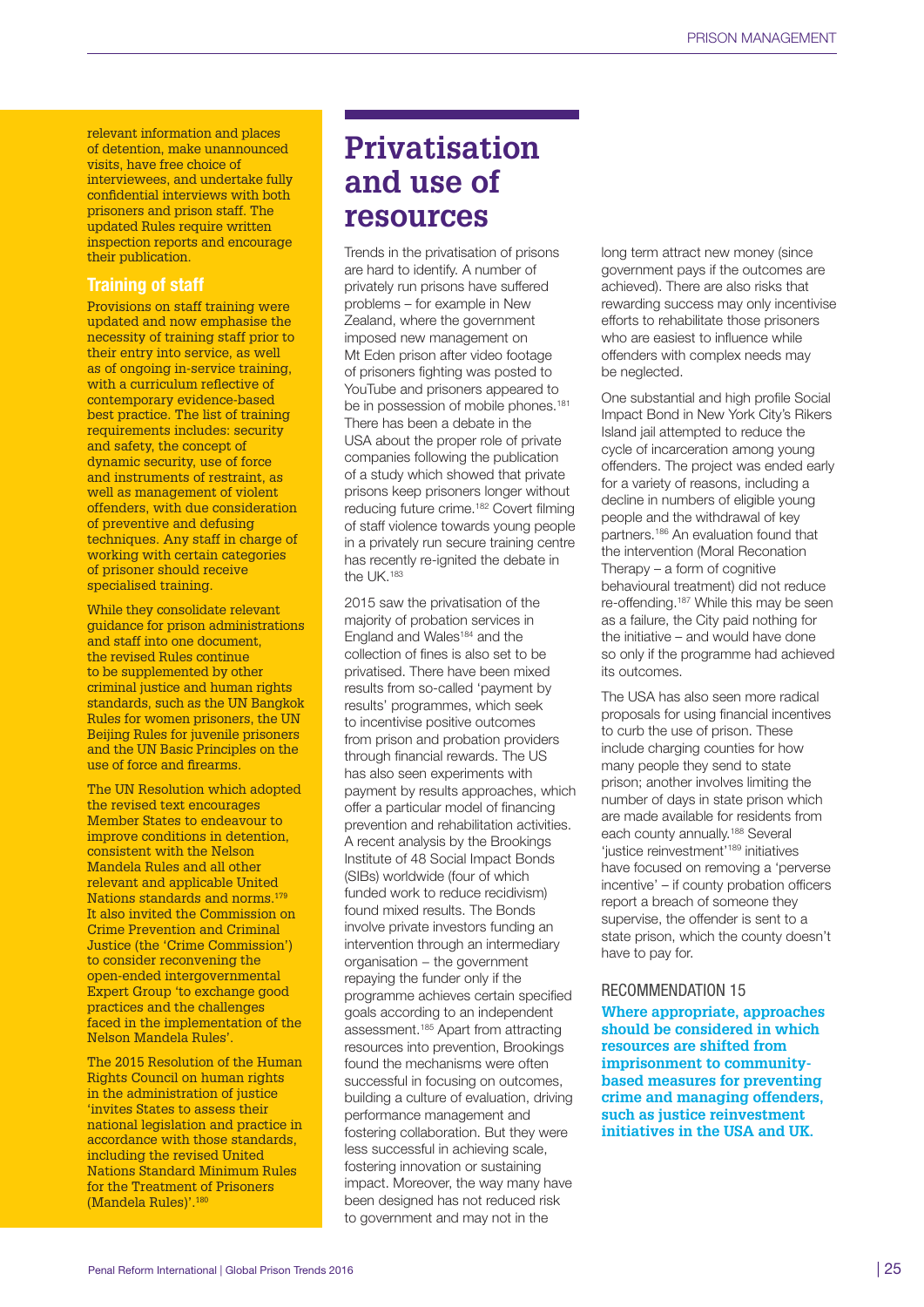## **Security issues and violence**

Violence continues to be a problem in many prisons all over the world. A study commissioned by the Council of Europe confirmed, 'that violence in institutions for juvenile offenders is prevalent and that it can be considered an issue of serious concern. Half of the responding Member States have indicated they consider violence in institutions of 'serious' or 'very serious' concern'.190 The research found that, 'causes of violence in institutions for juvenile offenders are various and can roughly be distinguished between causes related to importation factors, such as the mental health of juveniles and their background, and causes related to deprivation factors, including the capability to adjust to life in an institution, the regime, conditions in institutions and the presence of justice mechanisms'. In the UK, the National Preventive Mechanism reported that, in 2014-15, 'the emerging phenomenon of new psychoactive substances in prisons contributed to problems of violence among prisoners'.191

Assaults by prisoners on other prisoners and on staff have been increasing, for example, in England and Wales, and Denmark. Denmark is looking to tackle this by spreading gang members out among the country's prisons. In a number of countries, prisoners can take advantage of tattoo removal schemes to assist them in giving up gang

affiliation. In New Zealand, a clinic visits prisons and removes visible tattoos on faces, necks and lower arms, at a cost of \$NZ30 a session.192

More orchestrated incidents of violence have been reported in almost all regions. Riots have become relatively commonplace in Latin America, in the worst cases leading to deaths and serious injuries, escapes and destruction of prison capacity. Brazil,<sup>193</sup> Mexico,<sup>194</sup> Colombia,<sup>195</sup> Venezuela,<sup>196</sup> Honduras,<sup>197</sup> and El Salvador198 experienced serious episodes of disorder in 2014-15 but other regions have not been immune: in Russia, there have been violent protests over restrictive detention conditions<sup>199</sup> and, in Thailand, riots followed drug checks in the living quarters.200 Prisoners demanding Wi-Fi and cell phones rioted for several hours inside Roumieh Prison in Lebanon, days after videos were leaked online showing members of Lebanon's Internal Security Forces torturing inmates in the prison.<sup>201</sup> After a riot broke out in an Iraqi prison, up to 50 prisoners and 12 police officers were killed and dozens of prisoners escaped, including several convicted terrorists.202 Riots have also taken place in the USA, 203 Australia (reportedly in response to a smoking ban), <sup>204</sup> Canada, <sup>205</sup> Ireland,206 Afghanistan,207 Nigeria208 and Greece.<sup>209</sup>

Reports of officials assaulting prisoners in South Africa's prisons have increased, according to the Judicial Inspectorate of Prison's latest report, which shows that the number of complaints it received in the last quarter of 2014 was more than triple the number recorded for the same period in 2013.210 2015 saw five Argentine guards sentenced to life in prison for beating a prisoner to death in 2012.211

More positively, the Jamaican Minister of National Security is reporting a significant reduction in violent incidents at the St Catherine Adult Correctional Centre, which he attributes to strong leadership and a number of rehabilitation programmes being undertaken at the facility.<sup>212</sup> Following an upturn of violence in New York's Rikers Island jail, there are plans to provide a minimum of five hours non-school activities per day for teenage prisoners, to reduce boredom and increase opportunities for rehabilitation.<sup>213</sup>

#### RECOMMENDATION 16

**Reducing violence should be a priority for prison systems, with plans put in place for ensuring that, as far as possible, prisoners, staff and visitors are kept safe while in custody.**

## **Fragile and conflict-affected states**

Challenges facing criminal justice and prison systems in fragile and conflictaffected states remained formidable. It is increasingly accepted that experiences in detention have been instrumental in the development of ISIS,214 although there is disagreement about the extent to which prisons have becomes 'universities of terror' in other parts of the world.215

Conflict-affected states in many parts of the world have seen prisons targeted by insurgent groups. Thirty prisoners and ten guards were killed in a prison near Baghdad,<sup>216</sup> while dozens were freed from a notorious prison at Palmyra.217 A detention centre in Tripoli was attacked by ISIS in September 2015 with a view to freeing prisoners.<sup>218</sup>

Attacks have also been reported in Niger<sup>219</sup> and Nigeria has closed prisons because of threats from Boko Haram.220 In the Central African Republic, hundreds of prisoners escaped from Bangui's central jail in September 2015.<sup>221</sup>

As well as becoming sites of military clashes, prisons in conflict-affected areas can be used for arbitrary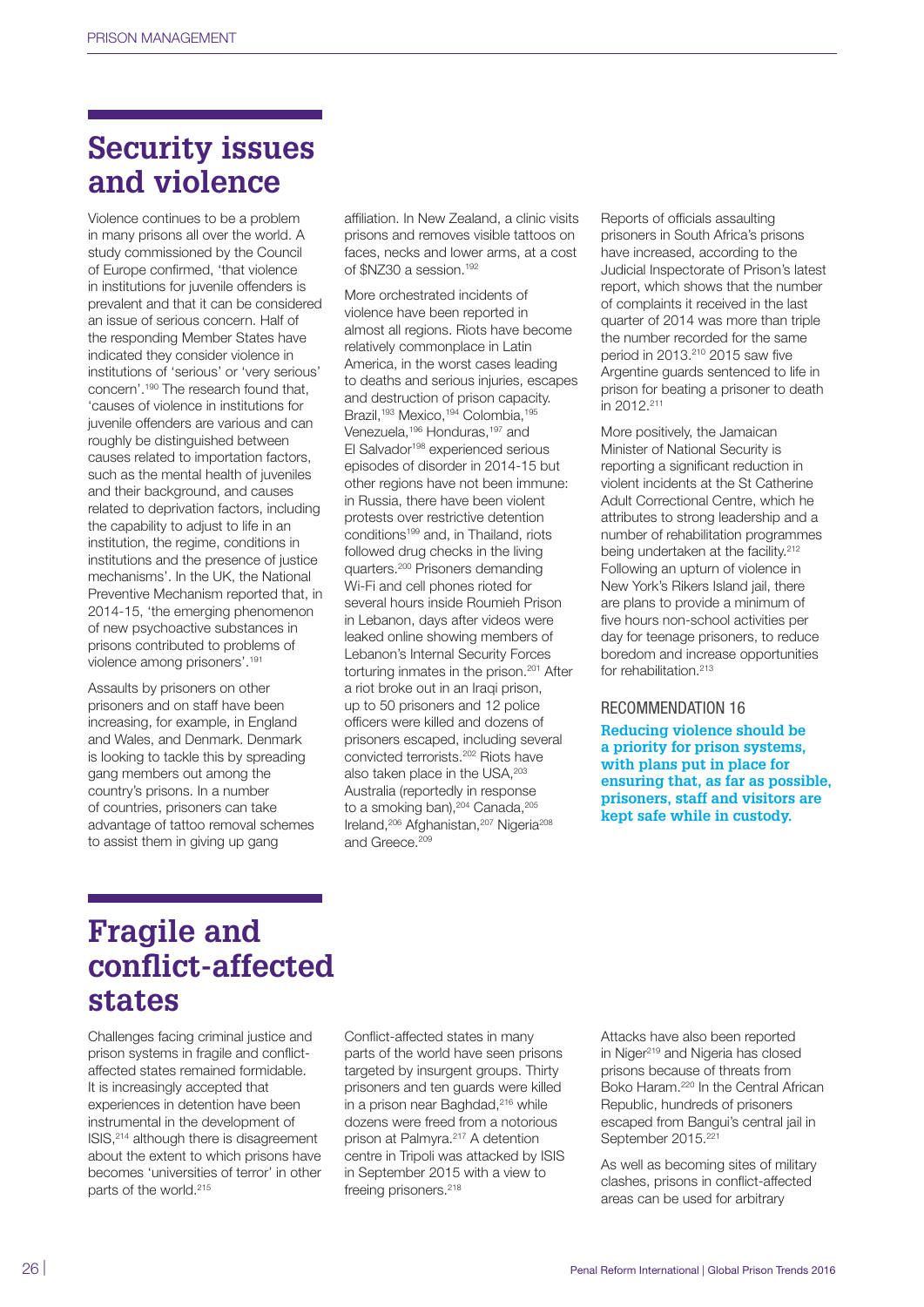detention and torture in breach of international law. Such breaches have, for example, been documented in Libya.<sup>222</sup>

Once active conflicts have been brought to a close, the importance of creating a system of justice has been increasingly recognised, for example by the UN Secretary-General in respect of South Sudan. He noted that, 'the collapse of already-weak rule of law institutions in the context of the national crisis, the resulting absence of an effective police force and functioning judiciary, and a weakened formal and customary justice system are likely to become one of the most daunting challenges to overcome, and risk contributing to a relapse into conflict if impunity remains entrenched and basic law and order services are not restored'.223 The UN Department of Peacekeeping Operations (UN DPKO) has found that, 'very often prisons take the lowest priority in post-conflict environments. As a result, they typically suffer from extreme overcrowding, lack of food, absence of adequate medical care and poor sanitation, poor management and security. In addition, political interference is often rampant and oversight mechanisms non-existent or biased. Many people are subject to prolonged pre-trial detention'.224

There have been some examples of improvements, however. Liberia reduced the proportion of prisoners in pre-trial detention from 90 per cent in 2009 to 74 per cent in 2014.<sup>225</sup> Human Rights Watch reported that in Côte d'Ivoire, while enormous challenges exist, the Ministry of Justice's Directorate of Prison Administration

(DAP) has acknowledged these and in 2015 drew up a Plan to Improve Prison Conditions (Plan d'Amélioration des Conditions de Detention) to address overcrowding, improve hygiene, healthcare, and nutrition, and increase access to legal and social services. The DAP has also said that it will regularly convene a workshop with civil society organisations to discuss progress.<sup>226</sup>

#### RECOMMENDATION 17

**The development of prisons which meet international standards should assume a greater priority in peacekeeping operations, alongside the development of fair and proportionate criminal justice systems.** 

## **Radicalisation**

Concern has grown about the risks of radicalisation of prisoners by extremists, with international, regional and national authorities all trying to prevent and counter it. The Council of Europe has adopted guidelines and principles for prison and probation staff to assist them to prevent radicalisation.<sup>227</sup> The quidelines emphasise the importance of individualised assessment of prisoners, regular review of those placed in conditions of high security, and the value of using mentors (including former extremists who have renounced their views).

Two risk assessment tools that seek to identify prisoners who have been radicalised or are at risk of radicalisation are VERA 2 (used in Australia, Indonesia and elsewhere) and ERG22+ (developed by the National Offender Management Service in the UK); however, their effectiveness in different regional settings has been questioned.

UK research has found significant differences between prisons in levels of anger and alienation among prisoners – both factors which make radicalisation more likely. The differences are explained by the nature and quality of staffprisoner relationships, degrees of trust, and the perceived legitimacy

of the regime, including access to meaningful activities. Prisoners in these establishments feel more recognised by the staff as individual people.<sup>228</sup>

Different states adopt different approaches to the question of whether radicalised and at-risk prisoners should be kept separate from other prisoners so as not to risk radicalising a larger population, or dispersed among the general prison population so as to expose at-risk prisoners to other attitudes. Belgium, 229 France<sup>230</sup> and Saudi Arabia<sup>231</sup> are among states that segregate such prisoners, while Morocco<sup>232</sup> and most European countries<sup>233</sup> disperse them. It is so far unclear which approach is more successful, and this is further complicated by differences at the individual, prison and national level (such as if prisoners are held in individual cells or in collective dormitories).

There is a wide variety of measures in use aimed at deradicalisation and rehabilitation. These include the inclusion of radicalised or at-risk prisoners in general rehabilitation efforts, but also new programmes specifically tailored at deradicalisation. These can include counselling, deprogramming, dialogue, religious teaching and disengagement. Intensive post-imprisonment support has

been provided by Saudi Arabia since 2005, and includes help with finding work, involvement of participants' families and countering religious ideas that justify violence. Belgium also intends to recruit psycho-social workers and specialised Muslim staff to try to re-educate prisoners who are already radicalised or on the path of radicalisation.234 A Nigerian prison has been using sport to reform Boko Haram members.<sup>235</sup>

The issue of prisoner radicalisation is new for many countries and a key recommendation from the Council of Europe guidelines is to collect knowledge and best practices and share these internationally. Very few people actually go on to commit violent extremist acts even though they may be radicalised, and there are recognised risks that overly repressive measures may increase the likelihood of radicalisation.<sup>236</sup>

#### RECOMMENDATION 18

**In countries where there is a risk of radicalisation in prisons, measures should be developed which are both relevant to the particular risks faced and maintain a balance between security and rehabilitation.**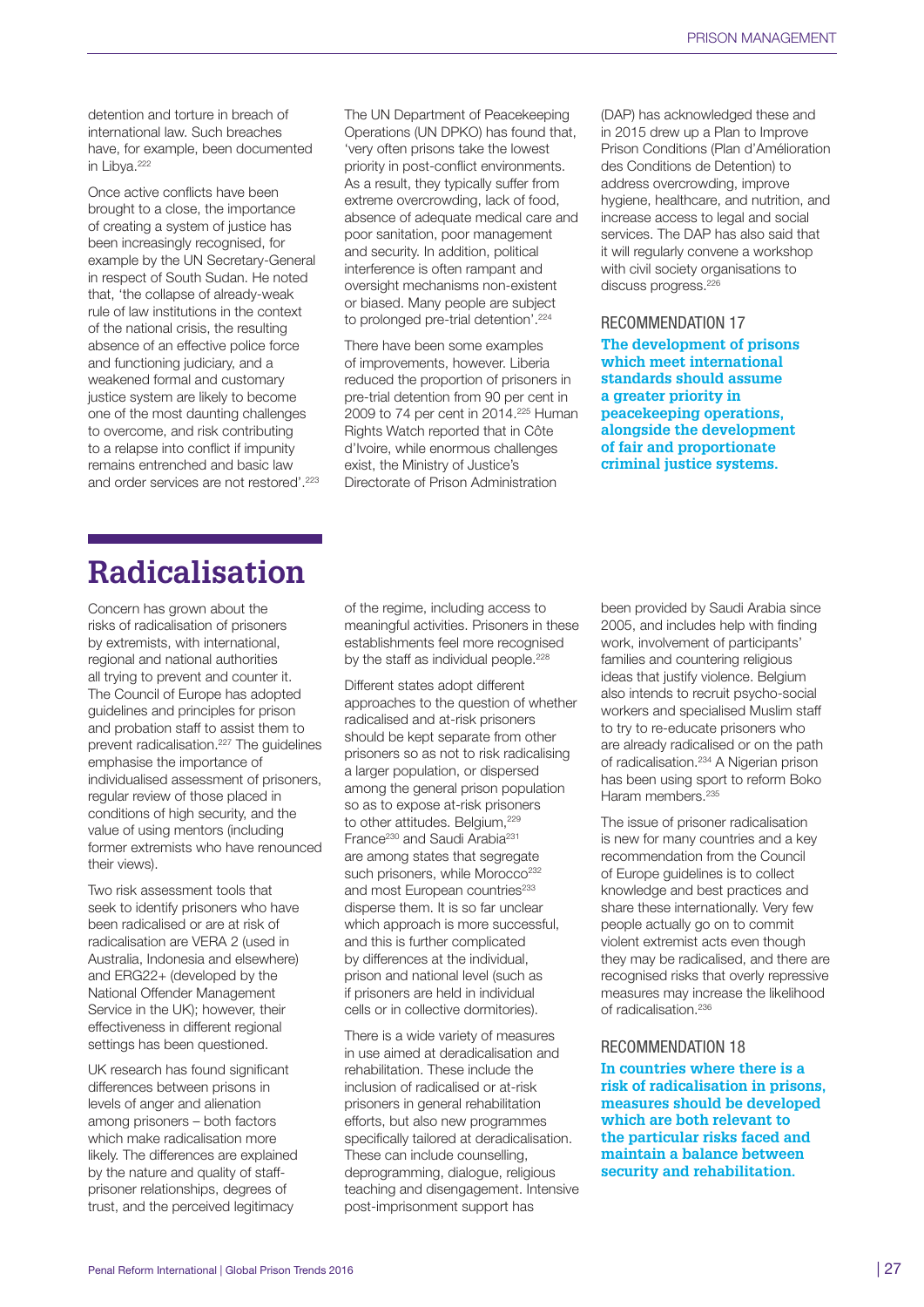## **Food in prisons**

The revised UN Standard Minimum Rules require that, '[e]very prisoner shall be provided by the administration at the usual hours with food of nutritional value adequate for health and strength, of wholesome quality and well prepared and served' (Rule 22 (1)). In addition, certain prisoners, for example those who are sick or pregnant and breastfeeding mothers, will have special dietary requirements.

A World Health Organization report has stated that, '[f]ood is a central component of life in correctional institutions. An understanding of the ways in which food is acquired, prepared, distributed and consumed builds knowledge about the lives of incarcerated people and the impact of the prison experience on health outcomes'.237 The UN Special Rapporteur on violence against women has written that, 'inadequate quantities and poor nutritional value of foods (…) can result in starvation and malnourishment, including for pregnant or nursing women; it can become a commodity traded for sex; denial of food can be used as a form of punishment; because of limited quantities, it can lead to fights; and the poor quality and nutritional value may endanger the health of inmates, including impacting the ability of mothers to breastfeed babies'.238

In many countries, even high-income countries, prison systems fail to provide enough food. The Chief Inspector of Prisons in England and Wales reported in 2015 that, '[p]rovision for prisoners' food was inadequate'. The allocated food budget in 2014-15 was an estimated £2.02 or USD\$3.14 per prisoner per day – a reduction from £2.20 (USD\$3.41) in 2012. Less than a quarter of prisoners reported that food was good.<sup>239</sup> The funds available for food for prisoners are often much lower than the average amount spent in the general population. The table on page 29 gives some examples.

In the most extreme cases, prisoners have died through lack of food and water. In Zimbabwe in 2013, at least 100 prisoners were reported to have

died from malnutrition, amid reports that they were receiving less than one meal a day.241 Some of the almost 2,000 people who have died in Syrian prisons in 2014 starved to death, according to the Syrian Observatory for Human Rights.242 In Malawi, the lack of food at Maula Prison meant that 18 inmates were treated for moderate to severe malnutrition.<sup>243</sup> A prison doctor wrote that, '[we] are struggling with prisoners on totally inadequate rations here, and although our hospital has raised funds for therapeutic feeding for prisoners with severe malnutrition (BMI <16) unless the government provides a little more, more and more prisoners will slide into this category'.244 The Central African Republic allowed the International Committee of the Red Cross to visit 300 detainees in Bangui and distribute food daily where there were severe shortages.<sup>245</sup> In Gabon, the UN Subcommittee for the Prevention of Torture found that the poor diet led directly to different kinds of illnesses among the detainees.<sup>246</sup> The Special Rapporteur on torture received testimonies that food rations in Gambia were inadequate, of poor quality and often infested with unwanted particles.<sup>247</sup>

In many of the poorest countries, prisoners rely on their families to bring in food. Prisoners without this source of food are required to perform services in order to get enough to eat. Payment may be required for food<sup>248</sup> or for the right for food to be brought in, as happens in Mali.<sup>249</sup>

Serious problems with food are not confined to the lowest income or conflict-ridden countries. During a visit to Bulgaria in 2014, the European Committee for the Prevention of Torture (CPT) delegation was 'inundated with complaints about the poor quality and insufficient quantity of the food offered to prisoners', and called upon the Bulgarian authorities to take steps to review the quality and quantity of the food.<sup>250</sup> In the USA, a Georgia County Jail has been accused of failing to provide adequate nutrition.251

A 2014 prison report by Armenia's ombudsman noted the presence of mice in refrigerated rooms<sup>252</sup> used to store perishable foodstuffs.

In Mexico, the UN Special Rapporteur on torture received generalised complaints about the small quantities and poor quality of food, a situation that is not helped by the fact that prisoners are not generally allowed to receive food from family members.<sup>253</sup> Prisoners in Mexico have also complained that they find worms in their food.254

Problems with food and water can lead to protests and violence. A month-long water shortage at Cambodia's Prey Sar Prison led to ill health and fighting among prisoners, as prices rose to £15 per month.<sup>255</sup> Better food was among the inmates' demands in at least one Brazilian mutiny.256

Recommendations have been made that healthcare staff should also play a more active role in monitoring the quality and quantity of food in prisons<sup>257</sup> and that farming programmes should be established in prisons to offset food costs and provide better variety and nutrition. A programme to improve food safety has been introduced in Uganda, looking to apply the five principles of keeping clean, separating raw and cooked food, cooking food thoroughly, keeping food at safe temperatures, and using safe water and raw materials.<sup>258</sup>

#### RECOMMENDATION 19

**Prison systems should review the resources available for food in prisons so that the nutritional needs of prisoners are properly met, including those with special needs such as sick prisoners, pregnant or breastfeeding women. Food safety and hygiene should be vigorously monitored, and innovative food programmes should encourage positive social interactions and healthy outcomes.**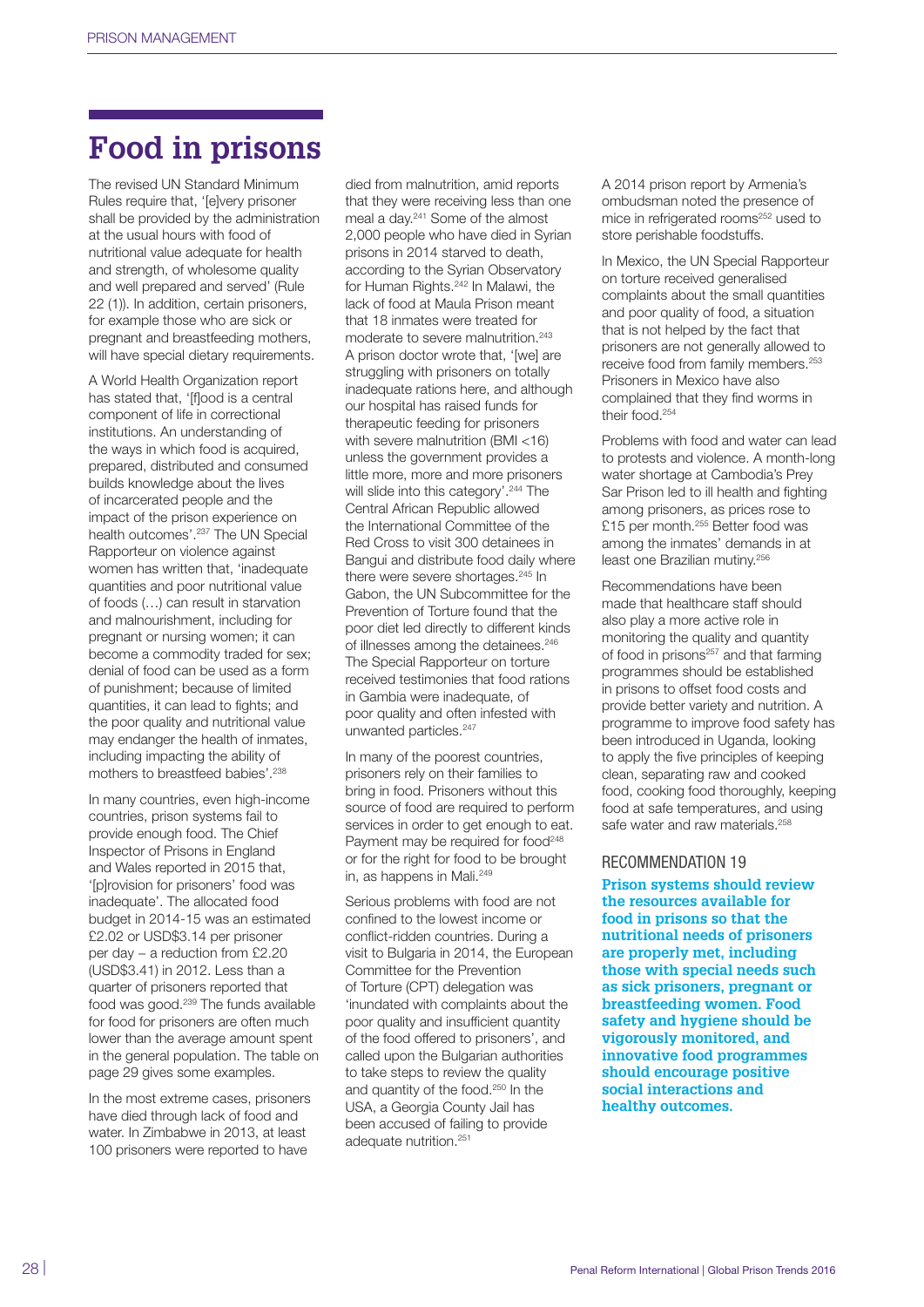## **The amount spent on prisoners' food per day,**

**versus consumer expenditure on food at home in selected countries240**



## **Corruption**

There has been growing recognition of the problem of corruption within prison settings, although it is not possible to say whether its incidence is increasing. The UN Subcommittee on Prevention of Torture (SPT) has found that, '[w]here the general conditions of detention fall below minimum acceptable standards, it is more likely that corrupt prison officers may extort money from inmates with financial means in order for those detainees to have access to certain privileges, services or benefits'. This is particularly true when prison staff are not adequately paid or where lack of staff means that trusted inmates can take advantage of their privileged position to extort money or favours from other, more vulnerable, inmates.259 The Subcommittee believes that petty corruption perpetrated by underpaid public officials is widespread in many places of detention, and particularly in prisons, for both pre-trial and sentenced prisoners. Its 2015 annual report points out that corruption has a disproportionate impact on the poorest detainees and prisoners, 'since they may be unable to pay bribes, for example to secure access to legal representation, family members, medical professionals or other persons, to avoid further detention, to be transferred to another place of detention or to otherwise secure better conditions and treatment'.260

Examples of alleged corruption which have come to light in recent times include: in Zimbabwe, where 30 Justice Ministry officials (including 24 from the prison service) were accused of stealing USD\$700,000 intended for the upkeep of prisoners;<sup>261</sup> sexual favours being given to staff in return for better treatment (Philippines, Zambia);262 and improper business activities using prison labour (Cambodia).263 In Brazil, it has been reported that prisoners, known as *chaveiros* or 'keyholders', are given the keys to cells and pavilions and use their power to charge a weekly tax, sell places to sleep or sell drugs.<sup>264</sup> The UN Subcommittee on Prevention of Torture has expressed concern about a similar system of *chefs de cellules* which it observed in Gabon.<sup>265</sup> In Mali, where the regime was found to be 'riddled' with corruption, 'detainees who do not pay never leave their cell, sometimes for several years, except to use the toilet once or twice a day, which constitutes cruel, inhuman and degrading treatment'.266

Dependence on prison staff for access to their basic needs has been shown to increase the vulnerability of women prisoners to sexual exploitation, as it drives them to 'willingly' trade sex for 'favours' (including access to hygiene articles). In the Philippines, women have reported the increased status enjoyed by having a boyfriend

among the staff, which allowed them to obtain better accommodation.<sup>267</sup> In December 2015, the *Miami Herald* newspaper detailed instances of corruption, coerced sex and trading sex for contraband at the USA's largest women's prison in Florida.268

## RECOMMENDATION 20

**Prison administrations should take measures to address corruption in prisons, which should include: increasing transparency, accountability and oversight; establishment of clear procedures for and record-keeping of decisions; and improvements in recruitment and training of staff.**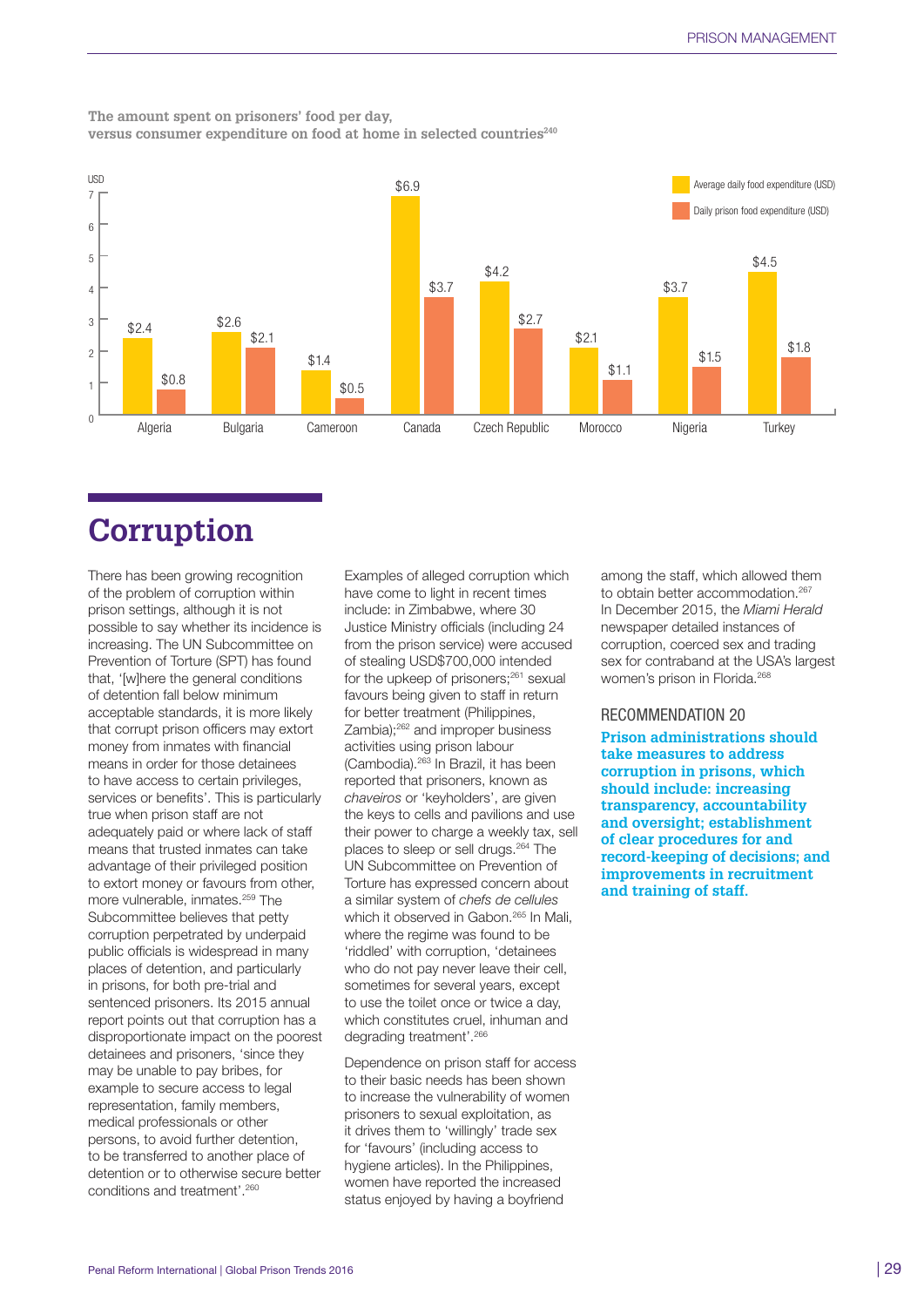**Even in high-income countries, prisons may fail to provide enough food.**

**BAIO DEC** 

TB prison hospital, Kazakhstan. Photo © Karla Nur 2014

237303005172

**LIZATITURE**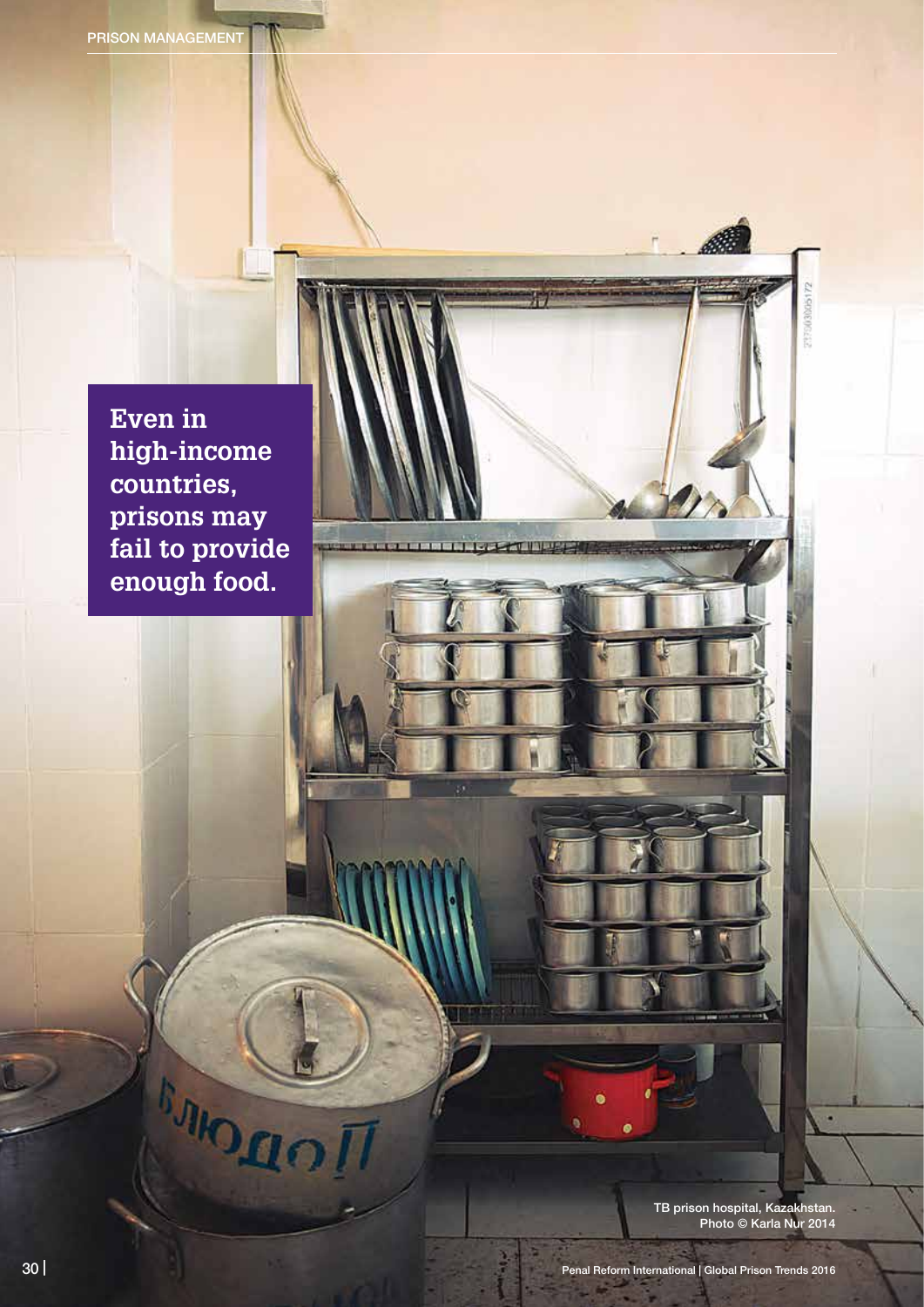## **Solitary confinement, isolation and segregation**

Apart from the restrictions on the use of solitary confinement introduced by the Nelson Mandela Rules, which include the prohibition of its use by virtue of a prisoner's sentence, there is other evidence that attitudes and practices may be changing.269

In July 2015, President Obama ordered a Justice Department review of solitary confinement. A month later, the state of California settled a federal class action suit, effectively ending long-term solitary confinement in all state prisons and the Supreme Court is reportedly 'looking for a proper vehicle with which to rule on the constitutionality of the practice'. However, some US states continue to hold prisoners in disciplinary solitary confinement for up to ten years.270

In Canada, the new government (elected in October 2015) decided to end the practice of long-term solitary confinement and to implement the recommendations of an inquest into the death of Ashley Smith, the teenager who died by self-inflicted strangulation in 2007.<sup>271</sup> Canada's Correctional Investigator reported

on the scale of the problem. He found that, with an inmate population of just over 14,500 in 2014-15, the Correctional Service of Canada (CSC) made 8,300 placements in administrative segregation. He noted that, 'segregation is so frequently used that half (48 per cent) of the current inmate population has experienced segregation at least once during their present sentence'.272

In the UK, the National Preventive Mechanism focused on isolation and solitary confinement in its 2014-15 report. Inspectors were not convinced that segregation or use of special accommodation was always necessary or used as a last resort, finding that, 'the number of instances where prisoners are informally isolated, and in many cases in conditions that amount to solitary confinement, over long periods of time is of great concern'.273 In the UK, Inspectors were critical of a high-security prison where a prisoner was kept in segregation for two-and-a-half years,<sup>274</sup> and the Prisons and Probation Ombudsman found that in 2013-14 eight prisoners –

four of whom had been assessed at risk of killing themselves or self-harming – took their own lives while in segregation units in England and Wales.<sup>275</sup>

A number of countries are continuing to introduce 'supermax' prisons, first introduced in the USA. Prisoners at Goulburn supermax prison in New South Wales, Australia, refused food for at least 16 days in protest against strict new conditions, which included only one visit a week, during which they would be required to speak English.<sup>276</sup>

### RECOMMENDATION 21

**Countries should restrict the use of solitary confinement to exceptional cases where absolutely necessary, for as short a time as possible, and subject to regular substantive review. Prolonged and indefinite solitary confinement and isolation of prisoners with special needs specified in Nelson Mandela Rule 45(2) should be prohibited.** 

## **Preparing prisoners for release**

The 2015 Doha Declaration<sup>277</sup> says that states should implement and enhance policies for prison inmates that focus on education, work, medical care, rehabilitation, social reintegration and the prevention of recidivism. It also calls for the strengthening of policies to support the families of inmates, as well as to promote and encourage the use of alternatives to imprisonment, where appropriate, and to review or reform restorative justice and other processes in support of successful reintegration. There appears to be

a growing recognition of the need to equip prisoners with the skills they need to obtain work on release.

In the USA, prisoners were made eligible to receive so-called 'Pell grants' to be used to fund educational courses.278 The new government in the UK (elected in May 2015) has pledged to strengthen education within prisons. The Head of Prisons in Makkah, Saudi Arabia, has announced the development of new regulations which would allow prisoners to reduce their sentence by five per cent if they

successfully pass a school year, or two equivalent training courses, rising to a maximum of 15 per cent of a prison sentence of one year or more.<sup>279</sup>

The Conference of Ministers of Justice of Ibero-American Countries agreed on the need for more educational and employment programmes within prisons in the region.280 Canadian prisoners will be trained to use chainsaws281 and, in Western Australia, prisoners who complete a training course will be guaranteed a job by a metal work company.282 In Ethiopia,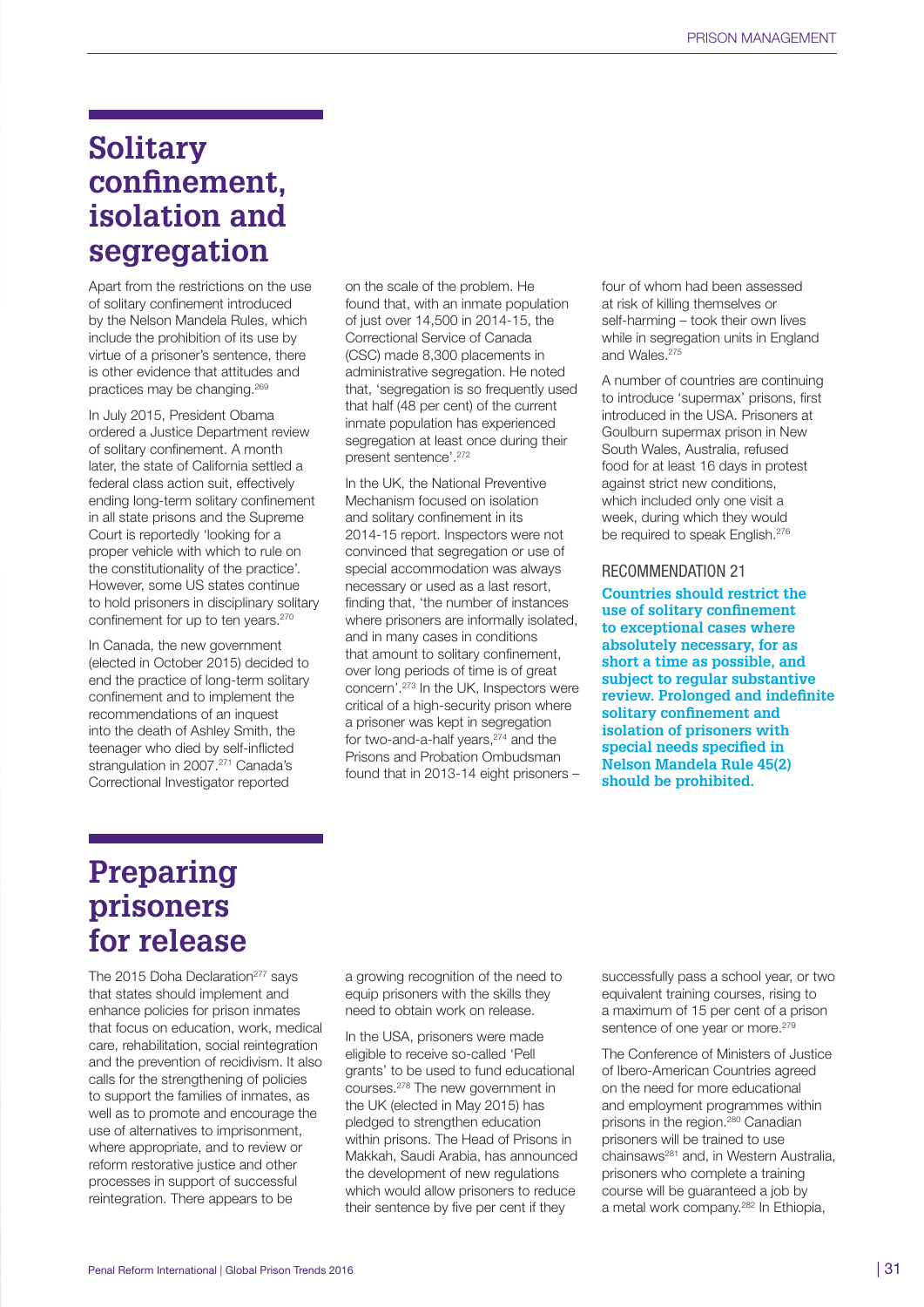workshops in new federal prisons will include tourism and hospitality management.283

Practical measures to improve reintegration have also been introduced. Jamaica is looking to expunge minor drug-related convictions284 and Richard Branson (the British entrepreneur who founded the Virgin Companies) is among a number of business leaders heading a campaign to give prisoners a second chance.285 In England and Wales, new arrangements for supervising and supporting short-term prisoners on release were implemented in 2015. An independent inspection concluded that, at year end, 'the present rather disjointed provision is a long way from the seamless Through the Gate service so essential to the challenge of reducing high reoffending rates for this group'.286

#### RECOMMENDATION 22

**Initiatives to support prisoners' rehabilitation and reintegration upon release should be started as soon as possible after admission, address the root causes of offending, and include holistic measures, including education, vocational training, work, medical care, social and psychological services.** 

## **Independent monitoring and inspection**

By January 2016, 80 countries had ratified the Optional Protocol to the Convention against Torture and 64 had established National Preventive Mechanisms (NPMs).<sup>287</sup> This represents an increase of four ratifications and ten NPMs since the end of 2014.

However, in its 2014 annual report published in March 2015, the UN Subcommittee for Prevention of Torture (SPT) noted that, on 31 December 2014, 19 states parties had not complied with their obligations to create a National Preventive Mechanism (NPM) within a year of ratification, which it considers a matter of major concern, 'particularly since some States parties appear to be making little progress in fulfilling their obligations'.<sup>288</sup>

Monitors in some countries have not been able to gain access to all places of detention, or into certain locations within facilities inspected.

For example, the Subcommittee's 2014 annual report noted that its visit to Azerbaijan had to be suspended as a result of difficulties gaining unrestricted access to several places of detention and completing its work at others. During 2015, the UN Special Rapporteurs on Torture and on Extrajudicial, summary or arbitrary execution also reported the refusal of the government of the Gambia to allow them to visit the security wing of Mile 2 Central Prison during their visit in November 2014.289

Monitoring bodies dedicated more attention to discriminated against populations, communities and groups. For example, the UN Subcommittee's 2014 report highlighted the relationship between discrimination and the prevention of torture, with a focus on women and lesbian, gay, bisexual, transgender and intersex persons. It noted that, even though torture in detention

has been an area of great concern, 'gender-specific perspectives have not been adequately discussed, and the particular risks of ill-treatment and torture faced by women in detention have received limited attention'.<sup>290</sup>

#### RECOMMENDATION 23

**Countries should establish independent, external monitoring of prisons in line with good prison management and international obligations, and to this end consider ratification of the Optional Protocol to the Convention Against Torture (OPCAT) if they have not yet done so.**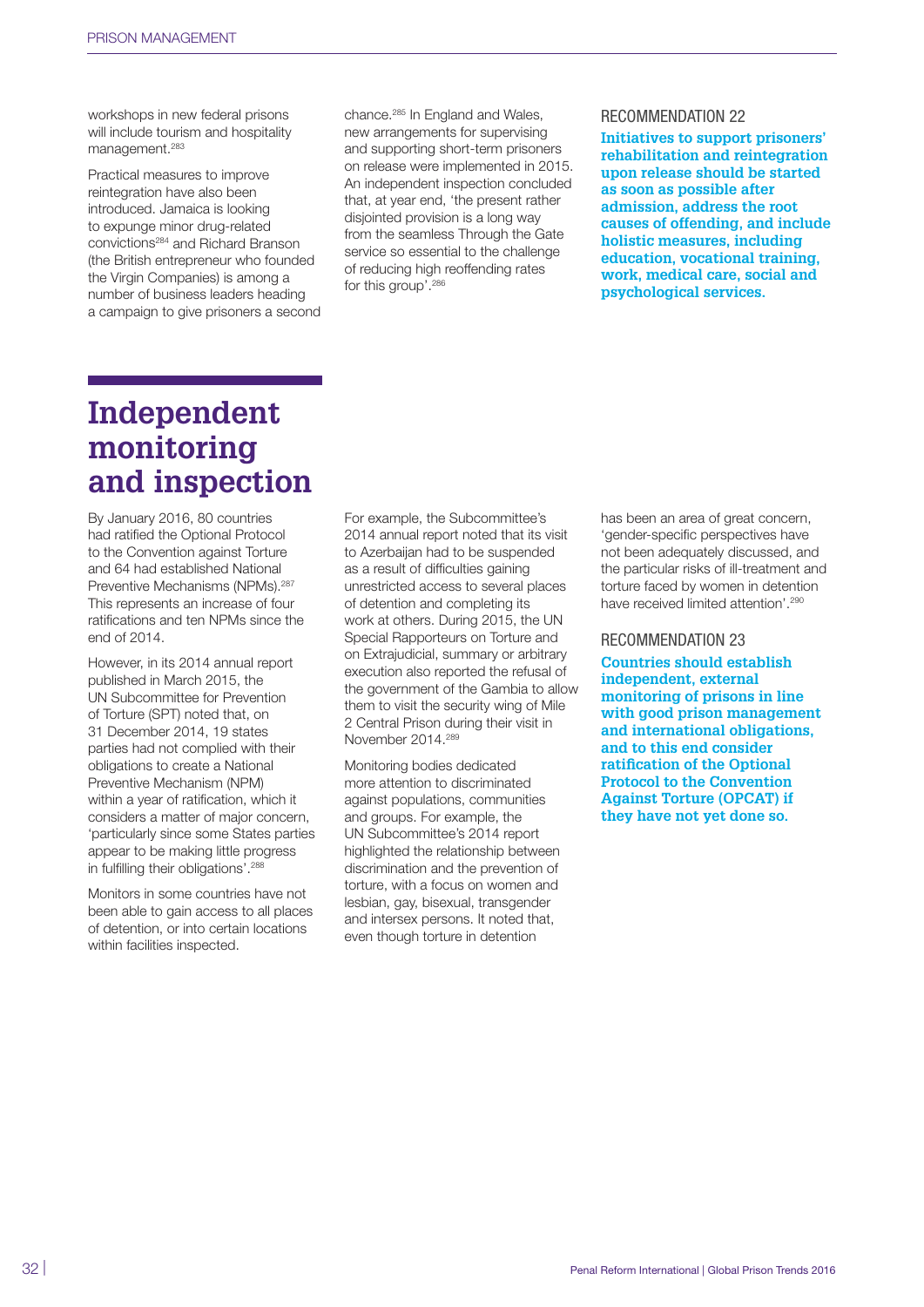PART 6

## **Role and use of technologies**

In line with an increase in technological development in many societies, criminal justice and prison systems have continued to see a variety of applications of computerised and automated techniques, both to enhance community-based surveillance of alleged and convicted offenders and to improve aspects of prison management.

As an alternative to prison or detention, electronic monitoring has continued to spread. For example, it is now being piloted in the Maldives.<sup>291</sup> and was introduced in Kazakhstan at the start of 2015.292 GPS tracking is increasingly available as a way of monitoring the whereabouts of high-risk offenders. Experience from South Korea (reported at the 2015 World Congress on Community Corrections<sup>293</sup>) found that such monitoring reduced recidivism. Before GPS was introduced the rate was 14.1 per cent and declined to 1.5 per cent after use of GPS – although there was no control group as GPS coverage is 100 per cent. Many offenders felt ashamed at being subject to electronic monitoring, leading to a rise in the number of suicides and tampering with equipment. There was also misguided public perception about tracking. The public saw it as a panacea to crime, which then led to a negative backlash when a re-offence occurred. Research on the use of electronic monitoring with juveniles in California found that in many cases it failed to save money, was extremely punitive, and often landed young people back behind bars.294

Other challenges relate to the technology itself, particularly limited battery life, which leads to false alerts. US experience suggests that the cost of electronic monitoring can inhibit its use. In North Carolina, offenders must pay USD\$4.50 a day towards the costs.295 This may reflect a growing trend for offenders to have to pay for their punishment, although in England and Wales a policy of charging

offenders for the costs of their court appearances was abandoned in December 2015 following a campaign against it.296

Community-based supervision is also reinforced by the use of: 'sobriety bracelets' which monitor whether an offender is drinking alcohol; ignition interlock, which prevents banned drivers from using their vehicles; and Field Search, technology which monitors computer use and blocks access to certain types of sites.

Within prisons, new technology is being used in a number of ways. Digital learning is increasingly common. In India, inmates are being given personal email accounts as part of an e-literacy programme.<sup>297</sup> A US private corrections service has introduced a new tablet computer, the JP5mini tablet, made specifically for use by prisoners. The tablet allows prisoners to access music, email, video chat and more. The tablet runs a locked down version of Android and offers a censored experience designed to ensure that prisoners remain connected with the outside world and are able to fit back into community once they have served their time.<sup>298</sup> In New Zealand, Secure Online Learning (SOL) will be implemented nationwide after a successful six-month pilot with young prisoners at Christchurch Men's Prison. It allows carefully selected prisoners to securely access 12 educational websites.

There appears to be growing use of internet-based communications technology (such as Skype) to enable prisoners to maintain contact with their families. However, it has been reported that a pilot scheme was terminated early in the UK because of concerns about possible misuse, indicative of a broader tendency for security priorities (particularly relating to terrorism and extremism) to limit opportunities for rehabilitation.299 Concerns have been raised in the USA about the way that the for-profit video visitation industry has stimulated demand for their

low-quality product by working with jails to shut down traditional in-person visitation rooms and requiring families to pay up to USD\$1.50 per minute for visits via computer screen instead: '[w]ith some notable exceptions, video visitation technology is poorly designed, does not work well, and makes a trying time for families even more challenging'.300

Body worn cameras are being introduced in the UK with a view to reducing assaults both on and by staff.301 Drones (small remotely piloted unmanned flying devices) have been discovered carrying drugs, blades, phones and cigars into one US prison.<sup>302</sup> Products are also being developed to counter the threat of contraband being dropped into prisons by drones in this way.<sup>303</sup>

In Canada, electronic tagging and facial recognition technology have helped to reduce the need for prisoners to be escorted around or even outside the prison by enabling their identity and location to be monitored remotely.304

#### RECOMMENDATION 24

**Technological innovation should be encouraged within prison settings, but not to the extent that it results in a reduction in human contact for prisoners or infringes prisoners' right to privacy.**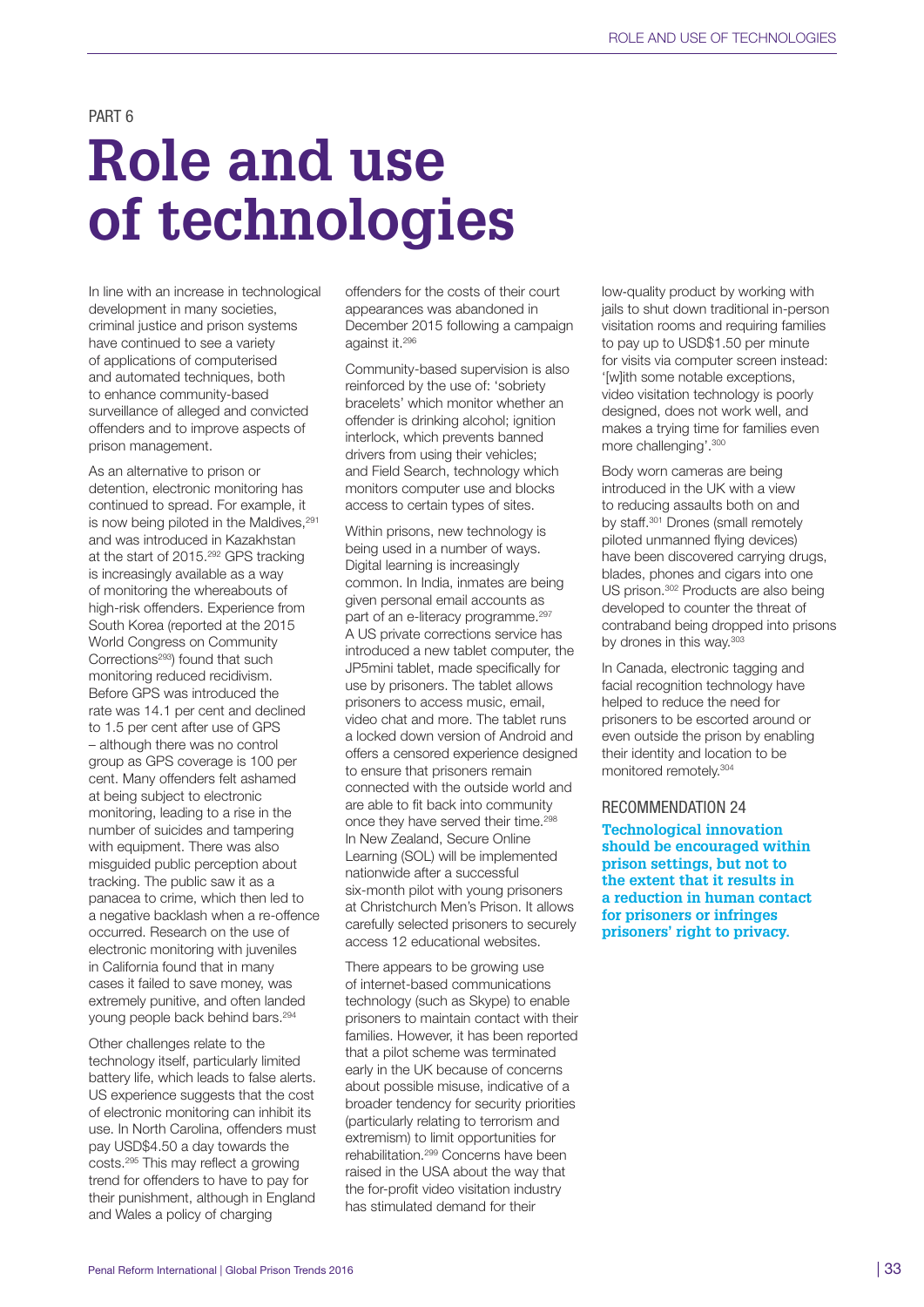PART<sub>7</sub>

# **Alternatives to prison**

The 2015 Doha Declaration calls for practical measures to enhance the use of non-custodial sanctions and there are a number of positive developments. In Georgia, the creation of a probation service has widened the range of community-based sentences available to the courts.305 This is the latest in a line of former Soviet Union countries which have established probation services in recent years. A new penal code in Kazakhstan is expected to increase the numbers of offenders on probation from 7,000 in 2013 to 50,000.306

In Thailand, there are plans to extend the maximum prison sentence eligible to be served on probation from three years to five. A number of US states have sought to strengthen supervision in the community and reduce the numbers returned to prison following a technical breach of probation. There seems to be a growing trend towards application of swift, certain punishments in response to such violations but the sanctions imposed tend to be milder.

Efforts are underway to improve the effectiveness of community service as an alternative to short prison sentences in East Africa. Community service has been introduced as a sentence in Algeria and Mozambique, with plans in place in Lebanon and Jordan. Human Rights Watch has proposed that, in finalising a new prison law, the Ministry of Justice in Côte d'Ivoire should consider innovations, 'such as imposing probation as an alternative to custody – that would ease prison overcrowding'.307

There is increasing interest in using community resources to assist with supervision. In Japan, 48,000 Volunteer Probation Officers (VPOs) work with offenders' families and help offenders find jobs. (There are only 1,000 professional Probation Officers.) VPOs are local – they live in the same community – and are seen as neighbours rather than government officials. The relationship is a continuing one, even after the formal sentence has expired. Such an approach fits well with the emerging 'desistance paradigm'. This emphasises that helping offenders leave crime behind is often a long-term process based on a positive relationship rather than via a specific one-off treatment programme. Kenya, Uganda and Tanzania are piloting the use of volunteers to assist in the implementation of alternatives to prison.

There is growing evidence that while carefully targeted community sentences can act as alternatives to incarceration, placing increasing numbers of offenders on such sentences does not automatically shrink the prison population.<sup>308</sup> Lessons from several countries also suggest that making probation and other community-based sentences more and more demanding does not necessarily increase public and judicial support for it. However, the perception that probation or community sanctions are easy on offenders is not necessarily accurate. Research in Romania, for example, has shown that probation leads to financial costs for offenders, imposes restrictions on their liberty, and gives rise to stigma, and finds that, 'there is also the strain of living under constant threat of recall if anything goes wrong'.309

#### RECOMMENDATION 25

**Countries should develop community sentences, probation or equivalent services in such a way as to maximise the potential for replacing the use of prison rather than widening the net of criminal justice control.**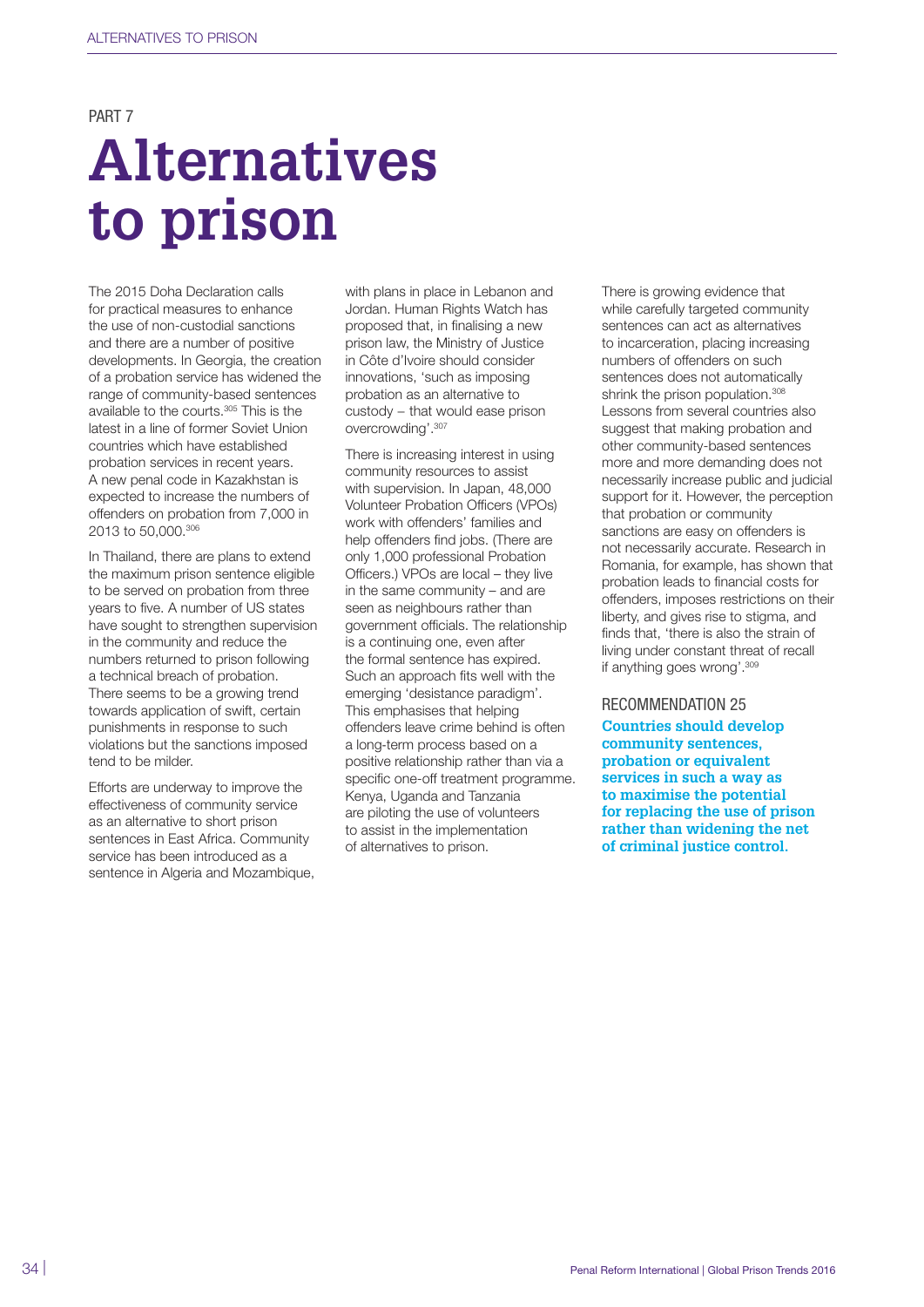Community service placement at a health centre in Uganda. Photo © Will Boase 2015

# COMMUNITY SERVICE

**The perception that probation or community sanctions are easy on offenders and a 'soft option' is not necessarily accurate.**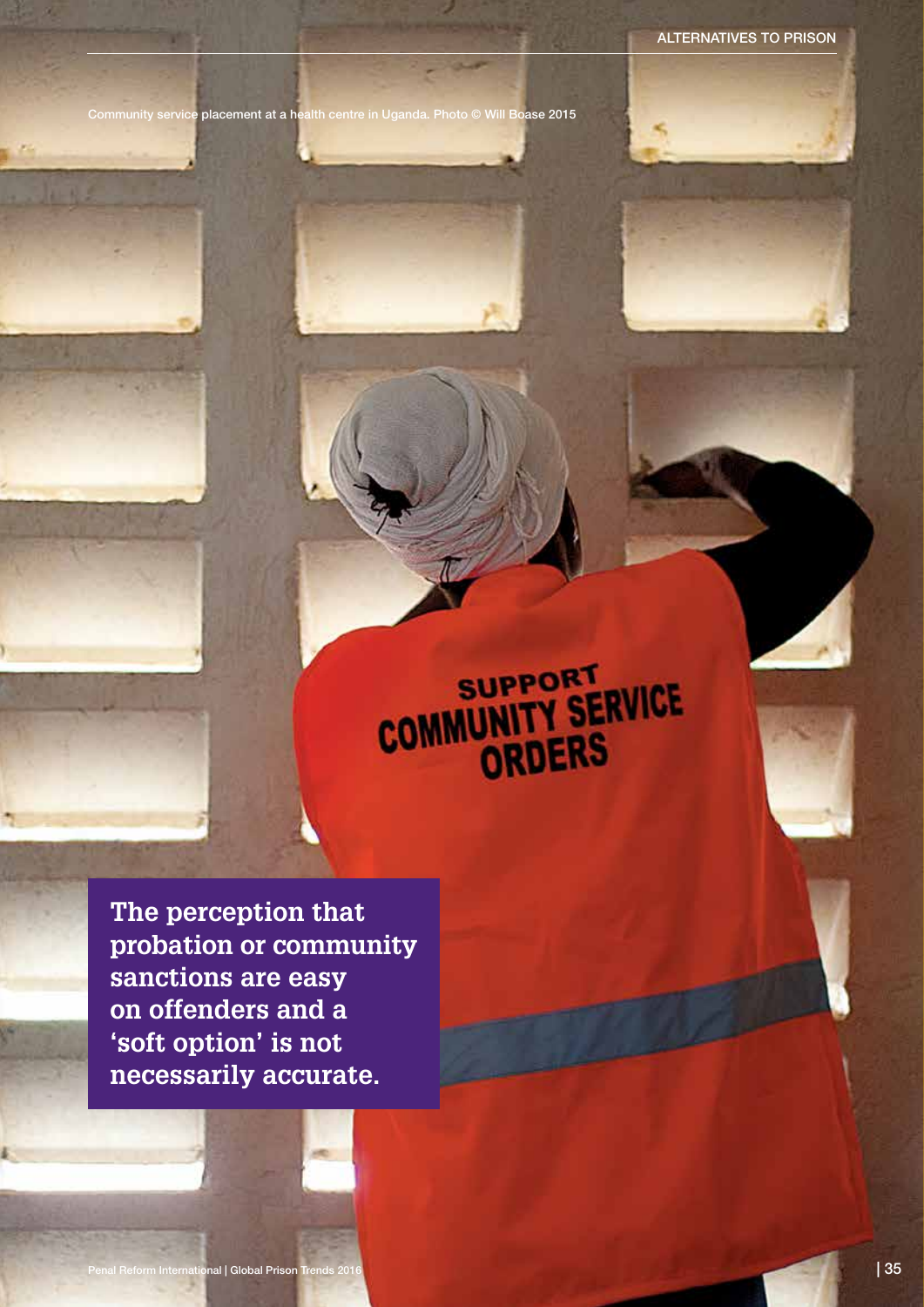# **Conclusions and recommendations**

The adoption by the United Nations of the Nelson Mandela Rules at the end of 2015 signals an important commitment by the international community to give priority to prison reform.

While the particular reforms needed vary from country to country, this survey has identified a number

of trends and challenges which are common to many states. Overcrowding, excessive use of pre-trial detention, harsh sentencing and inadequately resourced prison systems, for example, can be found on all continents and in high-, mediumand low-income countries. So too can poor healthcare, lack of alternatives to custody and risks of radicalisation.

Drawing on the trends which have been identified, the recommendations below are intended to assist policy-makers, prison administrators and civil society organisations who want to improve the way prison is used, managed and monitored in their particular jurisdiction.

## **25 key recommendations**

**1** Countries should<br>
undertake reviews of<br>
their penal systems<br>
in light of the revised UN Standard undertake reviews of their penal systems Minimum Rules for the Treatment of Prisoners and the recommendations of the 2015 Doha Declaration. Donors should consider favourably requests for assistance both in carrying out such reviews and in reforming criminal justice systems.

**02** Jurisdictions should<br>
imprisonment is playing<br> **an appropriate value in the state of the state of the state** review whether an appropriate role in addressing crime, and increase alternative strategies such as education, crime prevention and social interventions which have been shown to produce more effective results.

**03** Countries should<br>
examination of both the<br>
pumbers of odpiscies to prices and undertake detailed numbers of admissions to prison and the size of their prison population to satisfy themselves that the rates of incarceration are in line with appropriate comparator countries.

Jurisdictions should review their pre-trial arrangements and ensure that remand is used as a last resort, only where necessary and proportionate. The use of non-custodial measures should be increased in light of the negative impact on the rights of defendants as well as the socio-economic cost for detainees, their families and society.

Where necessary,<br>states should dever-<br>effective prisoner for a space states should develop effective prisoner file management systems in accordance with the Nelson Mandela Rules, to help ensure that detainees and prisoners spend no longer in custody than is strictly required by law and in order to inform the planning and resourcing of criminal justice and penal institutions.

Countries should assess the proportionality of criminal sanctions and consider the possibility of reducing maximum sentence lengths, in particular for non-violent crimes.

States should review their drug policies with regard to proportionality of sanctions, treat drug use as a public health rather than criminal justice problem, and provide drug dependency treatment and harm reduction programmes in prison settings.

**08** In line with the UN<br>Bangkok Rules, wome<br>should be diverted from<br>prison if at all possible, with distinct Bangkok Rules, women should be diverted from arrangements made for those for whom prison is unavoidable, including design features in prisons which reflect the distinctive needs of women.

as well as seeking to<br>
ensure that children<br>
under 18 are kept out<br>
of institutions as far as possible ensure that children of institutions as far as possible, countries should put in place distinct arrangements for young people over the age of 18 who are still developing towards adult maturity, which is often not acquired until young people reach their mid-twenties.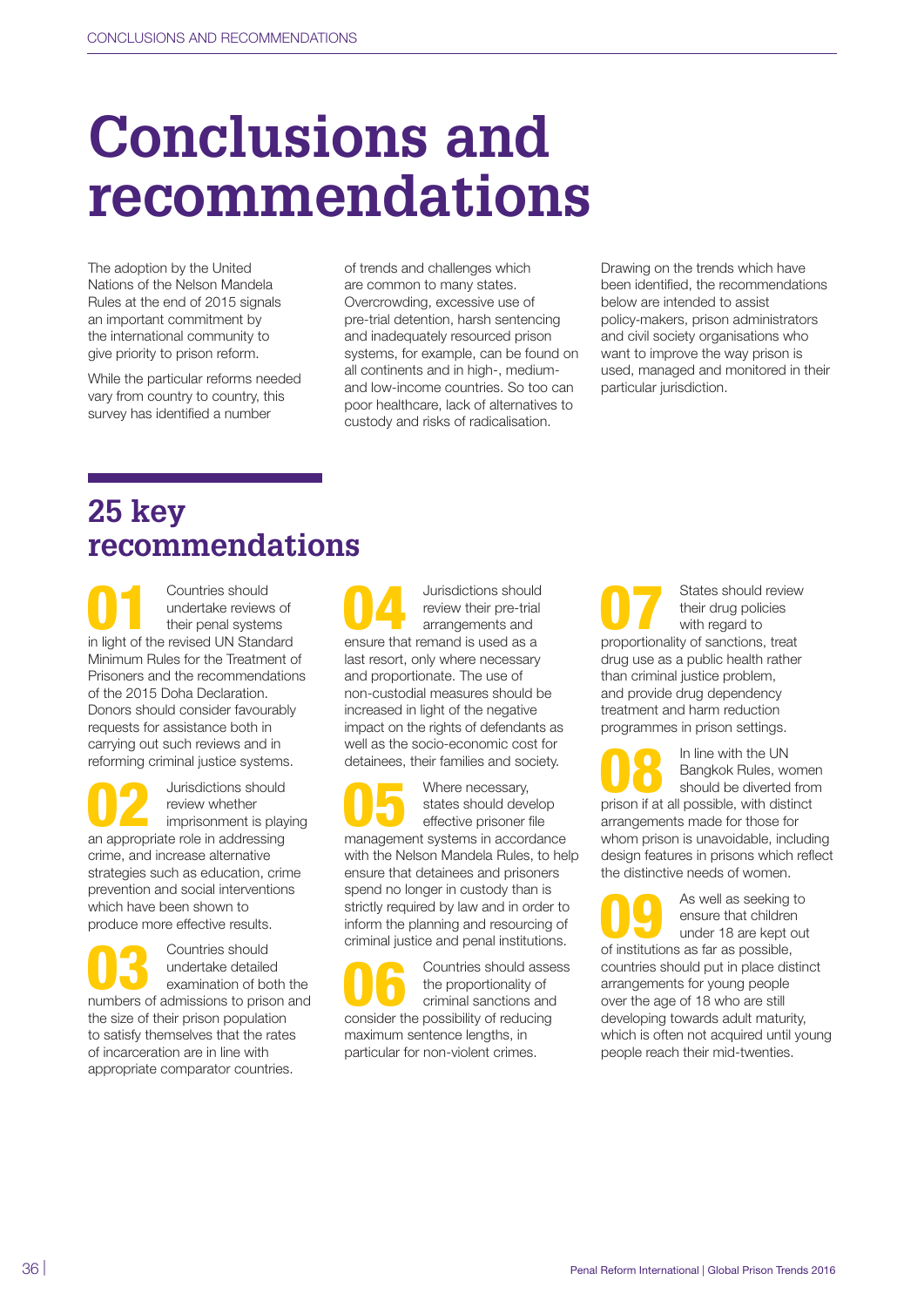Countries should collect data about the numbers of elderly prisoners and their needs as a precursor to developing appropriate placement options, including the possibility of compassionate release or alternative accommodation outside prison.

States must ensure that courts do not apply harsher punishments by reason of an accused person's membership of a minority ethnic group or status as a foreign national.

States should increase<br>their attention to prison<br>healthcare, in light of<br>the posetive import of poor physics their attention to prison healthcare, in light of the negative impact of poor physical and mental health on rehabilitation prospects as well as the impact on public health, especially on the spread of infectious diseases.

States should assess<br>the adequacy of priso<br>staffing arrangements the adequacy of prison staffing arrangements ensuring sufficient prisoner-staff ratios, pay levels and working conditions. They should ensure adequate training prior to and continuously during service and adopt a code of ethics for prison personnel. The awareness of the public should be increased as to the importance of the work of prison staff as a service to society.

Prison building should<br>
be undertaken only<br>
when options of reducing<br>
the demand for prison bays been be undertaken only the demand for prison have been exhausted or when existing facilities cannot be refurbished. New prisons should be designed in accordance with principles of good practice, on a suitable scale, and those for women designed in a gender-sensitive manner. Where appropriate,<br>approaches should<br>be considered in approaches should be considered in which resources are shifted from imprisonment to communitybased measures for preventing crime and managing offenders, such as 'justice reinvestment' initiatives in the USA and UK.

Reducing violence should be a priority for prison systems, with plans put in place for ensuring that, as far as possible, prisoners, staff and visitors are kept safe while in custody.

The development of prisons which meet international standards should assume a greater priority in peacekeeping operations, alongside the development of fair and proportionate criminal justice systems.

In countries where there<br>
is a risk of radicalisation in<br>
prisons, measures should<br>
be developed which are both relevant is a risk of radicalisation in be developed which are both relevant to the particular risks faced and maintain a balance between security and rehabilitation.

Prison systems should review the resources available for food in prisons so that the nutritional needs of prisoners are properly met, including those with special needs such as sick prisoners, pregnant or breastfeeding women. Food safety and hygiene should be vigorously monitored, and innovative food programmes should encourage positive social interactions and healthy outcomes.

Prison administrations should take measures to address corruption in prisons, which should include: increasing transparency, accountability and oversight; establishment of clear procedures for and record-keeping of decisions; and improvements in recruitment and training of staff.

2<br>
2<br>
Solitary confinement to<br>
solitary confinement to<br>
solitary confinement to restrict the use of exceptional cases where absolutely necessary, for as short a time as possible, and subject to regular substantive review. Prolonged and indefinite solitary confinement and isolation of prisoners with special needs specified in Nelson Mandela Rule 45(2) should be prohibited.

Initiatives to support prisoners' rehabilitation and reintegration upon release should be started as soon as possible after admission, address the root causes of offending, and include holistic measures, including education, vocational training, work, medical care, social and psychological services.

23 Countries should external monitoring establish independent, of prisons in line with good prison management and international obligations, and to this end consider ratification of the Optional Protocol to the Convention Against Torture (OPCAT) if they have not yet done so.

**24** Technological<br>
innovation she<br>
encouraged w innovation should be encouraged within prison settings, but not to the extent that it results in a reduction in human contact for prisoners or infringes prisoners' right to privacy.

25 Countries should develop<br>
probation or equivalent<br>
probation or equivalent<br>
probation or the maximize community sentences, services in such a way as to maximise the potential for replacing the use of prison rather than widening the net of criminal justice control.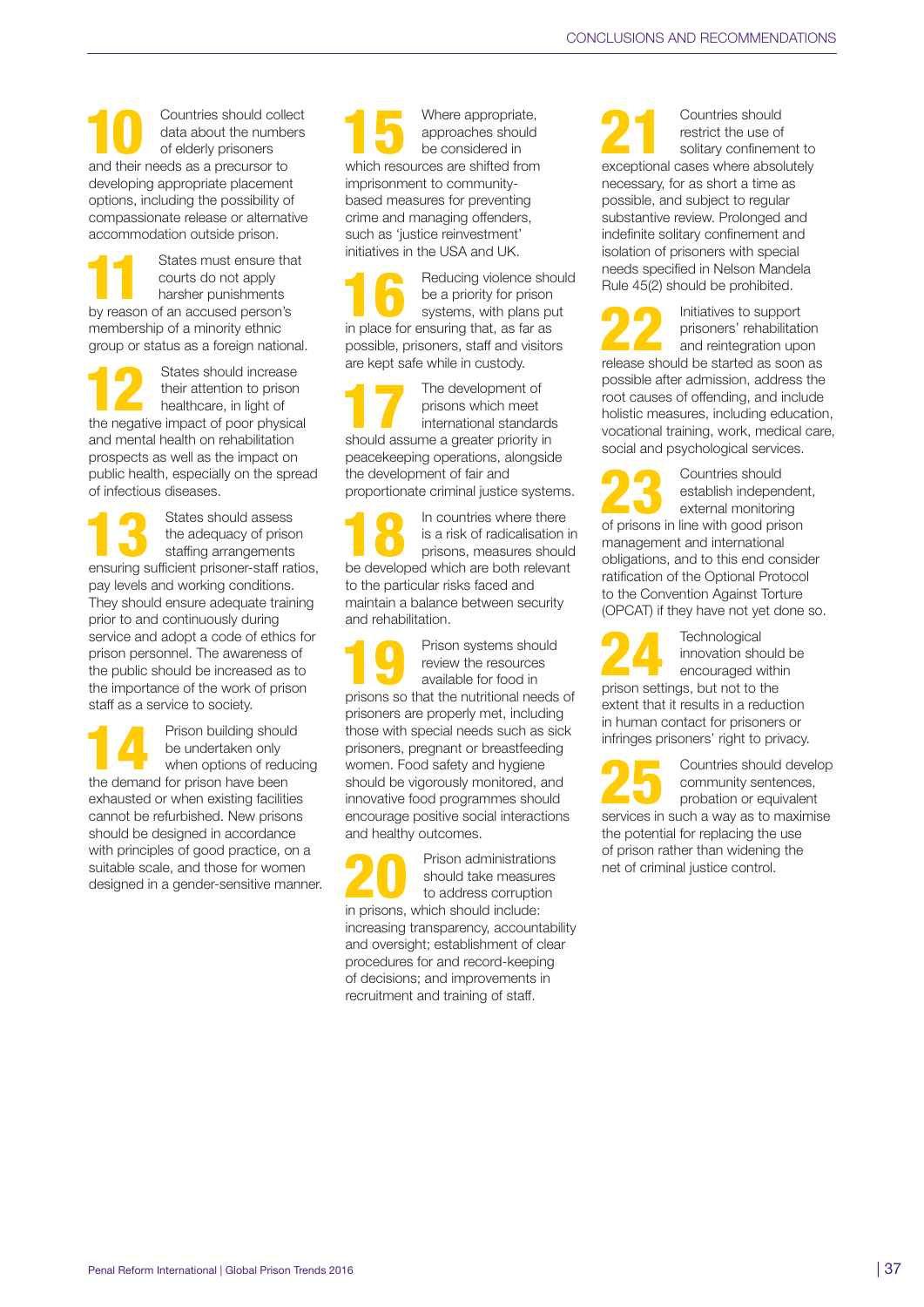## **Endnotes**

#### All website links cited were accurate at the time of going to press in April 2016.

- 1 PRI, *Global Prison Trends* 2015, 2015.
- 2 Goal 16. The targets include: 16.3 Promote the rule of law at the national and international levels and ensure equal access to justice for all; 16.6 Develop effective, accountable and transparent institutions at all levels; and 16.a Strengthen relevant national institutions, including through international cooperation, for building capacity at all levels, in particular in developing countries, to prevent violence and combat terrorism and crime [https://sustainabledevelopment.](https://sustainabledevelopment.un.org/topics) [un.org/topics.](https://sustainabledevelopment.un.org/topics)
- 3 Thirteenth Congress on Crime Prevention and Criminal Justice, *Doha Declaration on Integrating Crime Prevention and Criminal Justice into the Wider United Nations Agenda to Address Social and Economic Challenges and to Promote the Rule of Law at the National and International Levels, and Public Participation*, Doha, 12 –19 April 2015.
- 4 The revised Standard Minimum Rules for the Treatment of Prisoners were adopted unanimously by the UN General Assembly (UN-Doc A/Res/70/175) on 17 December 2015.
- 5 UN Human Rights Council, *Human rights implications of overincarceration and overcrowding*, 10 August 2015, A/HRC/30/19.
- 6 'UNODC's strategic response to global prison challenges', UNODC website, [https://www.unodc.org/unodc/en/](https://www.unodc.org/unodc/en/frontpage/2015/September/unodcs-strategic-response-to-global-prison-challenges.html?ref=fs4) [frontpage/2015/September/unodcs-](https://www.unodc.org/unodc/en/frontpage/2015/September/unodcs-strategic-response-to-global-prison-challenges.html?ref=fs4)[strategic-response-to-global-prison](https://www.unodc.org/unodc/en/frontpage/2015/September/unodcs-strategic-response-to-global-prison-challenges.html?ref=fs4)[challenges.html?ref=fs4](https://www.unodc.org/unodc/en/frontpage/2015/September/unodcs-strategic-response-to-global-prison-challenges.html?ref=fs4).
- 7 For example, John Schmitt and Kris Warner of the US Center for Economic and Policy research estimate that 'in GDP terms, in 2008 employment losses [due to unemployment among former offenders] cost the country USD\$57-\$65 billion per year'. *Ex-offenders and the labour market*, 2010.
- 8 For example: in the UK: 'New Study<br>
Supports Link Between Inequality<br>
and Crime', Social Science Space<br>
website, 16 June 2012, [http://www.](http://www.socialsciencespace.com/2012/01/new-study-supports-link-between-inequality-and-crime/)<br> [socialsciencespace.com/2012/01/new](http://www.socialsciencespace.com/2012/01/new-study-supports-link-between-inequality-and-crime/)[study-supports-link-between-inequality](http://www.socialsciencespace.com/2012/01/new-study-supports-link-between-inequality-and-crime/)[and-crime/.](http://www.socialsciencespace.com/2012/01/new-study-supports-link-between-inequality-and-crime/)
- 9 UN Human Rights Council, *Human rights implications of overincarceration and overcrowding*, 10 August 2015, A/HRC/30/19, para. 63.
- 10 *State of Crime and Criminal Justice Worldwide: Report of the Secretary General*, 19 January 2015, A/CONF.222/4, para. 37.
- 11 Roeder O, Eisen L-B and Bowling J, What Caused the Crime Decline?, Brennan Center for Justice 2015 [https://www.brennancenter.](https://www.brennancenter.org/sites/default/files/analysis/Crime_rate_report_web.pdf) [org/sites/default/files/analysis/Crime\\_rate\\_](https://www.brennancenter.org/sites/default/files/analysis/Crime_rate_report_web.pdf) [report\\_web.pdf](https://www.brennancenter.org/sites/default/files/analysis/Crime_rate_report_web.pdf).
- 12 Dreisinger B, 'Prison: America's Most Vile Export?', *The Atlantic*, 30 September 2015 [http://www.theatlantic.com/international/](http://www.theatlantic.com/international/archive/2015/09/us-world-prisons-supermax-incarceration/408067/) [archive/2015/09/us-world-prisons](http://www.theatlantic.com/international/archive/2015/09/us-world-prisons-supermax-incarceration/408067/)supermax-incarceration/408067/
- 13 Roeder et al.
- 14 Simpson P and Butler T, 'Imprisonment and its alternatives: what do the public really think?', *The Conversation*, June 18 2015 [http://theconversation.com/imprisonment](http://theconversation.com/imprisonment-and-its-alternatives-what-do-the-public-really-think-40375)[and-its-alternatives-what-do-the-public](http://theconversation.com/imprisonment-and-its-alternatives-what-do-the-public-really-think-40375)[really-think-40375.](http://theconversation.com/imprisonment-and-its-alternatives-what-do-the-public-really-think-40375)
- 15 Californians for Safety and Justice, California Crime Victims' Voices, 2013, [http://libcloud.](http://libcloud.s3.amazonaws.com/211/72/d/228/2/VictimsReport_07_16_13.pdf) [s3.amazonaws.com/211/72/d/228/2/](http://libcloud.s3.amazonaws.com/211/72/d/228/2/VictimsReport_07_16_13.pdf)<br>[VictimsReport\\_07\\_16\\_13.pdf.](http://libcloud.s3.amazonaws.com/211/72/d/228/2/VictimsReport_07_16_13.pdf)
- 16 See Allen R, *Rehabilitation Devolution*, 2015, [http://www.transformjustice.](http://www.transformjustice.org.uk/wp-content/uploads/2015/12/TRANSFORM-JUSTICE-REHABILITATION-DEVOLUTION.pdf) [org.uk/wp-content/uploads/2015/12/](http://www.transformjustice.org.uk/wp-content/uploads/2015/12/TRANSFORM-JUSTICE-REHABILITATION-DEVOLUTION.pdf) [TRANSFORM-JUSTICE-](http://www.transformjustice.org.uk/wp-content/uploads/2015/12/TRANSFORM-JUSTICE-REHABILITATION-DEVOLUTION.pdf)[REHABILITATION-DEVOLUTION.pdf.](http://www.transformjustice.org.uk/wp-content/uploads/2015/12/TRANSFORM-JUSTICE-REHABILITATION-DEVOLUTION.pdf)
- 17 'Probation Dept a failure from the very start: Paiboon', *The Nation*, 23 July 2015 [http://www.nationmultimedia.com/politics/](http://www.nationmultimedia.com/politics/Probation-Dept-a-failure-from-the-very-start-Paibo-30265033.html) [Probation-Dept-a-failure-from-the-very-start-](http://www.nationmultimedia.com/politics/Probation-Dept-a-failure-from-the-very-start-Paibo-30265033.html)[Paibo-30265033.html.](http://www.nationmultimedia.com/politics/Probation-Dept-a-failure-from-the-very-start-Paibo-30265033.html)
- 18 'Majority of Graft Inmates Get Independence Day Sentence Cuts', *Jakarta Globe*, 18 August 2015 [http://jakartaglobe.beritasatu.](http://jakartaglobe.beritasatu.com/news/majority-graft-inmates-get-independence-day-sentence-cuts/) [com/news/majority-graft-inmates-get-](http://jakartaglobe.beritasatu.com/news/majority-graft-inmates-get-independence-day-sentence-cuts/)[independence-day-sentence-cuts/.](http://jakartaglobe.beritasatu.com/news/majority-graft-inmates-get-independence-day-sentence-cuts/)
- 19 'President approves remission in jail terms on Eid', *Express Tribune*, 15 July 2015 [http://](http://tribune.com.pk/story/921441/president-approves-remission-in-jail-terms-on-eid/) [tribune.com.pk/story/921441/president](http://tribune.com.pk/story/921441/president-approves-remission-in-jail-terms-on-eid/)[approves-remission-in-jail-terms-on-eid/.](http://tribune.com.pk/story/921441/president-approves-remission-in-jail-terms-on-eid/)
- 20 'Myanmar frees 6,966 prisoners ahead of polls', *BBC News*, 30 July 2015 [http://www.](http://www.bbc.com/news/world-asia-33714620) [bbc.com/news/world-asia-33714620.](http://www.bbc.com/news/world-asia-33714620)
- 'First Amnestied Prisoners to Walk Free by Russia's Victory Day', *Moscow Times,*<br>28 April 2015 <u>http://www.themoscowtimes.</u><br>[com/news/article/first-amnestied-prisoners](http://www.themoscowtimes.com/news/article/first-amnestied-prisoners-to-walk-free-by-russias-victory-day/519914.html)[to-walk-free-by-russias-victory-day/](http://www.themoscowtimes.com/news/article/first-amnestied-prisoners-to-walk-free-by-russias-victory-day/519914.html) [519914.html.](http://www.themoscowtimes.com/news/article/first-amnestied-prisoners-to-walk-free-by-russias-victory-day/519914.html)
- 22 PRI, *Excellence in Training on Rehabilitation in Africa (ExTRA) Project: Mid-term Evaluation*, 2016 [http://www.penalreform.](http://www.penalreform.org/resource/evaluation-excellence-in-training-on-rehabilitation-in-africa/) [org/resource/evaluation-excellence-in](http://www.penalreform.org/resource/evaluation-excellence-in-training-on-rehabilitation-in-africa/)[training-on-rehabilitation-in-africa/](http://www.penalreform.org/resource/evaluation-excellence-in-training-on-rehabilitation-in-africa/).
- 23 'Al-Sisi releases over 400 prisoners on Eid Al-Fitr', *Daily News Egypt*, 17 July 2015 [http://www.dailynewsegypt.com/](http://www.dailynewsegypt.com/2015/07/17/al-sisi-releases-over-400-prisoners-on-eid-al-fitr/) [2015/07/17/al-sisi-releases-over-400](http://www.dailynewsegypt.com/2015/07/17/al-sisi-releases-over-400-prisoners-on-eid-al-fitr/) [prisoners-on-eid-al-fitr/](http://www.dailynewsegypt.com/2015/07/17/al-sisi-releases-over-400-prisoners-on-eid-al-fitr/).
- 24 Sri Lanka: Task force to address causes of prison overcrowding, ICRC News Release, 6 March 2015 [https://www.icrc.org/en/](https://www.icrc.org/en/document/sri-lanka-task-force-address-causes-overcrowding-prisons-0) [document/sri-lanka-task-force-address](https://www.icrc.org/en/document/sri-lanka-task-force-address-causes-overcrowding-prisons-0)[causes-overcrowding-prisons-0](https://www.icrc.org/en/document/sri-lanka-task-force-address-causes-overcrowding-prisons-0).
- 25 'Police blast return of prison sentences<br>for low-level crime', Uutitset, 24 June<br>2016 http://yle.fi/uutiset/police\_blast [return\\_of\\_prison\\_sentences\\_for\\_low-level\\_](http://yle.fi/uutiset/police_blast_return_of_prison_sentences_for_low-level_crime/8101719) [crime/8101719.](http://yle.fi/uutiset/police_blast_return_of_prison_sentences_for_low-level_crime/8101719)
- 26 'Short jail terms re-instated in criminal code', *SwissInfo.ch.*, 10 June 2015 [http://](http://www.swissinfo.ch/eng/law-and-order_short-jail-terms-re-instated-in-criminal-code/41481372 ) [www.swissinfo.ch/eng/law-and-order\\_](http://www.swissinfo.ch/eng/law-and-order_short-jail-terms-re-instated-in-criminal-code/41481372 ) [short-jail-terms-re-instated-in-criminal](http://www.swissinfo.ch/eng/law-and-order_short-jail-terms-re-instated-in-criminal-code/41481372 )[code/41481372](http://www.swissinfo.ch/eng/law-and-order_short-jail-terms-re-instated-in-criminal-code/41481372 ).
- 27 UNODC, *State of crime and criminal justice worldwide*, A/CONF.222/4 19 January 2015.
- 28 ICPR, *World Prison Brief* [http://www.prisonstudies.org/](http://www.prisonstudies.org/world-prison-brief) [world-prison-brief.](http://www.prisonstudies.org/world-prison-brief)
- 29 UN Human Rights Council, *Human rights implications of overincarceration and overcrowding*, 10 August 2015, A/HRC/30/19, para. 37.
- 30 UN Committee Against Torture, *Eighth annual report of the Subcommittee on Prevention of Torture and Other Cruel, Inhuman or Degrading Treatment or Punishment*, 26 March 2015, CAT/C/54/2.
- 31 Open Society Justice Initiative, *Presumption of guilt: the global overuse of pre-trial detention*, 2014.
- 32 UN Committee Against Torture, *Eighth annual report of the Subcommittee on Prevention of Torture and Other Cruel, Inhuman or Degrading Treatment or Punishment*, 26 March 2015, CAT/C/54/2.
- 33 UNODC, *State of crime and criminal justice worldwide*, A/CONF.222/4, 19 January 2015.
- 34 Ibid.
- 35 ICPR, *World Prison Brief* [http://www.prisonstudies.org/world](http://www.prisonstudies.org/world-prison-brief)[prison-brief.](http://www.prisonstudies.org/world-prison-brief)
- 36 UNODC, *State of crime and criminal justice worldwide*, 19 January 2015, A/CONF.222/4.
- 37 Centro de Estudios de Legales and Sociales (CELS), *The Impact of Drug Policy on Human Rights*, 2015.
- 38 ICPR, *World Prison Brief* [http://www.prisonstudies.org/world](http://www.prisonstudies.org/world-prison-brief)[prison-brief.](http://www.prisonstudies.org/world-prison-brief)
- 39 Council of Europe, *Annual Penal Statistics SPACE 1 Survey*, 2013 Table 11.1.
- 40 Open Society Justice Initiative, *The socio-economic impact of pretrial detention in Sierra Leone*, 2013 and *The socio-economic impact of pretrial detention in Ghana*, 2013. [http://www.undp.org/content/undp/en/home/](http://www.undp.org/content/undp/en/home/librarypage/democratic-governance/access_to_justiceandruleoflaw/the-socioeconomic-impact-of-pretrial-detention.html) [librarypage/democratic-governance/access\\_](http://www.undp.org/content/undp/en/home/librarypage/democratic-governance/access_to_justiceandruleoflaw/the-socioeconomic-impact-of-pretrial-detention.html) [to\\_justiceandruleoflaw/the-socioeconomic-](http://www.undp.org/content/undp/en/home/librarypage/democratic-governance/access_to_justiceandruleoflaw/the-socioeconomic-impact-of-pretrial-detention.html)[impact-of-pretrial-detention.html](http://www.undp.org/content/undp/en/home/librarypage/democratic-governance/access_to_justiceandruleoflaw/the-socioeconomic-impact-of-pretrial-detention.html).
- 41 Canadian Civil Liberties Association and Education Trust, *Set Up to Fail: Bail and the Revolving Door of Pre-trial Detention*, 2014, [https://ccla.org/dev/v5/\\_doc/CCLA\\_set\\_up\\_](https://ccla.org/dev/v5/_doc/CCLA_set_up_to_fail.pdf) [to\\_fail.pdf](https://ccla.org/dev/v5/_doc/CCLA_set_up_to_fail.pdf).
- 42 See box: 'New research: Bail in 45 jurisdictions', page 12.
- 43 Dewan S, *Judges Replacing Conjecture With Formula for Bail*, 26 June 2015 [http://](http://mobile.nytimes.com/2015/06/27/us/turning-the-granting-of-bail-into-a-science.html?smid=tw-share&_r=3&referrer) [mobile.nytimes.com/2015/06/27/us/](http://mobile.nytimes.com/2015/06/27/us/turning-the-granting-of-bail-into-a-science.html?smid=tw-share&_r=3&referrer) [turning-the-granting-of-bail-into-a-science.](http://mobile.nytimes.com/2015/06/27/us/turning-the-granting-of-bail-into-a-science.html?smid=tw-share&_r=3&referrer) html?smid=tw-share&\_r=3&referrer
- 44 A4ID is a global charity that assists development organisations by brokering free legal expertise through a network of more than 53,000 lawyers around the world, seeking to secure the Millennium Development Goals worldwide. For more information, see [http://www.a4id.org/](http://www.a4id.org/about-a4id) [about-a4id.](http://www.a4id.org/about-a4id)
- 45 Jurisdictions included Armenia, Brazil, China, Czech Republic, England and Wales, Finland, France, Georgia, Germany, Indonesia, Ireland, Italy, Japan, Kazakhstan, Kosovo, Mexico, Montenegro, Namibia, the Netherlands, Nigeria, Pakistan, Peru, Poland, Romania, Russia, Serbia, Slovenia, Slovakia, Singapore, Sweden, Switzerland, Thailand, Trinidad, Turkey, UAE, USA and Australian states.
- 46 UN Human Rights Council, *Human rights implications of overincarceration and overcrowding*, 10 August 2015, A/HRC/30/19.
- 47 See UN Committee Against Torture, Concluding Observations: Moldova, 29 March 2010, CAT/C/MDA/CO/2, para. 18.
- 48 European Committee for the Prevention of Torture and Inhuman or Degrading Treatment or Punishment (CPT), *Report to the Ukrainian Government on the visit to Ukraine carried out from 9 to 21 October 2013*, CPT/Inf (2014) 15, para. 98.
- 49 CPT, *Report to the Government of Ireland on the visit carried out from 16 to 26 September 2014*, CPT/Inf (2015) 38.
- 50 CPT, *Rapport au Gouvernement de la Roumanie relatif à la visite effectuée du 5 au 17 juin 2014*, CPT/Inf (2015) 31.
- 51 See Allen R, *Rehabilitation Devolution*, 2015, [http://www.transformjustice.](http://www.transformjustice.org.uk/wp-content/uploads/2015/12/TRANSFORM-JUSTICE-REHABILITATION-DEVOLUTION.pdf) [org.uk/wp-content/uploads/2015/12/](http://www.transformjustice.org.uk/wp-content/uploads/2015/12/TRANSFORM-JUSTICE-REHABILITATION-DEVOLUTION.pdf) [TRANSFORM-JUSTICE-](http://www.transformjustice.org.uk/wp-content/uploads/2015/12/TRANSFORM-JUSTICE-REHABILITATION-DEVOLUTION.pdf)[REHABILITATION-DEVOLUTION.pdf.](http://www.transformjustice.org.uk/wp-content/uploads/2015/12/TRANSFORM-JUSTICE-REHABILITATION-DEVOLUTION.pdf)
- 52 Baker J and DIGNITY, *Conditions for Women in Detention in the Philippines*, 2015 [https://www.dignityinstitute.org/](https://www.dignityinstitute.org/media/2066109/pubserieswid11.pdf) [media/2066109/pubserieswid11.pdf.](https://www.dignityinstitute.org/media/2066109/pubserieswid11.pdf)
- McDonald M, 'Treatment and parole are more effective than full sentence at reducing reoffending – research', *Stuff.co.nz*, 17 July 2015 [http://www.stuff.co.nz/national/](http://www.stuff.co.nz/national/crime/70276063/treatment-and-parole-are-more-effective-than-full-sentence-at-reducing-reoffending--research) [crime/70276063/treatment-and-parole](http://www.stuff.co.nz/national/crime/70276063/treatment-and-parole-are-more-effective-than-full-sentence-at-reducing-reoffending--research)[are-more-effective-than-full-sentence-at](http://www.stuff.co.nz/national/crime/70276063/treatment-and-parole-are-more-effective-than-full-sentence-at-reducing-reoffending--research)[reducing-reoffending--research.](http://www.stuff.co.nz/national/crime/70276063/treatment-and-parole-are-more-effective-than-full-sentence-at-reducing-reoffending--research)
- See information on recent developments. including jurisprudence on the 'right to hope' in Penal Reform International, *Global Prison Trends 2015*, p11.
- 55 Nottingham University, Life Imprisonment Worldwide: Principles and Practice [https://www.nottingham.ac.uk/research/](https://www.nottingham.ac.uk/research/groups/criminal-justice-research-centre/projects/life-imprisonment-worldwide-principles-and-practice.aspx) [groups/criminal-justice-research-centre/](https://www.nottingham.ac.uk/research/groups/criminal-justice-research-centre/projects/life-imprisonment-worldwide-principles-and-practice.aspx) [projects/life-imprisonment-worldwide](https://www.nottingham.ac.uk/research/groups/criminal-justice-research-centre/projects/life-imprisonment-worldwide-principles-and-practice.aspx)[principles-and-practice.aspx.](https://www.nottingham.ac.uk/research/groups/criminal-justice-research-centre/projects/life-imprisonment-worldwide-principles-and-practice.aspx)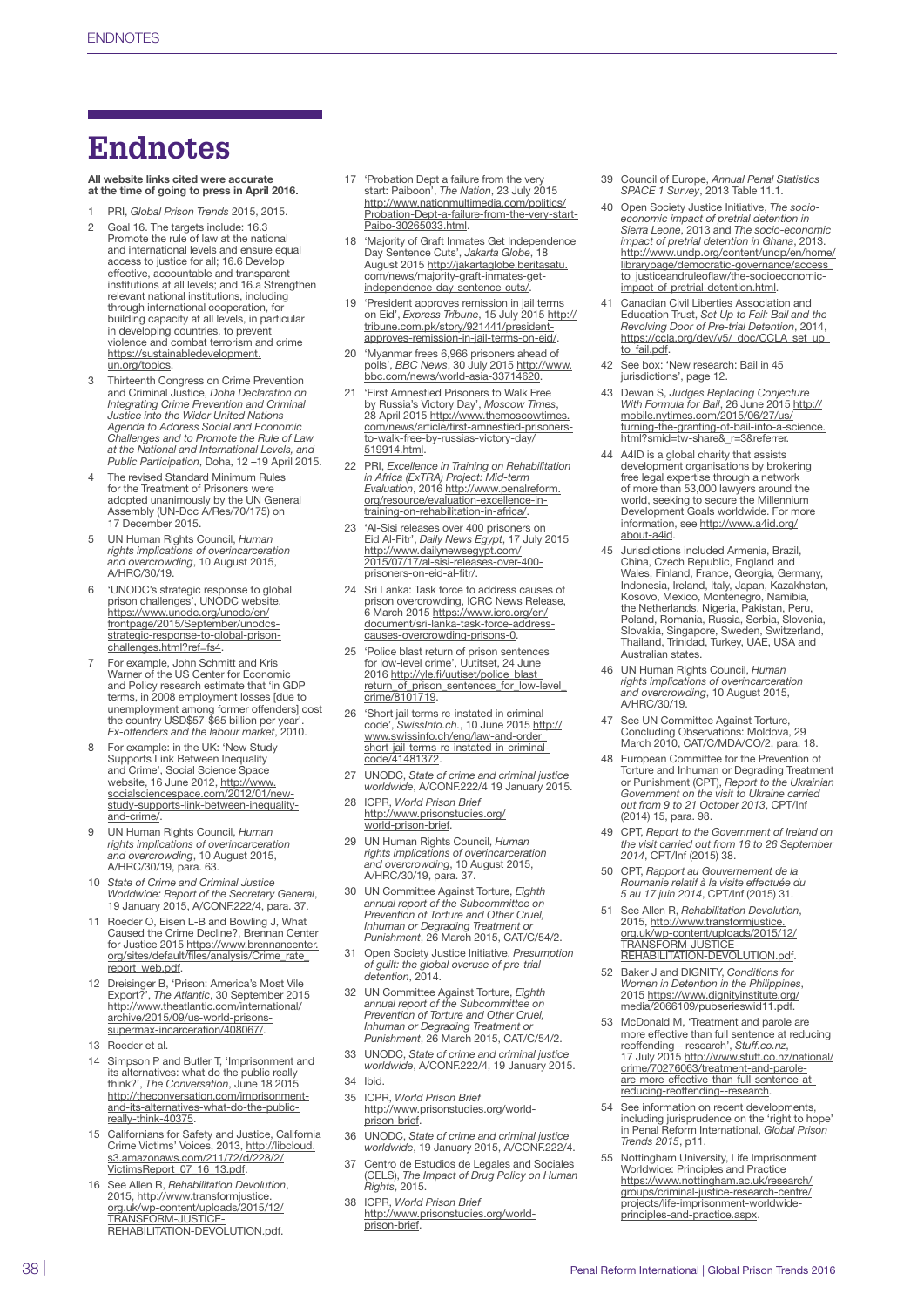- 56 Rothwell J, *Drug offenders in American prisons: The critical distinction between stock and flow*. 25 November 2015 [http://www.brookings.edu/blogs/social](http://www.brookings.edu/blogs/social-mobility-memos/posts/2015/11/25-drug-offenders-stock-flow-prisons-rothwell)[mobility-memos/posts/2015/11/25-drug](http://www.brookings.edu/blogs/social-mobility-memos/posts/2015/11/25-drug-offenders-stock-flow-prisons-rothwell)[offenders-stock-flow-prisons-rothwell.](http://www.brookings.edu/blogs/social-mobility-memos/posts/2015/11/25-drug-offenders-stock-flow-prisons-rothwell)
- 57 Open Letter by the Special Rapporteur, Dainius Pūras, on the right of everyone to<br>the highest attainable standard of mental and physical health in the context of the preparations for the UN General Assembly Special Session on the Drug Problem (UNGASS), which will take place in New York in April 2016. <u>[https://www.unodc.org/](https://www.unodc.org/documents/ungass2016//Contributions/UN/RapporteurMentalHealth/SR_health_letter_UNGASS_7.12.15.pdf)</u><br>[documents/ungass2016//Contributions/UN/](https://www.unodc.org/documents/ungass2016//Contributions/UN/RapporteurMentalHealth/SR_health_letter_UNGASS_7.12.15.pdf)<br>[RapporteurMentalHealth/SR\\_health\\_letter\\_](https://www.unodc.org/documents/ungass2016//Contributions/UN/RapporteurMentalHealth/SR_health_letter_UNGASS_7.12.15.pdf)<br>[UNGASS\\_7.12.15.pdf](https://www.unodc.org/documents/ungass2016//Contributions/UN/RapporteurMentalHealth/SR_health_letter_UNGASS_7.12.15.pdf).
- 58 According to Amnesty International, in 2014 the death penalty was imposed or implemented for drug-related offences in a number of countries, including China, Indonesia, Iran, Malaysia, Saudi Arabia, Singapore, Sri Lanka, Thailand, UAE and Vietnam. [https://www.amnesty.org.uk/](https://www.amnesty.org.uk/sites/default/files/death_sentences_and_executions_2014_en.pdf) sites/default/files/death\_sentences\_and [executions\\_2014\\_en.pdf](https://www.amnesty.org.uk/sites/default/files/death_sentences_and_executions_2014_en.pdf).
- 59 Iran Human Rights Documentation Center, *Chart of Executions by the Islamic Republic of Iran*, 2015. [http://www.iranhrdc.org/](http://www.iranhrdc.org/english/publications/human-rights-data/chart-of-executions/1000000564-ihrdc-chart-of-executions-by-the-islamic-republic-of-iran-2015.html) [english/publications/human-rights-data/](http://www.iranhrdc.org/english/publications/human-rights-data/chart-of-executions/1000000564-ihrdc-chart-of-executions-by-the-islamic-republic-of-iran-2015.html) [chart-of-executions/1000000564-ihrdc-](http://www.iranhrdc.org/english/publications/human-rights-data/chart-of-executions/1000000564-ihrdc-chart-of-executions-by-the-islamic-republic-of-iran-2015.html)[chart-of-executions-by-the-islamic-republic](http://www.iranhrdc.org/english/publications/human-rights-data/chart-of-executions/1000000564-ihrdc-chart-of-executions-by-the-islamic-republic-of-iran-2015.html)[of-iran-2015.html](http://www.iranhrdc.org/english/publications/human-rights-data/chart-of-executions/1000000564-ihrdc-chart-of-executions-by-the-islamic-republic-of-iran-2015.html).
- 60 FIDH and World Coalition against the Death Penalty, *The Death Penalty For Drug Crimes in Asia*, 2015.
- 61 'Using the death penalty to fight drug crimes violates international law, UN rights experts<br>warn World Day Against the Death Penalty',<br>UN OHCHR website, <u>[http://www.ohchr.](http://www.ohchr.org/EN/NewsEvents/Pages/DisplayNews.aspx?NewsID=16581&LangID=E)</u> [org/EN/NewsEvents/Pages/DisplayNews.](http://www.ohchr.org/EN/NewsEvents/Pages/DisplayNews.aspx?NewsID=16581&LangID=E) [aspx?NewsID=16581&LangID=E.](http://www.ohchr.org/EN/NewsEvents/Pages/DisplayNews.aspx?NewsID=16581&LangID=E)
- 62 UN Human Rights Committee, *Concluding observations: Thailand*, 8 July 2005, CCPR/ CO/84/THA, para. 14; UN Human Rights Committee, *Concluding observations: Sudan*, 29 August 2007, CCPR/C/SDN/ CO/3, para. 19.
- 63 The Special Rapporteur has concluded that the application of the death penalty 'must be limited to the most serious crimes, in cases where it can be shown that there was an intention to kill, which resulted in the loss of life'. Report of the Special Rapporteur on extrajudicial, summary or arbitrary executions, Philip Alston, 29 January 2007, UN Doc. A/HRC/4/20, para. 53.
- 64 According to the Special Rapporteur, 'the imposition of the death penalty on drug offenders amounts to a violation of the right to life, discriminatory treatment and possibly ... also their right to human dignity'. *Report of the Special Rapporteur on torture and other cruel, inhuman or degrading treatment or punishment*, 14 January 2009, A/HRC/10/44, para. 66.
- 65 The Secretary-General stated that 'until it is fully abolished, retentionist States must ensure that the death penalty is imposed only for those crimes that involve intentional killing. It should not be imposed for drug-related offences'. UN Human Rights Council, *Question of the death penalty: Report of the Secretary-General*, 1 July 2013, A/HRC/24/18, para. 78.
- 66 Santosh Kumar Satishbhushan Bariyar v. Maharashtra [(2009) 6 SCC 498] and Shankar Kisanrao Khade v. Maharashtra [(2013) 5 SCC 546].
- 67 Government of India, Law Commission of India, *Report, No. 262, The Death Penalty*, August 2015, available at: [http://lawcommissionofindia.nic.in/reports/](http://lawcommissionofindia.nic.in/reports/Report262.pdf) [Report262.pdf.](http://lawcommissionofindia.nic.in/reports/Report262.pdf)
- 68 Ibid. Section 7.2.4.
- 69 Ibid. Section 3.10.2.
- 70 Ibid. Section 4.3.26.
- 71 Ibid. Section 4.3.26.
- 72 Ibid. Section 7.1.2
- 73 Information on the Special Session is being provided on the website created by the UN Office on Drugs and Crime: [https://www.](https://www.unodc.org/ungass2016/en/about.html) [unodc.org/ungass2016/en/about.html.](https://www.unodc.org/ungass2016/en/about.html)
- 74 UN General Assembly, Resolution adopted by the General Assembly on 20 December 2012, *International cooperation against the world drug problem*, 23 April 2013, UN-Doc. A/RES/67/193, OP44.
- 75 For a more detailed description, see UN General Assembly, Resolution adopted by the General Assembly on 17 December 2015, *Special session of the General Assembly on the world drug problem to be held in 2016*, 8 January 2016, UN-Doc. A/RES/70/181, OP 3a and 3f.
- 76 UNODC, *World crime trends and emerging issues and responses in the field of crime prevention and criminal justice*, 2013.
- 77 Centro de Estudios de Legales and Sociales (CELS), *The Impact of Drug Policy on Human Rights*, 2015.
- 78 Ibid.
- 79 *United Nations Survey of Crime Trends and Operations of Criminal Justice Systems*. Note: The global total is based on data from 53 countries; see *State of crime and criminal justice worldwide*, Report of the Secretary-General, page 23, A/CONF.222/4, 19 January 2015.
- 80 UNODC, *World crime trends and emerging issues and responses in the field of crime prevention and criminal justice*, 2013.
- 81 International Drug Policy Consortium, *The United States rethinks draconian drug sentencing policies*, 2015.
- 82 Rosmarin A and Eastwood N, *Quiet Revolution Drug Decriminalisation Policies in Practice across the Globe*, Release, 2015.
- 83 Transform, *Cannabis regulation in Colorado: early evidence defies the critics*, 2015. [http://www.tdpf.org.uk/resources/](http://www.tdpf.org.uk/resources/publications/cannabis-regulation-colorado-early-evidence-defies-critics) [publications/cannabis-regulation-colorado](http://www.tdpf.org.uk/resources/publications/cannabis-regulation-colorado-early-evidence-defies-critics)[early-evidence-defies-critics.](http://www.tdpf.org.uk/resources/publications/cannabis-regulation-colorado-early-evidence-defies-critics)
- 84 Hooton C, 'Ireland to consider decriminalising marijuana', *The Independent*, 24 April 2015 [http://www.independent.co.uk/](http://www.independent.co.uk/news/world/europe/ireland-to-consider-decriminalising-marijuana-10200541.html?origin=internalSearch) [news/world/europe/ireland-to-consider](http://www.independent.co.uk/news/world/europe/ireland-to-consider-decriminalising-marijuana-10200541.html?origin=internalSearch)[decriminalising-marijuana-10200541.](http://www.independent.co.uk/news/world/europe/ireland-to-consider-decriminalising-marijuana-10200541.html?origin=internalSearch) [html?origin=internalSearch](http://www.independent.co.uk/news/world/europe/ireland-to-consider-decriminalising-marijuana-10200541.html?origin=internalSearch).
- 85 Davis M, 'Vermont's Prison Chief Says It's Time to Decriminalize Drug Possession', *Seven Days*, 17 June 2015, [http://www.](http://www.sevendaysvt.com/vermont/vermonts-prison-chief-says-its-time-to-decriminalize-drug-possession/Content?oid=2670419) [sevendaysvt.com/vermont/vermonts-prison](http://www.sevendaysvt.com/vermont/vermonts-prison-chief-says-its-time-to-decriminalize-drug-possession/Content?oid=2670419)[chief-says-its-time-to-decriminalize-drug-](http://www.sevendaysvt.com/vermont/vermonts-prison-chief-says-its-time-to-decriminalize-drug-possession/Content?oid=2670419)[possession/Content?oid=2670419.](http://www.sevendaysvt.com/vermont/vermonts-prison-chief-says-its-time-to-decriminalize-drug-possession/Content?oid=2670419)
- 86 Csete C and Tomasini-Joshi D, *Drug courts: equivocal evidence on a popular intervention*, Open Society Foundations, 2015 [https://www.opensocietyfoundations.](https://www.opensocietyfoundations.org/reports/drug-courts-equivocal-evidence-popular-intervention) [org/reports/drug-courts-equivocal-evidence-](https://www.opensocietyfoundations.org/reports/drug-courts-equivocal-evidence-popular-intervention)[popular-intervention](https://www.opensocietyfoundations.org/reports/drug-courts-equivocal-evidence-popular-intervention).
- 87 European Monitoring Centre for Drugs and Drug Addiction, Portugal Country Overview, [http://www.emcdda.europa.eu/countries/](http://www.emcdda.europa.eu/countries/portugal) [portugal](http://www.emcdda.europa.eu/countries/portugal)
- 88 Allen R, 'Jailed for Watching Daytime TV: the Need for Prison Reform in Africa', *Unlocking potential blog*, 4 October 2015 [http://reformingprisons.blogspot.ae/2015/10/](http://reformingprisons.blogspot.ae/2015/10/jailed-for-watching-daytime-tv-need-for.html) [jailed-for-watching-daytime-tv-need-for.html](http://reformingprisons.blogspot.ae/2015/10/jailed-for-watching-daytime-tv-need-for.html).
- 89 UK Home Office, *New Psychoactive Substances Review: Report of the Expert Panel*, September 2014 [https://www.gov.uk/government/uploads/](https://www.gov.uk/government/uploads/system/uploads/attachment_data/file/368583/NPSexpertReviewPanelReport.pdf) [system/uploads/attachment\\_data/file/368583/](https://www.gov.uk/government/uploads/system/uploads/attachment_data/file/368583/NPSexpertReviewPanelReport.pdf) [NPSexpertReviewPanelReport.pdf](https://www.gov.uk/government/uploads/system/uploads/attachment_data/file/368583/NPSexpertReviewPanelReport.pdf).
- UK Parliament House of Commons Home Affairs Committee, Psychoactive Substances First Report of Session 2015-16.
- 91 Connolly C, 'Legal high use in prison is "getting worse by the day" ', *Newsbeat*, 24 November 2015 [http://www.bbc.co.uk/](http://www.bbc.co.uk/newsbeat/article/34787158/legal-high-use-in-prison-is-getting-worse-by-the-day) [newsbeat/article/34787158/legal-high-use](http://www.bbc.co.uk/newsbeat/article/34787158/legal-high-use-in-prison-is-getting-worse-by-the-day)[in-prison-is-getting-worse-by-the-day](http://www.bbc.co.uk/newsbeat/article/34787158/legal-high-use-in-prison-is-getting-worse-by-the-day).
- 92 UN Basic Principles for the Treatment of Prisoners, UN General Assembly resolution 45/111, 14 December 1990, available at: [http://www.ohchr.](http://www.ohchr.org/EN/ProfessionalInterest/Pages/BasicPrinciplesTreatmentOfPrisoners.aspx) [org/EN/ProfessionalInterest/Pages/](http://www.ohchr.org/EN/ProfessionalInterest/Pages/BasicPrinciplesTreatmentOfPrisoners.aspx) [BasicPrinciplesTreatmentOfPrisoners.aspx.](http://www.ohchr.org/EN/ProfessionalInterest/Pages/BasicPrinciplesTreatmentOfPrisoners.aspx)
- 93 UN Human Rights Committee, *General Comment No.25: The right to participate in public affairs, voting rights and the right of equal access to public service (Art. 25)*, 12/07/1996, CCPR/C/21/Rev.1/Add.7.
- 94 Ibid.
- 95 Research was conducted by Allen & Overy, Ashurst, Baker McKenzie, Clifford Chance, Dechert, DLA Piper, Lalive, and White & Case pro bono and brokered by Advocates for International Development (A4ID).
- 96 All country examples from this research are given for illustrative purposes, rather than to single out individual states.
- In India, this includes pre-trial detainees who, although presumed innocent under Indian Law, are not allowed to vote.
- 98 For example: in the 2010 state elections in Victoria, Australia, only 26.4 per cent of the prison population exercised their right to vote. In the 2014 elections in South Africa only 9 per cent of the prison population registered to vote. Kenya's current Constitution (adopted in 2010) provides prisoners with the right to vote. However, in 2012 a complaint was brought before the High Court in Nairobi about the alleged failure of the Independent Electoral and Boundaries Commission (IEBC) to facilitate prisoners' right to vote in the 2013 general elections.
- 99 Thirteenth Congress on Crime Prevention and Criminal Justice, *Doha Declaration on Integrating Crime Prevention and Criminal Justice into the Wider United Nations Agenda to Address Social and Economic Challenges and to Promote the Rule of Law at the National and International Levels, and Public Participation*, Doha, 12 –19 April 2015.
- 100 Walmsley R, *World Female Imprisonment List* (third edition), Institute for Criminal Policy Research 2015 [http://www.prisonstudies.](http://www.prisonstudies.org/sites/default/files/resources/downloads/world_female_imprisonment_list_third_edition_0.pdf) [org/sites/default/files/resources/downloads/](http://www.prisonstudies.org/sites/default/files/resources/downloads/world_female_imprisonment_list_third_edition_0.pdf) [world\\_female\\_imprisonment\\_list\\_third\\_](http://www.prisonstudies.org/sites/default/files/resources/downloads/world_female_imprisonment_list_third_edition_0.pdf) [edition\\_0.pdf](http://www.prisonstudies.org/sites/default/files/resources/downloads/world_female_imprisonment_list_third_edition_0.pdf).
- 101 'Brazil's Female Prison Population Soars 567%', *Latin American Herald Tribune*, 2015 [http://www.laht.com/article.](http://www.laht.com/article.asp?ArticleId=2399480&CategoryId=14090) [asp?ArticleId=2399480&CategoryId=14090.](http://www.laht.com/article.asp?ArticleId=2399480&CategoryId=14090)
- 102 'For female offenders, jail often no solution', *Bangkok Post*, 9 June 2015 [http://www.](http://www.bangkokpost.com/opinion/opinion/586901/for-female-offenders-jail-often-no-solution) [bangkokpost.com/opinion/opinion/586901/](http://www.bangkokpost.com/opinion/opinion/586901/for-female-offenders-jail-often-no-solution) [for-female-offenders-jail-often-no-solution.](http://www.bangkokpost.com/opinion/opinion/586901/for-female-offenders-jail-often-no-solution)
- 103 PRI/Foundation for Human Rights Initiative, *Who are Women Prisoners? Survey Results from Uganda*, 2015 [http://www.penalreform.](http://www.penalreform.org/wp-content/uploads/2015/07/PRI-Research-report_Women-prisoners_Uganda-WEB.pdf) [org/wp-content/uploads/2015/07/PRI-](http://www.penalreform.org/wp-content/uploads/2015/07/PRI-Research-report_Women-prisoners_Uganda-WEB.pdf)[Research-report\\_Women-prisoners\\_Uganda-](http://www.penalreform.org/wp-content/uploads/2015/07/PRI-Research-report_Women-prisoners_Uganda-WEB.pdf)[WEB.pdf.](http://www.penalreform.org/wp-content/uploads/2015/07/PRI-Research-report_Women-prisoners_Uganda-WEB.pdf)
- 104 'Aboriginal women now make up one-third of Canadian female prison population', *CBC News*, 27 May 2015. [http://www.cbc.ca/news/canada/thunder](http://www.cbc.ca/news/canada/thunder-bay/aboriginal-women-now-make-up-one-third-of-canadian-female-prison-population-1.3089050)[bay/aboriginal-women-now-make-up-](http://www.cbc.ca/news/canada/thunder-bay/aboriginal-women-now-make-up-one-third-of-canadian-female-prison-population-1.3089050)[one-third-of-canadian-female-prison](http://www.cbc.ca/news/canada/thunder-bay/aboriginal-women-now-make-up-one-third-of-canadian-female-prison-population-1.3089050)[population-1.3089050.](http://www.cbc.ca/news/canada/thunder-bay/aboriginal-women-now-make-up-one-third-of-canadian-female-prison-population-1.3089050)
- 105 Creative Spirits, Aboriginal Prison Rates, undated [http://www.creativespirits.info/](http://www.creativespirits.info/aboriginalculture/law/aboriginal-prison-rates#axzz3sxnOcUZl) [aboriginalculture/law/aboriginal-prison](http://www.creativespirits.info/aboriginalculture/law/aboriginal-prison-rates#axzz3sxnOcUZl)[rates#axzz3sxnOcUZl](http://www.creativespirits.info/aboriginalculture/law/aboriginal-prison-rates#axzz3sxnOcUZl).
- 106 New Zealand Ministry of Justice, *United Nations convention against torture: New Zealand draft periodic report 6*, undated [http://www.justice.govt.nz/policy/](http://www.justice.govt.nz/policy/constitutional-law-and-human-rights/human-rights/international-human-rights-instruments/international-human-rights-instruments-1/convention-against-torture/united-nations-convention-against-torture-and-other-cruel-inhuman-or-degrding-treatment-or-punishment-new-zealand-periodic-report-6) [constitutional-law-and-human-rights/](http://www.justice.govt.nz/policy/constitutional-law-and-human-rights/human-rights/international-human-rights-instruments/international-human-rights-instruments-1/convention-against-torture/united-nations-convention-against-torture-and-other-cruel-inhuman-or-degrding-treatment-or-punishment-new-zealand-periodic-report-6) [human-rights/international-human-rights](http://www.justice.govt.nz/policy/constitutional-law-and-human-rights/human-rights/international-human-rights-instruments/international-human-rights-instruments-1/convention-against-torture/united-nations-convention-against-torture-and-other-cruel-inhuman-or-degrding-treatment-or-punishment-new-zealand-periodic-report-6)[instruments/international-human-rights](http://www.justice.govt.nz/policy/constitutional-law-and-human-rights/human-rights/international-human-rights-instruments/international-human-rights-instruments-1/convention-against-torture/united-nations-convention-against-torture-and-other-cruel-inhuman-or-degrding-treatment-or-punishment-new-zealand-periodic-report-6)[instruments-1/convention-against-torture/](http://www.justice.govt.nz/policy/constitutional-law-and-human-rights/human-rights/international-human-rights-instruments/international-human-rights-instruments-1/convention-against-torture/united-nations-convention-against-torture-and-other-cruel-inhuman-or-degrding-treatment-or-punishment-new-zealand-periodic-report-6) [united-nations-convention-against-torture](http://www.justice.govt.nz/policy/constitutional-law-and-human-rights/human-rights/international-human-rights-instruments/international-human-rights-instruments-1/convention-against-torture/united-nations-convention-against-torture-and-other-cruel-inhuman-or-degrding-treatment-or-punishment-new-zealand-periodic-report-6)[and-other-cruel-inhuman-or-degrding](http://www.justice.govt.nz/policy/constitutional-law-and-human-rights/human-rights/international-human-rights-instruments/international-human-rights-instruments-1/convention-against-torture/united-nations-convention-against-torture-and-other-cruel-inhuman-or-degrding-treatment-or-punishment-new-zealand-periodic-report-6)[treatment-or-punishment-new-zealand](http://www.justice.govt.nz/policy/constitutional-law-and-human-rights/human-rights/international-human-rights-instruments/international-human-rights-instruments-1/convention-against-torture/united-nations-convention-against-torture-and-other-cruel-inhuman-or-degrding-treatment-or-punishment-new-zealand-periodic-report-6)[periodic-report-6](http://www.justice.govt.nz/policy/constitutional-law-and-human-rights/human-rights/international-human-rights-instruments/international-human-rights-instruments-1/convention-against-torture/united-nations-convention-against-torture-and-other-cruel-inhuman-or-degrding-treatment-or-punishment-new-zealand-periodic-report-6).
- 107 Hatton C, 'Why is China's female prison population growing?', *BBC News*, 25 June 2016 [http://www.bbc.co.uk/news/blogs](http://www.bbc.co.uk/news/blogs-china-blog-33268611)[china-blog-33268611](http://www.bbc.co.uk/news/blogs-china-blog-33268611).
- 108 Foundation for Human Rights Initiative/PRI, *Who are women prisoners? Survey results from Uganda*, 2015, pp. 12, 15.
- 109 Ibid.
- 110 Ibid.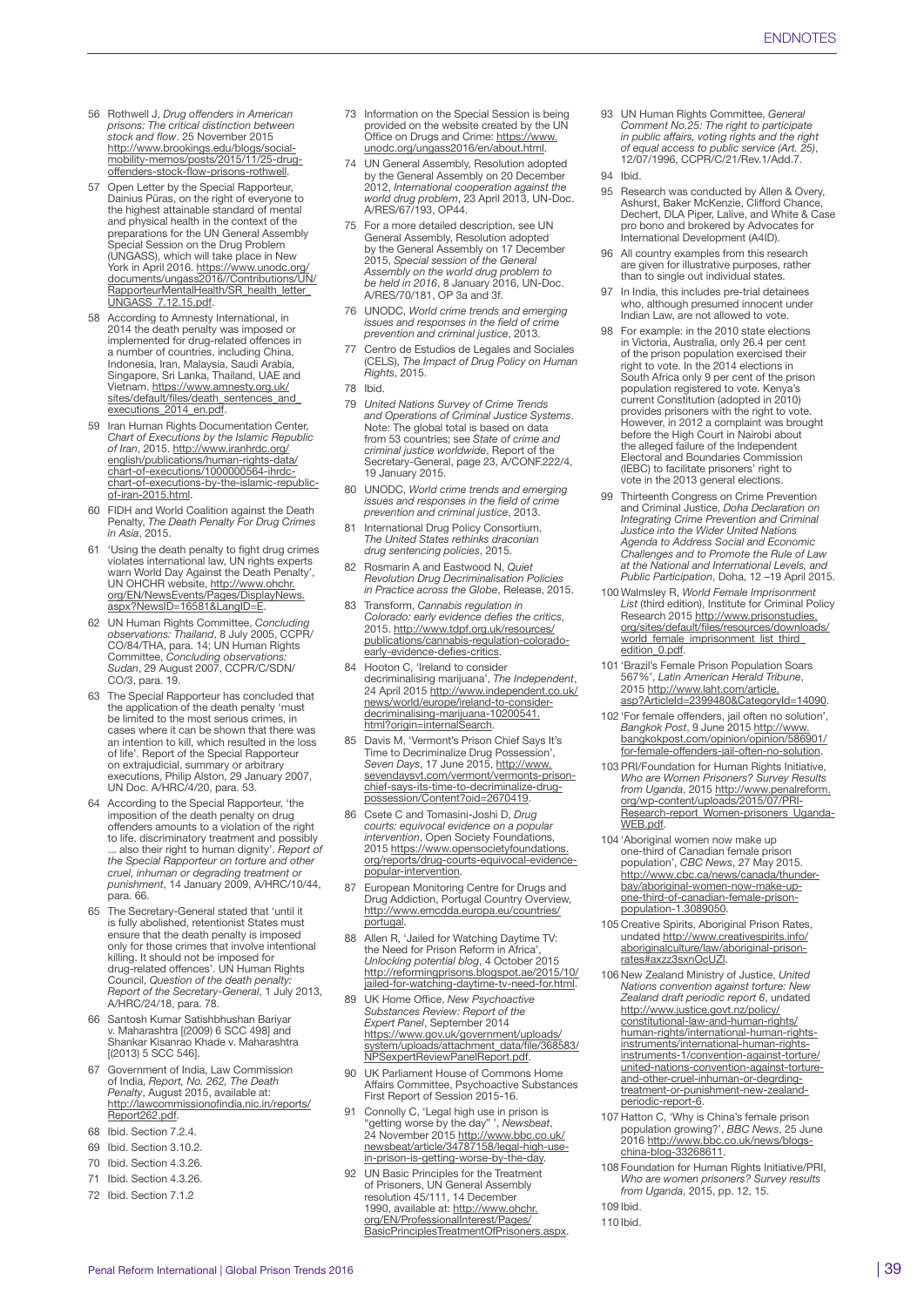- 111 Two psychological phenomena have been recognised in the context of violence against women: a) the 'battered woman syndrome' describing the psychological mind-set and emotional state of female victims of abuse (developed by Dr Lenore E. Walker), which explains why women often stay in abusive relationships; and b) the 'slow-burn reaction', where women in a situation of abuse tend to not react instantly to the abuse, partly due to psychological reasons but also because of the physical mismatch between the abuser and the victim, which makes an imminent response seem futile or even more dangerous to the victim.
- 112 UN General Assembly, 12 December 2010, Resolution 65/229.
- 113 See, for example, National Resource Center on Justice Involved Women, <http://cjinvolvedwomen.org/>
- 114 Pheap A, 'Gov't Selects 16 Women for Early Prison Release', *Cambodia Daily*, 27 February 2015 [https://www.](https://www.cambodiadaily.com/news/govt-selects-16-women-for-early-prison-release-78773/) cambodiadaily.com/news/govt-selects [16-women-for-early-prison-release-78773/](https://www.cambodiadaily.com/news/govt-selects-16-women-for-early-prison-release-78773/).
- 115 *Women who kill in response to domestic violence: How do criminal justice systems respond?* A multi-jurisdictional study by Linklaters LLP for Penal Reform International, 2016. The research was conducted by Linklaters pro bono and brokered by Advocates for International Development.
- 116 The jurisdictions covered were deliberately chosen to cover a range of continents and cultures.
- 117 A review of jurisdictions outside of this study similarly showed a lack of specific legislative basis for consideration of a history of abuse in such cases.
- 118 For definitions, see note 111.
- 119 'New women's prison to replace Cornton Vale', *BBC News*, 22 June 2015 [http://www.bbc.co.uk/news/uk-scotland](http://www.bbc.co.uk/news/uk-scotland-scotland-politics-33221338)[scotland-politics-33221338](http://www.bbc.co.uk/news/uk-scotland-scotland-politics-33221338).
- 120 Maiello L and Carter S, 'Minus the urinals and painted pink'? What should a women's prison look like? *PRI blog*, 9 December 2015, <http://www.penalreform.org/blog/10020/>.
- 121 UN Human Rights Council, *Report of the Special Rapporteur on the independence of judges and lawyers*, Gabriela Knaul A/HRC/29/26.
- 122 Ibid.
- 123 UN Human Rights Council, *Report of the Special Rapporteur on torture and other cruel, inhuman or degrading treatment or punishment*, Juan E. Méndez, 5 March 2015, UN-Doc. A/HRC/28/68, paras. 16, 33.
- 124 Office of the Special Representative of the Secretary General on Violence against Children, *Safeguarding the Rights of Girls in the Criminal Justice System*, 2015 [http://](http://srsg.violenceagainstchildren.org/sites/default/files/publications_final/girls_in_detention/safeguarding_the_rights_of_girls_in_the_criminal_justice_system.pdf) [srsg.violenceagainstchildren.org/sites/](http://srsg.violenceagainstchildren.org/sites/default/files/publications_final/girls_in_detention/safeguarding_the_rights_of_girls_in_the_criminal_justice_system.pdf) [default/files/publications\\_final/girls\\_in\\_](http://srsg.violenceagainstchildren.org/sites/default/files/publications_final/girls_in_detention/safeguarding_the_rights_of_girls_in_the_criminal_justice_system.pdf) [detention/safeguarding\\_the\\_rights\\_of\\_girls\\_](http://srsg.violenceagainstchildren.org/sites/default/files/publications_final/girls_in_detention/safeguarding_the_rights_of_girls_in_the_criminal_justice_system.pdf) [in\\_the\\_criminal\\_justice\\_system.pdf.](http://srsg.violenceagainstchildren.org/sites/default/files/publications_final/girls_in_detention/safeguarding_the_rights_of_girls_in_the_criminal_justice_system.pdf)
- 125 A/HRC/28/68, paras. 69 et sqq.
- 126 Vij S, 'Why India shouldn't have reduced the juvenile delinquency age from 18 to 16 years', *Quartz India*, 22 December 2015 [http://qz.com/579566/five-reasons](http://qz.com/579566/five-reasons-why-india-shouldnt-reduce-the-juvenile-delinquency-age-from-18-to-16/)[why-india-shouldnt-reduce-the-juvenile](http://qz.com/579566/five-reasons-why-india-shouldnt-reduce-the-juvenile-delinquency-age-from-18-to-16/)delinquency-age-from-18-to-16/
- 127 'Brazil's congress reduces age of criminal responsibility to 16, *The Guardian*, 2 July 2015 [http://www.theguardian.com/](http://www.theguardian.com/world/2015/jul/02/brazil-age-of-criminal-responsibility-16) [world/2015/jul/02/brazil-age-of-criminal](http://www.theguardian.com/world/2015/jul/02/brazil-age-of-criminal-responsibility-16)[responsibility-16.](http://www.theguardian.com/world/2015/jul/02/brazil-age-of-criminal-responsibility-16)
- 128 Wilson R, *States see marked drop in juvenile prison populations as reforms take hold*, Washington Post, 29 January 2016 [https://www.washingtonpost.com/blogs/](https://www.washingtonpost.com/blogs/govbeat/wp/2015/01/29/states-see-marked-drop-in-juvenile-prison-populations-as-reforms-take-hold/) [govbeat/wp/2015/01/29/states-see-marked](https://www.washingtonpost.com/blogs/govbeat/wp/2015/01/29/states-see-marked-drop-in-juvenile-prison-populations-as-reforms-take-hold/)[drop-in-juvenile-prison-populations-as](https://www.washingtonpost.com/blogs/govbeat/wp/2015/01/29/states-see-marked-drop-in-juvenile-prison-populations-as-reforms-take-hold/)[reforms-take-hold/.](https://www.washingtonpost.com/blogs/govbeat/wp/2015/01/29/states-see-marked-drop-in-juvenile-prison-populations-as-reforms-take-hold/)
- 129 Bopha P, 'New Law on Juvenile Justice Provides for Rehabilitation', *Voice of America*, 1 August 2015 [http://www.voacambodia.com/content/](http://www.voacambodia.com/content/new-law-on-juvenile-justice-provides-for-rehabilitation/2889738.html) [new-law-on-juvenile-justice-provides-for](http://www.voacambodia.com/content/new-law-on-juvenile-justice-provides-for-rehabilitation/2889738.html)[rehabilitation/2889738.html.](http://www.voacambodia.com/content/new-law-on-juvenile-justice-provides-for-rehabilitation/2889738.html)
- 130 'Georgian Parliament adopts Juvenile Justice Code', *Agenda GE*, 13 June 2015 <http://agenda.ge/news/37038/eng>.
- 131 CPT, 24th General Report, August 2013-December 2014.
- 132 UNCAT, *Concluding observations on the sixth and seventh periodic reports of Sweden*, December 2014, CAT/C/SWE/CO/6-7.
- 133 Internal Correspondence Exposes Sexual Abuse at Izmir Juvenile Prison, *Chihan.com*, 24 February 2015 [https://www.cihan.com.tr/](https://www.cihan.com.tr/en/internal-correspondence-exposes-sexual-abuse-at-izmir-juvenile-prison-1688063.htm?language=en) [en/internal-correspondence-exposes-sexual](https://www.cihan.com.tr/en/internal-correspondence-exposes-sexual-abuse-at-izmir-juvenile-prison-1688063.htm?language=en)[abuse-at-izmir-juvenile-prison-1688063.](https://www.cihan.com.tr/en/internal-correspondence-exposes-sexual-abuse-at-izmir-juvenile-prison-1688063.htm?language=en) [htm?language=en](https://www.cihan.com.tr/en/internal-correspondence-exposes-sexual-abuse-at-izmir-juvenile-prison-1688063.htm?language=en).
- 134 'More Cells for Juveniles', *Zambia Daily Mail*, 10 February 2016 [https://www.daily-mail.](https://www.daily-mail.co.zm/?p=19738) [co.zm/?p=19738.](https://www.daily-mail.co.zm/?p=19738)
- 135 'No More Prison Cells for Under age criminals: Dubai's CDA', *Emirates 24/7*,<br>21 January 2015 [http://www.emirates247.](http://www.emirates247.com/news/emirates/no-more-prison-cells-for-underage-criminals-dubai-s-cda-2015-01-21-1.577534)<br>[com/news/emirates/no-more-prison](http://www.emirates247.com/news/emirates/no-more-prison-cells-for-underage-criminals-dubai-s-cda-2015-01-21-1.577534)[cells-for-underage-criminals-dubai-s-](http://www.emirates247.com/news/emirates/no-more-prison-cells-for-underage-criminals-dubai-s-cda-2015-01-21-1.577534)[cda-2015-01-21-1.577534](http://www.emirates247.com/news/emirates/no-more-prison-cells-for-underage-criminals-dubai-s-cda-2015-01-21-1.577534).
- 136 Chauhan C, 40% of juvenile delinquents in homes worse than jails: SC, 2 May 2015 [http://www.hindustantimes.com/india/40-of](http://www.hindustantimes.com/india/40-of-juvenile-delinquents-in-homes-worse-than-jails-sc/story-CaWUMuIS7VZrqTqWovpB8J.html)[juvenile-delinquents-in-homes-worse-than-](http://www.hindustantimes.com/india/40-of-juvenile-delinquents-in-homes-worse-than-jails-sc/story-CaWUMuIS7VZrqTqWovpB8J.html)[jails-sc/story-CaWUMuIS7VZrqTqWovp](http://www.hindustantimes.com/india/40-of-juvenile-delinquents-in-homes-worse-than-jails-sc/story-CaWUMuIS7VZrqTqWovpB8J.html) [B8J.html](http://www.hindustantimes.com/india/40-of-juvenile-delinquents-in-homes-worse-than-jails-sc/story-CaWUMuIS7VZrqTqWovpB8J.html).
- 137 PRI, *Voice of the child: Findings from a survey of children detained in closed institutions in Kazakhstan, Kyrgyzstan and Tajikistan*, 2015 [http://www.penalreform.org/](http://www.penalreform.org/resource/voice-of-the-child-survey-2014/) [resource/voice-of-the-child-survey-2014/.](http://www.penalreform.org/resource/voice-of-the-child-survey-2014/)
- 138 See <http://www.t2a.org.uk/>.
- 139 McKillop M and McGaffe F, 'Number of Older Prisoners Grows Rapidly, Threatening<br>to Drive Up Prison Health Costs', *Stateline*,<br>to Drive Up Prison Health Costs', *Stateline*,<br>7 October 2015 [http://www.pewtrusts.](http://www.pewtrusts.org/en/research-and-analysis/blogs/stateline/2015/10/07/number-of-older-prisoners-grows-rapidly-threatening-to-drive-up-prison-health-costs) [org/en/research-and-analysis/blogs/](http://www.pewtrusts.org/en/research-and-analysis/blogs/stateline/2015/10/07/number-of-older-prisoners-grows-rapidly-threatening-to-drive-up-prison-health-costs) [stateline/2015/10/07/number-of-older](http://www.pewtrusts.org/en/research-and-analysis/blogs/stateline/2015/10/07/number-of-older-prisoners-grows-rapidly-threatening-to-drive-up-prison-health-costs)[prisoners-grows-rapidly-threatening-to-](http://www.pewtrusts.org/en/research-and-analysis/blogs/stateline/2015/10/07/number-of-older-prisoners-grows-rapidly-threatening-to-drive-up-prison-health-costs)[drive-up-prison-health-costs.](http://www.pewtrusts.org/en/research-and-analysis/blogs/stateline/2015/10/07/number-of-older-prisoners-grows-rapidly-threatening-to-drive-up-prison-health-costs)
- 140 Prison Reform Trust, *Doing Time Older People in Prison*, undated, [http://www.prisonreformtrust.org.uk/](http://www.prisonreformtrust.org.uk/ProjectsResearch/Olderpeopleinprison) [ProjectsResearch/Olderpeopleinprison.](http://www.prisonreformtrust.org.uk/ProjectsResearch/Olderpeopleinprison)
- 141 'Japan: Elderly overtake teenagers in crime figures', *BBC News*, 16 July 2015 [http://www.bbc.com/news/blogs-news](http://www.bbc.com/news/blogs-news-from-elsewhere-33551146)[from-elsewhere-33551146.](http://www.bbc.com/news/blogs-news-from-elsewhere-33551146)
- 142 Handtke V, Bretschneidera W, Wangmoa T and Elgera B, 'Facing the challenges of an increasingly ageing prison population in Switzerland: In search of ethically acceptable solutions', *Bioethica Forum*, 2012 Volume 5 No. 4.
- 143 Trotter C, Baidawi S, 'Older prisoners: Challenges for inmates and prison management', *Australian & New Zealand Journal of Criminology*, 2015: 48, p201.
- 144 Morgan N and Morgan I, *Conference Report: 34th Asian and Pacific Conference of Correctional Administrators*, 2014 [http://www.apcca.org/uploads/APCCA\\_](http://www.apcca.org/uploads/APCCA_Report__2014.pdf) [Report\\_\\_2014.pdf.](http://www.apcca.org/uploads/APCCA_Report__2014.pdf)
- 145 Prison and Probation Ombudsman for England and Wales, *Learning from PPO Investigations: End of Life Care*, 2013 [http://www.ppo.gov.uk/wp-content/](http://www.ppo.gov.uk/wp-content/uploads/2014/07/Learning_from_PPO_investigations_-_End_of_life_care_final_web.pdf#view=FitH) [uploads/2014/07/Learning\\_from\\_PPO\\_](http://www.ppo.gov.uk/wp-content/uploads/2014/07/Learning_from_PPO_investigations_-_End_of_life_care_final_web.pdf#view=FitH) [investigations\\_-\\_End\\_of\\_life\\_care\\_final\\_](http://www.ppo.gov.uk/wp-content/uploads/2014/07/Learning_from_PPO_investigations_-_End_of_life_care_final_web.pdf#view=FitH) [web.pdf#view=FitH](http://www.ppo.gov.uk/wp-content/uploads/2014/07/Learning_from_PPO_investigations_-_End_of_life_care_final_web.pdf#view=FitH).
- 146 'Russian Lawmakers Approve Prisoner Amnesty in Honor of Victory Day', *Moscow Times*, 24 April 2015 [http://www.](http://www.themoscowtimes.com/news/article/russian-lawmakers-approve-prisoner-amnesty-in-honor-of-victory-day/519692.html) [themoscowtimes.com/news/article/russian](http://www.themoscowtimes.com/news/article/russian-lawmakers-approve-prisoner-amnesty-in-honor-of-victory-day/519692.html)[lawmakers-approve-prisoner-amnesty-in-](http://www.themoscowtimes.com/news/article/russian-lawmakers-approve-prisoner-amnesty-in-honor-of-victory-day/519692.html)[honor-of-victory-day/519692.html](http://www.themoscowtimes.com/news/article/russian-lawmakers-approve-prisoner-amnesty-in-honor-of-victory-day/519692.html).
- 147 UN General Assembly, Report of the Special Rapporteur on minority issues, Rita Izsák, *Effective promotion of the Declaration on the Rights of Persons Belonging to National or Ethnic, Religious and Linguistic Minorities*, 30 July 2015, A/70/212.
- 148 See: Amnesty International, *A brighter future: keeping Indigenous kids in the community and out of detention in Australia*, 2015.
- 149 New South Wales Government, New future for Aboriginal offenders at Kariong Correctional Centre, November 2014 [http://](http://www.justice.nsw.gov.au/Pages/media-news/media-releases/2014/New-Future-for-Aboriginal-Offenders-at-.aspx) [www.justice.nsw.gov.au/Pages/media-news/](http://www.justice.nsw.gov.au/Pages/media-news/media-releases/2014/New-Future-for-Aboriginal-Offenders-at-.aspx) [media-releases/2014/New-Future-for-](http://www.justice.nsw.gov.au/Pages/media-news/media-releases/2014/New-Future-for-Aboriginal-Offenders-at-.aspx)[Aboriginal-Offenders-at-.aspx](http://www.justice.nsw.gov.au/Pages/media-news/media-releases/2014/New-Future-for-Aboriginal-Offenders-at-.aspx).
- 150 'Over a million migrants and refugees have reached Europe this year, says IOM', *The Guardian*, 22 December 2015 [http://www.theguardian.com/world/2015/](http://www.theguardian.com/world/2015/dec/22/one-million-migrants-and-refugees-have-reached-europe-this-year-iom) [dec/22/one-million-migrants-and-refugees](http://www.theguardian.com/world/2015/dec/22/one-million-migrants-and-refugees-have-reached-europe-this-year-iom)[have-reached-europe-this-year-iom](http://www.theguardian.com/world/2015/dec/22/one-million-migrants-and-refugees-have-reached-europe-this-year-iom).
- 151 'SA Drug Mule's Agony in Malaysia Jail', *IOL*, 17 June 2015 [http://www.iol.co.za/](http://www.iol.co.za/news/crime-courts/sa-drug-mules-agony-in-malaysia-jail-1.1872348) [news/crime-courts/sa-drug-mules-agony](http://www.iol.co.za/news/crime-courts/sa-drug-mules-agony-in-malaysia-jail-1.1872348)[in-malaysia-jail-1.1872348.](http://www.iol.co.za/news/crime-courts/sa-drug-mules-agony-in-malaysia-jail-1.1872348)
- 152 Min B, 'The European Supervision Order for transfer of defendants: why hasn't it worked?', *PRI blog*, 25 September 2015. [http://www.penalreform.org/blog/the-](http://www.penalreform.org/blog/the-european-supervision-order-for-transfer-of-defendants/)[european-supervision-order-for-transfer](http://www.penalreform.org/blog/the-european-supervision-order-for-transfer-of-defendants/)[of-defendants/](http://www.penalreform.org/blog/the-european-supervision-order-for-transfer-of-defendants/).
- 153 'UK to build £25m Jamaican prison', *BBC News*, 30 September 2015 http://www.bbc.com/news/uk-34398014
- 154 Morgan N and Morgan I, *Conference Report: 34th Asian and Pacific Conference of Correctional Administrators*, 2014 [http://www.apcca.org/uploads/APCCA\\_](http://www.apcca.org/uploads/APCCA_Report__2014.pdf) Report\_2014.pdf.
- 155 Information from WHO HiPP meeting in Bishkek, 2015, PRI.
- 156 NDTV Nearly 2,000 Dead in Syria Jails This Year: Monitor 3 November 2014 [http://www.ndtv.com/world-news/](http://www.ndtv.com/world-news/nearly-2-000-dead-in-syria-jails-this-year-monitor-687965) [nearly-2-000-dead-in-syria-jails-this-year](http://www.ndtv.com/world-news/nearly-2-000-dead-in-syria-jails-this-year-monitor-687965)[monitor-687965.](http://www.ndtv.com/world-news/nearly-2-000-dead-in-syria-jails-this-year-monitor-687965)
- 157 'Liberia frees 62 prisoners due to overcrowded prisons', *Star Africa*, 7 August 2014 [http://en.starafrica.com/news/liberia](http://en.starafrica.com/news/liberia-frees-62-prisoners-due-to-overcrowded-prisons.html)[frees-62-prisoners-due-to-overcrowded](http://en.starafrica.com/news/liberia-frees-62-prisoners-due-to-overcrowded-prisons.html)[prisons.html.](http://en.starafrica.com/news/liberia-frees-62-prisoners-due-to-overcrowded-prisons.html)
- 158 Information from WHO HiPP meeting Bishkek 2015, PRI.
- 159 'Spike in multi-drug resistant TB strain in prisons', *Asian Age*, 5 December 2014.
- 160 UNODC, *World Drug Report*, 2015.
- 161 UN Human Rights Council, *Study on the impact of the world drug problem on the enjoyment of human rights*, 4 September 2015 A/HRC/30/65.
- 162 Harm Reduction International, *The Global State of Harm Reduction 2014*, [http://www.](http://www.ihra.net/files/2015/02/16/GSHR2014.pdf) [ihra.net/files/2015/02/16/GSHR2014.pdf.](http://www.ihra.net/files/2015/02/16/GSHR2014.pdf)
- 163 Morgan N and Morgan I, *Conference Report: 34th Asian and Pacific Conference of Correctional Administrators*, 2014 [http://www.apcca.org/uploads/APCCA\\_](http://www.apcca.org/uploads/APCCA_Report__2014.pdf) Report 2014.pdf.
- 164 Human Rights Watch, *Callous and Cruel: Use of Force against Inmates with Mental Disabilities in US Jails and Prisons*, May 2015 [https://www.hrw.org/report/2015/05/12/](https://www.hrw.org/report/2015/05/12/callous-and-cruel/use-force-against-inmates-mental-disabilities-us-jails-and) [callous-and-cruel/use-force-against-](https://www.hrw.org/report/2015/05/12/callous-and-cruel/use-force-against-inmates-mental-disabilities-us-jails-and)[inmates-mental-disabilities-us-jails-and.](https://www.hrw.org/report/2015/05/12/callous-and-cruel/use-force-against-inmates-mental-disabilities-us-jails-and)
- 165 'WA opens first Disability Justice Centre for mentally-impaired accused', *International Business Times*, 5 August 2015, [http://www.ibtimes.com.au/](http://www.ibtimes.com.au/wa-opens-first-disability-justice-centre-mentally-impaired-accused-1459033) [wa-opens-first-disability-justice-centre](http://www.ibtimes.com.au/wa-opens-first-disability-justice-centre-mentally-impaired-accused-1459033)[mentally-impaired-accused-1459033](http://www.ibtimes.com.au/wa-opens-first-disability-justice-centre-mentally-impaired-accused-1459033).
- 166 'Crime Congress highlights 'epidemic' prison overcrowding', *UN News*, 17 April 2015 [https://www.unodc.org/](https://www.unodc.org/unodc/en/frontpage/2015/April/crime-congress-highlights-epidemic-prison-overcrowding.html) [unodc/en/frontpage/2015/April/crime](https://www.unodc.org/unodc/en/frontpage/2015/April/crime-congress-highlights-epidemic-prison-overcrowding.html)[congress-highlights-epidemic-prison](https://www.unodc.org/unodc/en/frontpage/2015/April/crime-congress-highlights-epidemic-prison-overcrowding.html)[overcrowding.html.](https://www.unodc.org/unodc/en/frontpage/2015/April/crime-congress-highlights-epidemic-prison-overcrowding.html)
- 167 Pol L, 'Failed drug policies in Latin America: the impact on prisons and human rights', *PRI blog*, 24 April 2015, [http://www.](http://www.penalreform.org/blog/failed-drug-policies-in-latin-america-impact-on/) [penalreform.org/blog/failed-drug-policies](http://www.penalreform.org/blog/failed-drug-policies-in-latin-america-impact-on/)[in-latin-america-impact-on/](http://www.penalreform.org/blog/failed-drug-policies-in-latin-america-impact-on/).
- 168 UNOPS, *Technical guidance for Prison Planning: Technical and operational considerations based on the Standard Minimum Rules for the Treatment of Prisoners* (the Nelson Mandela Rules) [https://www.unops.org/](https://www.unops.org/SiteCollectionDocuments/Publications/TechnicalGuidance_PrisonPlanning_2015.pdf) [SiteCollectionDocuments/](https://www.unops.org/SiteCollectionDocuments/Publications/TechnicalGuidance_PrisonPlanning_2015.pdf)<br>
Publications/TechnicalGuidance PrisonPlanning\_2015.pdf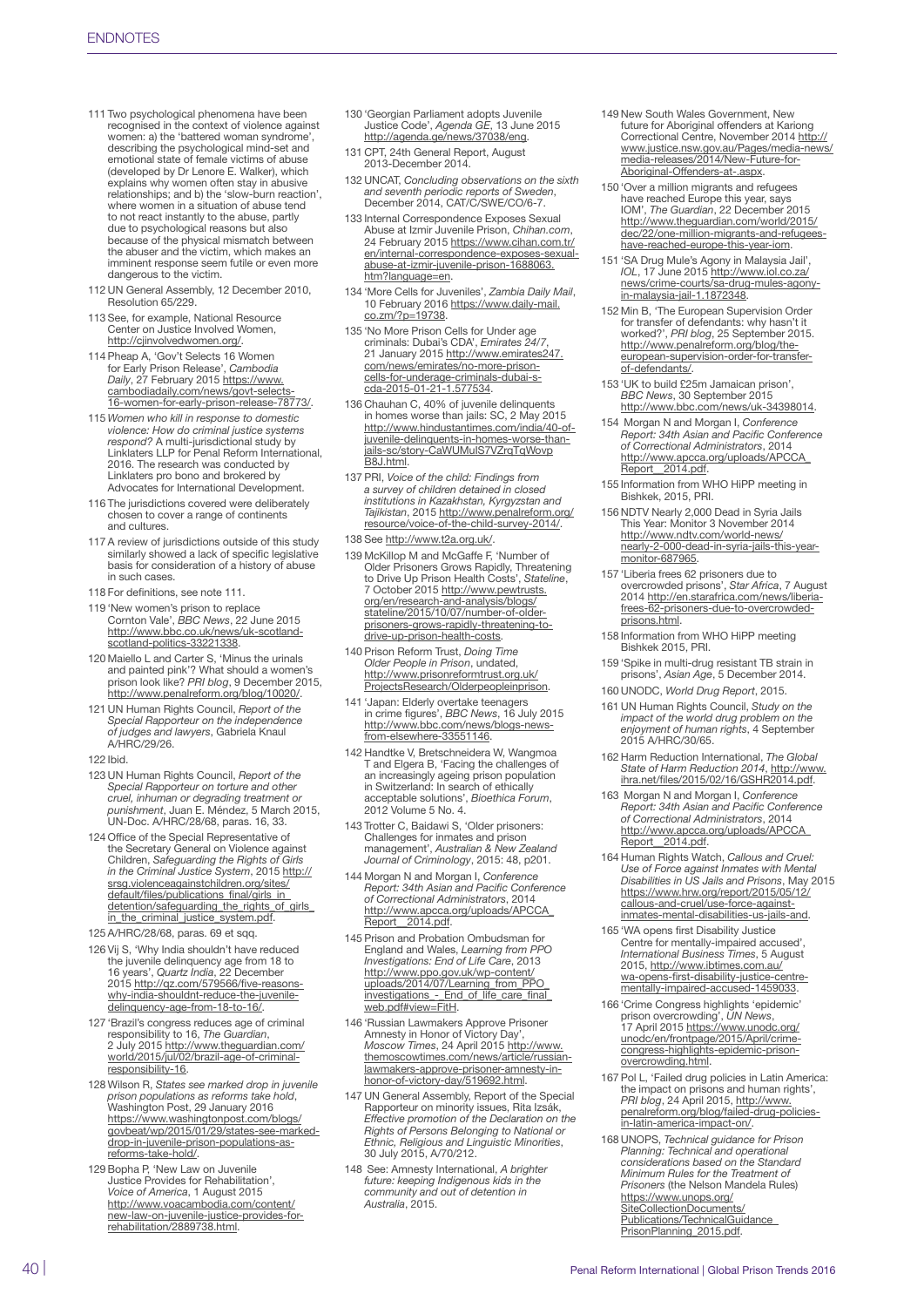169 Morgan N and Morgan I, *Conference Report: 34th Asian and Pacific Conference of Correctional Administrators*, 2014 http://www.apcca.org/uploads/APCCA Report\_2014.pdf.

- 171 Ibid.
- 172 'Honduras Overhauls Prison System', *Insight Crime*, 10 November 2014 [http://www.insightcrime.org/news-analysis/](http://www.insightcrime.org/news-analysis/honduras-overhauls-prison-system) [honduras-overhauls-prison-system.](http://www.insightcrime.org/news-analysis/honduras-overhauls-prison-system)
- 173 '3 modern prisons to accommodate 12,000 inmates', *Arab News*, 12 December 2014, [http://www.arabnews.com/saudi-arabia/](http://www.arabnews.com/saudi-arabia/news/673296) [news/673296.](http://www.arabnews.com/saudi-arabia/news/673296)
- 174 European Committee for the Prevention of Torture, *Report to the Turkish Government on the visit to Turkey*, 9-21 June 2013, CPT/Inf (2015) 6, [http://www.cpt.coe.int/documents/](http://www.cpt.coe.int/documents/tur/2015-06-inf-eng.pdf) [tur/2015-06-inf-eng.pdf.](http://www.cpt.coe.int/documents/tur/2015-06-inf-eng.pdf)
- 175 Maiello L and Carter S, 'Minus the urinals<br>
and painted pink'? What should a women's<br>
prison look like? *PRI blog*, 9 December 2015,<br> <http://www.penalreform.org/blog/10020/>.
- 176 UN Standard Minimum Rules for the Treatment of Prisoners the (Nelson Mandela Rules), adopted 17 December 2015, General Assembly Resolution 70/175.
- 177 The approach taken was a 'targeted revision', identifying the most outdated areas and rules but leaving the structure<br>and most of the text unchanged. For details<br>on the review process, see PRI's Joint<br>NGO Briefing: <u>http://www.penalreform.org/</u> [resource/joint-ngo-briefing-process-review](http://www.penalreform.org/resource/joint-ngo-briefing-process-review-standard-minimum-rules)[standard-minimum-rules.](http://www.penalreform.org/resource/joint-ngo-briefing-process-review-standard-minimum-rules)
- 178 UN Principles and Guidelines on Access to Legal Aid in Criminal Justice Systems, 20 December 2012, A/67/458.
- 179 UN General Assembly resolution, 17 December 2015, A/Res/70/175.
- 180 UN Human Rights Council, *Human rights in the administration of justice, including juvenile justice*, resolution adopted on 1 October 2015, A/HRC/30/L.16, OP5.
- 181 New Zealand Parliamentary Debate, 21 July 2015, Vol 707, page 5116<br><u>[http://www.parliament.nz/resource/](http://www.parliament.nz/resource/en-nz/51HansD_20150721/a8b5d765b1136a4942e03fd6854ac3fe2ff263c2)</u><br>[en-nz/51HansD\\_20150721/a8b5d-](http://www.parliament.nz/resource/en-nz/51HansD_20150721/a8b5d765b1136a4942e03fd6854ac3fe2ff263c2)[765b1136a4942e03fd6854ac3fe2ff263c2.](http://www.parliament.nz/resource/en-nz/51HansD_20150721/a8b5d765b1136a4942e03fd6854ac3fe2ff263c2)
- 182 Kerwin P, 'Study finds private prisons keep inmates longer, without reducing future<br>crime', 10 June 2015 <u>[http://news.wisc.edu/](http://news.wisc.edu/study-finds-private-prisons-keep-inmates-longer-without-reducing-future-crime/)</u><br>[study-finds-private-prisons-keep-inmates](http://news.wisc.edu/study-finds-private-prisons-keep-inmates-longer-without-reducing-future-crime/)[longer-without-reducing-future-crime/.](http://news.wisc.edu/study-finds-private-prisons-keep-inmates-longer-without-reducing-future-crime/)
- 183 Travis A, 'Four held over child neglect claims at G4S young offender centre',<br>*The Guardian,* 13 January 2016 <u>http://www.</u><br>[theguardian.com/uk-news/2016/jan/13/](http://www.theguardian.com/uk-news/2016/jan/13/three-men-arrested-suspicion-child-neglect-abuse-medway-kent) [three-men-arrested-suspicion-child-neglect](http://www.theguardian.com/uk-news/2016/jan/13/three-men-arrested-suspicion-child-neglect-abuse-medway-kent)[abuse-medway-kent.](http://www.theguardian.com/uk-news/2016/jan/13/three-men-arrested-suspicion-child-neglect-abuse-medway-kent)
- 184 'Fears for offender rehabilitation as Britain embraces US-style probation', *The Conversation*, 16 July 2015 [http://theconversation.com/fears-for](http://theconversation.com/fears-for-offender-rehabilitation-as-britain-embraces-us-style-probation-42726)[offender-rehabilitation-as-britain-embraces](http://theconversation.com/fears-for-offender-rehabilitation-as-britain-embraces-us-style-probation-42726)[us-style-probation-42726](http://theconversation.com/fears-for-offender-rehabilitation-as-britain-embraces-us-style-probation-42726).
- 185 Gardiner S and Gustafsson-Wright E, *Perspectives on Impact Bonds: Putting the 10 common claims about Impact Bonds to the test,* Brookings Institute,<br>2 September 2015 <u>http://www.brookings.</u> [edu/blogs/education-plus-development/](http://www.brookings.edu/blogs/education-plus-development/posts/2015/09/02-social-impact-bonds-gardiner-gustafson-wright) [posts/2015/09/02-social-impact-bonds](http://www.brookings.edu/blogs/education-plus-development/posts/2015/09/02-social-impact-bonds-gardiner-gustafson-wright)[gardiner-gustafson-wright.](http://www.brookings.edu/blogs/education-plus-development/posts/2015/09/02-social-impact-bonds-gardiner-gustafson-wright)
- 186 Porter E, 'Wall St. Money Meets Social Policy at Rikers Island', *New York Times*, 28 July 2015 [http://www.nytimes.com/2015/07/29/](http://www.nytimes.com/2015/07/29/business/economy/wall-st-money-meets-social-policy-at-rikers-island.html?_r=0) [business/economy/wall-st-money-meets](http://www.nytimes.com/2015/07/29/business/economy/wall-st-money-meets-social-policy-at-rikers-island.html?_r=0)[social-policy-at-rikers-island.html?\\_r=0](http://www.nytimes.com/2015/07/29/business/economy/wall-st-money-meets-social-policy-at-rikers-island.html?_r=0).
- 187 Vera Institute, *Impact Evaluation of the Adolescent Behavioral Learning Experience (ABLE) Program at Rikers Island*, July 2015 [http://www.vera.org/sites/default/](http://www.vera.org/sites/default/files/resources/downloads/adolescent-behavioral-learning-experience-evaluation-rikers-island-summary-2.pdf) [files/resources/downloads/adolescent](http://www.vera.org/sites/default/files/resources/downloads/adolescent-behavioral-learning-experience-evaluation-rikers-island-summary-2.pdf)[behavioral-learning-experience-evaluation](http://www.vera.org/sites/default/files/resources/downloads/adolescent-behavioral-learning-experience-evaluation-rikers-island-summary-2.pdf)[rikers-island-summary-2.pdf](http://www.vera.org/sites/default/files/resources/downloads/adolescent-behavioral-learning-experience-evaluation-rikers-island-summary-2.pdf).
- 188 'Who Should Pay for Prison Beds?' *The Atlantic*, 17 September 2015 [http://www.theatlantic.com/business/](http://www.theatlantic.com/business/archive/2015/09/should-states-charge-for-prison-beds/405778/) [archive/2015/09/should-states-charge](http://www.theatlantic.com/business/archive/2015/09/should-states-charge-for-prison-beds/405778/)[for-prison-beds/405778/.](http://www.theatlantic.com/business/archive/2015/09/should-states-charge-for-prison-beds/405778/)
- 189 Justice reinvestment is an approach which seeks to shift resources used on imprisonment towards prevention and community-based measures which can better reduce crime. See: Allen R, 'Justice Reinvestment' in Bruinsma G and Weisburd D (eds), *Encyclopaedia of Criminology and Criminal Justice*, 2014.
- 190 Liefaard T, Reef J and Hazelzet M, *Report on Violence in Institutions for Juvenile Offenders*, Council of Europe, PC-CP (2014) 13 rev2.
- 191 UK National Preventive Mechanism, *Sixth annual report 2015*, [http://www.](http://www.nationalpreventivemechanism.org.uk/wp-content/uploads/2015/12/NPM-Annual-Report-2014-15-web.pdf) [nationalpreventivemechanism.org.uk/](http://www.nationalpreventivemechanism.org.uk/wp-content/uploads/2015/12/NPM-Annual-Report-2014-15-web.pdf) [wp-content/uploads/2015/12/NPM-Annual-](http://www.nationalpreventivemechanism.org.uk/wp-content/uploads/2015/12/NPM-Annual-Report-2014-15-web.pdf)[Report-2014-15-web.pdf.](http://www.nationalpreventivemechanism.org.uk/wp-content/uploads/2015/12/NPM-Annual-Report-2014-15-web.pdf)
- 192 'New Zealand: Prisoners offered cut-price tattoo removal', *BBC News*, 10 November 2014 [http://www.bbc.co.uk/news/blogs-](http://www.bbc.co.uk/news/blogs-news-from-elsewhere-29989555)[news-from-elsewhere-29989555](http://www.bbc.co.uk/news/blogs-news-from-elsewhere-29989555).
- 193 'Hostages Dangled From Roof During Prison Riot', *Sky News*, 7 October 2015 [http://news.](http://news.sky.com/story/1565040/hostages-dangled-from-roof-during-prison-riot) [sky.com/story/1565040/hostages-dangled](http://news.sky.com/story/1565040/hostages-dangled-from-roof-during-prison-riot)[from-roof-during-prison-riot.](http://news.sky.com/story/1565040/hostages-dangled-from-roof-during-prison-riot)
- 194 'Video of Mexican Prison Riot Highlights a Crisis as Elections Near', *New York Times*, 5 June 2015 [http://www.nytimes.](http://www.nytimes.com/2015/06/06/world/americas/video-of-mexican-prison-riot-highlights-a-crisis-as-elections-near.html?_r=0) [com/2015/06/06/world/americas/video-of-](http://www.nytimes.com/2015/06/06/world/americas/video-of-mexican-prison-riot-highlights-a-crisis-as-elections-near.html?_r=0)[mexican-prison-riot-highlights-a-crisis-as](http://www.nytimes.com/2015/06/06/world/americas/video-of-mexican-prison-riot-highlights-a-crisis-as-elections-near.html?_r=0)[elections-near.html?\\_r=0](http://www.nytimes.com/2015/06/06/world/americas/video-of-mexican-prison-riot-highlights-a-crisis-as-elections-near.html?_r=0).
- 195 YouTube Colombia, *Bogota: 15 inmates killed in prison riot*, 21 July 2015 [https://www.](https://www.youtube.com/watch?v=CZuRyGx-m3k) [youtube.com/watch?v=CZuRyGx-m3k](https://www.youtube.com/watch?v=CZuRyGx-m3k).
- 196 'Venezuela jail drug overdose kills 35 inmates in Uribana', *BBC News*, 29 November 2014 [http://www.bbc.co.uk/news/world-latin-](http://www.bbc.co.uk/news/world-latin-america-30253935)[america-30253935](http://www.bbc.co.uk/news/world-latin-america-30253935).
- 197 'Three Dead and 32 Injured in Overcrowded Honduran Prison Riot', *NDTV*, 12 March 2015 [http://www.ndtv.com/world-news/3](http://www.ndtv.com/world-news/3-dead-32-injured-in-overcrowded-honduran-prison-riot-745948) [dead-32-injured-in-overcrowded-honduran](http://www.ndtv.com/world-news/3-dead-32-injured-in-overcrowded-honduran-prison-riot-745948)[prison-riot-745948.](http://www.ndtv.com/world-news/3-dead-32-injured-in-overcrowded-honduran-prison-riot-745948)
- 198 'El Salvador prison gang violence leaves 14 dead', *RTE News*, 23 August 2015 [http://www.rte.ie/news/2015/0823/723004](http://www.rte.ie/news/2015/0823/723004-el-salvador/) [el-salvador/.](http://www.rte.ie/news/2015/0823/723004-el-salvador/)
- 199 'Russian Prison Riots Spread to Bashkiria', *Moscow Times*, 11 May 2015 [http://www.themoscowtimes.com/news/](http://www.themoscowtimes.com/news/article/russian-prison-riots-spread-to-bashkiria/520515.html ) [article/russian-prison-riots-spread-to-](http://www.themoscowtimes.com/news/article/russian-prison-riots-spread-to-bashkiria/520515.html )[bashkiria/520515.html.](http://www.themoscowtimes.com/news/article/russian-prison-riots-spread-to-bashkiria/520515.html )
- 200 'Inmate killed, 13 injured in riot at Songkhla Prison', *The Nation*, 9 June 2015 [http://www.nationmultimedia.com/](http://www.nationmultimedia.com/national/Inmate-killed-13-injured-in-riot-at-Songkhla-Priso-30261894.html) [national/Inmate-killed-13-injured-in-riot-at-](http://www.nationmultimedia.com/national/Inmate-killed-13-injured-in-riot-at-Songkhla-Priso-30261894.html)[Songkhla-Priso-30261894.html](http://www.nationmultimedia.com/national/Inmate-killed-13-injured-in-riot-at-Songkhla-Priso-30261894.html).
- 201 'Roumieh inmates riot to demand WiFi, cell phones', *Levant News*, 23 June 2015 [http://the-levant.com/roumieh-inmates](http://the-levant.com/roumieh-inmates-phones/)[phones/.](http://the-levant.com/roumieh-inmates-phones/)
- 202 'Iraq jail riot: up to 50 inmates and 12 police killed as dozens escape', *The Guardian*, 9 May 2015 [http://www.theguardian.com/](http://www.theguardian.com/world/2015/may/09/iraq-jail-riot-leaves-up-to-50-prisoners-12-police-dead-escape-terrorists) [world/2015/may/09/iraq-jail-riot-leaves-up-](http://www.theguardian.com/world/2015/may/09/iraq-jail-riot-leaves-up-to-50-prisoners-12-police-dead-escape-terrorists)[to-50-prisoners-12-police-dead-escape](http://www.theguardian.com/world/2015/may/09/iraq-jail-riot-leaves-up-to-50-prisoners-12-police-dead-escape-terrorists)[terrorists.](http://www.theguardian.com/world/2015/may/09/iraq-jail-riot-leaves-up-to-50-prisoners-12-police-dead-escape-terrorists)
- 203 'Inmate killed in California prison riot', *CNN*, 13 August 2015 [http://edition.cnn.](http://edition.cnn.com/2015/08/12/us/california-folsom-prison-riot/) [com/2015/08/12/us/california-folsom-prison](http://edition.cnn.com/2015/08/12/us/california-folsom-prison-riot/)[riot/.](http://edition.cnn.com/2015/08/12/us/california-folsom-prison-riot/)
- 204 'Smoking ban under spotlight after Melbourne prison riot', *BBC News*, 3 July 2015 [http://www.bbc.co.uk/news/world](http://www.bbc.co.uk/news/world-australia-33358585)[australia-33358585.](http://www.bbc.co.uk/news/world-australia-33358585)
- 205 'Six-hour Ontario maximum security prison riot broken up by intervention team with pepper spray', *National Post*, 19 June 2015 [http://news.nationalpost.com/news/canada/](http://news.nationalpost.com/news/canada/six-hour-ontario-maximum-security-prison-riot-broken-up-by-intervention-team-with-chemical-munitions) [six-hour-ontario-maximum-security-prison](http://news.nationalpost.com/news/canada/six-hour-ontario-maximum-security-prison-riot-broken-up-by-intervention-team-with-chemical-munitions)[riot-broken-up-by-intervention-team-with](http://news.nationalpost.com/news/canada/six-hour-ontario-maximum-security-prison-riot-broken-up-by-intervention-team-with-chemical-munitions)[chemical-munitions.](http://news.nationalpost.com/news/canada/six-hour-ontario-maximum-security-prison-riot-broken-up-by-intervention-team-with-chemical-munitions)
- 206 'Hostage slashed by prisoners as riot squad storm Cloverhill', *The Irish Times*, 29 July 2015 [http://www.irishtimes.com/news/crime-](http://www.irishtimes.com/news/crime-and-law/hostage-slashed-by-prisoners-as-riot-squad-storm-cloverhill-1.2300867)[and-law/hostage-slashed-by-prisoners-as](http://www.irishtimes.com/news/crime-and-law/hostage-slashed-by-prisoners-as-riot-squad-storm-cloverhill-1.2300867)[riot-squad-storm-cloverhill-1.2300867.](http://www.irishtimes.com/news/crime-and-law/hostage-slashed-by-prisoners-as-riot-squad-storm-cloverhill-1.2300867)
- 207 'Prison riot leaves three dead in northern Afghanistan', *Press TV*, 8 March 2015 [http://www.presstv.com/](http://www.presstv.com/Detail/2015/03/08/400851/3-killed-in-Afghanistan-prison-riot) [Detail/2015/03/08/400851/3-killed-in-](http://www.presstv.com/Detail/2015/03/08/400851/3-killed-in-Afghanistan-prison-riot)[Afghanistan-prison-riot.](http://www.presstv.com/Detail/2015/03/08/400851/3-killed-in-Afghanistan-prison-riot)
- 208 'Prison Authorities Quel Minor Riot At Zaria Prisons', *Leadership Nigeria*, 28 May 2015 [http://leadership.ng/news/436746/prison](http://leadership.ng/news/436746/prison-authorities-quel-minor-riot-at-zaria-prisons)[authorities-quel-minor-riot-at-zaria-prisons.](http://leadership.ng/news/436746/prison-authorities-quel-minor-riot-at-zaria-prisons)
- 209 'Prison riot in Greek capital leaves two dead, 21 injured', *Press TV*, 4 May 2015 [http://](http://presstv.com/Detail/2015/05/04/409353/Greek-prison-Korydallos-riot-Athens) [presstv.com/Detail/2015/05/04/409353/](http://presstv.com/Detail/2015/05/04/409353/Greek-prison-Korydallos-riot-Athens) [Greek-prison-Korydallos-riot-Athens.](http://presstv.com/Detail/2015/05/04/409353/Greek-prison-Korydallos-riot-Athens)
- 210 'Prison assaults by officials increase', *IOL*, 22 March 2015 [http://www.iol.co.za/news/](http://www.iol.co.za/news/crime-courts/prison-assaults-by-officials-increase-1.1835427#.VmrqSUqLTcs) [crime-courts/prison-assaults-by-officials](http://www.iol.co.za/news/crime-courts/prison-assaults-by-officials-increase-1.1835427#.VmrqSUqLTcs)[increase-1.1835427#.VmrqSUqLTcs.](http://www.iol.co.za/news/crime-courts/prison-assaults-by-officials-increase-1.1835427#.VmrqSUqLTcs)
- 211 'Argentine guards jailed for life over fatal prison beating', *The Sun Daily*, 9 May 2015 [http://www.thesundaily.my/news/1412943.](http://www.thesundaily.my/news/1412943)
- 212 'Significant drop in violent incidents at Spanish Town prison', *Jamaica Observer*,<br>20 April 2015 <u>http://www.jamaicaobserver.</u><br>[com/news/Significant-drop-in](http://www.jamaicaobserver.com/news/Significant-drop-in-violent-incidents-at-Spanish-Town-prison_18785775 )[violent-incidents-at-Spanish-Town](http://www.jamaicaobserver.com/news/Significant-drop-in-violent-incidents-at-Spanish-Town-prison_18785775 )[prison\\_18785775](http://www.jamaicaobserver.com/news/Significant-drop-in-violent-incidents-at-Spanish-Town-prison_18785775 ).
- 213 'Officials Scramble to Reduce Prison Violence After Attempted Rape of Guard', *Take Part*, March 13 2015 [http://www.](http://www.takepart.com/article/2015/03/13/anti-violence-plan) [takepart.com/article/2015/03/13/anti](http://www.takepart.com/article/2015/03/13/anti-violence-plan)[violence-plan](http://www.takepart.com/article/2015/03/13/anti-violence-plan).
- 214 'How the Islamic State evolved in an American prison', *Washington Post*, 4 November 2014 [https://www.](https://www.washingtonpost.com/news/morning-mix/wp/2014/11/04/how-an-american-prison-helped-ignite-the-islamic-state/) [washingtonpost.com/news/morning-mix/](https://www.washingtonpost.com/news/morning-mix/wp/2014/11/04/how-an-american-prison-helped-ignite-the-islamic-state/) [wp/2014/11/04/how-an-american-prison](https://www.washingtonpost.com/news/morning-mix/wp/2014/11/04/how-an-american-prison-helped-ignite-the-islamic-state/)[helped-ignite-the-islamic-state/](https://www.washingtonpost.com/news/morning-mix/wp/2014/11/04/how-an-american-prison-helped-ignite-the-islamic-state/).
- 215 'Little evidence to show that prisons have become "universities of terror"', *The Conversation*, 23 November 2015 [https://theconversation.com/little-evidence](https://theconversation.com/little-evidence-to-show-that-prisons-have-become-universities-of-terror-51090)[to-show-that-prisons-have-become](https://theconversation.com/little-evidence-to-show-that-prisons-have-become-universities-of-terror-51090)[universities-of-terror-51090](https://theconversation.com/little-evidence-to-show-that-prisons-have-become-universities-of-terror-51090).
- 216 'Dozens dead and many escape in Iraq prison break', *BBC News*, 9 May 2015 [http://www.bbc.co.uk/news/world-middle](http://www.bbc.co.uk/news/world-middle-east-32671524)[east-32671524.](http://www.bbc.co.uk/news/world-middle-east-32671524)
- 217 'ISIS militants release chilling photographs of the horrific conditions inside Palmyra prison where Assad's soldiers once<br>tortured thousands', *Daily Mail Online,*<br>28 May 2015 <u>[http://www.dailymail.co.uk/](http://www.dailymail.co.uk/news/article-3100511/ISIS-militants-release-chilling-photographs-horrific-conditions-inside-Palymyra-prison-thousands-faced-torture-massacre-hands-Assad-soldiers.html)</u> [news/article-3100511/ISIS-militants](http://www.dailymail.co.uk/news/article-3100511/ISIS-militants-release-chilling-photographs-horrific-conditions-inside-Palymyra-prison-thousands-faced-torture-massacre-hands-Assad-soldiers.html)[release-chilling-photographs-horrific](http://www.dailymail.co.uk/news/article-3100511/ISIS-militants-release-chilling-photographs-horrific-conditions-inside-Palymyra-prison-thousands-faced-torture-massacre-hands-Assad-soldiers.html)[conditions-inside-Palymyra-prison](http://www.dailymail.co.uk/news/article-3100511/ISIS-militants-release-chilling-photographs-horrific-conditions-inside-Palymyra-prison-thousands-faced-torture-massacre-hands-Assad-soldiers.html)[thousands-faced-torture-massacre](http://www.dailymail.co.uk/news/article-3100511/ISIS-militants-release-chilling-photographs-horrific-conditions-inside-Palymyra-prison-thousands-faced-torture-massacre-hands-Assad-soldiers.html)[hands-Assad-soldiers.html](http://www.dailymail.co.uk/news/article-3100511/ISIS-militants-release-chilling-photographs-horrific-conditions-inside-Palymyra-prison-thousands-faced-torture-massacre-hands-Assad-soldiers.html).
- 218 'ISIS Group Attacks Prison in Libya', *New York Times*, 18 September 2015 [http://www.](http://www.nytimes.com/2015/09/19/world/middleeast/isis-group-attacks-prison-in-libya.html?_r=0) nytimes.com/2015/09/19/world/middleeast [isis-group-attacks-prison-in-libya.html?\\_r=0.](http://www.nytimes.com/2015/09/19/world/middleeast/isis-group-attacks-prison-in-libya.html?_r=0)
- 219 'Boko Haram attacks prison in Niger, four killed: military', *Reuter*s, 12 July 2015<br><u>http://www.reuters.com/article/us-nigeria-</u><br>[violence-niger-idUSKCN0PM0OB20150712.](http://www.reuters.com/article/us-nigeria-violence-niger-idUSKCN0PM0OB20150712 )
- 220 'Nigeria closes prisons because of Boko Haram', *Vanguard*, 24 November 2015 [http://](http://www.vanguardngr.com/2015/11/nigeria-closes-prisons-because-of-boko-haram/)<br>[www.vanguardngr.com/2015/11/nigeria](http://www.vanguardngr.com/2015/11/nigeria-closes-prisons-because-of-boko-haram/)[closes-prisons-because-of-boko-haram/.](http://www.vanguardngr.com/2015/11/nigeria-closes-prisons-because-of-boko-haram/)
- 221 'Hundreds break out of main jail in Central African Republic', *The Guardian*, 28 September 2015 [http://www.theguardian.](http://www.theguardian.com/world/2015/sep/28/hundreds-break-out-main-jail-central-african-republic) [com/world/2015/sep/28/hundreds-break-](http://www.theguardian.com/world/2015/sep/28/hundreds-break-out-main-jail-central-african-republic)[out-main-jail-central-african-republic](http://www.theguardian.com/world/2015/sep/28/hundreds-break-out-main-jail-central-african-republic).
- 222 'Long-Term Arbitrary Detentions', *Human Rights Watch Libya*, 2 December 2015 [https://www.hrw.org/news/2015/12/02/libya](https://www.hrw.org/news/2015/12/02/libya-long-term-arbitrary-detentions)[long-term-arbitrary-detentions.](https://www.hrw.org/news/2015/12/02/libya-long-term-arbitrary-detentions)
- 223 UN special report of the Secretary-General on the review of the mandate of the United Nations Mission in South Sudan, S/2015/899.
- 224 UN DPKO website [http://www.un.org/](http://www.un.org/en/peacekeeping/issues/ruleoflaw/corrections.shtml) [en/peacekeeping/issues/ruleoflaw/](http://www.un.org/en/peacekeeping/issues/ruleoflaw/corrections.shtml) [corrections.shtml](http://www.un.org/en/peacekeeping/issues/ruleoflaw/corrections.shtml).

<sup>170</sup> Ibid.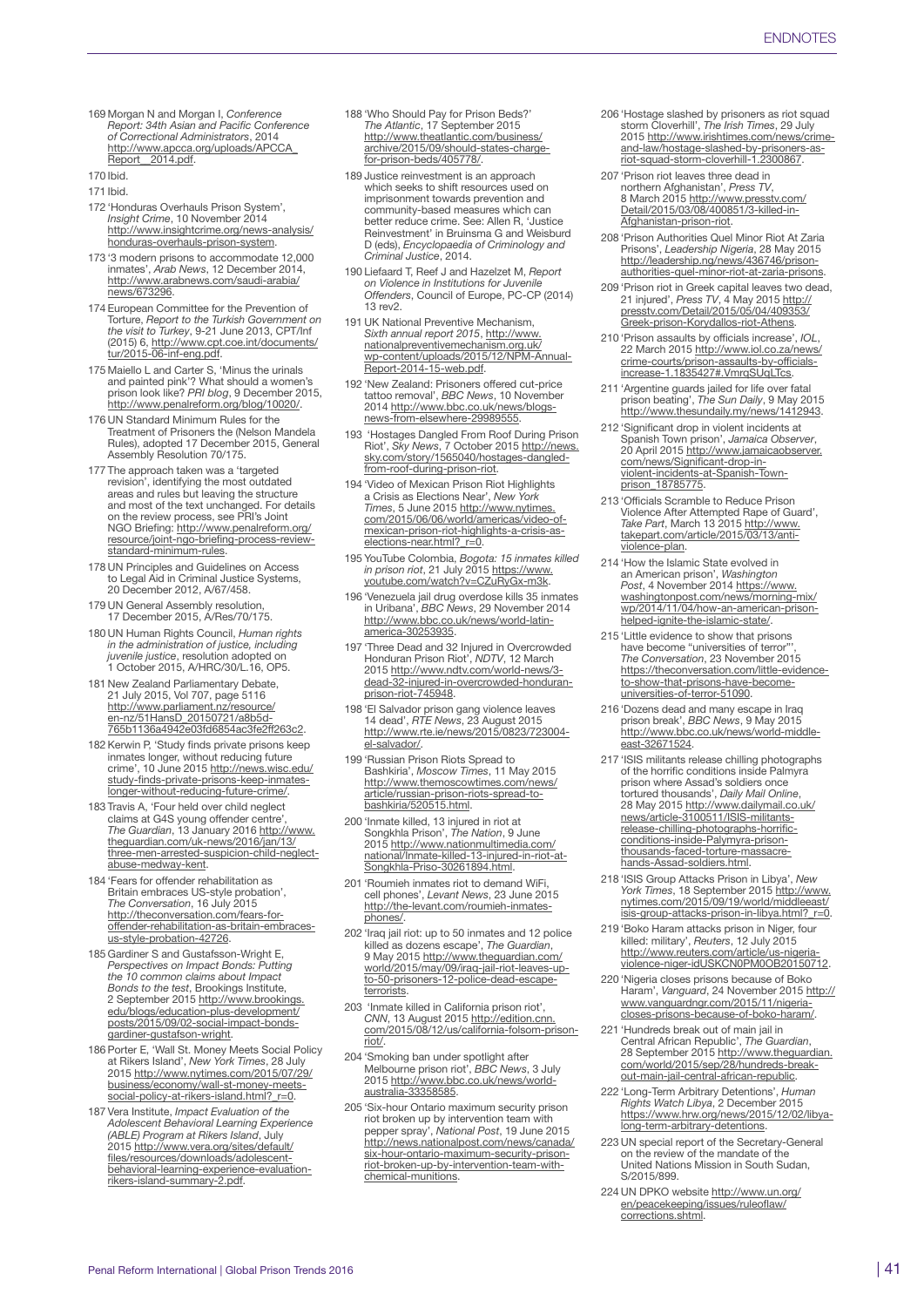- 225 UN Security Council, *Twenty-sixth progress report of the Secretary-General on the United Nations Mission in Liberia*, S/2013/479.
- 226 Human Rights Watch, *To Consolidate This Peace of Ours: A Human Rights Agenda for Côte d'Ivoire*, 8 December 2015 [https://](https://www.hrw.org/report/2015/12/08/consolidate-peace-ours/human-rights-agenda-cote-divoire) [www.hrw.org/report/2015/12/08/consolidate](https://www.hrw.org/report/2015/12/08/consolidate-peace-ours/human-rights-agenda-cote-divoire)[peace-ours/human-rights-agenda-cote](https://www.hrw.org/report/2015/12/08/consolidate-peace-ours/human-rights-agenda-cote-divoire)[divoire.](https://www.hrw.org/report/2015/12/08/consolidate-peace-ours/human-rights-agenda-cote-divoire)
- 227 Council of Europe, *Draft Guidelines for Prison and Probation Services regarding Radicalisation and Violent Extremism*, PC-CP (2015) 2 rev.3. <u>http://www.coe.int/t/DGHL/</u><br>[STANDARDSETTING/PRISONS/PCCP%20](http://www.coe.int/t/DGHL/STANDARDSETTING/PRISONS/PCCP%20documents%202015/PC-CP%20(2015)%202%20Rev%203_E%20Guidelines%2023%20September.pdf)<br>[documents%202015/PC-CP%20\(2015\)%20](http://www.coe.int/t/DGHL/STANDARDSETTING/PRISONS/PCCP%20documents%202015/PC-CP%20(2015)%202%20Rev%203_E%20Guidelines%2023%20September.pdf) [2%20Rev%203\\_E%20Guidelines%20](http://www.coe.int/t/DGHL/STANDARDSETTING/PRISONS/PCCP%20documents%202015/PC-CP%20(2015)%202%20Rev%203_E%20Guidelines%2023%20September.pdf) [23%20September.pdf](http://www.coe.int/t/DGHL/STANDARDSETTING/PRISONS/PCCP%20documents%202015/PC-CP%20(2015)%202%20Rev%203_E%20Guidelines%2023%20September.pdf).
- 228 Liebling A, 'Prisons and the Problem of Trust', Lecture at Council of Europe,<br>11 December 2014 <u>[http://www.coe.int/t/](http://www.coe.int/t/DGHL/STANDARDSETTING/PRISONS/PCCP%20documents%202015/Alison%20Liebling.pdf)</u><br><u>[DGHL/STANDARDSETTING/PRISONS/](http://www.coe.int/t/DGHL/STANDARDSETTING/PRISONS/PCCP%20documents%202015/Alison%20Liebling.pdf)</u> [PCCP%20documents%202015/Alison%20](http://www.coe.int/t/DGHL/STANDARDSETTING/PRISONS/PCCP%20documents%202015/Alison%20Liebling.pdf) [Liebling.pdf](http://www.coe.int/t/DGHL/STANDARDSETTING/PRISONS/PCCP%20documents%202015/Alison%20Liebling.pdf).
- 229 'Belgium to 'isolate' prisoners who may radicalise others', *The International News*, 15 March 2015 [http://www.thenews.com.pk/](http://www.thenews.com.pk/print/29421-belgium-to-isolate-prisoners-who-may-radicalise-others) [print/29421-belgium-to-isolate-prisoners](http://www.thenews.com.pk/print/29421-belgium-to-isolate-prisoners-who-may-radicalise-others)[who-may-radicalise-others.](http://www.thenews.com.pk/print/29421-belgium-to-isolate-prisoners-who-may-radicalise-others)
- 230 French Government, 'Combating Radicalisation in Prison', undated [http://www.gouvernement.fr/en/combating-](http://www.gouvernement.fr/en/combating-radicalisation-in-prison)[radicalisation-in-prison](http://www.gouvernement.fr/en/combating-radicalisation-in-prison).
- 231 PRI, *International experts' roundtable on preventing radicalisation in prisons: developing a coordinated and effective approach: report*, January 2016, p5.
- 232 Ibid.
- 233 Ibid.
- 234 'Belgium to 'isolate' prisoners who may radicalise others', *The International News*, 15 March 2015 [http://www.thenews.com.pk/](http://www.thenews.com.pk/print/29421-belgium-to-isolate-prisoners-who-may-radicalise-others) [print/29421-belgium-to-isolate-prisoners-](http://www.thenews.com.pk/print/29421-belgium-to-isolate-prisoners-who-may-radicalise-others)[who-may-radicalise-others.](http://www.thenews.com.pk/print/29421-belgium-to-isolate-prisoners-who-may-radicalise-others)
- 235 'Nigeria prison uses sport to reform Boko Haram members', *BBC News*, 11 September 2015 [http://www.bbc.co.uk/news/world](http://www.bbc.co.uk/news/world-africa-34217187)[africa-34217187](http://www.bbc.co.uk/news/world-africa-34217187).
- 236 PRI, *International experts' roundtable on preventing radicalisation in prisons: developing a coordinated and effective approach: report*, January 2016.
- 237 Word Health Organization, *Food Systems in Correctional Settings*, 2015 [http://www.euro.](http://www.euro.who.int/__data/assets/pdf_file/0006/292965/Food-systems-correctional-settings-literature-review-case-study.pdf?ua=1) [who.int/\\_\\_data/assets/pdf\\_file/0006/292965/](http://www.euro.who.int/__data/assets/pdf_file/0006/292965/Food-systems-correctional-settings-literature-review-case-study.pdf?ua=1) [Food-systems-correctional-settings](http://www.euro.who.int/__data/assets/pdf_file/0006/292965/Food-systems-correctional-settings-literature-review-case-study.pdf?ua=1)literature-review-case-study.pdf?ua=1
- 238 UN General Assembly, *Pathways to, conditions and consequences of incarceration for women, Report of the Special Rapporteur on violence against women*, Rashida Manjoo, 21 August 2013 A/68/340.
- 239 HM Chief Inspector of Prisons for England and Wales, Annual Report 2014–15, <u>[https://](https://www.justiceinspectorates.gov.uk/hmiprisons/wp-content/uploads/sites/4/2015/07/HMIP-AR_2014-15_TSO_Final1.pdf)</u><br>[www.justiceinspectorates.gov.uk/hmiprisons/](https://www.justiceinspectorates.gov.uk/hmiprisons/wp-content/uploads/sites/4/2015/07/HMIP-AR_2014-15_TSO_Final1.pdf) [wp-content/uploads/sites/4/2015/07/HMIP-](https://www.justiceinspectorates.gov.uk/hmiprisons/wp-content/uploads/sites/4/2015/07/HMIP-AR_2014-15_TSO_Final1.pdf)[AR\\_2014-15\\_TSO\\_Final1.pdf](https://www.justiceinspectorates.gov.uk/hmiprisons/wp-content/uploads/sites/4/2015/07/HMIP-AR_2014-15_TSO_Final1.pdf).
- 240 Note this comparison is intended to be illustrative and indicative only. It is taken from the following sources. *Average Daily Food Expenditure* taken from: US Department of Agriculture Economic Research service, Percent of consumer expenditures spent on food, alcoholic beverages, and tobacco that were consumed at home, by selected countries, 2014 [http://www.ers.usda.](http://www.ers.usda.gov/data-products/food-expenditures.aspx#26654) [gov/data-products/food-expenditures.](http://www.ers.usda.gov/data-products/food-expenditures.aspx#26654) [aspx#26654](http://www.ers.usda.gov/data-products/food-expenditures.aspx#26654). Daily Prison Food Expenditure in selected countries was taken from the following different sources.<br>**Canada**: 'Prison food after cutbacks called disgusting and inadequate by B.C. inmates', *CBC News*, 11 March 2015 [http://www.cbc.](http://www.cbc.ca/news/canada/british-columbia/prison-food-after-cutbacks-called-disgusting-and-inadequate-by-b-c-inmates-1.2989657) [ca/news/canada/british-columbia/prison](http://www.cbc.ca/news/canada/british-columbia/prison-food-after-cutbacks-called-disgusting-and-inadequate-by-b-c-inmates-1.2989657)[food-after-cutbacks-called-disgusting-and-](http://www.cbc.ca/news/canada/british-columbia/prison-food-after-cutbacks-called-disgusting-and-inadequate-by-b-c-inmates-1.2989657)

[inadequate-by-b-c-inmates-1.2989657;](http://www.cbc.ca/news/canada/british-columbia/prison-food-after-cutbacks-called-disgusting-and-inadequate-by-b-c-inmates-1.2989657)

Turkey: Response of the Turkish Government to the report of the European Committee for the Prevention of Torture and Inhuman or Degrading Treatment or Punishment (CPT) on its visit to Turkey from 9 to 21 June 2013, CPT/Inf (2015) 7; Czech Republic: Honzik, M, 'Prison service Czech Republic: logistics'. Presentation to Europris Meeting, 5 November 2015 [http://www.europris.org/resources\\_package/](http://www.europris.org/resources_package/real-estatelogistics-expert-group-meeting-notes-november-2015-lisbon/) r<u>eal-estatelogistics-expert-group-meeting-</u><br>[notes-november-2015-lisbon/](http://www.europris.org/resources_package/real-estatelogistics-expert-group-meeting-notes-november-2015-lisbon/);<br>**Nigeria**: 'Starvation Diet for Inmates',<br>*Daily Trust Nigeria*, 11 February 2016 <u>http://</u> [allafrica.com/stories/201602120438.html;](http://allafrica.com/stories/201602120438.html) **Bulgaria:** Response of the Bulgarian<br>Government to the report of the European Committee for the Prevention of Torture and Inhuman or Degrading Treatment or Punishment (CPT)on its visit to Bulgaria from 24 March to 3 April 2014, CPT/Inf (2015) 13;<br>**Algeria**: US Country Reports on Human<br>Rights Practices for 2014; Morocco: PRI meeting with Saleh Tamek, General Director of Prison Directorate, October 2014;

Cameroon: US Country Reports on Human Rights Practices for 2014.

- 241 'Prisoners starve in Zims Overcrowded Jails', *News 24*, 20 May 2015 [http://www.news24.](http://www.news24.com/Africa/Zimbabwe/Prisoners-starve-in-Zims-overcrowded-jails-20150520) [com/Africa/Zimbabwe/Prisoners-starve-in-](http://www.news24.com/Africa/Zimbabwe/Prisoners-starve-in-Zims-overcrowded-jails-20150520)[Zims-overcrowded-jails-20150520.](http://www.news24.com/Africa/Zimbabwe/Prisoners-starve-in-Zims-overcrowded-jails-20150520)
- 242 'Soaring Number of Deaths in Syria Prisons', *Al Jazeera*, [http://www.](http://www.aljazeera.com/humanrights/2014/11/soaring-number-deaths-syria-prisons-201411310359217680.html) [aljazeera.com/humanrights/2014/11/](http://www.aljazeera.com/humanrights/2014/11/soaring-number-deaths-syria-prisons-201411310359217680.html) [soaring-number-deaths-syria-](http://www.aljazeera.com/humanrights/2014/11/soaring-number-deaths-syria-prisons-201411310359217680.html)[prisons-201411310359217680.html.](http://www.aljazeera.com/humanrights/2014/11/soaring-number-deaths-syria-prisons-201411310359217680.html)
- 243 Life in Prison, *Mashable website*, undated [http://mashable.com/2015/09/06/malawis-](http://mashable.com/2015/09/06/malawis-prisons-overcrowded/#JV4Tc7RRukq0)[prisons-overcrowded/#JV4Tc7RRukq0](http://mashable.com/2015/09/06/malawis-prisons-overcrowded/#JV4Tc7RRukq0).
- 244 Email to Penal Reform International, 19 August 2015.
- 245 US State Department, *Human Rights Report 2014: Central African Republic*.
- 246 UN Committee Against Torture, *Eighth annual report of the Subcommittee on Prevention of Torture and Other Cruel, Inhuman or Degrading Treatment or Punishment*, 26 March 2015, CAT/C/54/2.
- 247 UN Human Rights Council, *Report of the Special Rapporteur on torture and other cruel, inhuman or degrading treatment or punishment*, Juan E. Méndez, Gambia, 16 March 2015, A/HRC/28/68/Add.4.
- 248 UN Committee Against Torture, *Eighth annual report of the Subcommittee on Prevention of Torture and Other Cruel, Inhuman or Degrading Treatment or Punishment*, 26 March 2015, CAT/C/54/2.
- 249 UN Committee against Torture, *Report on the visit of the Subcommittee on Prevention of Torture and Other Cruel, Inhuman or Degrading Treatment or Punishment to Mali*, 20 March 2014, CAT/OP/MLI/1.
- 250 CPT, *Report to the Bulgarian Government on the visit from 24 March to 3 April 2014*, CPT/Inf (2015) 12.
- 251 'Human rights group alleges Gordon County inmates inadequate', *Calhoun Times*, 1 November 2014 [http://www.](http://www.northwestgeorgianews.com/calhoun_times/news/local/human-rights-group-alleges-gordon-county-inmates-inadequately-fed/article_4228a7d0-610d-11e4-a90d-0017a43b2370.html) [northwestgeorgianews.com/calhoun\\_times/](http://www.northwestgeorgianews.com/calhoun_times/news/local/human-rights-group-alleges-gordon-county-inmates-inadequately-fed/article_4228a7d0-610d-11e4-a90d-0017a43b2370.html) [news/local/human-rights-group-alleges-](http://www.northwestgeorgianews.com/calhoun_times/news/local/human-rights-group-alleges-gordon-county-inmates-inadequately-fed/article_4228a7d0-610d-11e4-a90d-0017a43b2370.html)[gordon-county-inmates-inadequately-fed/](http://www.northwestgeorgianews.com/calhoun_times/news/local/human-rights-group-alleges-gordon-county-inmates-inadequately-fed/article_4228a7d0-610d-11e4-a90d-0017a43b2370.html) [article\\_4228a7d0-610d-11e4-a90d-](http://www.northwestgeorgianews.com/calhoun_times/news/local/human-rights-group-alleges-gordon-county-inmates-inadequately-fed/article_4228a7d0-610d-11e4-a90d-0017a43b2370.html)[0017a43b2370.html](http://www.northwestgeorgianews.com/calhoun_times/news/local/human-rights-group-alleges-gordon-county-inmates-inadequately-fed/article_4228a7d0-610d-11e4-a90d-0017a43b2370.html).
- 252 Institute for War and Peace Reporting, *Armenian Prison Food Controversy,* 19<br>September 2015 <u>[http://www.ecoi.net/local\\_](http://www.ecoi.net/local_link/312023/436207_en.html)</u><br><u>link/312023/436207\_en.html</u>.
- 253 UN Human Rights Council, *Report of the Special Rapporteur on torture and other cruel, inhuman or degrading treatment or punishment, Juan E. Méndez, Addendum Mission to Mexico*, 29 December 2014 A/HRC/28/68/Add.3A/HRC/28/68/Add.3.

#### 254 Ibid.

255 'Water a 'luxury' at Prey Sar', *Phnom Penh Post*, 9 December 2014 [http://www.](http://www.phnompenhpost.com/national/water-luxury-prey-sar) [phnompenhpost.com/national/water-luxury](http://www.phnompenhpost.com/national/water-luxury-prey-sar)[prey-sar.](http://www.phnompenhpost.com/national/water-luxury-prey-sar)

- 256 'Brazil Prison Riot', *The Independent*, 24 August 2014. [http://www.independent.co.uk/](http://www.independent.co.uk/news/world/americas/video-brazil-prison-riot-two-inmates-beheaded-during-uprising-over-conditions-9689238.html) [news/world/americas/video-brazil-prison-](http://www.independent.co.uk/news/world/americas/video-brazil-prison-riot-two-inmates-beheaded-during-uprising-over-conditions-9689238.html)[riot-two-inmates-beheaded-during-uprising](http://www.independent.co.uk/news/world/americas/video-brazil-prison-riot-two-inmates-beheaded-during-uprising-over-conditions-9689238.html)[over-conditions-9689238.html](http://www.independent.co.uk/news/world/americas/video-brazil-prison-riot-two-inmates-beheaded-during-uprising-over-conditions-9689238.html).
- 257 CPT, *24th General Report*, August 2013-December 2014.
- 258 African Prisons Project, 'Contributing to the realisation of food safety in Ugandan Prisons', undated [http://www.africanprisons.](http://www.africanprisons.org/contributing-realisation-food-safety-ugandan-prisons/) [org/contributing-realisation-food-safety](http://www.africanprisons.org/contributing-realisation-food-safety-ugandan-prisons/)[ugandan-prisons/](http://www.africanprisons.org/contributing-realisation-food-safety-ugandan-prisons/).
- 259 UN Committee against Torture, *Seventh Annual report of the Subcommittee on Prevention of Torture and Other Cruel, Inhuman or Degrading Treatment or Punishment*, 20 March 2014, CAT/C/52/2.
- 260 UN Committee Against Torture, *Eighth annual report of the Subcommittee on Prevention of Torture and Other Cruel, Inhuman or Degrading Treatment or Punishment*, 26 March 2015, CAT/C/54/2.
- 261 'Zimbabwe: Govt Officials Steal \$700,000 From Starving Prison Inmates', *Allafrica*, 14 April 2014 [http://allafrica.com/](http://allafrica.com/stories/201404150129.html?viewall=1) [stories/201404150129.html?viewall=1](http://allafrica.com/stories/201404150129.html?viewall=1)
- 262 Baker J and Ryttter T, *Conditions for Women in Detention − Needs, Vulnerabilities and good practices*, Dignity: Danish Institute against Torture, 2014.
- 263 'Made with conviction', *Pnomh Penh Post*, 27 August 2014 [http://www.phnompenhpost.](http://www.phnompenhpost.com/national/made-conviction) [com/national/made-conviction.](http://www.phnompenhpost.com/national/made-conviction)
- 264 Human Rights Watch, *The State Let Evil Take Over: The Prison Crisis in the Brazilian State of Pernambuco*, 15 October 2015 https://www.hrw.org/nl/node/281914
- 265 UN Committee against Torture, *Report on the visit of the Subcommittee on Prevention of Torture and Other Cruel, Inhuman or Degrading Treatment or Punishment to Gabon*, 20 May 2015, CAT/OP/GAB/1.
- 266 UN Committee against Torture, Report on the visit of the Subcommittee on Prevention of Torture and Other Cruel, Inhuman or Degrading Treatment or Punishment to Mali, 20 March 2014, CAT/OP/MLI/1.
- 267 Baker J and Ryttter T, *Conditions for Women in Detention − Needs, Vulnerabilities and good practices*, Dignity: Danish Institute against Torture, 2014.
- 268 'Florida prison system to 'thoroughly review' allegations of sex abuse at Lowell Correctional', *Miami Herald*, 14 December 2015 [http://www.miamiherald.com/](http://www.miamiherald.com/news/special-reports/florida-prisons/article49690215.html) [news/special-reports/florida-prisons/](http://www.miamiherald.com/news/special-reports/florida-prisons/article49690215.html) [article49690215.html](http://www.miamiherald.com/news/special-reports/florida-prisons/article49690215.html).
- 269 UN revised Standard Minimum Rules for the Treatment of Prisoners (Nelson Mandela Rules), Rules 43-45.
- 270 For developments in the US, see for example, 'Factsheet: Department of Justice Review of Solitary Confinement', *The*  White House website, 25 January 2016, [https://www.whitehouse.gov/the-press](https://www.whitehouse.gov/the-press-office/2016/01/25/fact-sheet-department-justice-review-solitary-confinement)[office/2016/01/25/fact-sheet-department-](https://www.whitehouse.gov/the-press-office/2016/01/25/fact-sheet-department-justice-review-solitary-confinement)

[justice-review-solitary-confinement](https://www.whitehouse.gov/the-press-office/2016/01/25/fact-sheet-department-justice-review-solitary-confinement); 'California agrees to overhaul use of solitary confinement', *New York Times*, 1 September 2015 [http://www.nytimes.com/2015/09/02/](http://www.nytimes.com/2015/09/02/us/solitary-confinement-california-prisons.html?_r=0) us/solitary-confinement-california-<br>[prisons.html?\\_r=0](http://www.nytimes.com/2015/09/02/us/solitary-confinement-california-prisons.html?_r=0) and 'Curtailing solitary<br>confinement', *Boston Globe*, 9 October 2015 [https://www.bostonglobe.com/opinion/](https://www.bostonglobe.com/opinion/editorials/2015/10/09/curtailing-solitary-confinement/gzlZfoUnbTN3W4638ArveM/story.html) [editorials/2015/10/09/curtailing-solitary](https://www.bostonglobe.com/opinion/editorials/2015/10/09/curtailing-solitary-confinement/gzlZfoUnbTN3W4638ArveM/story.html)[confinement/gzlZfoUnbTN3W4638ArveM/](https://www.bostonglobe.com/opinion/editorials/2015/10/09/curtailing-solitary-confinement/gzlZfoUnbTN3W4638ArveM/story.html) [story.html](https://www.bostonglobe.com/opinion/editorials/2015/10/09/curtailing-solitary-confinement/gzlZfoUnbTN3W4638ArveM/story.html).

- 271 'Trudeau calls for ban of solitary confinement in federal prisons', *24 News*, 13 November 2015 [http://www.24news.ca/the-news/](http://www.24news.ca/the-news/canada-news/178250-trudeau-calls-for-ban-of-solitary-confinement-in-federal-prisons) [canada-news/178250-trudeau-calls-for-ban](http://www.24news.ca/the-news/canada-news/178250-trudeau-calls-for-ban-of-solitary-confinement-in-federal-prisons)[of-solitary-confinement-in-federal-prisons.](http://www.24news.ca/the-news/canada-news/178250-trudeau-calls-for-ban-of-solitary-confinement-in-federal-prisons)
- 272 Office of the Correctional Investigator *Administrative Segregation in Federal Corrections: 10 Year Trends*, 28 May 2015 [http://www.oci-bec.gc.ca/cnt/comm/press/](http://www.oci-bec.gc.ca/cnt/comm/press/press20150528-eng.aspx) [press20150528-eng.aspx](http://www.oci-bec.gc.ca/cnt/comm/press/press20150528-eng.aspx).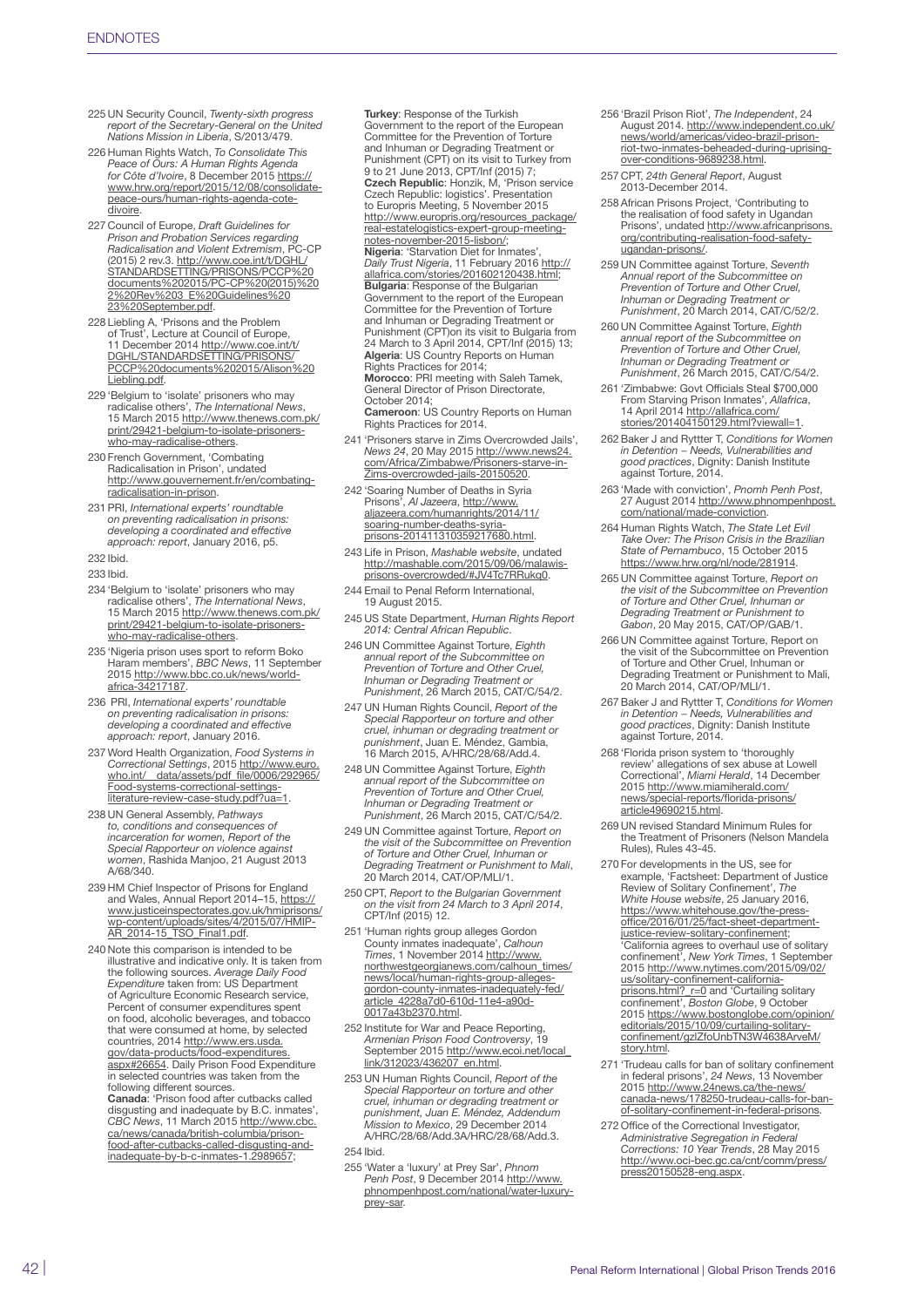- 273 UK National Preventive Mechanism, *Sixth annual report 2015*, [http://www.](http://www.nationalpreventivemechanism.org.uk/wp-content/uploads/2015/12/NPM-Annual-Report-2014-15-web.pdf) [nationalpreventivemechanism.org.uk/](http://www.nationalpreventivemechanism.org.uk/wp-content/uploads/2015/12/NPM-Annual-Report-2014-15-web.pdf) [wp-content/uploads/2015/12/NPM-Annual-](http://www.nationalpreventivemechanism.org.uk/wp-content/uploads/2015/12/NPM-Annual-Report-2014-15-web.pdf)[Report-2014-15-web.pdf.](http://www.nationalpreventivemechanism.org.uk/wp-content/uploads/2015/12/NPM-Annual-Report-2014-15-web.pdf)
- 274 'HMP Whitemoor inmate kept in segregation for two-and-a-half years, report finds', *The Guardian*, 26 September 2015 [http://www.theguardian.com/society/2015/](http://www.theguardian.com/society/2015/sep/26/hmp-whitemoor-inmate-kept-in-segregation-for-two-and-a-half-years-report-finds) [sep/26/hmp-whitemoor-inmate-kept-in](http://www.theguardian.com/society/2015/sep/26/hmp-whitemoor-inmate-kept-in-segregation-for-two-and-a-half-years-report-finds)[segregation-for-two-and-a-half-years](http://www.theguardian.com/society/2015/sep/26/hmp-whitemoor-inmate-kept-in-segregation-for-two-and-a-half-years-report-finds)[report-finds.](http://www.theguardian.com/society/2015/sep/26/hmp-whitemoor-inmate-kept-in-segregation-for-two-and-a-half-years-report-finds)
- 275 'Surge in number of prisoners killing themselves in solitary confinement revealed by report', *The Independent*, 9 June 2015 [http://www.independent.co.uk/news/](http://www.independent.co.uk/news/uk/crime/surge-in-number-of-prisoners-committing-suicide-in-solitary-confinement-revealed-by-report-10306379.html) [uk/crime/surge-in-number-of-prisoners-](http://www.independent.co.uk/news/uk/crime/surge-in-number-of-prisoners-committing-suicide-in-solitary-confinement-revealed-by-report-10306379.html)[committing-suicide-in-solitary-confinement](http://www.independent.co.uk/news/uk/crime/surge-in-number-of-prisoners-committing-suicide-in-solitary-confinement-revealed-by-report-10306379.html)[revealed-by-report-10306379.html](http://www.independent.co.uk/news/uk/crime/surge-in-number-of-prisoners-committing-suicide-in-solitary-confinement-revealed-by-report-10306379.html).
- 276 'Extreme high-risk' prisoners on hung strike at Goulburn's Supermax jail', *The Guardian*, 16 April 2015 [http://www.](http://www.theguardian.com/australia-news/2015/apr/16/extreme-high-risk-prisoners-on-hunger-strike-at-goulburns-supermax-jail) [theguardian.com/australia-news/2015/](http://www.theguardian.com/australia-news/2015/apr/16/extreme-high-risk-prisoners-on-hunger-strike-at-goulburns-supermax-jail) [apr/16/extreme-high-risk-prisoners-on](http://www.theguardian.com/australia-news/2015/apr/16/extreme-high-risk-prisoners-on-hunger-strike-at-goulburns-supermax-jail)[hunger-strike-at-goulburns-supermax-jail.](http://www.theguardian.com/australia-news/2015/apr/16/extreme-high-risk-prisoners-on-hunger-strike-at-goulburns-supermax-jail)
- 277 Thirteenth Congress on Crime Prevention and Criminal Justice, *Doha Declaration on Integrating Crime Prevention and Criminal Justice into the Wider United Nations Agenda to Address Social and Economic Challenges and to Promote the Rule of Law at the National and International Levels, and Public Participation*, Doha, 12 –19 April 2015.
- 278 'US Department of Education Launches Second Chance Pell Pilot Program for Incarcerated Individuals', *US Department of Education website*, 31 July 2015 [http://www.](http://www.ed.gov/news/press-releases/us-department-education-launches-second-chance-pell-pilot-program-incarcerated-individuals) [ed.gov/news/press-releases/us-department](http://www.ed.gov/news/press-releases/us-department-education-launches-second-chance-pell-pilot-program-incarcerated-individuals)[education-launches-second-chance-pell](http://www.ed.gov/news/press-releases/us-department-education-launches-second-chance-pell-pilot-program-incarcerated-individuals)[pilot-program-incarcerated-individuals](http://www.ed.gov/news/press-releases/us-department-education-launches-second-chance-pell-pilot-program-incarcerated-individuals).
- 279 New law to help prisoners reintegrate into society, *Arab News*, 13th December 2014 [http://www.arabnews.com/saudi-arabia/](http://www.arabnews.com/saudi-arabia/news/673771) [news/673771](http://www.arabnews.com/saudi-arabia/news/673771).
- 280 'Costa Rica Forum Seeks Greater Education, Work Programs for Prisoners in Latin America', *Latin American Herald*<br>*Tribune*, undated <u>http://laht.com/article.</u><br><u>[asp?ArticleId=2365383&CategoryId=12394](http://laht.com/article.asp?ArticleId=2365383&CategoryId=12394)</u>.
- 281 'Chainsaw training to be offered to federal inmates on the prairies', *CBC News*, 3 July 2015 [http://www.cbc.ca/news/canada/](http://www.cbc.ca/news/canada/calgary/chainsaw-training-to-be-offered-to-federal-inmates-on-the-prairies-1.3137915) [calgary/chainsaw-training-to-be-offered-to-](http://www.cbc.ca/news/canada/calgary/chainsaw-training-to-be-offered-to-federal-inmates-on-the-prairies-1.3137915)[federal-inmates-on-the-prairies-1.3137915.](http://www.cbc.ca/news/canada/calgary/chainsaw-training-to-be-offered-to-federal-inmates-on-the-prairies-1.3137915)
- 282 'Prisoners guaranteed work through job training scheme in WA's North West', *ABC News*, 21 November 2014 [http://www.abc.](http://www.abc.net.au/news/2014-11-21/guaranteed-jobs-on-release-for-prisoners-in-wa/5909132) [net.au/news/2014-11-21/guaranteed-jobs](http://www.abc.net.au/news/2014-11-21/guaranteed-jobs-on-release-for-prisoners-in-wa/5909132)[on-release-for-prisoners-in-wa/5909132](http://www.abc.net.au/news/2014-11-21/guaranteed-jobs-on-release-for-prisoners-in-wa/5909132).
- 283 Personal communication from Rob Allen following assessment of Ethiopian Federal Prison System 2014.
- 284 'Jamaica's justice minister signs order to expunge minor marijuana-related convictions', *Fox News*, 15 July 2015 [http://www.foxnews.com/world/2015/07/15/](http://www.foxnews.com/world/2015/07/15/jamaica-justice-minister-signs-order-to-expunge-minor-marijuana-related/) [jamaica-justice-minister-signs-order-to](http://www.foxnews.com/world/2015/07/15/jamaica-justice-minister-signs-order-to-expunge-minor-marijuana-related/)[expunge-minor-marijuana-related/.](http://www.foxnews.com/world/2015/07/15/jamaica-justice-minister-signs-order-to-expunge-minor-marijuana-related/)
- 285 Branson R, 'See potential and give second chances', 20 July 2015 [http://www.virgin.](http://www.virgin.com/richard-branson/see-potential-and-give-second-chances) [com/richard-branson/see-potential-and](http://www.virgin.com/richard-branson/see-potential-and-give-second-chances)[give-second-chances.](http://www.virgin.com/richard-branson/see-potential-and-give-second-chances)
- 286 HM Inspectorate of Probation, *Transforming Rehabilitation Early Implementation*, 4 January 2016 [http://www.](http://www.justiceinspectorates.gov.uk/hmiprobation/wp-content/uploads/sites/5/2016/01/TransformingRehabilitation4.pdf) [justiceinspectorates.gov.uk/hmiprobation/](http://www.justiceinspectorates.gov.uk/hmiprobation/wp-content/uploads/sites/5/2016/01/TransformingRehabilitation4.pdf) [wp-content/uploads/sites/5/2016/01/](http://www.justiceinspectorates.gov.uk/hmiprobation/wp-content/uploads/sites/5/2016/01/TransformingRehabilitation4.pdf) [TransformingRehabilitation4.pdf.](http://www.justiceinspectorates.gov.uk/hmiprobation/wp-content/uploads/sites/5/2016/01/TransformingRehabilitation4.pdf)
- 287 Association for the Prevention of Torture, OPCAT Database <http://www.apt.ch/en/opcat-database/>.
- 288 UN Committee Against Torture, *Eighth annual report of the Subcommittee on Prevention of Torture and Other Cruel, Inhuman or Degrading Treatment or Punishment*, 26 March 2015, CAT/C/54/2. 289 Ibid.
- 290 Ibid.
- 291 '20 inmates released under pilot tagging project', *Maldives Independent*, 5 July 2015 [http://maldivesindependent.com/politics/20](http://maldivesindependent.com/politics/20-inmates-released-under-pilot-tagging-project-100516) [inmates-released-under-pilot-tagging](http://maldivesindependent.com/politics/20-inmates-released-under-pilot-tagging-project-100516)[project-100516](http://maldivesindependent.com/politics/20-inmates-released-under-pilot-tagging-project-100516).
- 292 'Kazakhstan Increases Use of Electronic Bracelet Monitoring Rather Than Prison', *Astana Times*, 13 January 2015 [http://](http://astanatimes.com/2015/01/kazakhstan-increases-use-electronic-bracelet-monitoring-rather-prison/) [astanatimes.com/2015/01/kazakhstan](http://astanatimes.com/2015/01/kazakhstan-increases-use-electronic-bracelet-monitoring-rather-prison/)[increases-use-electronic-bracelet](http://astanatimes.com/2015/01/kazakhstan-increases-use-electronic-bracelet-monitoring-rather-prison/)[monitoring-rather-prison/](http://astanatimes.com/2015/01/kazakhstan-increases-use-electronic-bracelet-monitoring-rather-prison/).
- 293 The Second World Congress on Community Corrections was held 14-16 July 2015, in Los Angeles, USA. For more information, see: [http://cep-probation.org/recap-of-the](http://cep-probation.org/recap-of-the-world-congress-on-community-corrections/)[world-congress-on-community-corrections/](http://cep-probation.org/recap-of-the-world-congress-on-community-corrections/).
- 294 Weisburd K, *Monitoring Youth: The Collision of Rights and Rehabilitation*, [http://papers.](http://papers.ssrn.com/sol3/papers.cfm?abstract_id=2585224) [ssrn.com/sol3/papers.cfm?abstract\\_](http://papers.ssrn.com/sol3/papers.cfm?abstract_id=2585224) [id=2585224.](http://papers.ssrn.com/sol3/papers.cfm?abstract_id=2585224)
- 295 'PS From America', *Unlocking Potential blog*, 16 September 2015 [http://reformingprisons.](http://reformingprisons.blogspot.ae/2015/09/ps-from-america.html) [blogspot.ae/2015/09/ps-from-america.html.](http://reformingprisons.blogspot.ae/2015/09/ps-from-america.html)
- 296 'Michael Gove Scraps Court Charge', *The Guardian*, 3 December 2015 [http://www.](http://www.theguardian.com/law/2015/dec/03/michael-gove-scraps-criminal-courts-charge) [theguardian.com/law/2015/dec/03/michael](http://www.theguardian.com/law/2015/dec/03/michael-gove-scraps-criminal-courts-charge)[gove-scraps-criminal-courts-charge.](http://www.theguardian.com/law/2015/dec/03/michael-gove-scraps-criminal-courts-charge)
- 297 'Kerala jail inmates to get personal email ids as part of state's e-literacy programme', *First Post*, 17 July 2015 [http://www.firstpost.com/](http://www.firstpost.com/india/kerala-jail-inmates-to-get-personal-email-ids-as-part-of-states-e-literacy-programme-2347448.html) [india/kerala-jail-inmates-to-get-personal](http://www.firstpost.com/india/kerala-jail-inmates-to-get-personal-email-ids-as-part-of-states-e-literacy-programme-2347448.html)[email-ids-as-part-of-states-e-literacy](http://www.firstpost.com/india/kerala-jail-inmates-to-get-personal-email-ids-as-part-of-states-e-literacy-programme-2347448.html)[programme-2347448.html.](http://www.firstpost.com/india/kerala-jail-inmates-to-get-personal-email-ids-as-part-of-states-e-literacy-programme-2347448.html)
- 298 'This Super-Secure Linux-Based Tablet Allows Inmates to Connect to the Outside World', *Softpedia*, 15 July 2015 [http://news.](http://news.softpedia.com/news/this-super-secure-linux-based-tablet-allows-inmates-to-connect-to-the-outside-world-486975.shtml) [softpedia.com/news/this-super-secure-linux](http://news.softpedia.com/news/this-super-secure-linux-based-tablet-allows-inmates-to-connect-to-the-outside-world-486975.shtml)[based-tablet-allows-inmates-to-connect-to](http://news.softpedia.com/news/this-super-secure-linux-based-tablet-allows-inmates-to-connect-to-the-outside-world-486975.shtml)[the-outside-world-486975.shtml](http://news.softpedia.com/news/this-super-secure-linux-based-tablet-allows-inmates-to-connect-to-the-outside-world-486975.shtml).
- 299 'Skype scheme for prisoners axed amid terror fears', *The Mirror*, 1 December<br>2015 [http://www.mirror.co.uk/news/](http://www.mirror.co.uk/news/uk-news/skype-scheme-prisoners-axed-amid-6937388) [uk-news/skype-scheme-prisoners-axed](http://www.mirror.co.uk/news/uk-news/skype-scheme-prisoners-axed-amid-6937388)[amid-6937388](http://www.mirror.co.uk/news/uk-news/skype-scheme-prisoners-axed-amid-6937388).
- 300 Rabuy B and Wagner P, *Screening Out Family Time: The for-profit video visitation industry in prisons and jails*, January 2015 <http://www.prisonpolicy.org/visitation/>.
- 301 'Body cameras mean prison officers more likely to behave appropriately', *Daily Telegraph*, 5 November 2015 [http://www.telegraph.co.uk/news/](http://www.telegraph.co.uk/news/politics/11976595/Michael-Gove-Body-cameras-mean-prison-officers-more-likely-to-behave-appropriately.html) [politics/11976595/Michael-Gove-Body](http://www.telegraph.co.uk/news/politics/11976595/Michael-Gove-Body-cameras-mean-prison-officers-more-likely-to-behave-appropriately.html)[cameras-mean-prison-officers-more](http://www.telegraph.co.uk/news/politics/11976595/Michael-Gove-Body-cameras-mean-prison-officers-more-likely-to-behave-appropriately.html)[likely-to-behave-appropriately.html](http://www.telegraph.co.uk/news/politics/11976595/Michael-Gove-Body-cameras-mean-prison-officers-more-likely-to-behave-appropriately.html).
- 302 'Drone Carrying Package With Drugs and Blades Found in Oklahoma Prison Yard',<br>*NBC*, 27 October 2015 [http://www.nbcnews.](http://www.nbcnews.com/news/us-news/drone-carrying-package-drugs-blades-found-oklahoma-prison-yard-n452221) [com/news/us-news/drone-carrying](http://www.nbcnews.com/news/us-news/drone-carrying-package-drugs-blades-found-oklahoma-prison-yard-n452221)[package-drugs-blades-found-oklahoma](http://www.nbcnews.com/news/us-news/drone-carrying-package-drugs-blades-found-oklahoma-prison-yard-n452221)[prison-yard-n452221](http://www.nbcnews.com/news/us-news/drone-carrying-package-drugs-blades-found-oklahoma-prison-yard-n452221).
- 303 'Prevention of Arms and Drugs Smuggling', Dedrone, undated [http://www.dedrone.com/](http://www.dedrone.com/en/application/prisons-drone-protection) [en/application/prisons-drone-protection.](http://www.dedrone.com/en/application/prisons-drone-protection)
- 304 Morgan N and Morgan I, *Conference Report: 34th Asian and Pacific Conference of Correctional Administrators*, 2014 [http://www.apcca.org/uploads/APCCA\\_](http://www.apcca.org/uploads/APCCA_Report__2014.pdf) Report\_2014.pdf.
- 305 See Ministry of Corrections and Probation of Georgia, *Probation National Agency Strategic Development Action Plan for 2016*, undated [http://www.probation.gov.ge/eng/](http://www.probation.gov.ge/eng/main/index/1) [main/index/1.](http://www.probation.gov.ge/eng/main/index/1)
- 306 'Kazakhstan Increases Use of Electronic Bracelet Monitoring Rather Than Prison', *Astana Times*, 13 January 2015 [http://](http://astanatimes.com/2015/01/kazakhstan-increases-use-electronic-bracelet-monitoring-rather-prison/) [astanatimes.com/2015/01/kazakhstan](http://astanatimes.com/2015/01/kazakhstan-increases-use-electronic-bracelet-monitoring-rather-prison/)[increases-use-electronic-bracelet](http://astanatimes.com/2015/01/kazakhstan-increases-use-electronic-bracelet-monitoring-rather-prison/)[monitoring-rather-prison/](http://astanatimes.com/2015/01/kazakhstan-increases-use-electronic-bracelet-monitoring-rather-prison/).
- 307 Human Rights Watch, *"To Consolidate This Peace of Ours": A Human Rights Agenda for Côte d'Ivoire*, 8 December 2015 [https://](https://www.hrw.org/report/2015/12/08/consolidate-peace-ours/human-rights-agenda-cote-divoire) [www.hrw.org/report/2015/12/08/consolidate](https://www.hrw.org/report/2015/12/08/consolidate-peace-ours/human-rights-agenda-cote-divoire)[peace-ours/human-rights-agenda-cote](https://www.hrw.org/report/2015/12/08/consolidate-peace-ours/human-rights-agenda-cote-divoire)[divoire.](https://www.hrw.org/report/2015/12/08/consolidate-peace-ours/human-rights-agenda-cote-divoire)
- 308 McNeill F, 'Probation: Myths, realities and challenges', *Offender Supervision in Europe blog*, 18 June 2014 [http://www.](http://www.offendersupervision.eu/blog-post/probation-myths-realities-and-challenges) [offendersupervision.eu/blog-post/probation](http://www.offendersupervision.eu/blog-post/probation-myths-realities-and-challenges)[myths-realities-and-challenges.](http://www.offendersupervision.eu/blog-post/probation-myths-realities-and-challenges)
- 309 Durnescu I, 'Pains of Probation: Effective Practice and Human Rights', in: *International Journal of Offender Therapy and Comparative Criminology*, SAGE Publications, 2011.